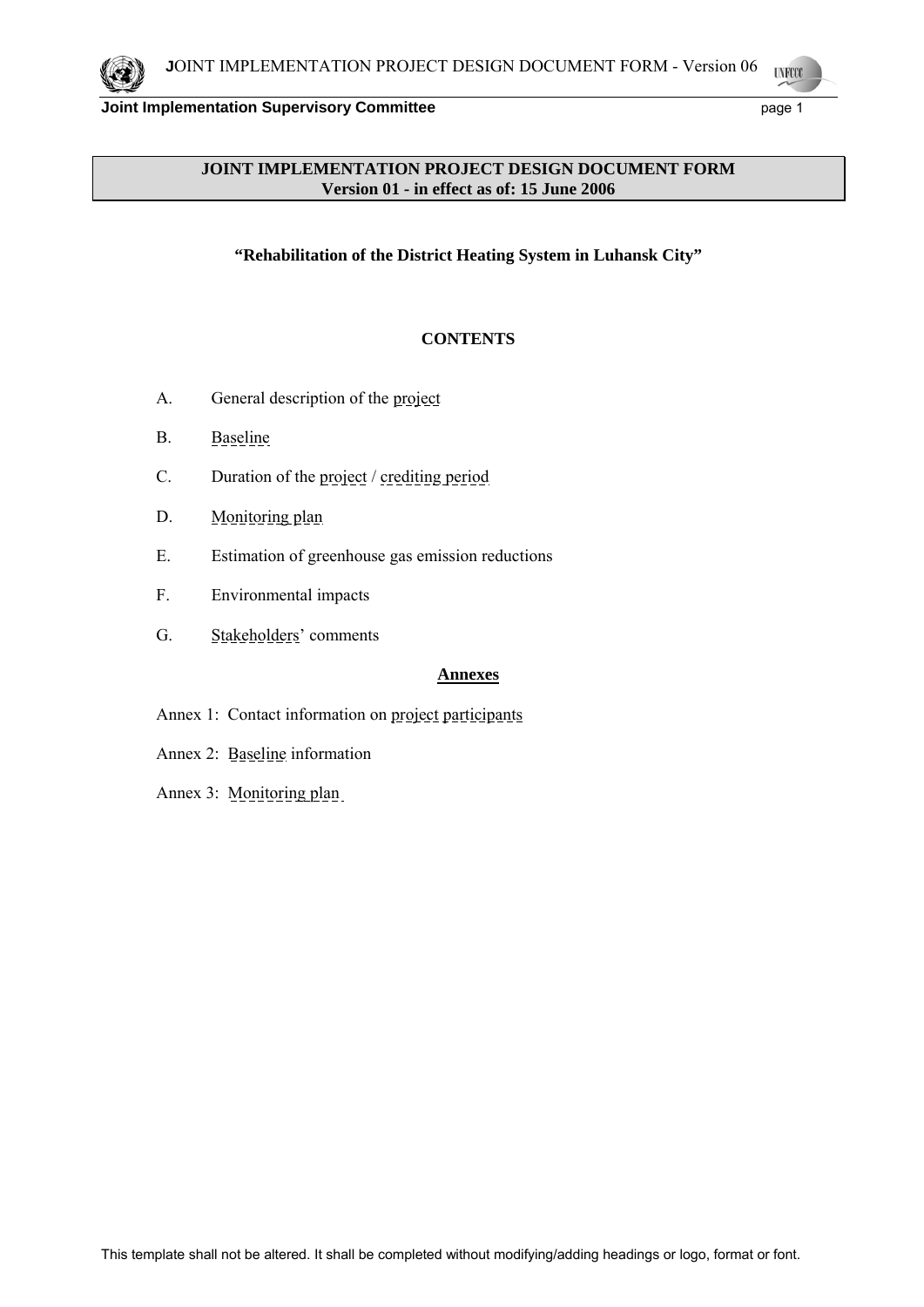

### **SECTION A. General description of the project**

# **A.1. Title of the project:**

### **"Rehabilitation of the District Heating System in Luhansk City"**

PDD Version: 06, dated December 11, 2009

#### **A.2. Description of the project:**

The project main goal is fuel consumption reduction, in particular reduction of natural gas (which is imported to Ukraine) and coal consumption, by means of district heating system rehabilitation in Luhansk City, including boiler and distribution network equipment replacement and rehabilitation, installation of combined heat and power production plants and frequency controllers. Such reduction of fuel consumption will result in decrease of greenhouse gas emissions  $(CO_2)$  and  $N_2O$ . The purpose of the project is sustainable development of the region through implementation of energy saving technologies.

Luhansk City Municipal Enterprise (LCME) "Teplocomunenergo"is one of the main enterprises in field of production and distribution of the heat energy in Luhansk City. Its share in district heating system of the city is approximately 92%. It sells heat energy in forms of heat, hot water and steam, to local consumers, namely households, municipal consumers and state-owned organizations. Heat supply market in the region is stable for years.

The project was initiated in 2006 to rehabilitate Luhansk City's district heating system, including boiler and distribution network equipment replacement and rehabilitation, and installation of combined heat and power production plants (CHP) as well as frequency controllers. Project includes 135 boiler-houses with 344 boilers (total connected load 550 Gkal/hour, 2006) and 269 km of heat distributing networks, that are managed by LCME "Teplocomunenergo".

Project provides installation of cogeneration units at the three boiler houses - 11 gas engines, 1064 kW. Gas engines-generators machines "Jenbacher" JGS 320 GS (Austria) are considered as potential candidates for installation.

The project employs the increase in fuel consumption efficiency to reduce greenhouse gas emissions relative to current practice. Over  $35.8$  million  $\mathrm{Nm}^3$  of natural gas and 710 ton of coal will be saved annually starting from 2011. Such reduction of fuel consumption is based on increase of the boiler efficiencies, reduction of heat losses in networks and CHP and frequency controllers installation. The following activities will ensure fuel saving:

- Replacement of old boilers by the new highly efficient boilers;
- Switching of load from boiler-houses with obsolete equipment to modern equipped boiler houses;
- Switching of boiler-houses from coal to natural gas;
- Improving of the network organization;
- Application of the pre-insulated pipes;
- Installation of combined heat and power production units;
- Replacement of heat exchangers;
- Installation of heat pump station;
- Installation of frequency controllers at electric drives of draught-blowing equipment and hot water pumps motors.

Estimated project annual reductions of GHG emissions, in particular  $CO<sub>2</sub>$ , are 12.2 thousand tons in 2007, from 25.7 thousand tons to 121.8 thousand tons in 2008-2011 and by about 165 thousand tons per year starting from 2012 comparing to business-as-usual or baseline scenario.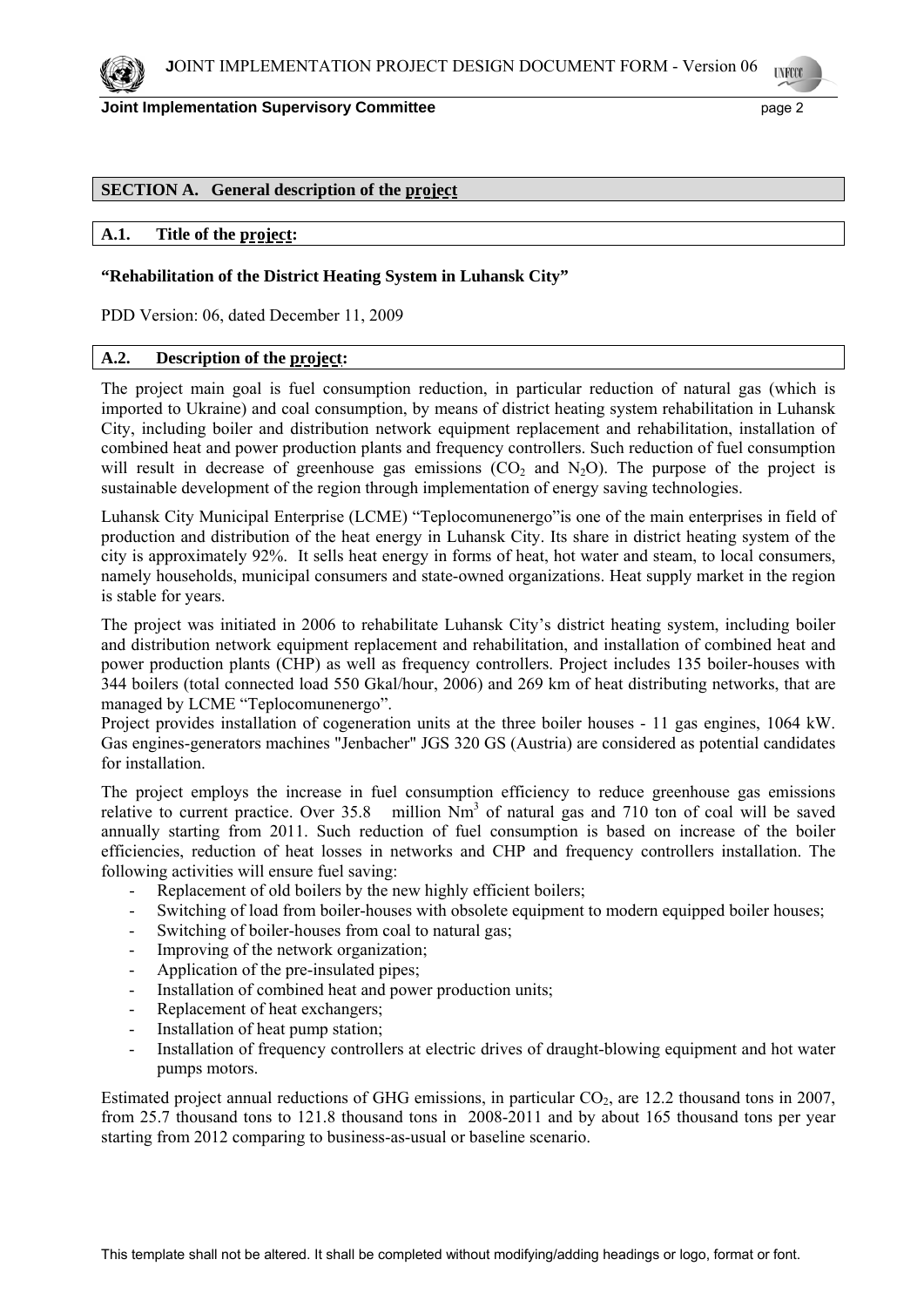

Implementation of the project will provide substantial economic, environmental, and social benefits to the Luhansk city. Social impact of the project is positive since after project implementation the heat supply service will be improved.

Environmental impact of the project is expected to be very positive as emission of the exhaust gases such as  $CO<sub>2</sub>$ ,  $NO<sub>x</sub>$ , and  $CO$  will be reduced. Also due to better after-implementation service, some part of population will cease to use electric heaters thus reducing electricity consumption, which is related to power plants emissions of  $CO_2$ ,  $SO_x$ ,  $NO_x$ ,  $CO$  and particulate matter.

LCME "Teplocomunenergo"fulfils annual minimal repairing of the DH system to keep it working. Particularly it executes repairing of network's parts and boilers that might cause accidents. More economically feasible and realistic scenario without carbon credits sales is a baseline scenario with very slow reconstruction activity than to make a major overhaul of the heating system. Minimal annual repairing doesn't lead to drooping of baseline emissions because of degradation of the whole system with efficiency droop at other objects, the overall actual emissions of Supplier would stay on the approximately same level. This scenario is less environmentally favorable for the near future (including first commitment period 2008-2012), since GHGs emissions of Supplier will continue to be kept at the same level or even higher, but economically such scenario is more attractive.

Estimated project risks are limited and minimized. Ukraine has claimed district heating and municipal energy sector as a priority of the national energy-saving development.

# **A.3. Project participants:**

| Party involved  | Legal entity project participant | Please indicate if the Party     |
|-----------------|----------------------------------|----------------------------------|
|                 | (as applicable)                  | involved wishes to be considered |
|                 |                                  |                                  |
|                 |                                  | as project participant           |
|                 |                                  | (Yes/No)                         |
| Ukraine         | LCME "Teplocomunenergo"          | No                               |
| (Host Party)    |                                  |                                  |
|                 |                                  |                                  |
|                 |                                  |                                  |
| The Netherlands | " $E$ – energy B.V."             | No                               |
|                 |                                  |                                  |
|                 |                                  |                                  |

The project is initiated by three partners that distribute their functions in the project as follows:

• *LCME "Teplocomunenergo":* is a project implementation agency (**Supplier**). It operates equipment for heat production and distribution, and renders the heat supply services. As far as this organization purchases all the necessary inputs, including fuel, electricity, water, etc., it has the primary interest in the reduction of specific fuel consumption that can be achieved by the implementation of the project. Besides, this enterprise has all licenses and permissions, required under Ukrainian legislation, to perform designing and rehabilitating of the equipment. It is responsible for designing, engineering and installation works execution by its own personnel or with the aid of subcontractors. It finances this project (partly on credit base) and receives profits.

Historical details:

Luhansk city municipal enterprise "Teplokommunenergo" was found in compliance with decision of executive committee of Luhansk town council of members of parliament from 24.01. 1996 № 31. It was registered in the executive committee of Luhansk town council of members of parliament in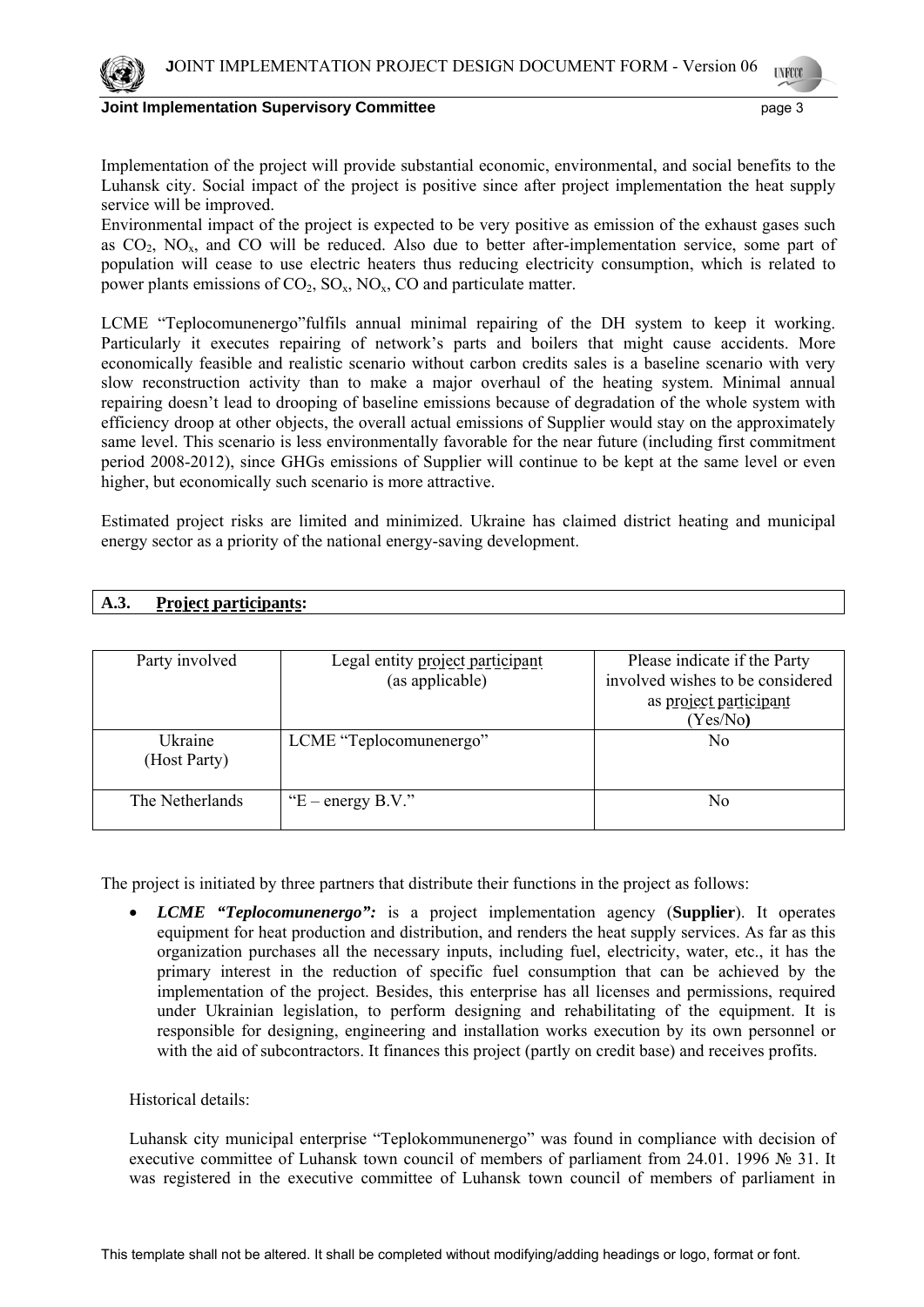26.01. 1996, registration number № 99/5393, identification code 24047779. It provides heat supply of habitable and social buildings, institution of social cultural life.

Today there are 128 boiler-houses with the total installed capacity 1337, 08 Gkal/hour, which work for heating and hot water supply of 4 administrative regions of the city.

The enterprise operates 370 boiler installations, which capacity from 50 kW to 116 MW, including boilers DKVR, TVG, KVGM, NIISTU-5, and also modern fire-tube boilers VK-21, VK-32 and heating apparatus, block water heaters.

The total system of heat supply includes 43 HDS and 330,31 km of heat networks.

Boiler enterprises heat more than 5 mln. m2 accommodations of different patterns of ownership, 59 schools, 57 kindergartens and 49 patient care institutions.

Average headcount of staff – 1700 persons.

There are 4 branches at the enterprise which produce heat energy and serve heat networks (main production) and also 13 services of auxiliary process, that engaged in preparation and service of main production and also provide it's normal production activity.

Thought the instrumentality of highly qualified engineering staff the enterprise is ready to make the design efforts of inside and outside engineering networks, water supply and canalization systems and constructions, heating and ventilation, air-conditioning system, gas pipeline and gas equipment, electric power supply, electric equipment and lighting, communications.

Enterprise characteristics:

|                                              | 01.01.2006 |
|----------------------------------------------|------------|
| Total amount of the boiler-houses            | 130        |
| Total amount of boilers                      | 366        |
| Length of the heat supply networks in the 2- | 326,6      |
| pipe calculation, km                         |            |
| Total enterprise capacity, Gkal per hour     | 1339,47    |
| Connected heat load, Gkal per hour           | 819,8      |
| Heating area, $1000*$ m <sup>2</sup>         | 7203,7     |
| Amount of personal accounts                  | 1083       |

## *Table 1. Enterprise characteristics*

• *Institute of Engineering Ecology, Ltd:* is a research and engineering organization. It is responsible for development of project feasibility study, development of the Joint Implementation project, development and choice of appropriate technologies, and further selection of necessary equipment. It will also take part in project validation, monitoring and verification processes.

### Historical details:

Institute of Engineering Ecology (IEE), Ltd., is the independent nongovernmental professional organization, created in February, 1992. It deals mainly with the engineering ecological problems in industrial sphere. Its activity is aimed at development, production and application of the new ecologically clean technologies and various equipment for fuel and energy saving and environmental protection, as well as at carrying out ecological and energetic investigations and examinations, development of Joint Implementation projects on GHG emissions reduction in industry and district heating systems according to the Kyoto Protocol mechanisms.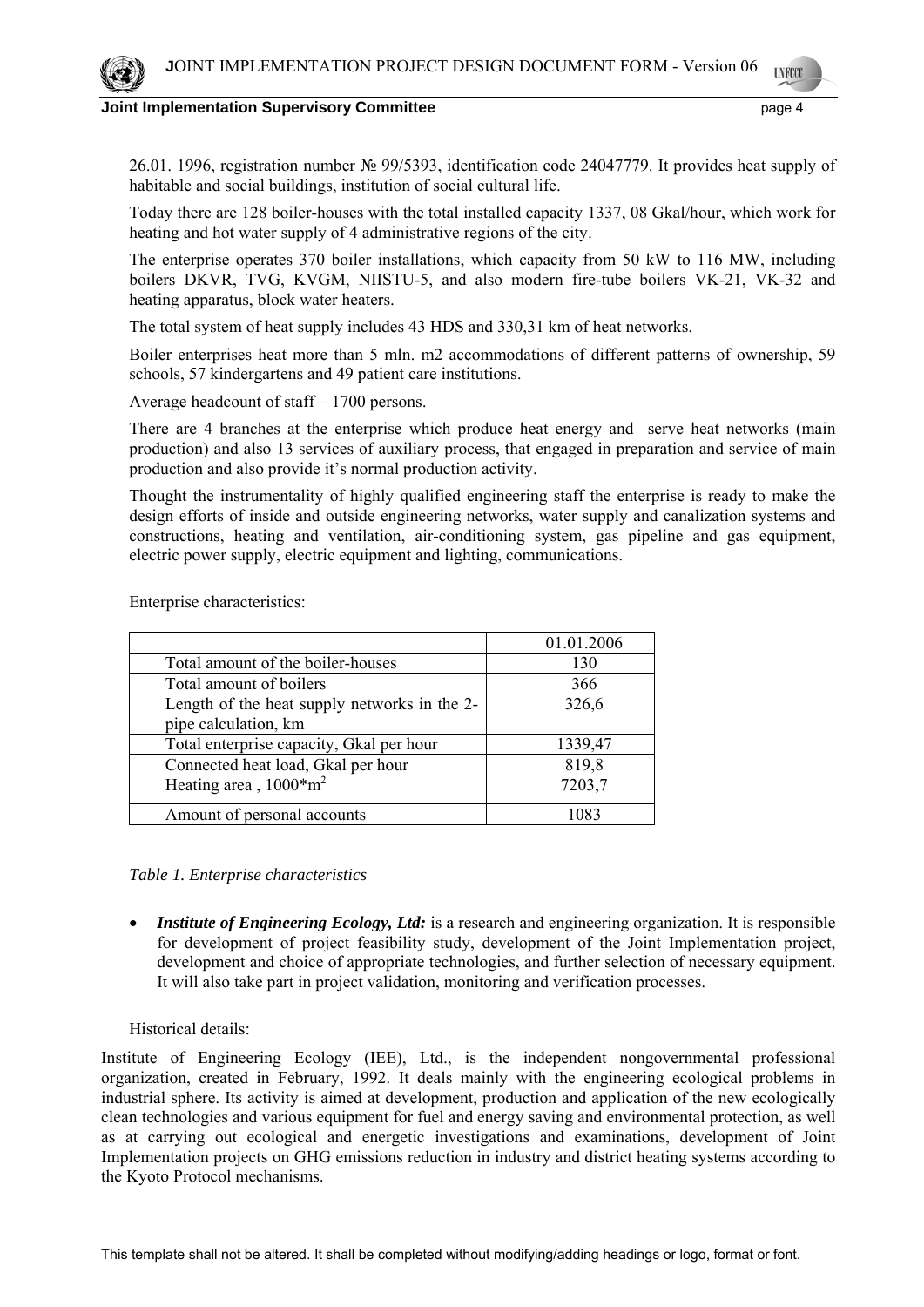

Institute's activity is being executed by well-qualified and experienced specialists, including possessing DrSci and PhD degrees, in fields of heat power engineering, industrial and municipal heat supply, district heating, gas cleaning, toxic substances formation and decomposition in burning processes, waste utilization, etc.

Among the Institute's developments there are such new technologies and equipment as hot water boilers (with heat capacity of 0.63 and 2.0 MW), heat utilizers (condensation, contact, contact-surface), airheaters, modernized hearth radiation burners, intensification of furnace heat-exchange, increasing of dust and gas-cleaning efficiency, etc.

IEE has accomplished a number of projects on development and application of the technologies for energy saving in the processes of heat generation and reduction of toxic and greenhouse gas emissions. Such projects are applied, in particular, in the municipal district heating systems of the cities of Kyiv, Zhytomyr, Vinnytsia, Sumy, Luhansk, Yalta, Khmelnytsky, Odesa, Sevastopol, Simferopol, etc., as well as at industrial enterprises in Kharkiv, Lviv, Kyiv, Donetsk and Khmelnytsky regions, and also in Moscow and Moscow region.

IEE deals with questions related to the global climate change, greenhouse gas mitigation and Kyoto protocol, since 1998.

IEE is the main scientific and engineering organization of the Ministry of Housing and Municipal Economy of Ukraine (under the management of which there are all district heating enterprises of the country, that consume over 30% of total fuel consumption by the country) in field of control and reduction of СО2 emission, and by the order of this Ministry (previously the State Committee) has executed the expert estimation of potential and possibilities for reduction of  $CO<sub>2</sub>$  emission into atmosphere from the municipal district heating utilities of Ukraine.

To date, IEE has prepared the Project Idea Notes (PINs) for the JI projects on the rehabilitation of the district heating systems for several cities (Vinnitsa, Khmelnytsky, Luhansk, Chernihiv, Donetsk, Rivne, Kharkiv, etc) and regions (Chernihiv and Donetsk regions, Autonomous Republic of Crimea) of Ukraine, under preparation there are the Project Design Documents (PDDs) for some of these projects and PINs for cities Dnipropetrovsk, Zhytomyr, Odesa and several industrial enterprises. The complete PDDs developed for Chernihiv region (the first in Ukraine JI project), Donetsk region, AR Crimea and Kharkiv city already successfully passed the international validation process and received the Letters of Approval from Ukrainian government. Emission reductions achieved by these projects during period before 1 January 2008 and during 2008 are already successfully transferred to purchasers

Questions of energy saving and reduction of GHG traditionally take the considerable part of reports at International conferences «Problems of ecology and exploitation of energy objects», annually held by IEE in Crimea.

IEE was the co-organizer of the First (October 3-5, 2005, Kyiv, Ukraine) and the Second (October 23-25, 2006, Kyiv, Ukraine) International Conferences on JI Projects in Ukraine "Climate Change and Business".

• *E-Energy B.V.:* is a purchaser of the project. It is a company registered in the Netherlands, is one of subsidiaries belonging E energija group.

Having started its activity in 1994, E energija group has expanded from its first established company Energijos taupymo centras (Energy saving center).

The rising work range and economical-social conditions caused the creation of vertically integrated company's structure, with the separation of group's operation fields. For this purpose, the company E energija UAB, which now is the management company of the whole E energija group, was established.

E energija, UAB is an energy planning and management company, which implements turnkey projects from conceptual development and owns companies generating and supplying energy for industries and residents of the cities.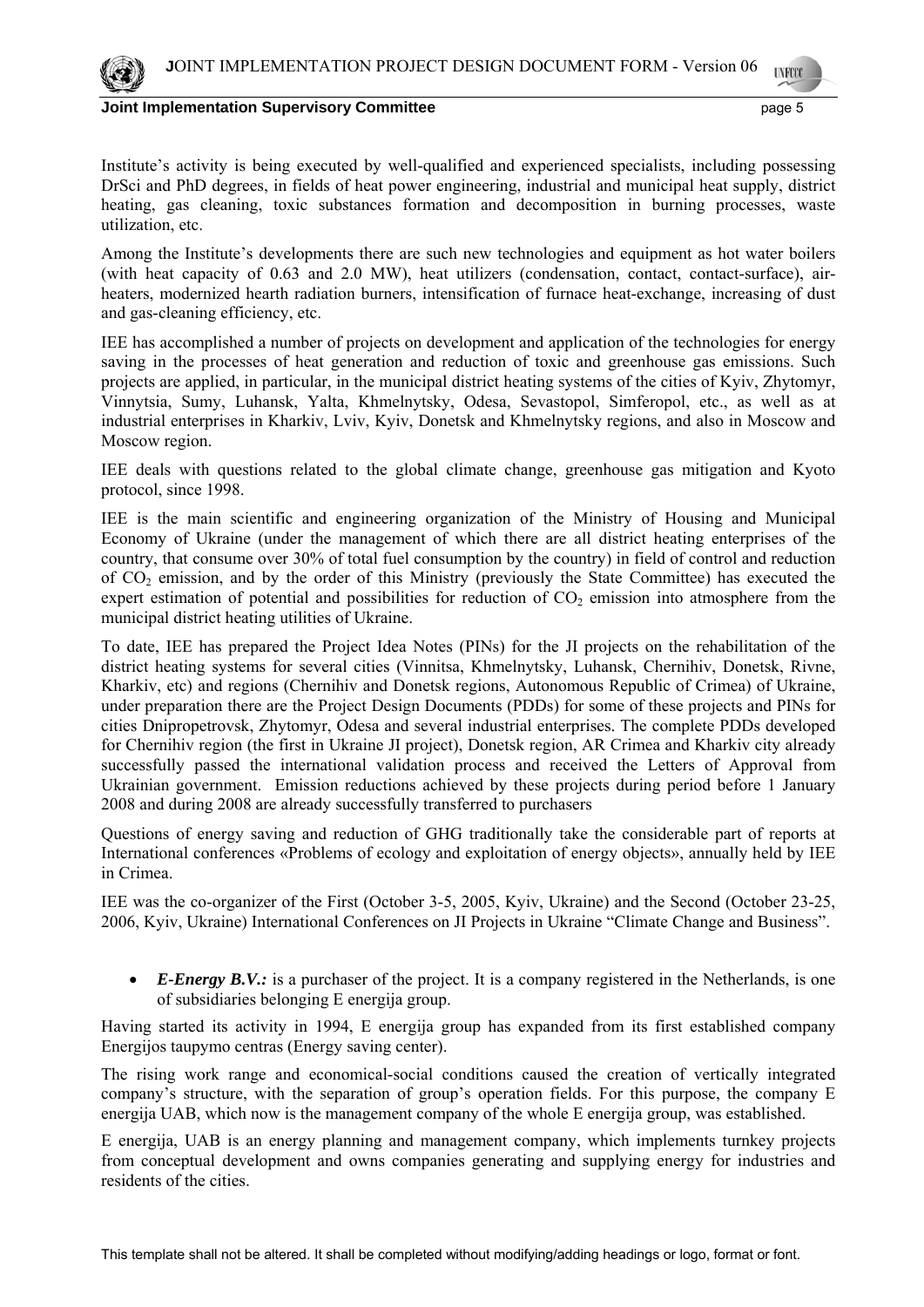

One of key aims of E energija specialists is to prepare energy plans to meet energy needs for subsistence and development of alternate energy sources and the increase of energy efficiency at least cost to the economy and environment.

Since 2005 E energija group, one of the first companies in the Baltic countries has been involved in the project development under Kyoto Protocol flexible mechanisms and started trading activities with EU allowances as specified by EU Emission Trading Scheme.

E-Energy B.V. is a company responsible for E energija group carbon credit procurement for its own purposes and all business related with carbon credit trade. E-Energy B.V. is active investor in the market of Eastern European countries in a number of JI projects.

## **A.4. Technical description of the project:**

### **A.4.1. Location of the project:**

The Project is located in Luhansk City in in the East part of Ukraine (**Fig.1**).



*Fig. 1. The map of Ukraine with neighboring countries*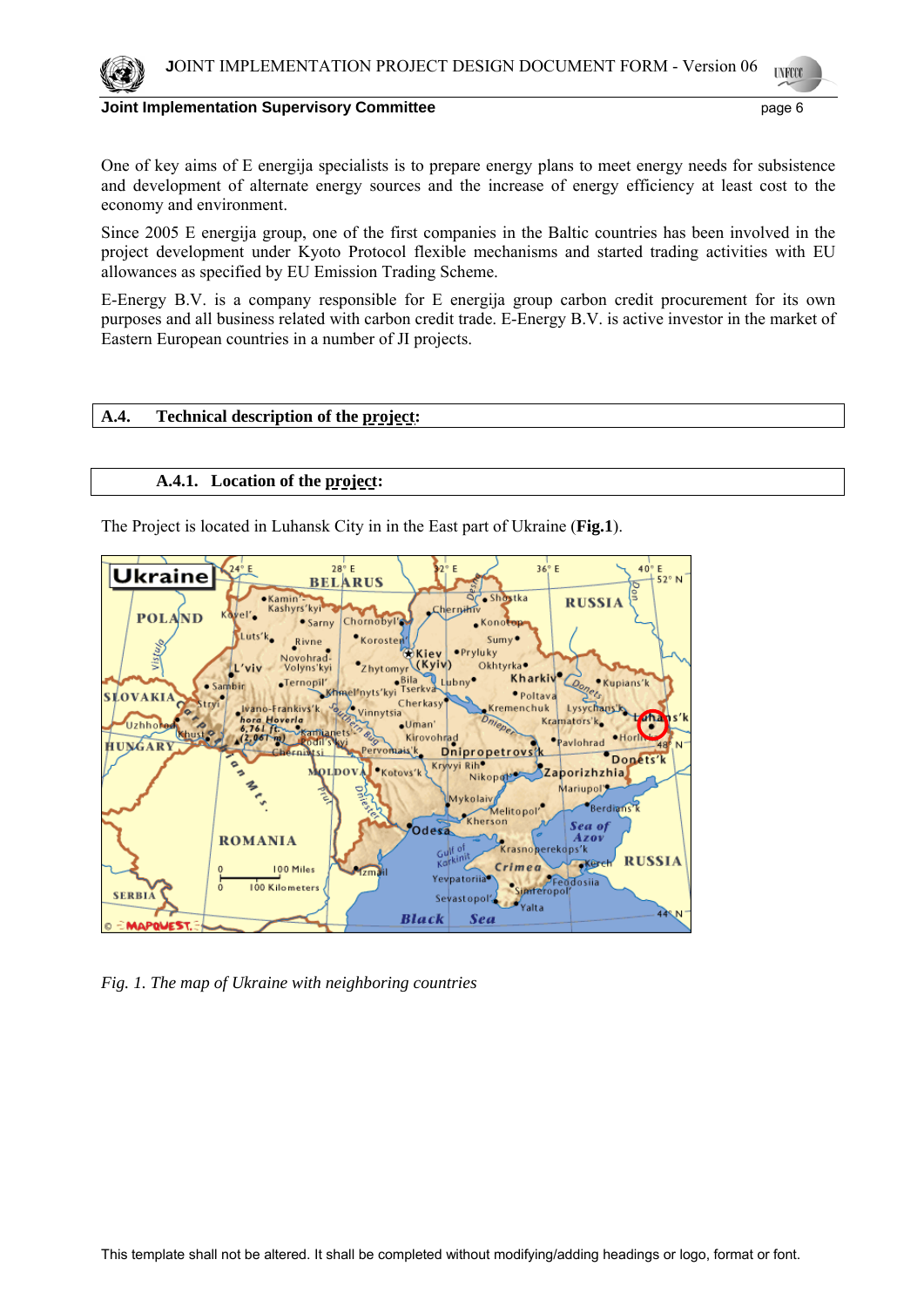

## **A.4.1.1. Host Party(ies):**

Ukraine is an Eastern European country that ratified the Kyoto Protocol to UN FCCC on February 4<sup>th</sup>, 2004, enters into the list of the countries of the Appendix 1 and is eligible for the Joint Implementation projects.

### **A.4.1.2. Region/State/Province etc.:**

Luhansk region is located in the East part of Ukraine. Its territory is 26,7 thousand square km. Donetsk and Kharkiv regions. In the North and East of Luhansk region the national boundary with Russian Federation is passed. The administrative center of Luhansk region is the city of Luhansk.

 The Luhansk region climate is mild-continental. The average temperatures are: +21°С in summer, - 7°С in winter, with average annual rainfall of 459-505 mm.

Thus the heating period is usually 189 days. The average outside temperature over the heating period is  $- 2.1 \, {}^{0}C$  (by SNIP).

### **A.4.1.3. City/Town/Community etc.:**

Luhansk City

The territory of Luhansk City is 28604 hectare. The population of the Luhansk City is more than 471.6 thousand inhabitants.

## **A.4.1.4. Detail of physical location, including information allowing the unique identification of the project (maximum one page):**

The territory is divided into 4 administrative districts*:* Leninskiy, Zhovtneviy, Kaminebrodskiy and Artemivskiy. LCME "Teplocomunenergo"is divided into 4 applicable branches. It should be noted that the district heating systems from all territorial districts of the Luhansk city are involved in the project (**Fig. 2**).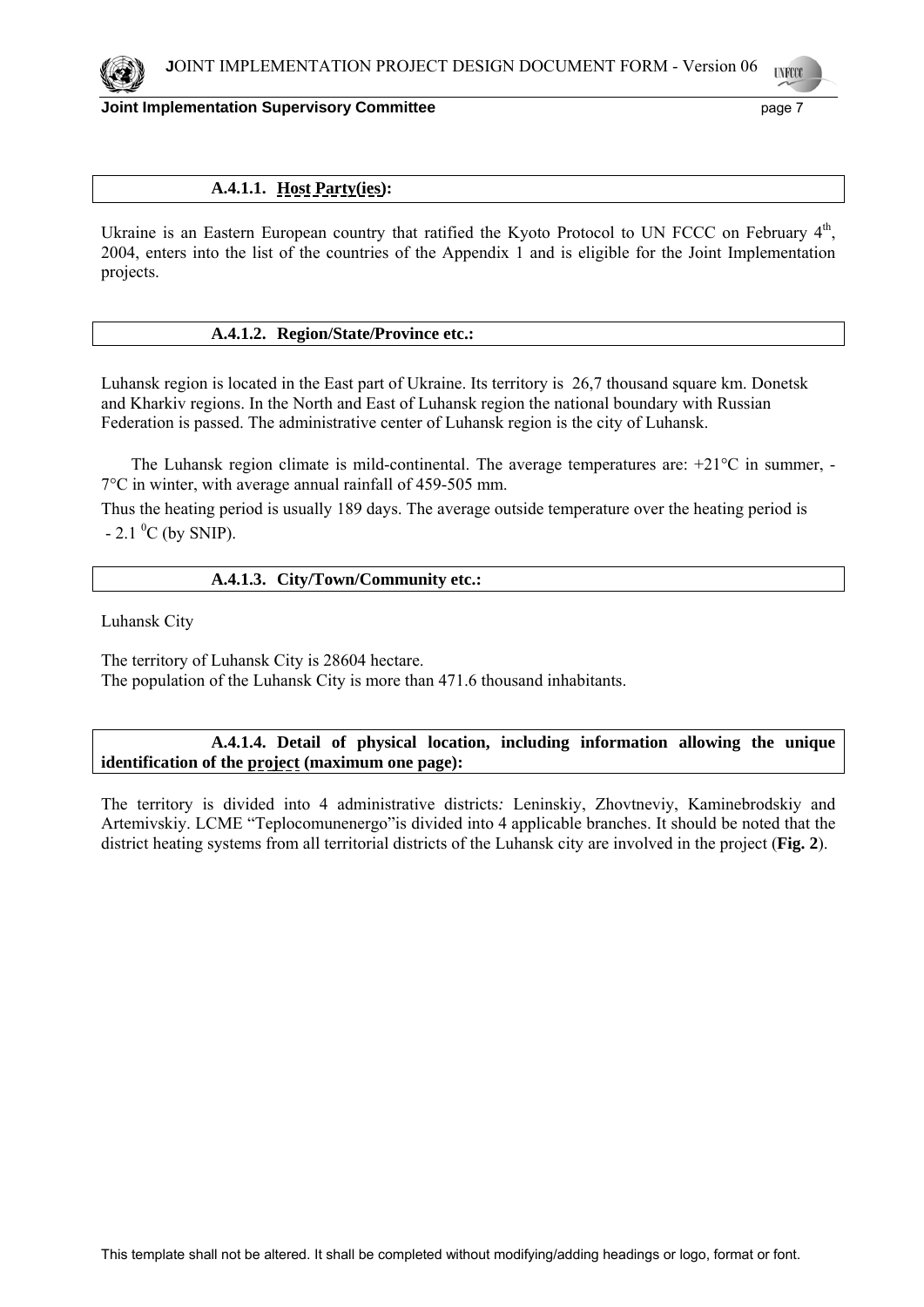

*Fig. 2. The map of the Luhansk city with District Heating System scheme.*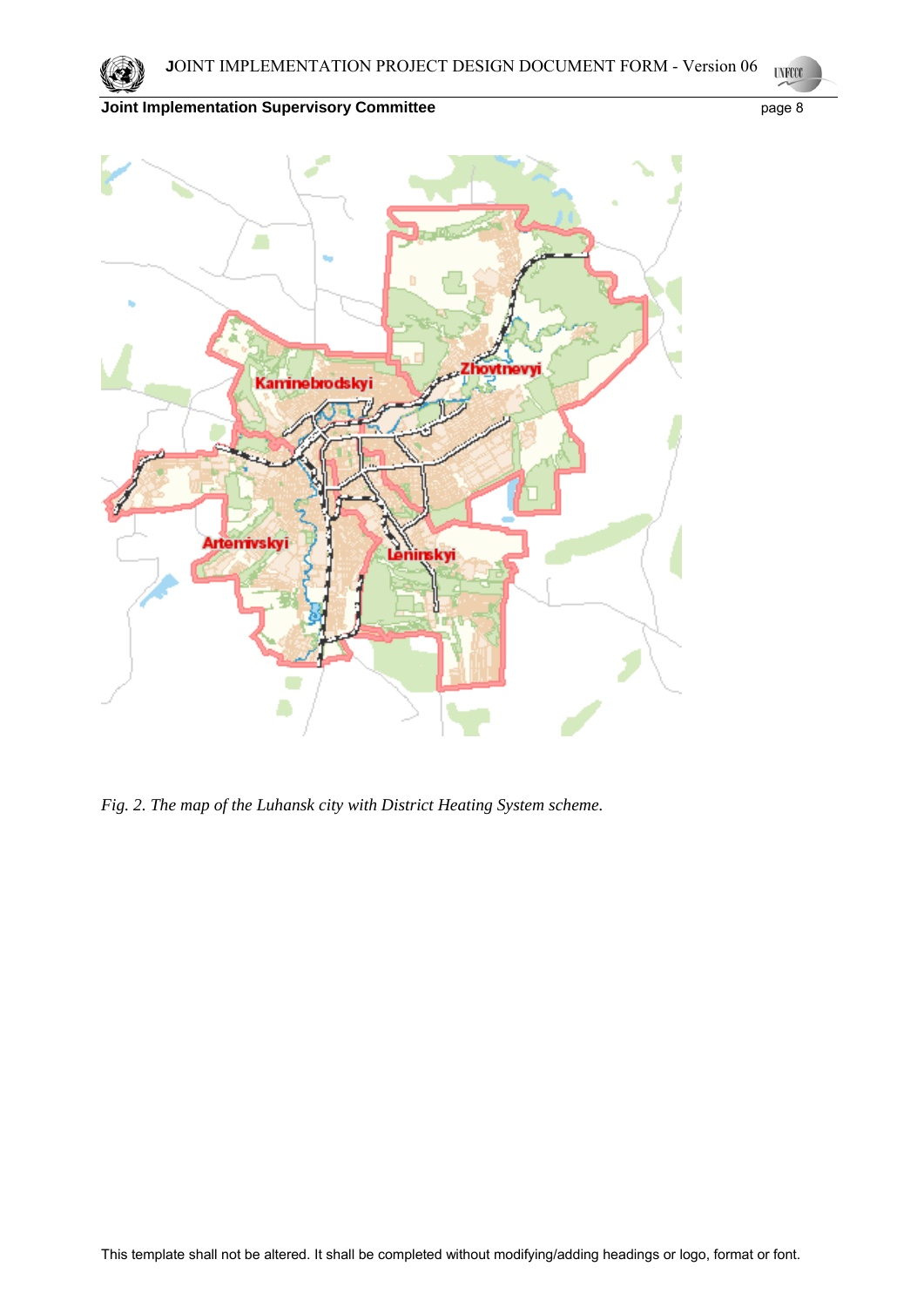# **A.4.2. Technology(ies) to be employed, or measures, operations or actions to be implemented by the project:**

Sectoral scope related to approved CDM methodologies and DOEs (version 18 Jan 08) are:

- Energy industries (renewable / non-renewable sources);
- Energy distribution;
- Energy demand.

Measures that will be used to improve the efficiency of LCME "Teplocomunenergo" are as follows:

• Old operating boilers with low efficiency will be replaced by the new highly efficient ones that will result in efficiency increase from 70-82% up to 90-93%. Technical characteristic of new boilers scheduled to be installed are presented at the producer's websites that are listed in table below.

| <b>Type of boiler</b>           | Website of boiler producer                                       |
|---------------------------------|------------------------------------------------------------------|
| KSVa                            | www.tekom.com.ua/kotel/vk.html                                   |
| Protherm                        | www.protherm.com.ua/?a=catalog&item=73&catalog id=9              |
| Steam generator                 | http://www.certuss.de/index.php?id=19&L=1                        |
|                                 | www.kolvi.com/index.php?option=com_content&task=blogcategory&id= |
| <b>KOLVI</b>                    | 11&Itemid=105                                                    |
| MH <sub>120</sub> EKO "Bernard" | http://www.ukrinterm.com.ua/goods/price.html                     |
| Vitomax 200 LW                  | www.viessmann.ua                                                 |
| IVAR Superac 290 2F             | http://www.ivar.it/                                              |
| <b>BMK</b>                      | http://www.ktlm.com.ua/mod.php                                   |
| <b>KBG-7,56</b>                 | www.tekom.com.ua/kotel/vk.html                                   |
| <b>AOGV</b>                     | www.majak.com.ua/products/majak12ks.html                         |

 *Table 2.Boilers producer's web sites*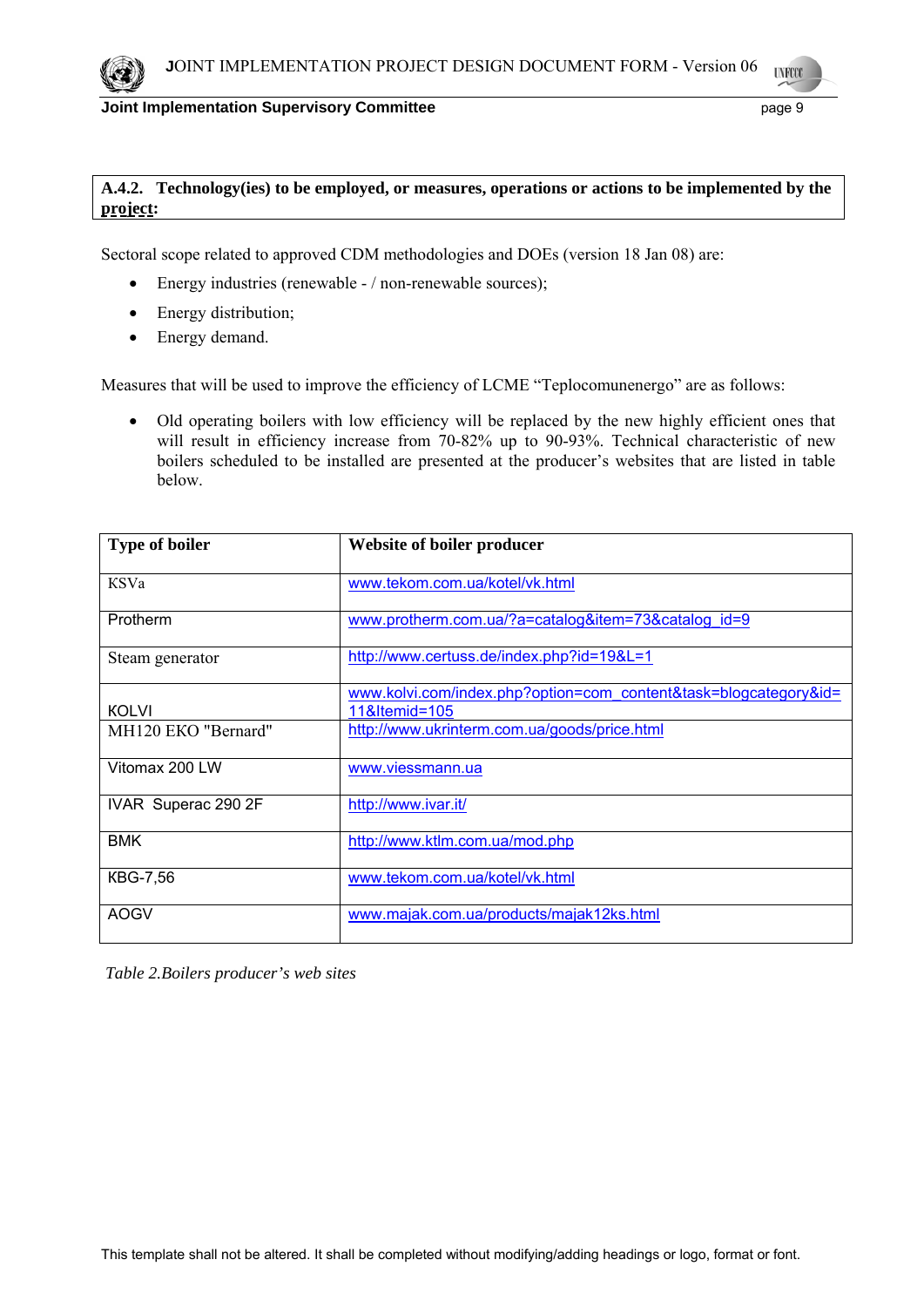



*Fig. 3. Boiler VK-21 with efficiency 92%.* 

- Boilers rehabilitation with burners and automatic equipment replacement
- Switching load from the boiler houses with obsolete equipment to the boiler houses with highly effective equipment.
- Contact and surface heat-recovery gas-cleaning apparatuses (utilizers), including developed by the Institute of Engineering Ecology, will be installed in order to utilize and recover the exhaust gases heat as well as the additional heat of steam condensation, occurring when the temperature of exhaust gases fall below dew point. The implementation of this technology will result in increasing the fuel consumption efficiency by 6-8%.
- Obsolete coal-fired boilers will be mostly replaced by the new electric boilers.
- The reconstruction of heat distribution networks system will help to reduce heat losses down to 1-2 % per km by replacing of the main and distribution networks pipes with diameter 57 mm -820 mm by the pre-insulated ones. LCME "Teplocomunenergo" uses pipes previously heat and hydro insulated with foamed polyurethane produced by JSC "Transprogress" (http://www.transprogress.com.ua/products.htm).



 *Fig.4. Pipes produced by JSC "Transprogress".* 

Improvement of the heat networks system organization will be provided by liquidation of heating scheme with open heat-carrying agent pumping for hot water supply service and with simultaneous installation of heat exchangers directly at the consumers houses (Individual Heating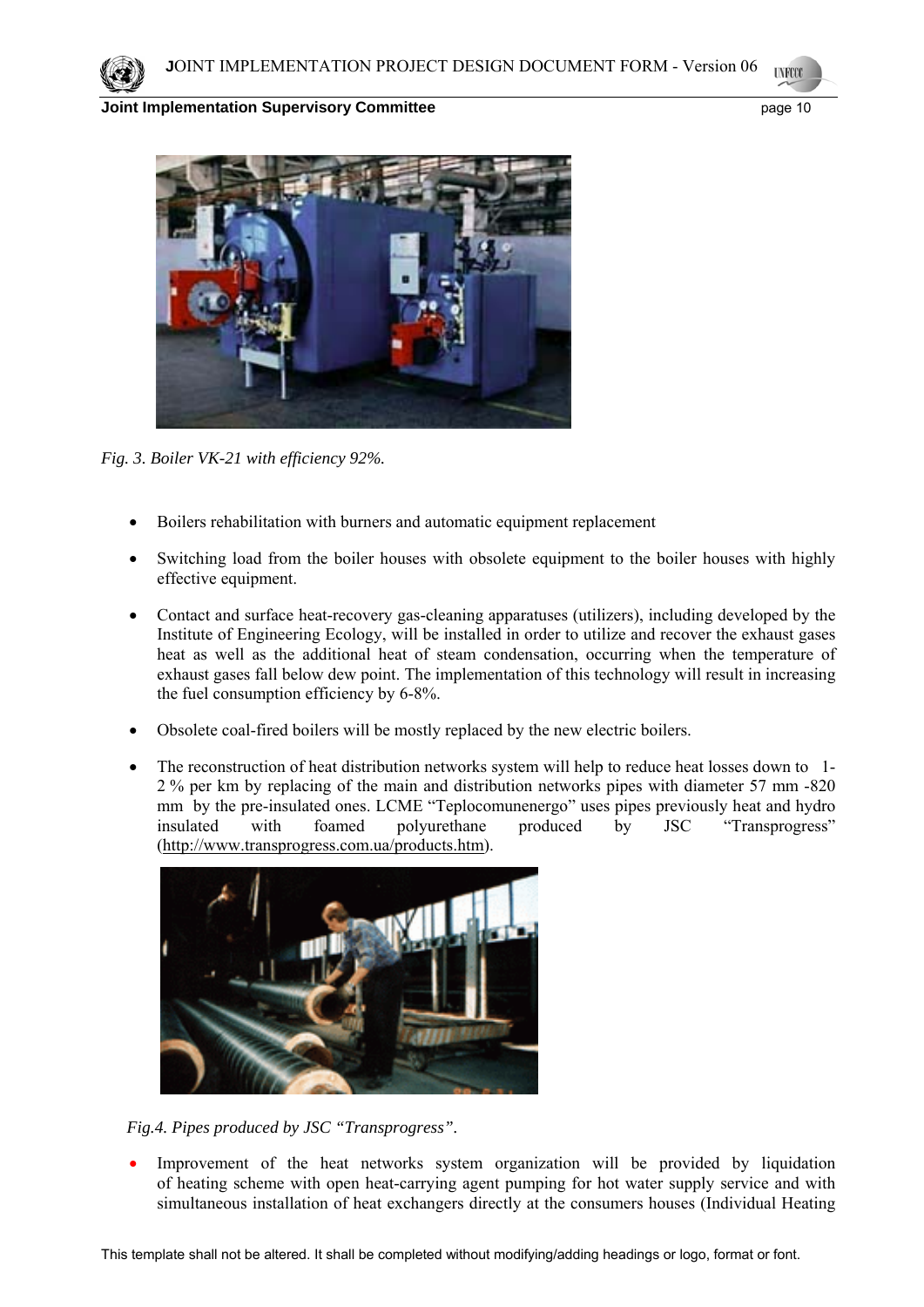Point – IHP). It is necessary to install 630 lamellar heat exchangers. Due to this reconstruction, it will enable to liquidate pipes with different diameters, to reduce heat losses and to reduce power consumption for power supply of circulation pumps. Technical characteristic of new heat exchangers (see fig. 5) are presented on the producer's website http://teploenergo.com.ua.



*Fig.5.Heat exchangers produced by "Ukrteploenergo" corporation.* 

• Installation of cogeneration units will result in increasing the fuel consumption efficiency, decreasing of dependence on the grid power supply, improvement of operational stability and reliability, decreasing of power consumption from power stations, decreasing of power transfer losses, and decreasing of environmental pollution.



# *Fig.6. Cogeneration unit produced by "Jenbacher".*

Technical characteristic of cogeneration units JGS 320 GS produced by "Jenbacher",Austria, (see fig. 6) are presented on the producer's website www.cogeneration.com.ua *.*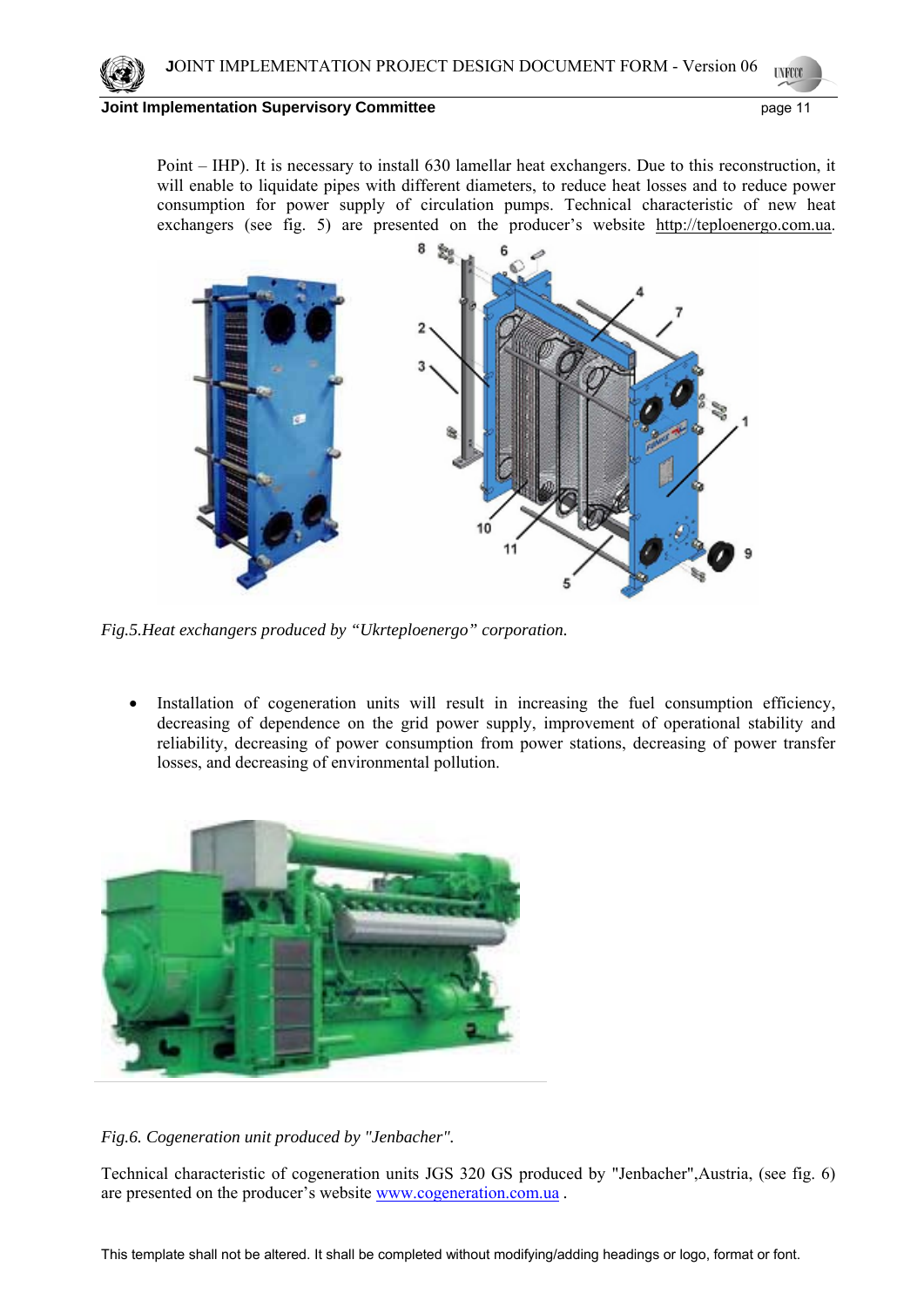

• Project of modernization of heating system of Zhovtneviy leaving region provides building of the Heat Pump Station (HPS) at the sewage disposal plant, that is situated near the boiler-house "Shidna". It will realize raw water heating due to utilization of sewage water heat and heat from cogeneration units. Heat Pumps will use power from cogeneration units and produce heat energy with COP 3.5. It will allow to reduce heat energy demand from boilers at the boiler house "Shidna" and to save natural gas at this boiler-house.



*Fig.7. Sewage disposal plant were Heat Pump Station is planning to be install.* 

Heat Pump Station will consist of 6 Heat Pumps and 2 cogeneration units. Total Heat capacity of CHP will bes – 6.2 MW, electric capacity of CHP- 6.7 MW, Heat capacity of Heat pumps will b 18.6 MW.

• Installation of frequency controllers at hot water pumps' motors will result in energy saving. Those regulators make it possible to change actual capacity of the motors depending on connected load, both as during a day when water consumption is changes, and during a year when in summer motors work only for hot water supply.

Installation of frequency controllers at smoke exhausters' electric drives will result in considerably energy saving.

Technical characteristic of frequency converters VLT 6000 HVAC are presented on the website of "Danfoss" company: www.danfoss.com.

The measures from this list will be implemented at boiler houses subject to rehabilitation.

The generalised schedule of their implementation will be the following:

- boiler houses rehabilitation  $-2006 2011$ ;
- network rehabilitation  $-2006 2011$ ;
- installation of CHP units  $-2010-2011$ ;
- installation of frequency controllers since 2010.
- installation of  $HPS 2010$ ;
- installation of heat exchangers  $-2006-2010$ .

Achieved results of employing of these technologies and measures are listed in the **Appendixes 1 – 7.** 

These technologies are already approved but some of them are not widespread. Therefore, there might be some bottlenecks, which are typical when implementing the new technologies and equipment.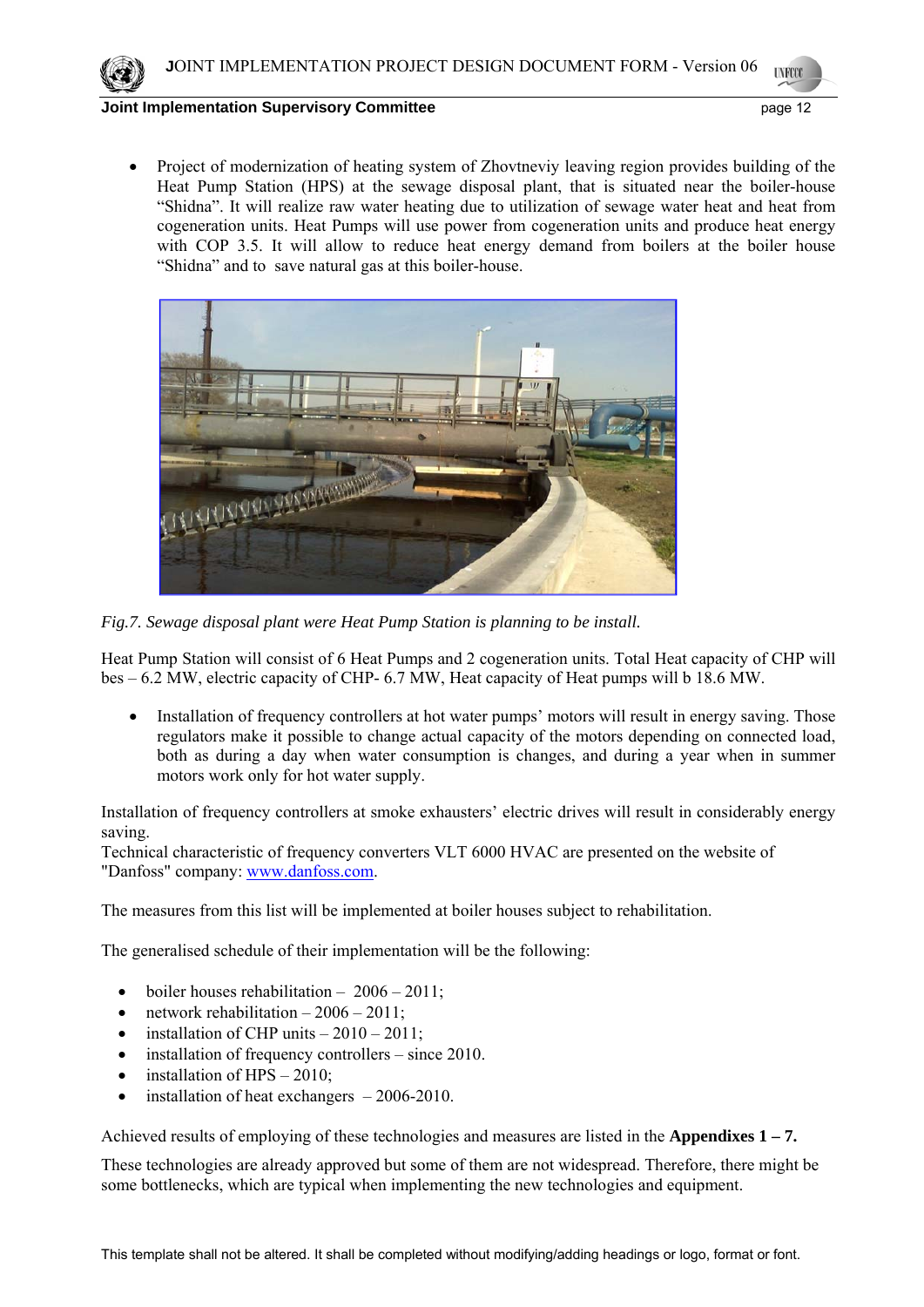

Taking into account the overall economic situation, it is not likely that the project technology will be substituted with any more efficient technology in the next 20 - 30 years.

As to the first commitment period from 2008 to 2012, it is ensured that there is absolutely no risk that this technology will be substituted by any other technology during this time.

As far as the main activity of LCME "Teplocomunenergo" will not change in course of the JI project implementation, the special technical trainings for personnel are not necessary. The technical personnel of the enterprise has sufficient knowledge and experience for implementation of the project activity and maintenance of the usual equipment.

In cases of the new (never used at this enterprise before), equipment installation, the company - producer of this equipment should provide trainings for personnel.

LCME "Teplocomunenergo" provides personnel retraining according to the labour protection norms. The enterprise has the Labour protection department, which is responsible for raising the level of personnel skills and trainings.

The special training on the data collection according to Monitoring plan for this project was hold by the IEE, and the special group that consisted of representatives of LCME "Teplocomunenergo" and Institute of Engineering Ecology was organized.

The special training on the data collection for Monitoring reports for this project is provided. Cost of it is included into the total price of PDD development.

As far as the main activity of LCME "Teplocomunenergo" will not change in course of the JI project implementation, the special training and maintenances are not necessary.

 **A.4.3. Brief explanation of how the anthropogenic emissions of greenhouse gases by sources are to be reduced by the proposed JI project, including why the emission reductions would not occur in the absence of the proposed project, taking into account national and/or sectoral policies and circumstances:** 

The project activities including rehabilitation of boilers, heat distribution networks and installation of combined heat and power production units will increase energy efficiency of Luhansk City DH system, thus enabling it to produce the same amount of heat energy with less fuel consumption. Additionally it will produce electric power with less specific fuel consumption. Reduced fuel consumption will lead to reduction of  $CO<sub>2</sub>$  emissions.

In the absence of the proposed project, all equipment, including the old low efficient one but still workable for a long life period, will operate in as-usual mode, and any emission reductions will not occur.

Ukraine has claimed district heating and municipal energy sector as a priority of the national energy-saving development. This is pointed out in the State Program for Reformation and Development of municipal economy for 2004-2010 (Law of Ukraine from 24.06.2004 № 1869-IV), The Law of Ukraine from 01.07. 1994 № 74/94-VR "On energy saving" and The Law of Ukraine from 22.12.2005 №3260- IV "On changes in The Law of Ukraine "On energy saving". The law of Ukraine "On heat energy supply" (№ 2633-IV from 02.06.2005) regulates all relations in the heat supply market. It does not considerably change the previously existing practices in the market, but stimulates the more rigid energy saving and implementation of energy-efficient technologies.

## **A.4.3.1. Estimated amount of emission reductions over the crediting period:**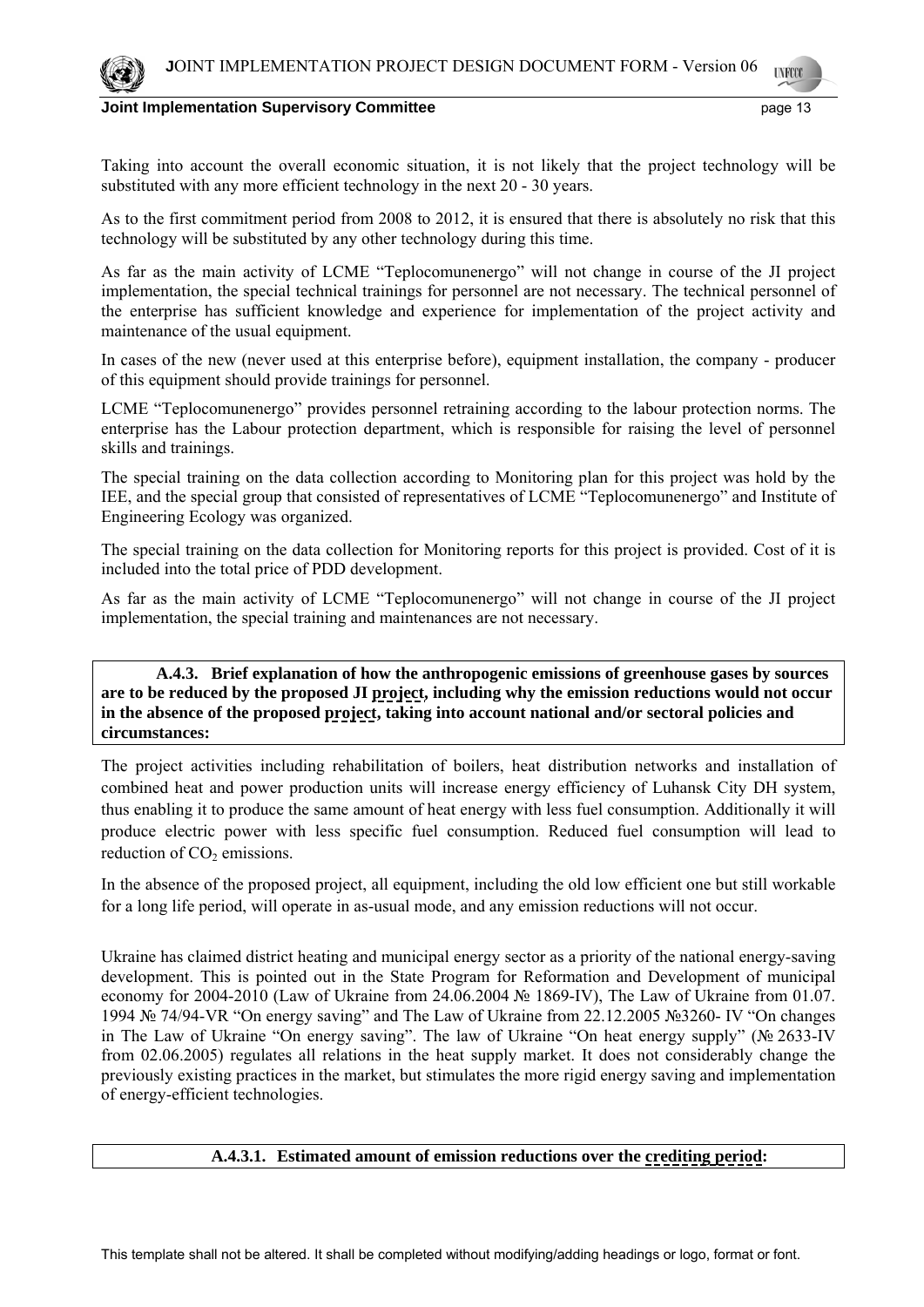In course of project implementation, the following emission reductions will be achieved, at the stages of project implementation:

| Length of the crediting period                                                                       | <b>Years</b>                                 |  |  |
|------------------------------------------------------------------------------------------------------|----------------------------------------------|--|--|
| 2007-2026                                                                                            | 20                                           |  |  |
| Year                                                                                                 | <b>Estimate of annual emission reduction</b> |  |  |
|                                                                                                      | in tonnes $CO2$ equivalent                   |  |  |
| 2007                                                                                                 | 12208.3                                      |  |  |
| <b>Subtotal 2004 - 2007</b>                                                                          | 12208.3                                      |  |  |
| 2008                                                                                                 | 25669.3                                      |  |  |
| 2009                                                                                                 | 38321.0                                      |  |  |
| 2010                                                                                                 | 49764.6                                      |  |  |
| 2011                                                                                                 | 121853.4                                     |  |  |
| 2012                                                                                                 | 165687.3                                     |  |  |
| <b>Subtotal 2008 - 2012</b>                                                                          | 401295.6                                     |  |  |
| 2013                                                                                                 | 165687.3                                     |  |  |
| 2014                                                                                                 | 165687.3                                     |  |  |
| 2015                                                                                                 | 165687.3                                     |  |  |
| 2016                                                                                                 | 165687.3                                     |  |  |
| 2017                                                                                                 | 165687.3                                     |  |  |
| 2018                                                                                                 | 165687.3                                     |  |  |
| 2019                                                                                                 | 165687.3                                     |  |  |
| 2020                                                                                                 | 165687.3                                     |  |  |
| 2021                                                                                                 | 165687.3                                     |  |  |
| 2022                                                                                                 | 165687.3                                     |  |  |
| 2023                                                                                                 | 165687.3                                     |  |  |
| 2024                                                                                                 | 165687.3                                     |  |  |
| 2025                                                                                                 | 165687.3                                     |  |  |
| 2026                                                                                                 | 165687.3                                     |  |  |
| <b>Subtotal 2013 - 2026</b>                                                                          | 2319622.2                                    |  |  |
| Total estimated emission reduction over the<br>crediting period (tones of $CO2$ equivalent           | 2733126.2                                    |  |  |
| Annual average of estimated emission reduction<br>over the crediting period (tones $CO2$ equivalent) | 80259,5                                      |  |  |

Table 3.Estimated amount of CO<sub>2</sub>e Emission Reductions

Thus the estimated amount of emission reductions over the commitment period (2008-2012) is **401295,6**  tons of CO<sub>2</sub>e, over the crediting period - is 2733126.2 tons of CO<sub>2</sub>e.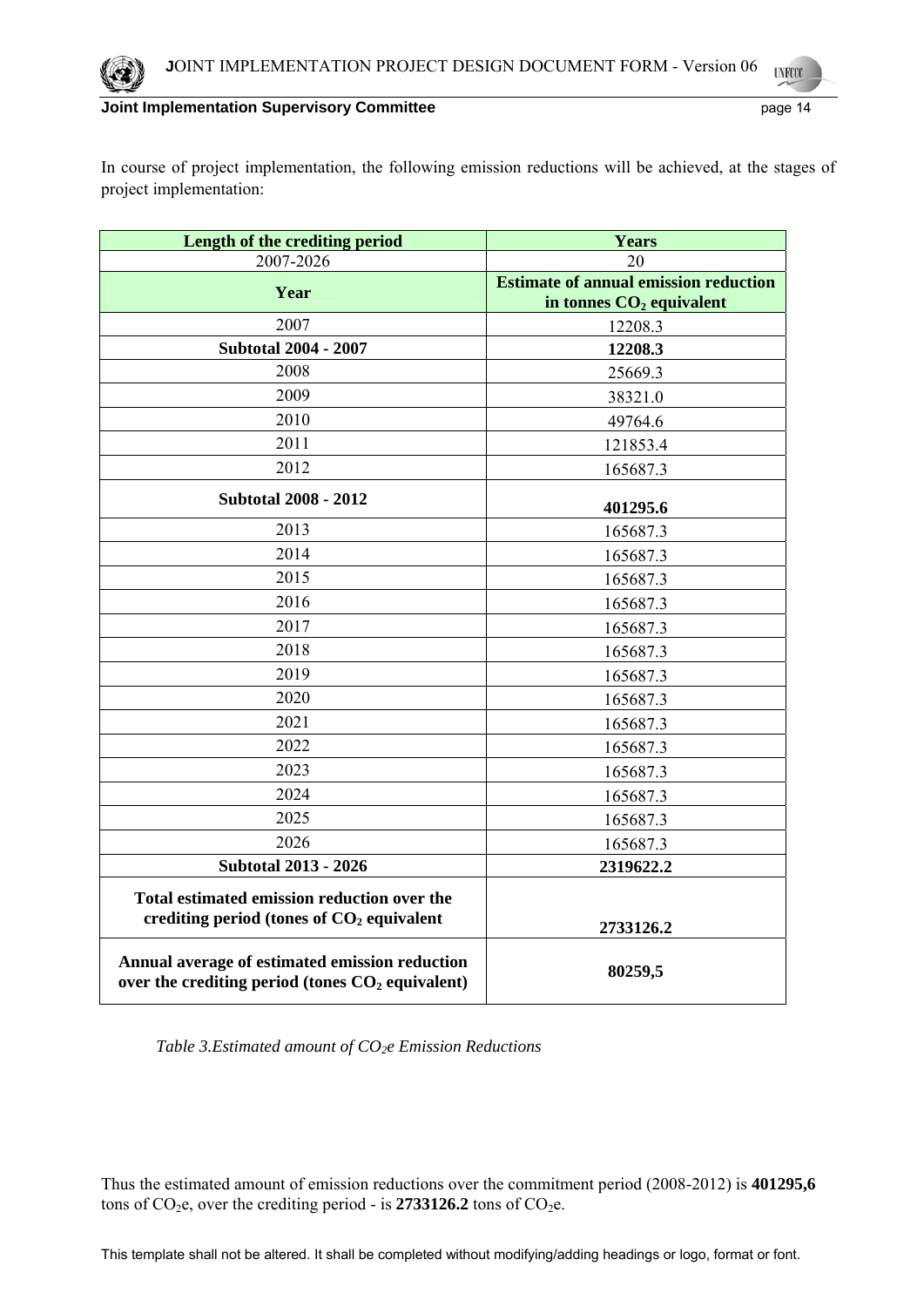For more detailed information see **Appendixes 1 – 7**.

Average annual amount of ERUs will be the following:

During commitment period 2008-2012 years  $-$  80259,1 t CO<sub>2</sub>e; After commitment period 2013-2026 years  $-$  **165687,3** t CO<sub>2</sub>e.

Different amount of the emission reduction in PDD and Appendixes appeared due to rounding error. For example, Total amount of the emission reduction in Appendix\_7 was calculated as the sum of emission reductions due to different implemented measures, and it is  $165687.9$  t  $CO<sub>2</sub>$  for 2012 year.

Total amount of the emission reduction in Appendix\_8 was calculated as the difference of Baseline emissions and Project emissions  $165687.3$  t CO<sub>2</sub> for 2012 year

Description of formulae used to estimate emission reductions is represented in paragraph D.1.4.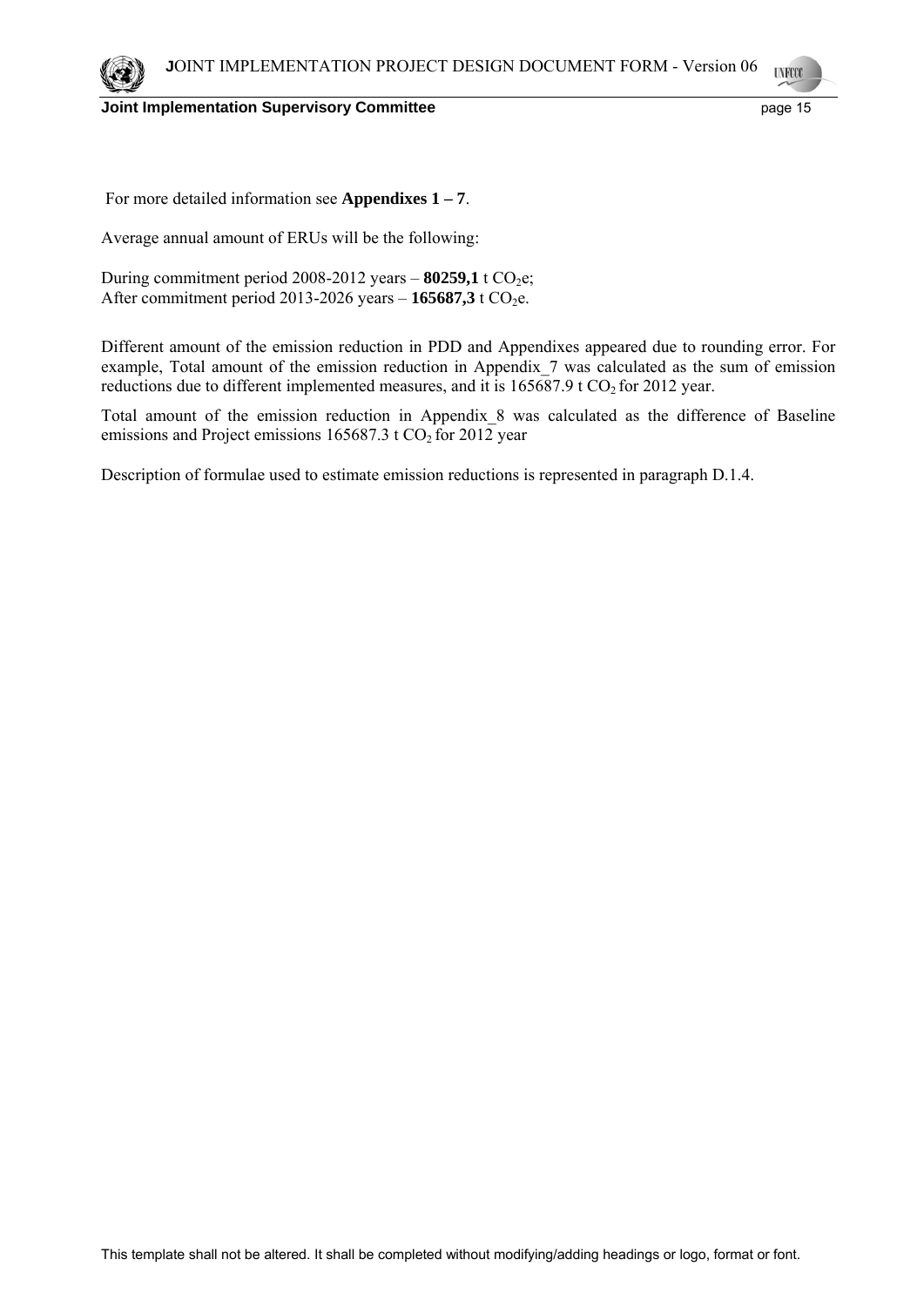**Joint Implementation Supervisory Committee** *page* **16 and 16 and 16 and 16 and 16 and 16 and 16 and 16 and 16 and 16 and 16 and 16 and 16 and 16 and 16 and 16 and 16 and 16 and 16 and 16 and 16 and 16 and 16 and 16 and 16** 

# **A.5. Project approval by the Parties involved:**

The project is already approved by local authorities, namely Executive committee of Luhansk City Council, and Ukrainian government representatives, namely Ministry for Environmental Protection of Ukraine (at that time the Local focal point for Kyoto Protocol in Ukraine). Therefore, organizational risk for this project is minimized.

The main milestones of the project history and approval:

July, 2000 - LCME "Teplocomunenergo" signed with Institute of Engineering Ecology Ecology an agreement on preparing of raw material for forming request for the Project on CO2 Emissions Reduction due to fuel saving in system of LCME "Teplocomunenergo".

February, 2006 – Agreement was signed between the LCME "Teplocomunenergo" and the Institute of Engineering Ecology on development of the Joint Implementation Project on Green House Gas Emissions Reduction due to fuel saving through rehabilitation of the district heating system of Luhansk city (№ 543 from 07.02.2006).

October, 2007 - Ministry for Environmental Protection of Ukraine has issued the Letter of Endorsement for this JI project ( $N<sub>2</sub>$  11569/11/10-07 from 24.10.2007).

February, 2008 – Agreement was signed between the LCME "Teplocomunenergo" and the company "E – energy B.V." (The Netherlands), purchaser of the ERUs to be generated from this project (№256- У/1-2008 from 09.06.2008).

According to the procedure, the LoAs by Parties involved will be issued after the project determination.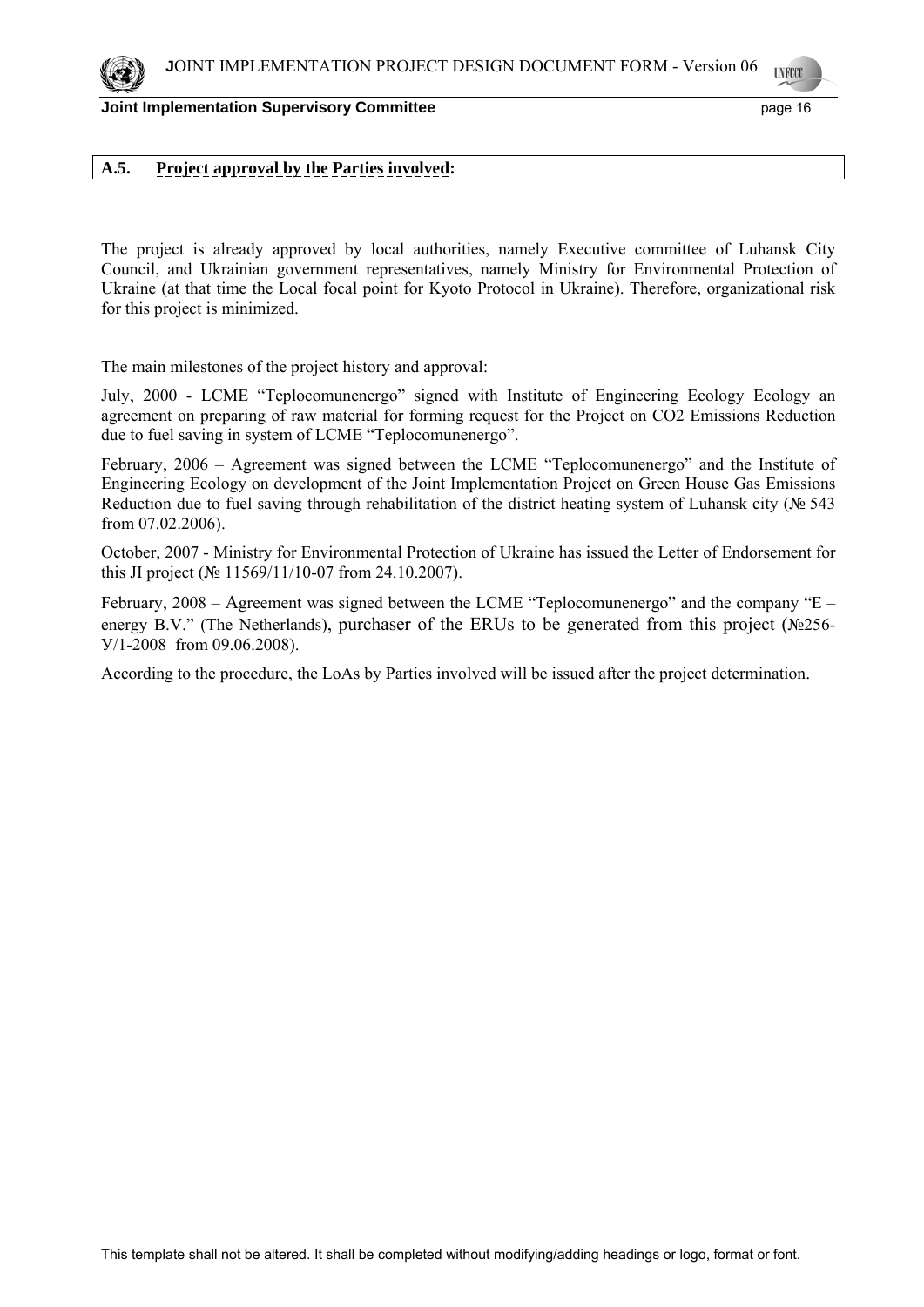

**Joint Implementation Supervisory Committee** *page 17* **and the state of the state of the state of the state of the state of the state of the state of the state of the state of the state of the state of the state of the stat** 

# **SECTION B. Baseline**

### **B.1. Description and justification of the baseline chosen:**

In course of development of the project **"Rehabilitation of the District Heating System in Luhansk City"**, the **own-developed methodology** was used that is partly similar to "Baseline and monitoring methodology AM0044". The project "Rehabilitation of the District Heating System in Luhansk city" has some differences from applicability conditions of this methodology.

The main cause of impossibility of methodology AM0044 using for baseline calculation is no data for thermal energy output, because of thermal energy meters absence on the majority of boiler houses included in the project. That's why the European Institute for safety, security, insurance and environmental technics - "SVT e.V." (Germany) and Institute of Engineering Ecology (Ukraine) invented the special methodology, that takes into account all measures involved in the project and it's peculiarities. This methodology is presented in section D (monitoring plan). It was already approved by IAE for the similar JI Projects for Chernihiv region, Donetsk Region, Republic of Crimea and Kharkiv city.

The main complication for implementation of the JI projects on district heating in Ukraine is the practical absence of monitoring devices for heat and heat-carrier expenditure in the municipal boiler-houses. Only the fuel consumption is registered on a regular basis. It makes practically impossible the application of AM0044 methodology which basic moment is monitoring of the value  $EG_{PI}$ ,  $\overline{y}$  (thermal energy output of project boiler i in year y) - page 9 of Methodology AM0044, which should be measured every month by flow-meters (the expenditure of heat-carrier) and thermal sensors (temperatures at the input and output of the boiler, etc.).

This also concerns the definition of the average historical value of heat power generation per year  $EG_{BL}$  $h_{\text{his}}$  i (average historic thermal energy output from the baseline boiler "i").

Besides, in section "Scope of Application" it is mentioned, that the scope of application of the Methodology АМ0044 is limited only to the increase of boilers' efficiency by means of their replacement or modernization, and it does not apply to the fuel type switch. At the same time our project includes also such kind of modernization as well as some others such as the replacement of burner equipment, installation of cogeneration units, etc.

The developed "Methodology" is based on the basis of permanent monitoring of fuel consumption and of the account of various other factors, such as connection or disconnection of the consumers, change of fuel heating value, weather change, ratio of the heat consumption for heating and for hot water supply, etc.

The developed "Methodology" has two important advantages in comparison with the methodology АМ0044 (at least for Ukrainian conditions):

It takes into account the quality of heat supply (heating and hot water supply). Almost annually for the various reasons (receiving of less amount and high price of the fuel, in particular natural gas which is nearly 95 % of fuel type used in Ukraine for the needs of the municipal heat supply), the consumers receive less than necessary amount of heat, in the result of which the temperature inside the buildings is much lower than normative one, and hot water supply is insufficient or absent. As the purpose of JI projects, including the current project, is the GHG  $(CO<sub>2</sub>)$  emission reduction under the conditions of not worsening in any circumstances of the social conditions of population, the issue of approaching of the heat supply quality to the normative one is extremely important. Therefore, the amount of the fuel consumption for the after project implementation period is calculated for the conditions of providing the normative parameters of heat supply and at least partially of hot water supply, and in accordance with the monitoring plan, the implementation of continuous control (monitoring) of its quality (measurement of internal temperature in the specific buildings as well as registration of residents' complaints for the poor-quality heat supply) is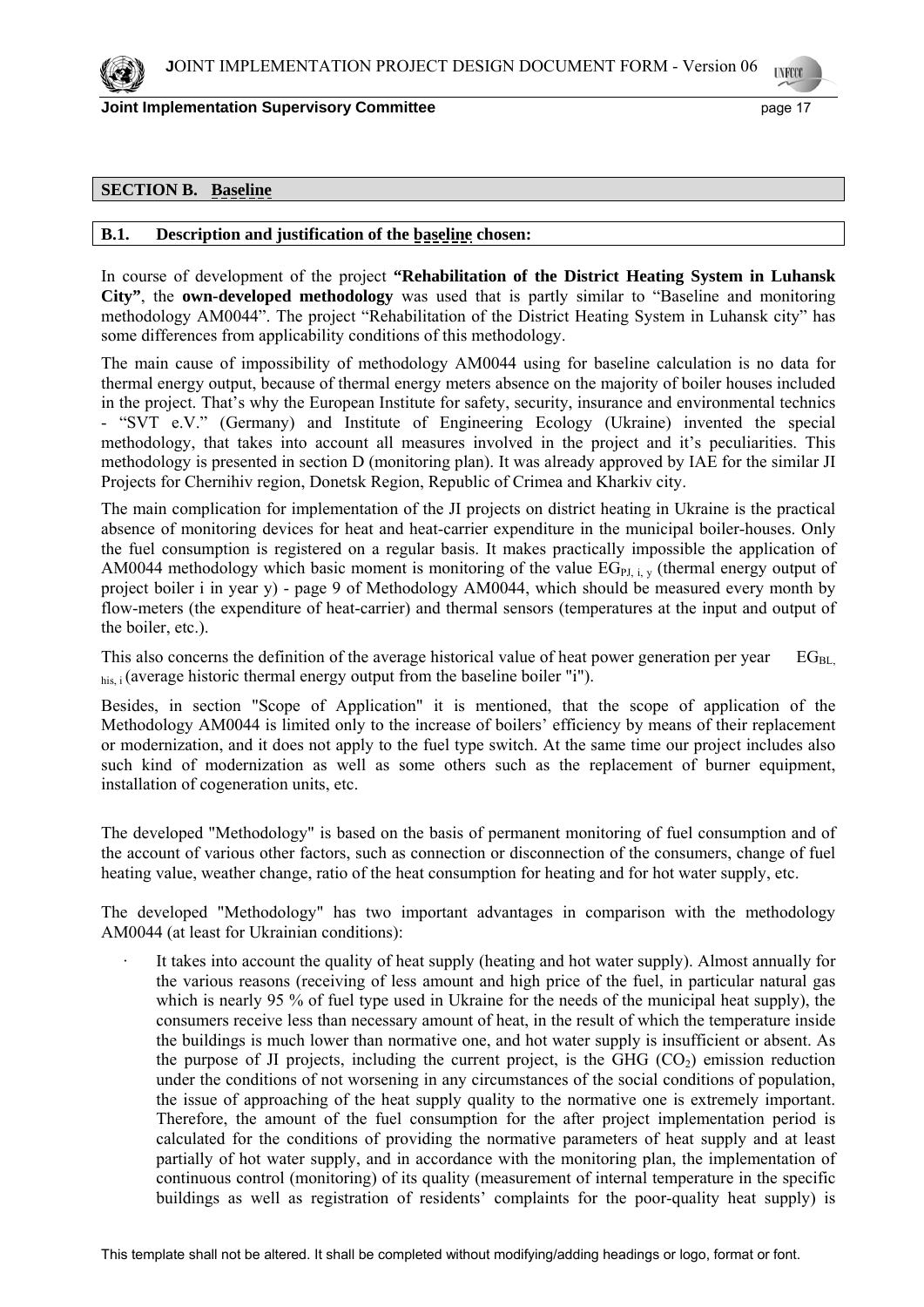foreseen. This increases the control for the qualitative heat supply for the consumers and excludes deliberate reduction of heat consumption, and, in such a way, of fuel consumption with the purpose of increasing of generation of GHG emissions reduction units (ERUs) at the project verification.

· Definition of the fuel consumption in base year (baseline) in view of the fact that in Ukraine at the majority of the municipal heat supply enterprises the natural gas is used as a fuel, which consumption is measured constantly by the counters with the high measurement accuracy, seems to be more exact, than definition of the fuel consumption with use of heat power, boiler efficiency and heat value of the fuel. This especially concerns the efficiency, which changes greatly depending on load of boilers, which also changes essentially, and often not automatically but manually, in the heat supply systems within a day and within a year. Averaging of such values without having of the heat account system is fraught with serious discrepancies. Definition of the fuel consumption in the presence of counters requires only data collection and implementation of arithmetic actions.

Approved Consolidated Methodology ACM0009 "Consolidated baseline methodology for fuel switching from coal or petroleum fuel to natural gas" proposes the dependences for baseline and reporting year emissions quantity definition (see pages 4 and 5), that contain determination of Energy efficiency  $\varepsilon_{projectiv}$ and  $\varepsilon_{\text{baseline}}$  for equipment. In the chapter "Baseline emissions" on the page 6 there is an explanation that: Efficiencies for the project activity ( $\varepsilon_{\text{project,}i,y}$ ) should be measured monthly throughout the crediting period, and annual averages should be used for emission calculations. Efficiencies for the baseline scenario  $(\epsilon_{\text{baseline,i}})$  should be measured monthly during 6 months before project implementation, and the 6 months average should be used for emission calculations. These requirements are confirmed by tables for monitoring on the pages 13-15.

However, as it was mentioned before in this PDD, the majority of boiler-houses in Ukraine are not equipped with devices for heat-carrier expenditure definition or heat meters. There is only one parameter, that is regularly and with high precision defined in the boiler houses – fuel consumption.

For this reason, the own project specific methodology was developed, that is based on the permanent measuring of the fuel consumption and amendments for possible parameters changes in baseline in comparison with reporting year. The variable parameters may be the changes in lower heating value of fuels, quality of heating service, weather changes, changes in customers' number, etc. Taking into account only equipment efficiency does not eliminate the possibilities of undersupply of heat to customers (deterioration of heat supply service), and possible weather warming in reported year, change in fuel quality, disconnection of some consumers, and other factors, and could lead to artificial overestimation of ERUs amount.

In additional, the proposition in ACM0009 to take (by conservatism principle) the baseline efficiency of equipment equal to 100 % is unacceptable in "District Heating" type projects, because not only fuel switch, but mainly namely increasing of equipment (boilers) efficiency are implemented in these projects. Accepting of such calculated baseline would lead to essential underestimation of results of implemented measures. And, anyway, as it was shown before, this would not solve the problem with impossibility of monthly measurements for getting energy efficiency  $\varepsilon_{\text{project,i,v}}$ .

Approved Methodology AM0048 "New cogeneration facilities supplying electricity and/or steam to multiple customers and displacing grid/off-grid steam and electricity generation with more carbonintensive fuels" already in its title shows the scope of applicability, that is different from the scope of the "District Heating" projects. In our projects, the cogeneration facilities produce hot water and not steam. Beside this, in according to AM0048 (page 22) and its monitoring plan (pages 23-30), it is necessary to realize, among other measurements, monthly measurement of *SCPCSG,i,y* (Total steam self-generated by project customer 'i' during year 'y' of the crediting period, TJ), measured by the steam meter at the customer 'i' (page 25). Thus Methodology AM0048 couldn't be implemented in original. In principle, it could be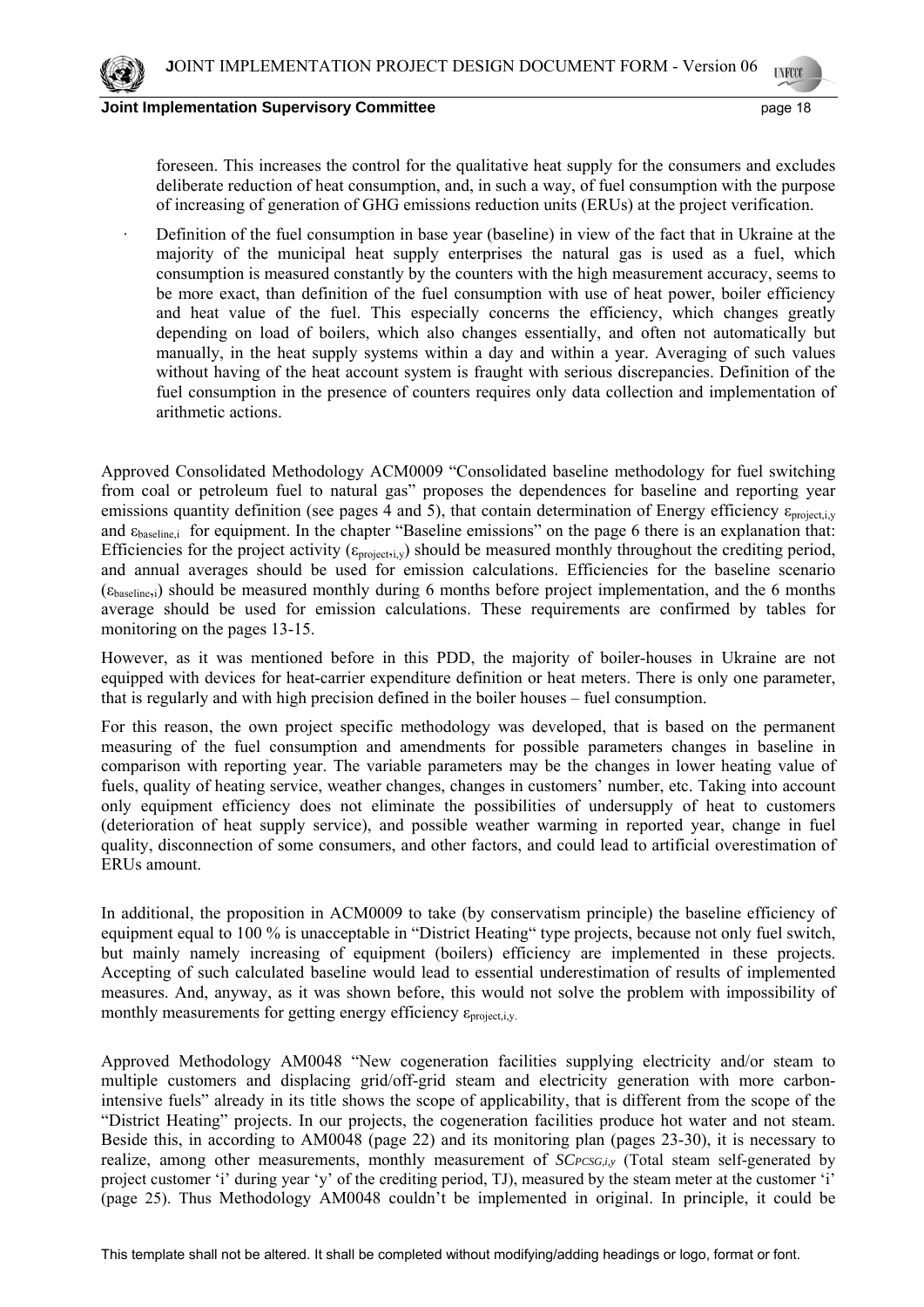

**Joint Implementation Supervisory Committee** *page 19* **page 19 and the page 19 and the page 19 and the page 19 and the page 19 and the page 19 and the page 19 and the page 19 and the page 19 and the page 19 and the page 19** 

modified for conditions of hot water production for heating and hot water supply systems, but this will require modification of monitoring plan with introduction of other parameters that it is necessary to measure and register. But it would be the another methodology, that would require to measure such parameters as heat output, or hot water output with its temperature (in analogy with requirements of Methodology AM0048 to measure steam output, its pressure and temperature.

As it was already mentioned before, the majority of the heat supply enterprises and heat customers in Ukraine are not equipped with heat meters or devices for heat-carrier output (hot water for heating and hot water service) determination. Just for this reason, the methodology was developed that is based on the permanent measuring of the fuel consumption and corrections for possible changes of parameters in reporting year comparing to the baseline. The changeable parameters may be the lower heating value of fuels, quality of heating service (providing of normative temperature value inside apartments), weather features, number of customers, etc. As it was mentioned before, this approach eliminates any possibility of reduction of fuel consumption and correspondingly GHG emission due to incomplete delivery of heat to consumers.

In view of the above mentioned, in contrast to the methodologies AM0044, ACM0009 and AM0048, our Methodology, developed for "District Heating" projects in Ukrainian conditions and used in JI Projects "Rehabilitation of the District Heating System in Donetsk Region", "Rehabilitation of the District Heating System in Chernihiv Region", "Rehabilitation of the District Heating System in Crimea" and "Rehabilitation of the District Heating System in Kharkiv city", is the most appropriate, precise, corresponding to the principle of conservatism, and the most closely reflects the aims, goals and spirit of Kyoto Protocol.

The baseline study will be fulfilled every year of the emission reduction purchasing, to correct adjustment factors which have an influence at the baseline. For more detailed information see **paragraph D.1.** 

There were three different versions of Baseline scenario that were discussed before starting this project.

The first version of Baseline scenario was a business-as-usual scenario with minimum reconstruction works balanced by overall degradation of DH system. For this Baseline scenario there are no barriers (no investment barrier since this scenario doesn't require the attraction of additional investments, and no technological barrier since the equipment is operated by existing skilled personnel, and additional retraining is not required), and represent the common practice in Ukraine.

The second version of Baseline scenario was to make reconstruction works without JI mechanism. In this case there exist both investment barrier since this scenario requires the attraction of large additional investments, and due to very large payback time and high risks it is not attractive for investments, and as well the technological barrier since operation of the new modern equipment will require additional retraining of personnel. Rehabilitation of heat supply equipment in order to improve its efficiency is not a common practice in Ukraine.

The third version of Baseline scenario was the shortened project activity, without any of the non-key type of activity, for example elimination of frequency controllers installation, etc., from the project. This makes project economically less attractive, with the longer pay back period.

Thus, the first version was chosen for Baseline scenario.

## **Status and adequacy of the current delivery system**

Current supply of Luhansk city DH systems is primarily based on Ukrainian and Russian made gas and coal fired boilers including DKVR-10/13, DKVR-6.5/13, DKVR-4/13, DKVR-2,5/13, DKVR-8,5/13, KVGM-10, KVG-7,56, KSTG-16, KSG-18, KGB-50, TGV-8, TGV-4, Universal, Nadtochiya, NIISTU-5,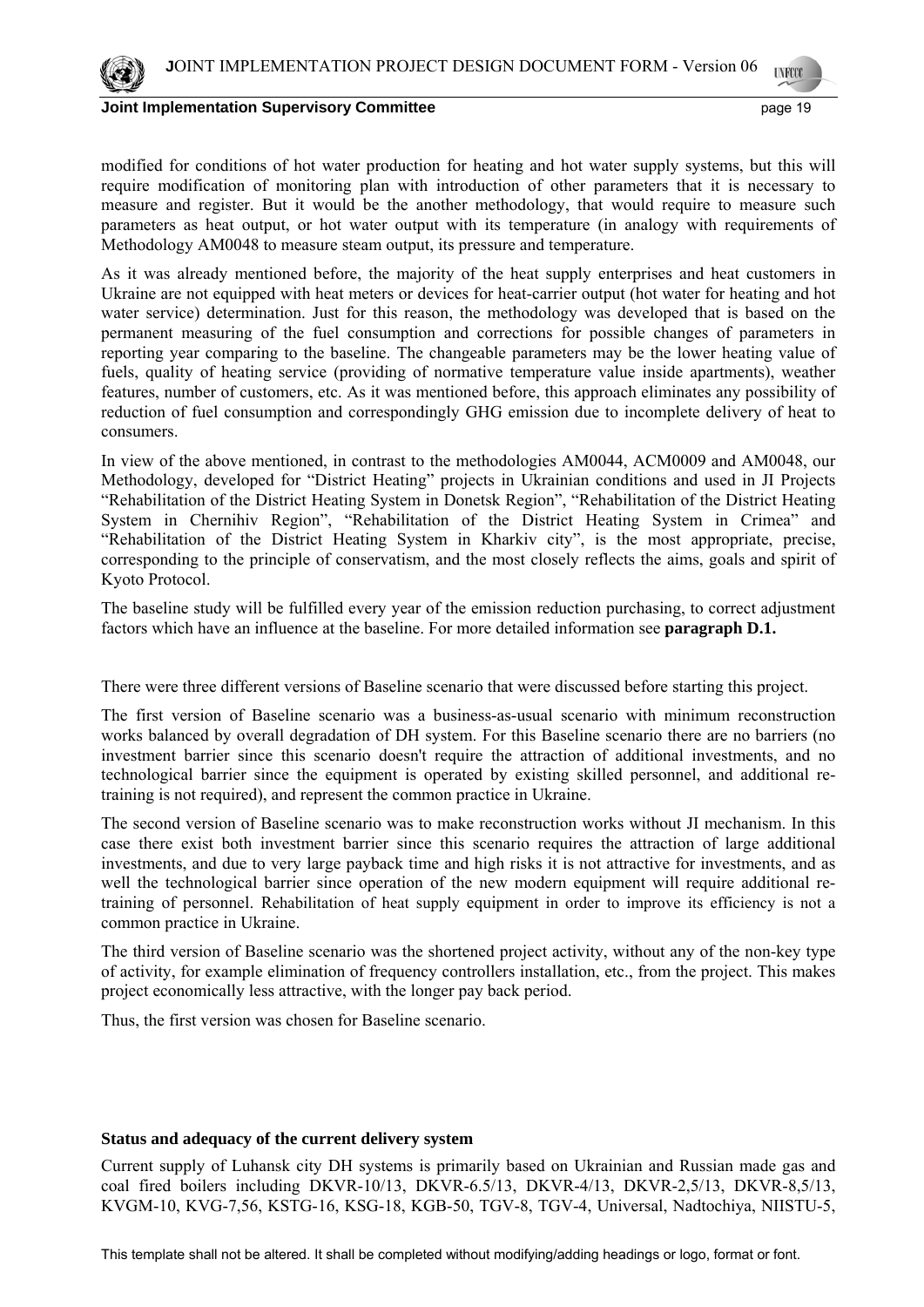Е-1/9, Fakel, Minsk-1, HP-18, PTVM-30, PTVM-50, and few other types. Detailed information is presented in **Appendix 1 (Boilers).** Current efficiencies of those boilers are in the range of 70 - 87%.

Current distribution networks are characterized by heat losses from 20 to 35%. Detailed information is presented in **Appendix 2 (Networks).** 

### **Construction of the Baseline Scenario**

Current operation of the Luhansk city district heating system results in continuous deterioration of the heat-generating and distribution equipment, followed by continuous slight efficiency droop. However, at the same time operative maintenance increases efficiency, which pretty much compensates deterioration, and makes annual total emissions level (the Baseline) about the same for years.

Project also provides electric power production on the new cogeneration units. This power will replace consumption from the national power system, that's why we take into account national standard of power system emissions for Baseline definition.

### **Calculation of Baseline Carbon Emission Factors**

For all fuels we used  $CO_2$  emission factors from the data table provided in Annex C of the Operational Guidelines for Project Design Documents of Joint Implementation Projects (Volume 1: General guidelines; Version 0.4).

Cef (natural gas) =  $0.0561$  KtCO<sub>2</sub>/TJ;

 $Cef (coal) = 0.0946$  Kt $CO<sub>2</sub>/TJ$  (was taken as "Other bituminous coal").

We assume that  $CO<sub>2</sub>$  emission factors for the fuels will be the same for period 2006-2012. For our calculations we assume that the Lower Heating Value of a fuel (LHV) doesn't change during that time, however in the Monitoring Plan the LHV factor will be taken into account for the baseline correction for any year until 2012.

LHV of fuels used by LCME "Teplocomunenergo" changes insignificantly from year to year. Table 4 gives average Lower Heating Values for fuels that are used by the Applicant in 2006:

|              | Average lower heating value of fuel |                  |  |  |
|--------------|-------------------------------------|------------------|--|--|
| Type of fuel | Kcal                                | $MJ/m^3$ (MJ/kg) |  |  |
| Natural gas  | 8050                                | 33.73            |  |  |
| lCoal        |                                     | 17 R             |  |  |

*Table 4. Lower heating value for fuels used by the Applicant* 

For determination of Lower Heating Value of natural gas LCME "Teplocomunenergo" uses data, provided by gas supply organization on the base of phisical-chemical indexes passports. These passports are transferred monthly and contain as many values of LHV as many times it has changed.

Average Lower Heating Value of natural gas that was used for baseline approach was calculated as average value of data that was provided by DE "Ukrtransgas" for 2006<sup>1</sup>.

## Calculation of CO<sub>2</sub> Conversion Factor (CF)

1

1

This template shall not be altered. It shall be completed without modifying/adding headings or logo, format or font.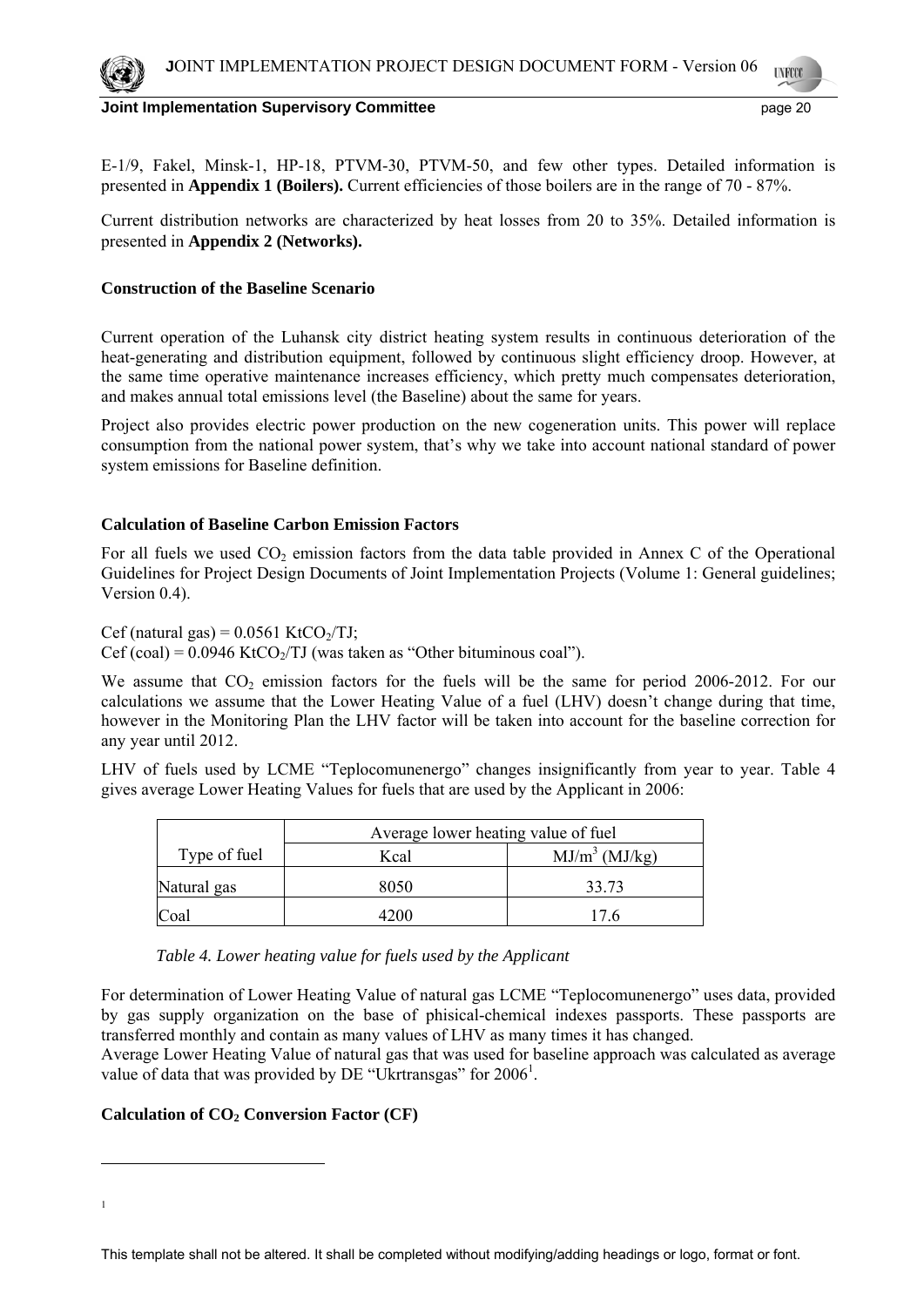CF (Conversion Factor) = LHV (Lower Heating Value)\* Cef (Carbon Emission Factor) 1000 m<sup>3</sup> of natural gas input = 33.73 [MJ/m<sup>3</sup>]\*0.0561 [KtCO<sub>2</sub>/TJ] = 1.892 tCO<sub>2</sub> 1t of coal input = 17.6 [MJ/kg]\*0.0946 [KtCO<sub>2</sub>/TJ] = 1.665 tCO<sub>2</sub>

# **Calculation of Activity Level**

Activity level is represented by annual fuel consumption. For calculation of Baseline emissions, the 2006 was taken as the Base year. This year is one of the typical years concerning the outside temperature in heating period, as well as concerning the conditions of production and consumption of the heat. The fuels and electricity consumption in base year is represented in Table 5 and 6.

| Boiler houses of LCME<br>"Teplocomunenergo" | <b>Baseline Natural Gas</b><br>Consumption,<br>ths $Nm^3/yr$ | Baseline coal<br>Consumption,<br>t/vr |
|---------------------------------------------|--------------------------------------------------------------|---------------------------------------|
| Boiler houses of LCME<br>"Teplocomunenergo" | 147853.6                                                     | 710 <sup>0</sup>                      |

*Table 5. Baseline fuel consumption* 

| Boiler houses of LCME<br>"Teplocomunenergo"                               | Baseline electricity<br>consumption, ths.<br>$kW^*h$ |
|---------------------------------------------------------------------------|------------------------------------------------------|
| Boiler houses of LCME<br>"Teplocomunenergo" and<br>central heating points | 527223                                               |

*Table 6. Baseline electricity consumption* 

Detailed information is presented in **Appendix 1 and Appendix 4.** 

# **Calculation of Baseline Carbon Emissions**

There are 3 types of GHG emissions involved in the baseline scenario:

- 1) CO2 emissions from boilers operated by LCME "Teplocomunenergo" due to historical fuel consumption in 2006.
- 2)  $CO<sub>2</sub>$  emissions due to electricity consumption from the grid in amount, which will be replaced after CHP units and Heat Pump Station installation.
- 3)  $CO<sub>2</sub>$  emissions due to electricity production to the grid in amount that is consumed by boiler houses and central Heating Points, on which frequency controllers, new pumps and heat exchangers will be installed.

Ukraine has united state power grid, therefore the averaged values for Carbon Emission factors (CEF) for electricity production should be used.

It is possible to use the new Carbon Emission factors (CEF) for 2006-2012, taken from Table 8 "Emission Factors for the Ukrainian grid 2006-2012" of Annex 2 "Standardized Emission Factors for the Ukrainian Electricity Grid" to "Ukraine - Assessment of new calculation of CEF", verified by TUV SUD Industrie Service GmbH 17.08.2007 (Table 7).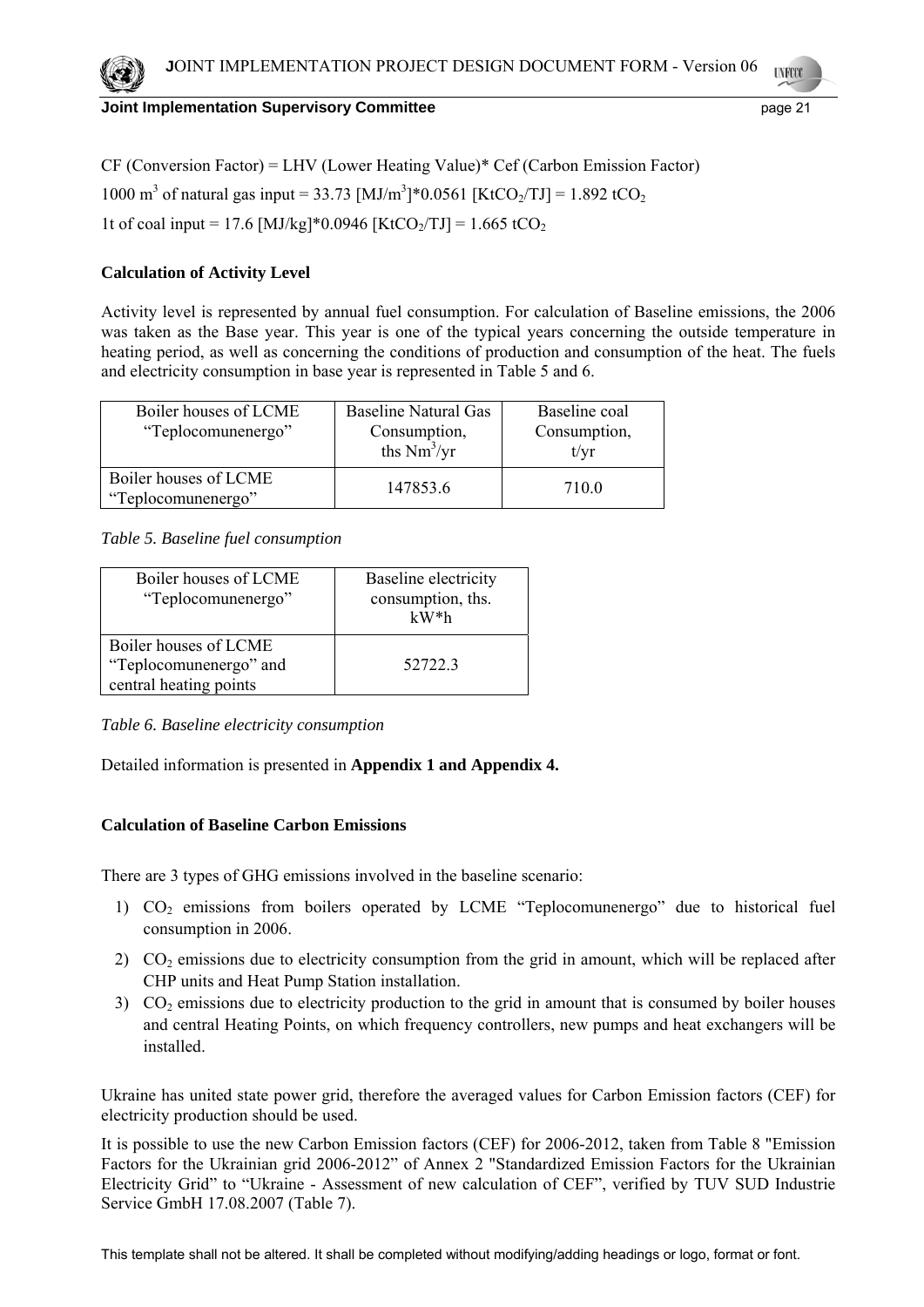| Type of project                  | Parameter                       | $EF$ (tCO2/MWh) |  |
|----------------------------------|---------------------------------|-----------------|--|
| If project producing electricity | $\triangle$ P grid, produced, y | $0.80^{-}$      |  |
| If projects reducing electricity | $EF$ grid, reduced, y           | 0.896           |  |

*Table 7. New Carbon Emission factors (CEF) for electricity generation and consumption in Ukraine* 

In course of development of the Monitoring reports for this project, the valid values for corresponding period will be used.

Calculation of resulting annual Baseline Carbon Emissions, that would take place during typical heating season if Luhansk systems remains unchanged, see in **Appendix 8 (Baseline)**. They consist of an exact amount of total  $CO<sub>2</sub>$  emissions that took place during the base (2006) year, and additionally of emissions due to electricity consumption for own needs from the grid in amount that will be replaced after installation of CHP units , and electricity which will be saved after energy saving measures implementation.

## **B.2. Description of how the anthropogenic emissions of greenhouse gases by sources are reduced below those that would have occurred in the absence of the JI project:**

The anthropogenic emissions of GHG in the project scenario will be reduced due to complex modernization of heat generating and distributing equipment with application of the technologies proposed in the project activities and described above, which include replacement of old obsolete boilers by new ones with higher efficiency, replacement of obsolete coal-fired boilers by the modern gas-fired ones, frequency controllers installation, installation of cogeneration units and heat pump station at the boiler houses, renovation of degraded heat distribution networks with using of the pre-insulated pipes.

The more obvious description of how the anthropogenic emissions of GHG are reduced below those that would have occurred in the absence of the JI project, may be represented by dynamic baseline, which is the function of the stage of project implementation (see **Fig. 8**).



*Fig. 8. Dynamic baseline and project emissions of GHG*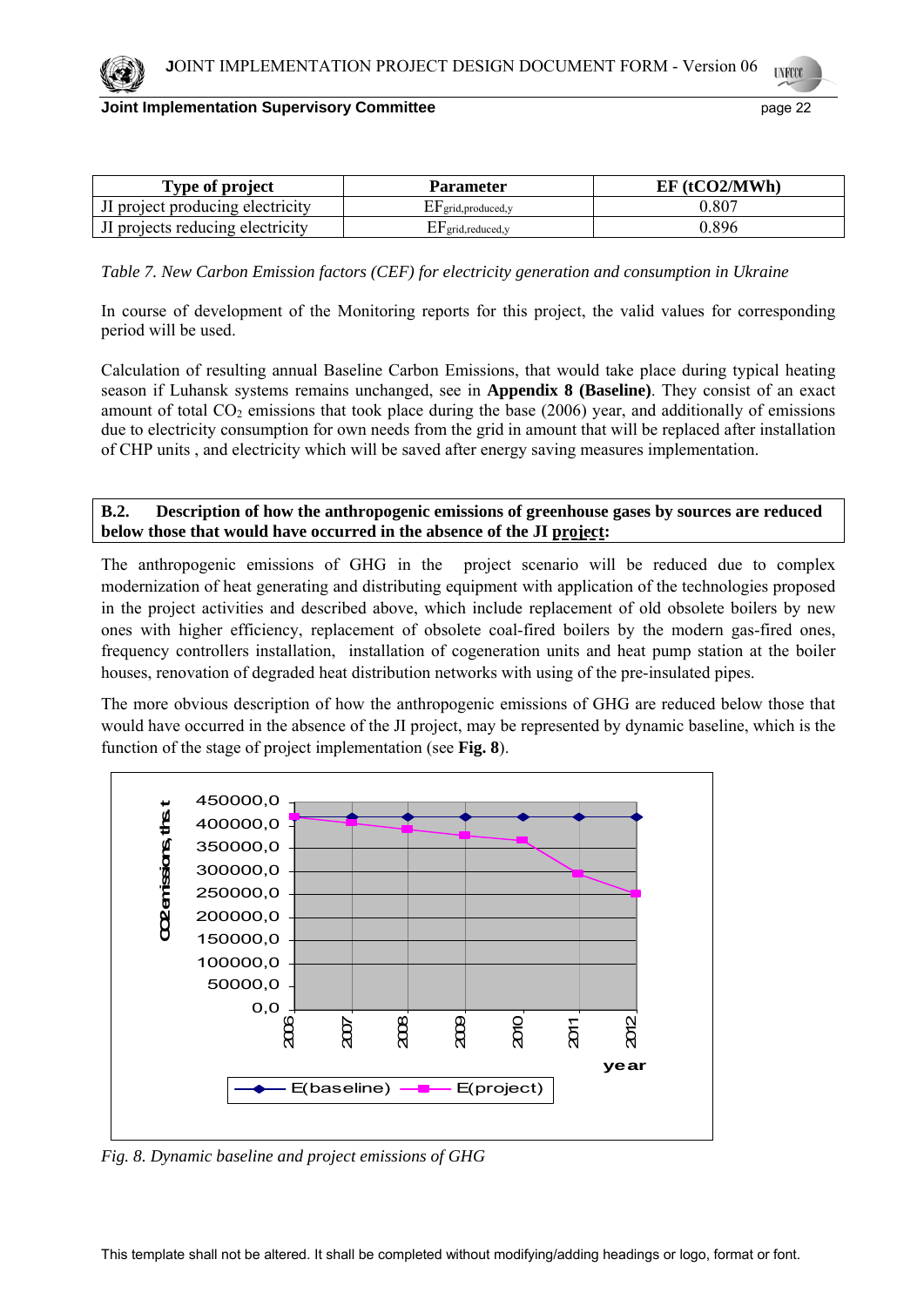

### **Additionality of the project**

The additionality of the project activity is demonstrated and assessed below with using the "Tool for the demonstration and assessment of additionality" (Version 5.2) (see **Fig. 9**). This tool was originally developed for CDM projects but may be applied to JI projects as well. This tool is used for the project in accordance with the guidance on its use provided in the partly similar "Baseline and monitoring methodology AM0044".



*Fig. 9. Steps for demonstration of additionality*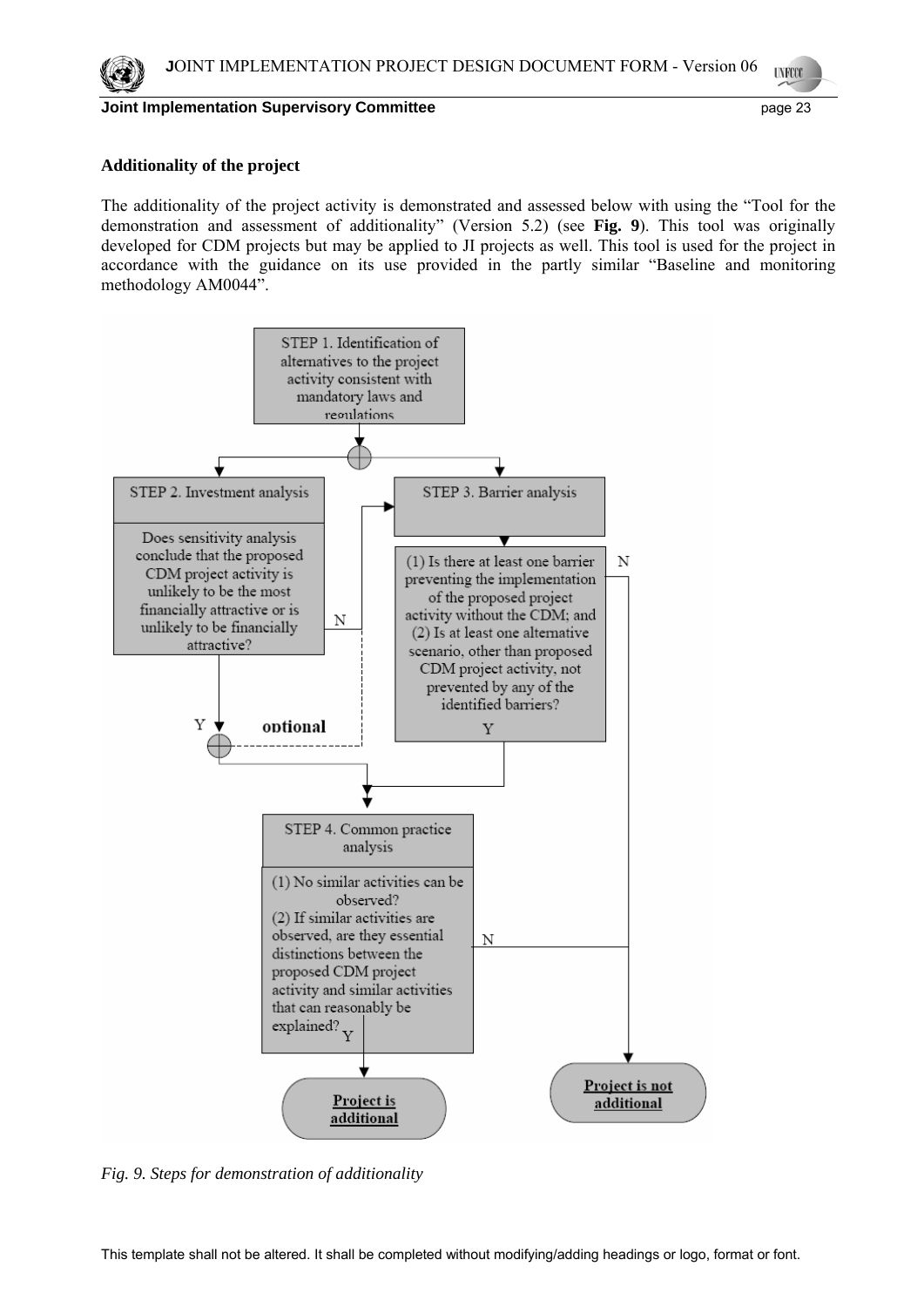



## **Step 1. Identification of alternatives to the project activity consistent with current laws and regulations**

## **Sub-step 1a. Define alternatives to the project activity:**

There are three alternatives to this project (as was already discussed in section B1).

1. The first alternative is continuation of the current situation (no project activity or other alternatives undertaken), i.e. business-as-usual scenario with minimum reconstruction works, approximately balanced by overall degradation of the DH system.

It should be noted that there is no local legislation regarding the time of boilers replacement and maximum lifetime permitted for boilers. It is common practice to exploit boilers which was installed in 70 th. and even 50-60 th. and earlier in Ukraine, if they pass the technical examination pass by the authorized body ("Derzhnagliadohoronpratsi").

2. The second alternative is to make reconstruction works (the proposed project activity) without JI mechanism.

3. The third alternative is the shortened project activity, without any of the non-key type of activity, for example elimination of frequency controllers installation, etc., from the project.

**Outcome of Step 1a:** Three realistic and credible alternative scenarios to the project activity are identified.

## **Sub-step 1b. Consistency with mandatory laws and regulations:**

According to The Laws of Ukraine "On licensing of the separate types of activity" (№ 1775-III, from June 01, 2000) and "On heat energy supply" (№ 2633-IV from 02.06.2005); Ukrainian Government Regulation "On introduction of changes to the Government Regulations №1698 from 14.11.2000 and №756 from 04.07.2001" №549 from 19.04.2006 and "On approval of the list of licensing bodies" №1698 from 14.11.2000, execution of economic activity in fields of heat energy production, distribution and supply require a license that is issued by Ministry of Housing and Municipal Economy of Ukraine.

LCME "Teplocomunenergo" has such licenses.

The Project "District Heating System Rehabilitation in Luhansk City" has been prepared according to The Law of Ukraine from 01.07.1994 №74/94-VR "On energy saving" and The Law of Ukraine from 22.12.2005 №3260-IV "On changes in The Law of Ukraine "On energy saving".

**Outcome of Step 1b:** The alternatives, which are: to continue business-as-usual scenario, to make reconstruction works without JI mechanism and to implement shortened project activity, without any of the non-key type of project activity, are in compliance with the mandatory laws and regulations.

Hence, the Step 1 is satisfied.

According to the "Tool for the demonstration and assessment of additionality" (Version 5.2), for further additionality analysis it is possible to follow the Step 2 or Step 3 (or both).

We shall follow the Step 3.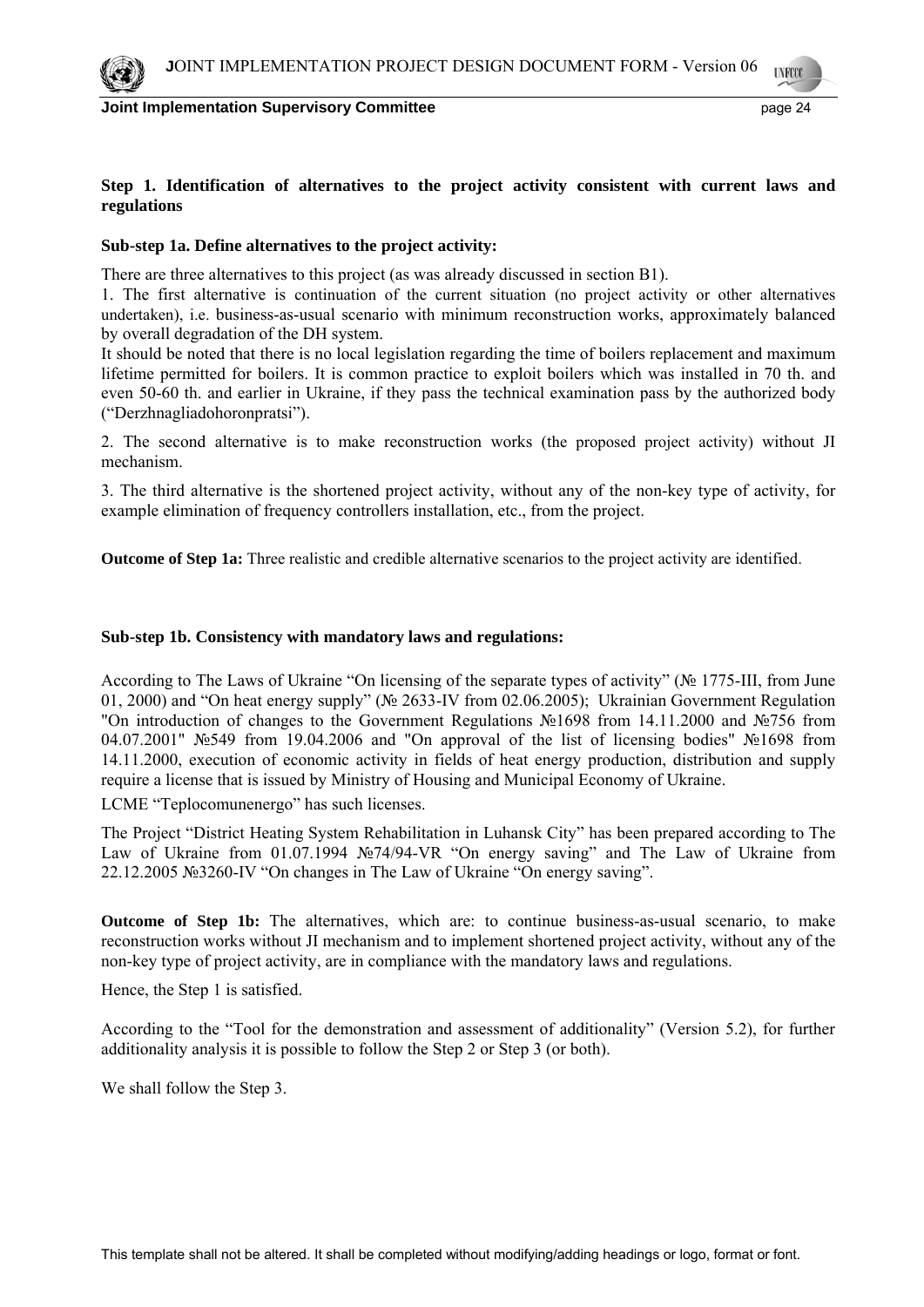

### **Step 3: Barrier analysis**

## **Sub-step 3a: Identification of barriers that would prevent the implementation of the proposed project activity**

### **Investment barriers**

All project activities require substantial investment – about 81,3 million EUR (The prices for the new equipment, that is planned to be installed in the project, are represented on the sheets "Parameters" in the **Appendixes 1-2** and **Appendixes 4-6** in Excel format, based on the averaged prices of the manufacturers. These prices are used for calculations of investment costs, and should be corrected in future according to actual manufacturer's prices (changed due to inflation, etc.). The final table with necessary investments for each year is available in the **Appendix 5**. Operational and maintenance costs are not included in the project because it is assumed that they will remain at the previous level or even decreased due to less such costs for the new equipment).

The financial indicators Net Present Value (NPV) and Internal Rate of Return (IRR) were calculated for two cases of project implementation – with and without the JI mechanism (see **Appendix 9**). Calculations were made with the help of Microsoft office Excel financial functions.

The simple pay back period without JI mechanism will be 14.9 years, with JI mechanism – 14.6 years.

In both cases the project is not attractive for investment, since the IRR values (-2.8 % and -2.1 % respectively) are very much lower than typical values of deposit interest rate in Ukrainian banks (from 9 % to 12 % in Euro/USD and up to 18 % in Ukrainian hryvnas, see for example information of KreditPromBank [www.kreditprombank.com], UkrGasBank [www.ukrgasbank.com] and deposit market review [http://news.finance.ua/ru/orgtrg/~/3/1/114/130266], etc.). Using of JI mechanism enables to slightly improve project attractiveness.

The general situation in District Heating sector in Ukraine may be characterized as quite insufficient, and is analyzed and described in several available reviews and reports. Some citations, especially describing technical and financial situation, are given below.

"The existing district heating systems suffer from the same, well-known problems as those in other Central and European Countries. Old-fashioned Russian technology, oversized equipment, neglected maintenance and repairs, have resulted in increasing inefficiency. Typically, the overall efficiency of the DH systems (from fuel consumption in boilers to heat supplied to the building entrance) is about 50%. Including the losses within the buildings, it is estimated that only one third of the energy of the fuel is useful heat for the final consumers.

The bad technical state of the DH systems has its counterpart in the bad financial state. Non cost-covering tariffs can not meet the revenue requirements and subsidy payments are too small to cover all costs and are often delayed. In addition, collection rates are going in line with increasing tariffs" [Report: Market Potential for District Heating Projects in the Ukraine and their Modernization with Austrian Technology, Vienna, 2004, p.3. http://www.energyagency.at/(publ)/themen/elektrizitaet\_index.htm].

"The current regulatory framework and tariff policy makes it difficult to attract private investors to district heating. Yet the main stakeholders, *e.g.* municipalities and residents, in most cases lack the necessary financing capacity. (P. 324).

District heating in Ukraine suffers from inefficiency and urgently needs investment in refurbishment and modernisation. … Yet, the current policy framework does not make district heating attractive for investment, which undermines its sustainability. Barriers to investment and efficiency improvements include (but are not limited to): the current pricing policy; lack of metering; the focus on heat production, not consumption; unclear ownership and management of buildings; and difficult access to financing for interested parties. It is vital to create adequate policy and regulatory conditions for attracting private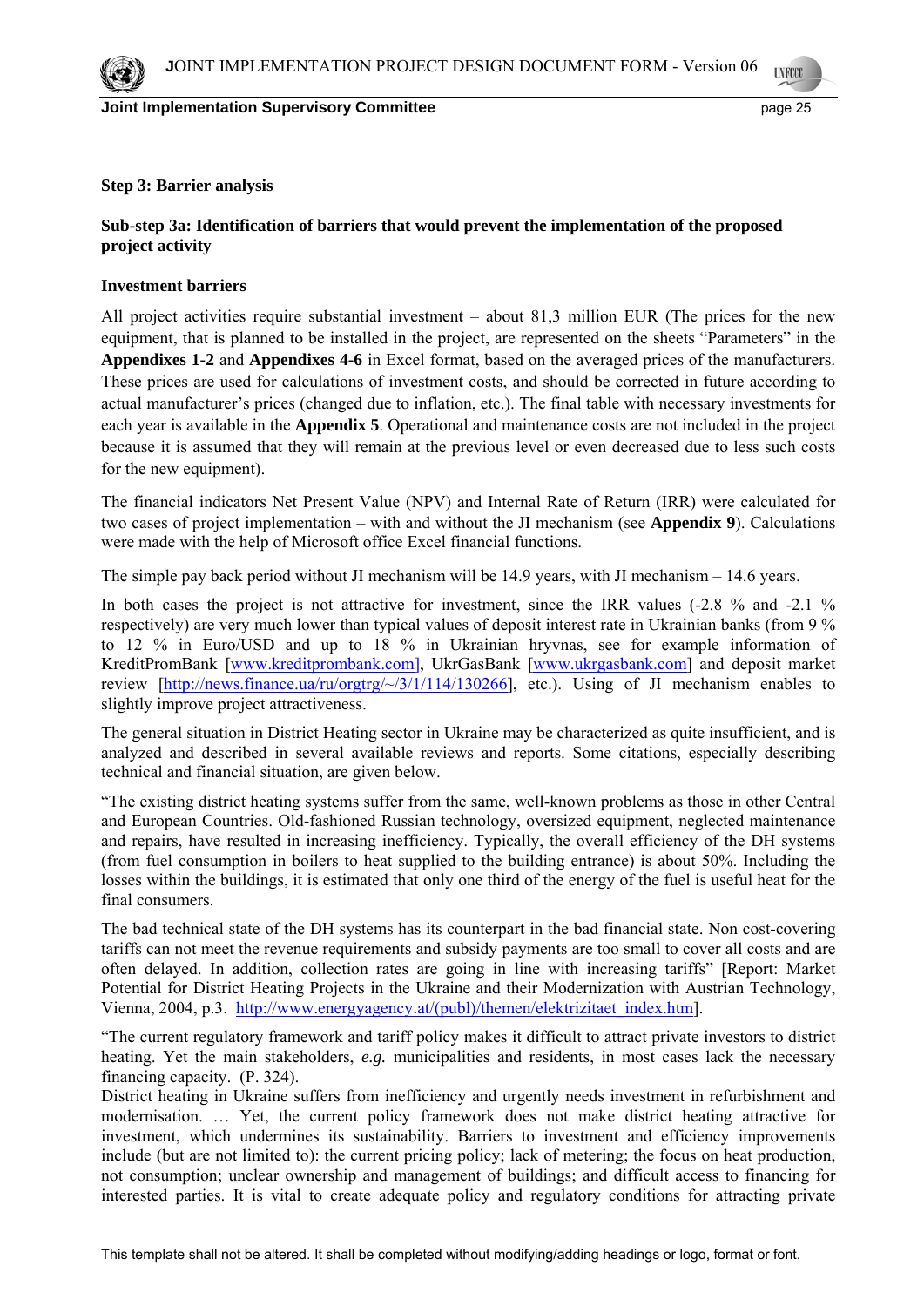**Joint Implementation Supervisory Committee** *page 26* **page 26 page 26** 

"District heating suffers from inefficiency and low level of investment. The major impediments for investment include the unclear pricing policy, unregulated management and ownership conditions, the accumulated debt of heat producers" [Overview of Heating Sector in Ukraine, CASE, 2007. www.case-ukraine.com.ua].

The energy efficiency projects in the district heating sector in Ukraine could not be implemented at the expense of tariffs for heat energy, since the innovative constituent in tariffs is usually absent, and even "In some regions of Ukraine heat tariffs are below the cost coverage level, which results in debt accumulation of heat producers to the creditors (fuel supply companies, staff etc.)" [Overview of Heating Sector in Ukraine, CASE, 2007. www.case-ukraine.com.ua].

As to loans, the Ukrainian DH heat supply companies practically couldn't get loans from Ukrainian banks, where the annual interest rates due to high risks, etc. are usually up to 20% and even more [http://news.finance.ua/ru/~/3/20/all/2008/07/14/131967]. Moreover, no bank gives credits without the proper guarantees. LCME "Teplocomunenergo" is a communal ownership enterprise, and all its main funds belong to territorial population. For this reason the property of enterprise can not be a credit mortgage. Thus, the DH system rehabilitation without additional external investments (grants, subsidy, subvention, etc.) practically isn't possible, and in current situation practically only municipal or state financing might be used for this purposes. But Ukrainian government does not have enough funds for this, and insufficiency and delay of the budget financing of activity in this sector is the main its problem.

Moreover, the real budget financing is usually significantly lower than scheduled (see diagram below, [UKRAINE ENERGY POLICY REVIEW 2006, OECD/IEA, 2006].



State Budget Subsidies for Housing and Communal Services Payments, 2002-05

## *Fig.10. Diagram of the real State budget subsidies for Housing and communal services payments*

Also, as discussed earlier, "district heating tariffs do not cover costs and the difference must be covered by direct subsidies to heat providers, which come from local or state budgets". But even these payments are often delayed or even not paid: "Budget payments, however, are often delayed, which results in significant accumulated debt to district heating companies" [UKRAINE ENERGY POLICY REVIEW 2006, OECD/IEA, 2006].

Source: Ministry of Construction, Architecture, Housing and Communal Services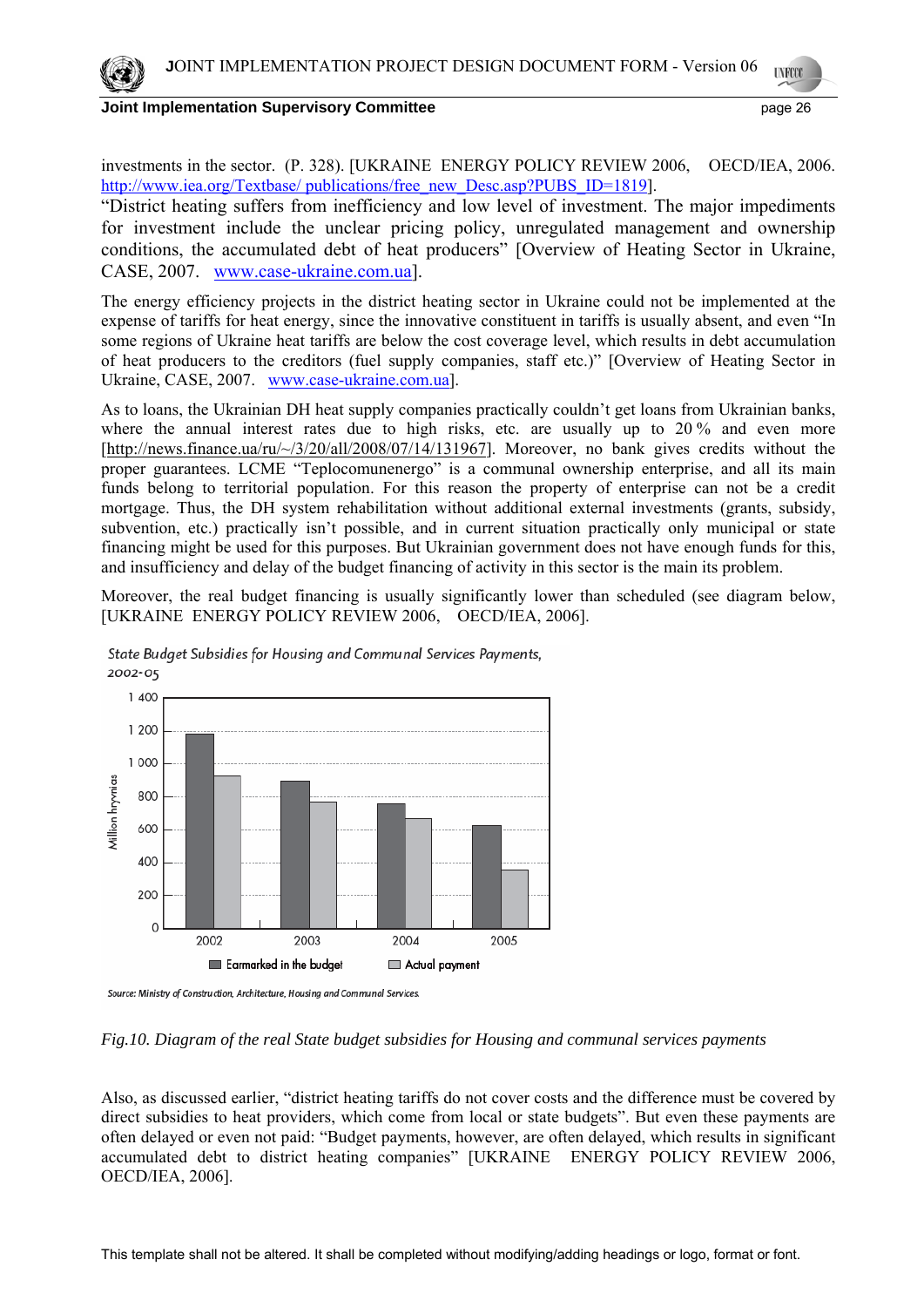

#### **Joint Implementation Supervisory Committee** *page 27* **and the state of the state of the state of the state of the state of the state of the state of the state of the state of the state of the state of the state of the stat**

From the other side, the additional financing of the project activity from JI mechanism is not only important for project financing, but the fact of signing of the external economic contract between Supplier and Purchaser itself is a very positive factor that even can enable to shift the priorities of budget financing in favor of the project, thus decreasing the investment barrier. The evidence for this, in particular for the very similar JI project on rehabilitation of the heat supply system of Chernihiv region, is available in the letter from the local authority – the Chernihiv Regional State Administration #01.04-05/1554 from 03.06.2008.

For this project, also the fact of signing of the external economic contract between LCME "Teplocomunenergo" and the purchaser of the Emissions reduction units provides the priority for distribution of funds from the state and local budgets to the rehabilitation of the city district heating system, thus to provide fulfillment of international liabilities on the joint implementation project. This is evidenced by the real situation with budget financing for LCME "Teplocomunenergo": after the decision on development of the Joint Implementation Project on Green House Gas Emissions Reduction (2006) the abrupt increasing of financing from the city budget took place.

### **Technological barriers**

1. Not all proposed technologies are widely approved already. Qualification of operational personal for implementation of the new technologies may be not sufficient to provide proper activity implementation in time.

Most of communal heating enterprisers in Ukraine fulfill annual minimal repairing of the DH system to keep it working. Particularly they execute repairing of network's parts and boilers that might cause accidents. The most economically feasible and realistic scenario without carbon credits sales is a very slow reconstruction activity, instead of making a major overhaul of the heating system.

Most of proposed technologies are widely used in Ukraine for the similar JI projects. For example boilers replacement, network replacement with pre-insulated pipes, installation of frequency controllers and CHP units. The technology of Heat Pump Station deployment at municipal DH systems was not used before in Ukraine.

2. Efficiency of installed equipment could be lower than was claimed by producers or equipment may have substantial defects.

3. Available amount of natural gas. Last years Ukraine faced with incomplete delivery of natural gas from Russian Federation. Ukrainian Government realized attempts to decrease dependence from Russian natural gas delivery. Unfortunately it could lead to impossibility of boiler houses fuel switch from coal to natural gas.

## **Organizational barriers**

The management experience in implementation of JI projects is absent, including international collaboration, determination, verification, registration, monitoring of similar projects and so on.

**Outcome of Step 3a:** Identified barriers would prevent the implementation of the proposed project activity as well as of the other alternatives - to make reconstruction works without JI mechanism and to shortened project activity, without any of the non-key type of project activity.

# **Sub-step 3b: Explanation that the identified barriers would not prevent the implementation of at least one of the alternatives (except the proposed project activity)**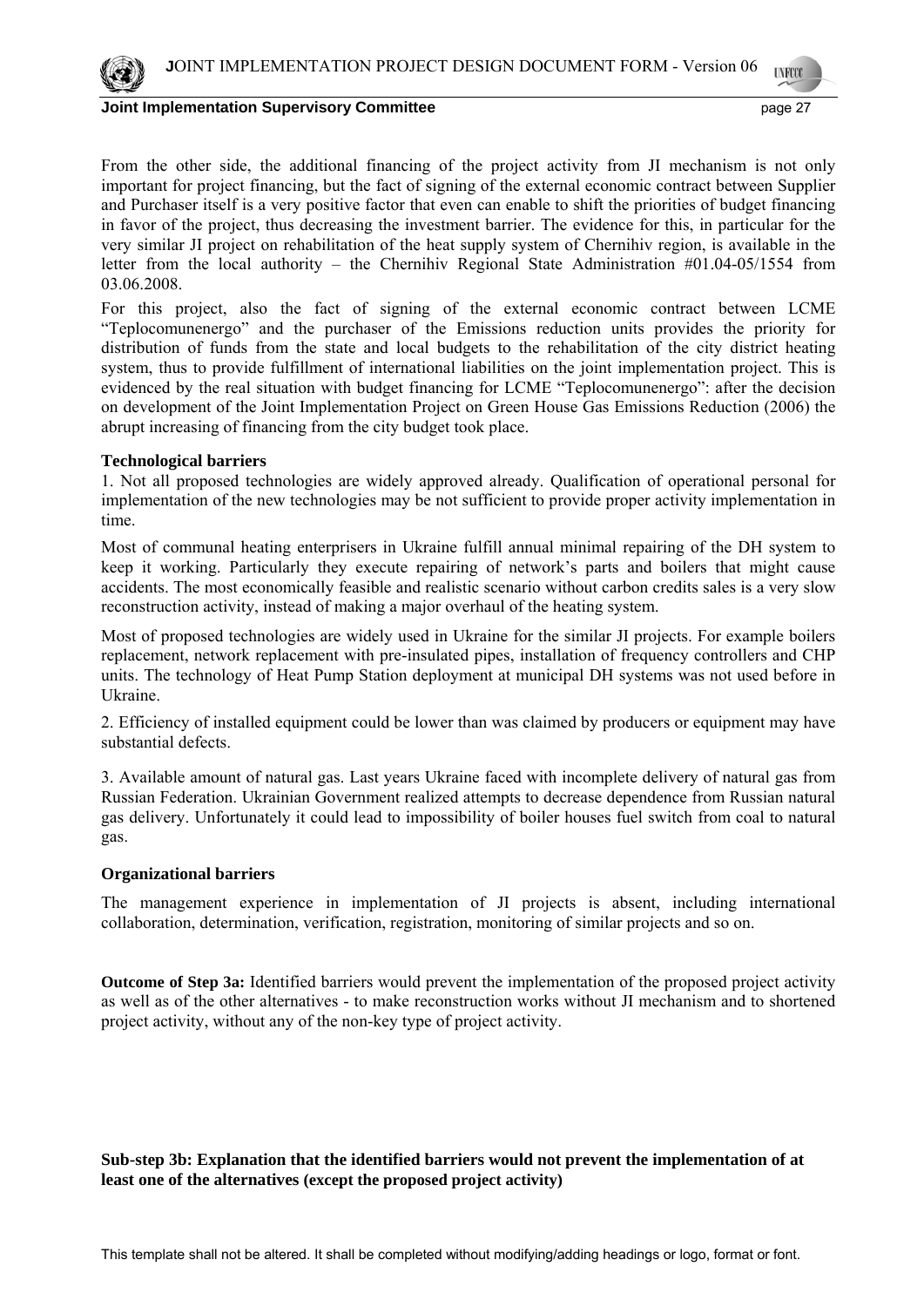One of the alternatives is to continue business-as-usual scenario. Therefore, as the barriers mentioned above are directly related to investing into upgrading of the Luhansk City district heating system, there is no impediment for LCME "Teplocomunenergo" to maintain the district heating system at its present level.

**Outcome of Step 3b:** The identified barriers would not prevent the implementation of at least one of the alternatives – the business-as-usual scenario.

Hence, the Step 3 is satisfied.

### **Step 4: Common practice analysis**

### **Sub-step 4a. Analysis of other activities similar to the proposed project activity.**

It should be noted that the district heating systems of LCME "Teplocomunenergo" includes all territorial districts (Leninskiy, Zhovtneviy, Kaminebrodskiy and Artemivskiy) of the Luhansk City. The enterprise LCME "Teplocomunenergo is the main heat-supply enterpris in the city. Its share in district heating system of the city is approximately 92%. Beside LCME "Teplocomunenergo" the next heating enterprises operate in Luhansk city: CME "Servis-plus", ME "Oblteplo" and PE "Teploservis". Mainly they operate small local boiler houses. Thus there is no similar project activity in Luhansk city.

At present there are at least 4 District Heating Rehabilitation Projects with JI mechanism in Ukraine at advansed stages beside this project: for DH systems in Chernihiv region, Donetsk region, AR Crimea and Kharkiv city. But other CDM (JI) project activities are not to be included in Common practice analysis. The common practice for district heating enterprises in Ukraine without JI is only a necessary repairment of the old equipment, mainly in emergensy cases, and not the renewal. With the JI component it is possible to obtain the additional funds for real rehabilitation of the district heating system.

**Outcome of Step 4a:** Since the similar projects are not observed in the region, there is no basis for analysis of similar activities.

## **Conclusion:**

The results of the above discussed analysis lead to the conclusion that the project activity is additional.

# **B.3. Description of how the definition of the project boundary is applied to the project:**

The project's spatial (geographical) boundaries coincide with territory of Luhansk city that is divided into 4 administrative districts*:* Leninskiy, Zhovtneviy, Kaminebrodskiy and Artemivskiy. LCME "Teplocomunenergo"is divided into 4 applicable branches. The district heating systems from all territorial districts of the Luhansk city are involved in this project.

Greenhouse Gas Sources and Project Boundaries:

Project boundaries for Baseline scenario are represented by dotted line on the graphical picture on the **Fig. 11.**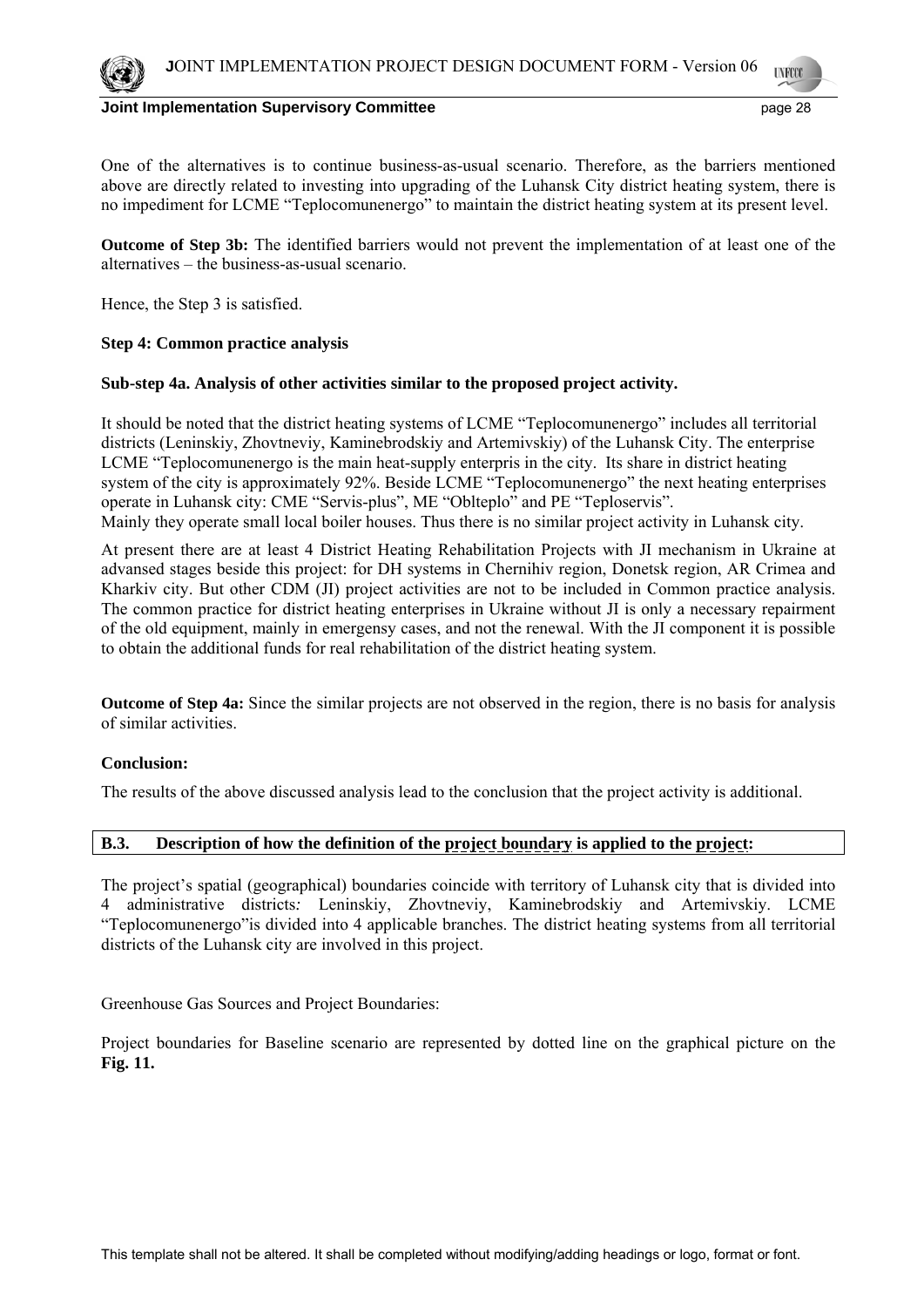



 *Fig.11. Flowchart of Project boundaries for Baseline scenario* 

Project boundaries for Project scenario are represented by black rectangle on the graphical picture on the **Fig.12.**



*Fig.12. Flowchart of the Project boundaries for Project scenario*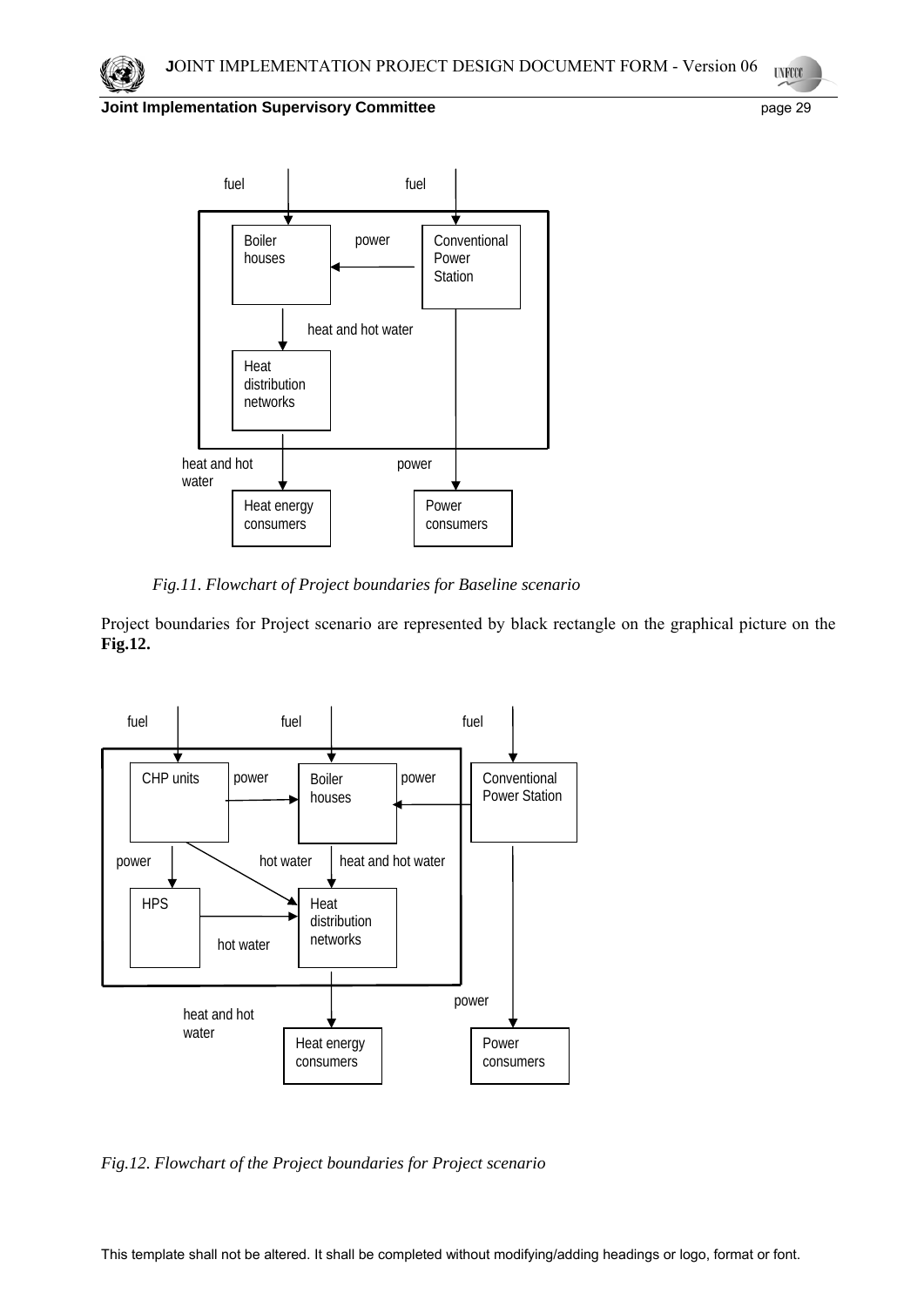

As we can see from the picture, Project boundaries for Baseline scenario include  $CO<sub>2</sub>$  emissions from boiler houses that belong to LCME "Teplocomunenergo" for heat and hot water supply service providing; and also include  $CO<sub>2</sub>$  emissions due to electricity production to the grid in amount that consumed by boiler houses and will be replaced after CHP units installation.

Project boundaries for Baseline scenario also include  $CO<sub>2</sub>$  emissions due to electricity production to the grid in amount that consumed by boiler-houses (where power saving measures are schedule) for heat and hot water supply service providing.

Emissions due to production and transportation of fuel are not included in project boundaries as well.

Project boundaries for Project scenario will remain without changes in general, but load from some boiler houses will be switched to another boiler houses (see **Appendix 1**).

Also, at three boiler-houses: Oboronna, 34, quarter Leninskogo komsomolu, 3-а and quarter Shidniy - CHP units will be installed, that will supply residential community with hot water, and partly cover the own needs in electric energy. Beside this it will be build heat pump station in the Zhovtneviy leaving region, that will take part of heat load from boiler house quarter Shidniy.

# **Direct and Indirect Emissions**

*Direct on-site emissions:*  $CO<sub>2</sub>$  from natural gas combustion in boilers (in some cases coal is used as a fuel),  $NO<sub>x</sub>$  and CO emission from combustion in the existing boilers/ burners, CO<sub>2</sub> emissions from fuel combustion in gas engines at the new CHP units, additional  $CO<sub>2</sub>$  emissions from fuel combustion in boilers at the boiler houses due to the too large heat losses in the distribution networks.

*Direct off-site emissions:*  $CO<sub>2</sub>$  emissions from power stations due to electricity production to the grid, consumption of which will be replaced after CHP units installation.

CO2 emissions from power stations due to electricity production to the grid, that consumed by boiler houses, where frequency controllers, new pumps and heat exchangers will be set.

 $CO<sub>2</sub>$  emissions from power stations due to electricity production to the grid, that consumed for heating of Luhansk city customers. It takes place due to inefficiencies of heat supply service quality for many consumers in the current situation. Exploitation of power heaters is quite typical and widespread

 $CO<sub>2</sub>$  emissions from conventional power station(s) due to electricity consumption for network's work providing. It is not efficient due to water leakages, and extended networks' distance.

*Indirect on-site emissions:* none.

*Indirect off-site emissions:*  $CO<sub>2</sub>$  emissions from fuel extraction and transportation.

| On-site emissions          |                               |           |                         |  |
|----------------------------|-------------------------------|-----------|-------------------------|--|
| Current situation          | Project                       | Direct or | Include or exclude      |  |
|                            |                               | indirect  |                         |  |
| $CO2$ emissions from fuel  | Reduced $CO2$ emissions from  | Direct    | Include                 |  |
| combustion in boilers      | fuel combustion in boilers    |           |                         |  |
|                            | due to increased efficiency   |           |                         |  |
|                            | and fuel saving.              |           |                         |  |
|                            | Additional $CO2$ emissions at |           |                         |  |
|                            | the boiler houses where the   |           |                         |  |
|                            | new CHP units will be         |           |                         |  |
|                            | installed due to additional   |           |                         |  |
|                            | fuel consumption by CHP       |           |                         |  |
| $NOx$ and CO emission from | Reduced $NOx$ and $CO$        | Direct    | Exclude. $NOx$ and $CO$ |  |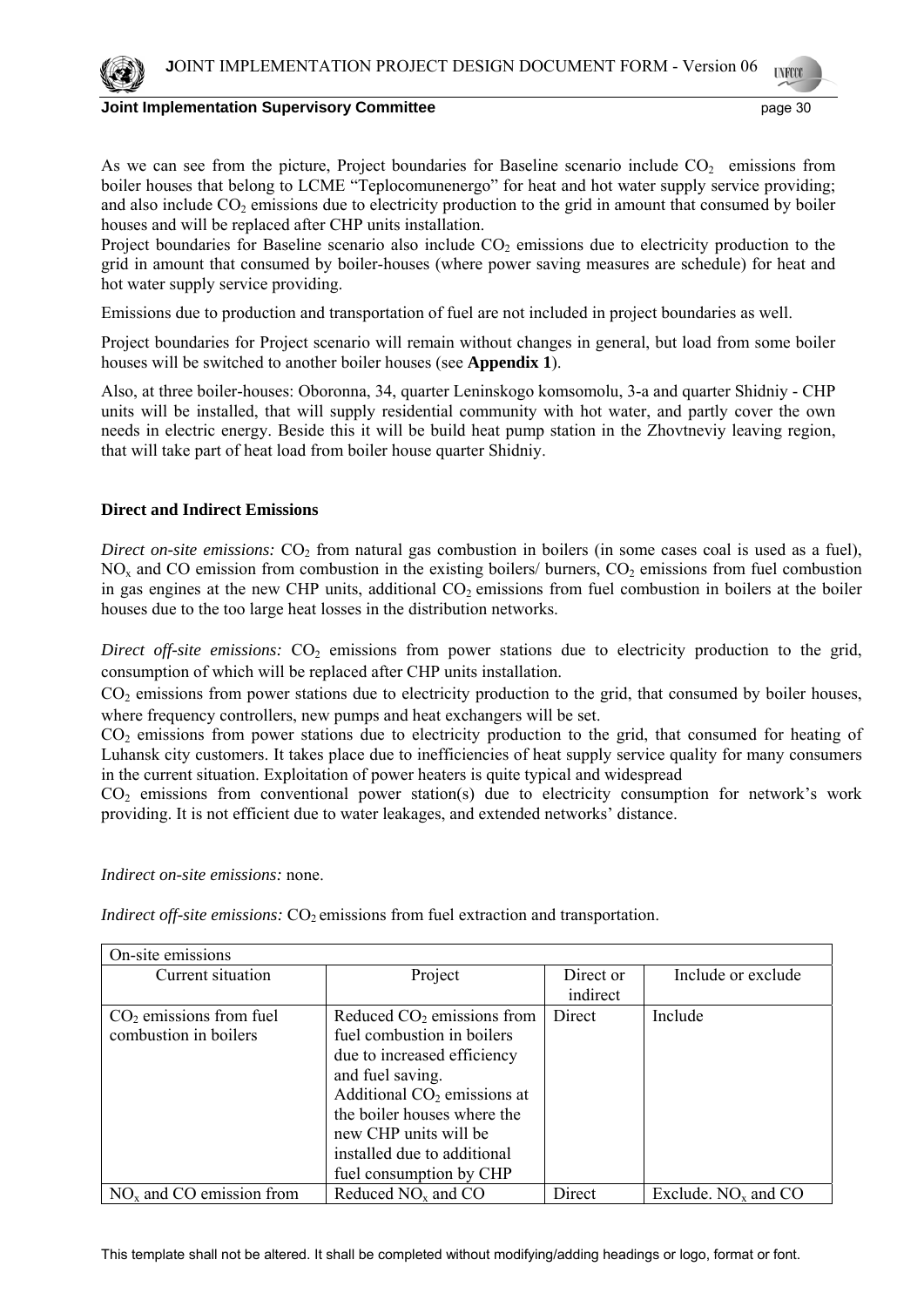

| combustion in existing<br>boilers/burners                                                                                                                                                                                                                                                                              | emissions from fuel<br>combustion after boiler /<br>burners' replacement                                                                                                                                                                                                                                                        |                       | are not GHGs.                                         |
|------------------------------------------------------------------------------------------------------------------------------------------------------------------------------------------------------------------------------------------------------------------------------------------------------------------------|---------------------------------------------------------------------------------------------------------------------------------------------------------------------------------------------------------------------------------------------------------------------------------------------------------------------------------|-----------------------|-------------------------------------------------------|
| $CO2$ emissions from fuel<br>combustion in boilers at the<br>boiler houses due to the too<br>large heat losses in the<br>networks                                                                                                                                                                                      | Reduced $CO2$ emissions from<br>boiler houses due to<br>decreasing of heat losses in<br>the network pipes, due to<br>replacement pipes with the<br>pre-insulated ones,<br>reconstruction of HDS, and<br>reduction of networks'<br>length                                                                                        | Direct                | Include                                               |
| Off-site emissions                                                                                                                                                                                                                                                                                                     |                                                                                                                                                                                                                                                                                                                                 |                       |                                                       |
| Current situation                                                                                                                                                                                                                                                                                                      | Project                                                                                                                                                                                                                                                                                                                         | Direct or<br>indirect | Include or exclude                                    |
| $CO2$ emissions from power<br>plant(s) due to electricity<br>production to the grid, which<br>will be replaced after<br>installation of CHP units                                                                                                                                                                      | Reduced $CO2$ emissions from<br>power plant(s)                                                                                                                                                                                                                                                                                  | Direct                | Include                                               |
| $CO2$ emissions from power<br>plant(s) due to electricity<br>production to the grid, that is<br>consumed by boiler houses,<br>where frequency controllers,<br>new pumps and heat<br>exchangers will be installed.                                                                                                      | Reduced $CO2$ emissions from<br>power plant(s) due to<br>reduction of electricity<br>consumption by boiler<br>houses                                                                                                                                                                                                            | Direct                | Include                                               |
| $CO2$ emissions from power<br>plant(s) due to power<br>consumption used for heating<br>by Luhansk city customers. It<br>takes place due to<br>inefficiencies of heat supply<br>service quality for many<br>consumers in the current<br>situation. Exploitation of<br>power heaters is quite typical<br>and widespread. | Reduced $CO2$ emissions from<br>power plant(s) due to<br>reduction of power<br>consumption for heating by<br>Luhansk city customers. This<br>will take place after project<br>implementation when heat<br>supply service will become<br>more efficient. Exploitation<br>of electric heaters will be<br>decreased substantially. | Direct                | Exclude, not under<br>control of project<br>developer |
| $CO2$ emissions from fuel<br>extraction and transportation.                                                                                                                                                                                                                                                            | Reduced $CO2$ emissions from<br>fuel extraction and<br>transportation due to fuel<br>saving.                                                                                                                                                                                                                                    | Indirect              | Exclude, not under<br>control of project<br>developer |

*Table 8. Project boundaries and sources of emissions*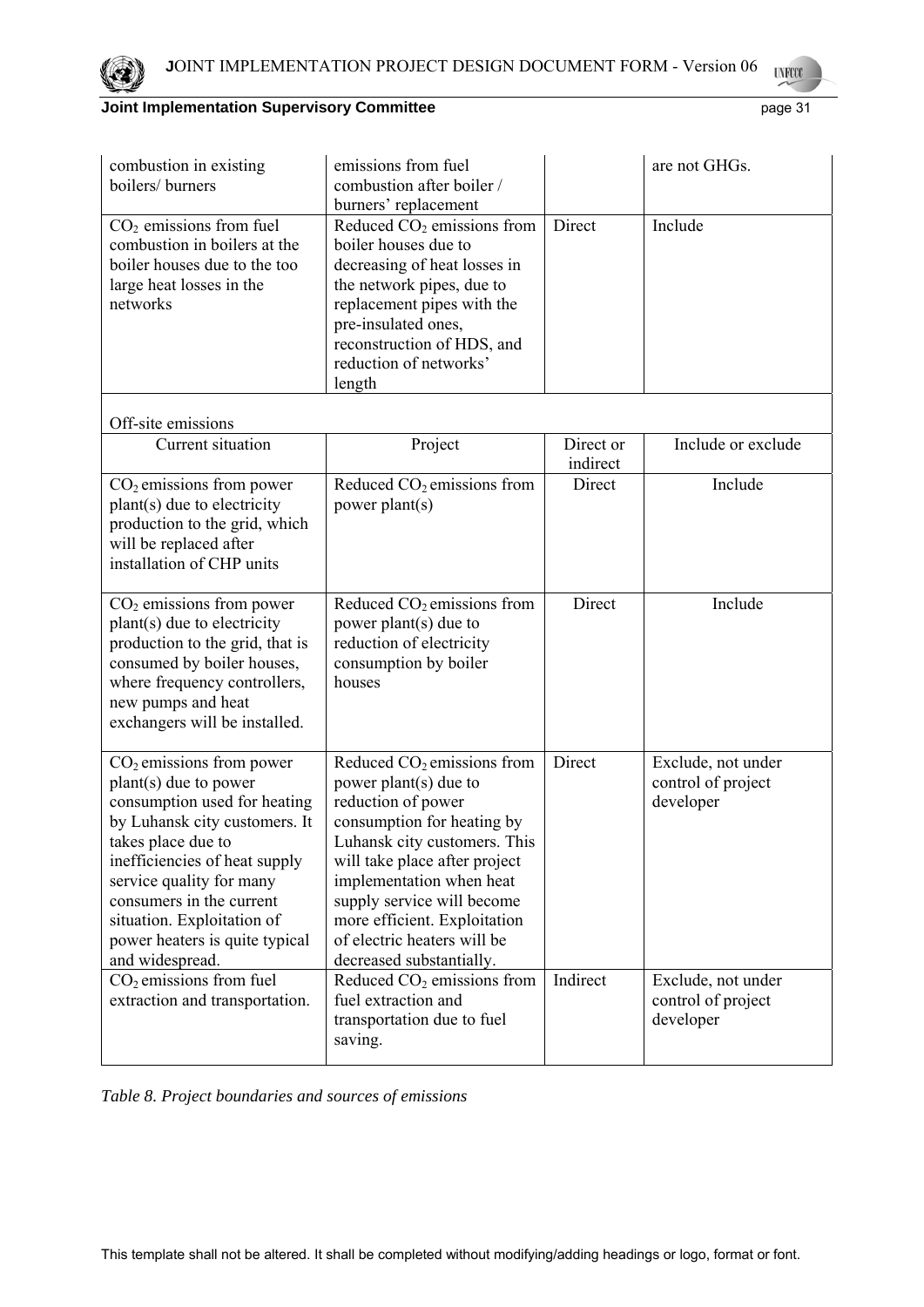

### **Joint Implementation Supervisory Committee** *page* **32 and page 32**

# **B.4. Further baseline information, including the date of baseline setting and the name(s) of the person(s)/entity(ies) setting the baseline:**

Date of baseline setting: 12/01/2007

The baseline is determined by the Institute of Engineering Ecology (IEE), project developer and project partner and LCME "Teplocomunenergo", the project supplier.

IEE:

Institute of Engineering Ecology

Kyiv, Ukraine. Dmitri Paderno Vice director, PhD. Phone: (+38 044) 453 28 62 Fax: (+38 044) 456 92 62 e-mail: engeco@kw.ua

LCME "Teplocomunenergo": Luhansk, Ukraine. Oleksiy Rusakov, Director. Phone: (+38 0642 52-03-43) Fax: (+38 0642 52-73-67) e-mail: lgkp@yandexl.ru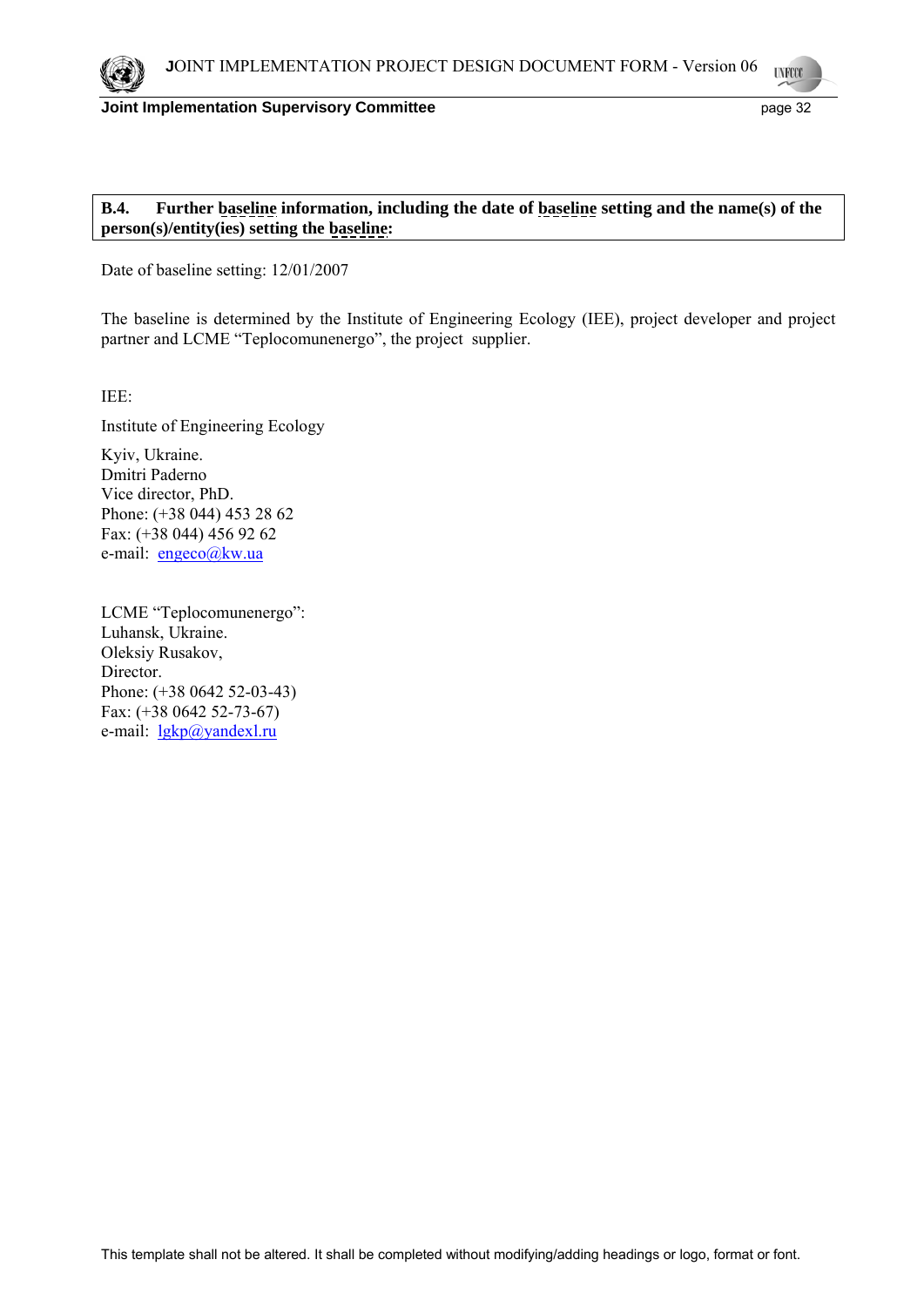

## **SECTION C. Duration of the project / crediting period**

## **C.1. Starting date of the project:**

The starting date of the project is: 07/02/2006

The date 07/02/2006 was accepted as the project's starting date because on this date the agreement was signed between the LCME "Teplocomunenergo" and the Institute of Engineering Ecology on development of the Joint Implementation Project on Green House Gas Emissions Reduction due to fuel saving through rehabilitation of the district heating system of Luhansk city

# **C.2. Expected operational lifetime of the project:**

The minimal nominal lifetime of the new boilers is **-** 20 years. The real average lifetime of the new network equipment is estimated to be up to  $30 - 40$  years. Thus the expected operational lifetime of the project may be about 30 years. According to conservatism principle, for further calculations we assume operational lifetime for the project equal to 20 years or 240 months (2007-2026).

## **C.3. Length of the crediting period:**

Earning of the ERUs corresponds to the first commitment period of 5 years (January, 1, 2008 – December, 31, 2012).

The starting date of the crediting period is set to the date where the first emission reduction units are expected to be generated from the project that is January 1, 2007. The end of the crediting period is the end of the lifetime of the main equipment that is minimal December 31, 2026. Thus the length of the crediting period is 20 years (240 months).

If the past first commitment period under the Kyoto Protocol will be applicable, the crediting period may be expanded up to the end of the expected operational lifetime of the project (20 years, 2007-2026).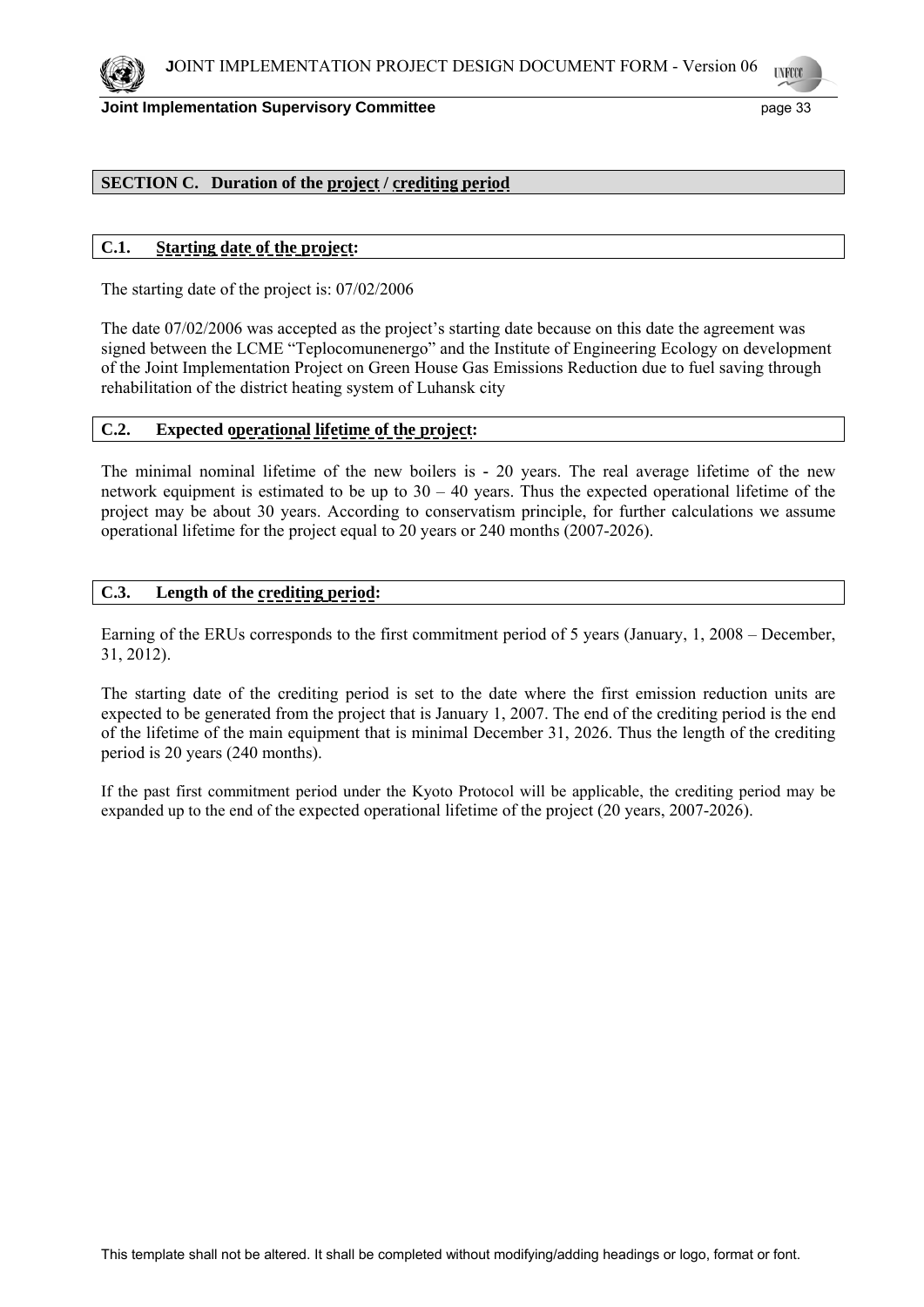



## **SECTION D. Monitoring plan**

### **D.1. Description of monitoring plan chosen:**

### **D.1.1. Option 1 – Monitoring of the emissions in the project scenario and the baseline scenario:**

### **Indicator of project performance**

The most objective and cumulative factor that will give a clear picture of whether emission reductions really took place – is *fuel saving*. It can be identified as a difference between baseline fuel consumption and fuel consumption after project implementation. If boilers consume fuel at the projected level, than all other relevant indicators such as efficiencies of new boilers and burners, specific gas consumption of CHP units, as well as heat losses in pre-insulated pipes are adequate.

#### **Verification of project performance indicators**

LCME "Teplocomunenergo" collects data on fuel purchasing for heating in form of fuel bills. Information on saved fuel will be attached to verification reports on a yearly basis (before April 1<sup>st</sup> for all years of project implementation) with all relevant documentation and historical information on fuel purchasing transactions made by Supplier.

### **Verification of Emission Reduction Units and Baseline Scenario**

The monitoring methodology developed for "District Heating" projects in Ukrainian conditions consists in the following:

For any project year, the baseline scenario may be different due to the influence of external factors such as weather conditions, possible changes of the lower heating value of fuel(s), number of customers, heating area, etc. The Baseline and the amount of ERUs for each project year should be corrected with taking into account these and some other factors.

The following methodology is proposed to be used.

Amount of the Emission Reduction Units (ERUs),  $t CO<sub>2</sub>e$ :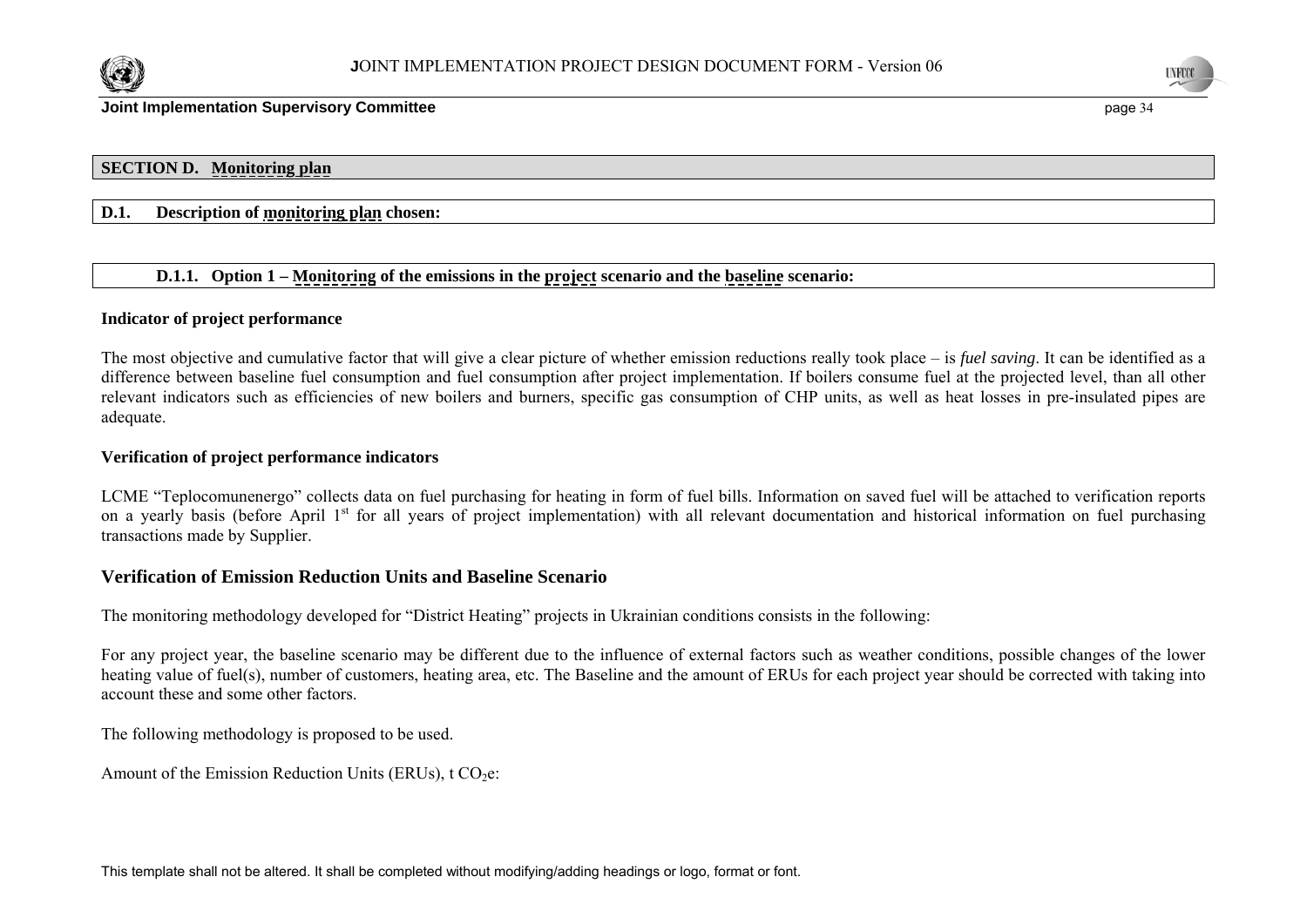



 $ERUs = \sum [E_i^b - E_i^r]$ 

The sum is taken over all boiler-houses (i) which are included into the project.

 $E_i^b = E_{1i}^b + E_{gen i}^b + E_{cons i}^b$  $E_i^{\ r} = E_{1i}^{\ r} + E_{gen i}^{\ r} + E_{cons i}^{\ r}$ 

where:

 $E_{1i}^{b}$  and  $E_{1i}^{r}$  – CO<sub>2</sub> emissions due to fuel consumption for heating and hot water supply service for an i boiler-house in the base year and in the reported year, respectively,  $t CO<sub>2</sub>e$ ;

 $E_{gen i}$ <sup>b</sup> and  $E_{gen i}$ <sup>r</sup> – CO<sub>2</sub> emissions due to electric power generation associated to the project for an i boiler-house in the base year (consumed from greed, amount to be substituted in the reported year), and generated by included into the project objects in the reported year, respectively, t  $CO<sub>2</sub>e$ ;

 $E_{\text{cons}}$  and  $E_{\text{cons}}$   $I - CO_2$  emissions due to electric power consumption from greed by the i boiler-house in the base year and in the reported year, respectively, t  $CO<sub>2</sub>e$ .

For each i boiler-house:

 $E_1^b = LHV_b*Cef_b*B_b$  $E_1^r = LHV_r^* Cef_r^*B_r$  $E_{gen}^{\text{b}} = W_{\text{b}}^* C E F_{\text{b}} + Q_{\text{b}}^* f_{\text{b}} / 1000^* L H V_{\text{r}}^* C e f$  $E_{gen}^{\{r\}} = (W_b - W_r)^* C E F_g + [(Q_b - Q_r)^* f_b / 1000 + B_g]^* L H V_r^* C e f$  $E_{\text{cons}}^{\text{b}} = P_{\text{b}}^* C E F_{\text{c}}$  $E_{\text{cons}}^{\rightharpoonup} = P_r^* C E F_c$ 

where:

LHV – lower heating value,  $MJ/m<sup>3</sup> (MJ/kg)$ ;

 $Cef$  – carbon emission factor, kt  $CO<sub>2</sub>/TJ$ ;

 $B$  – amount of fuel consumed by a boiler-house, ths m<sup>3</sup> or tons;

 $W_b$  – scheduled electric power production by the new CHP units at a boiler-house. MWh:

 $W_r$  – electric power production by the installed new CHP units, MWh;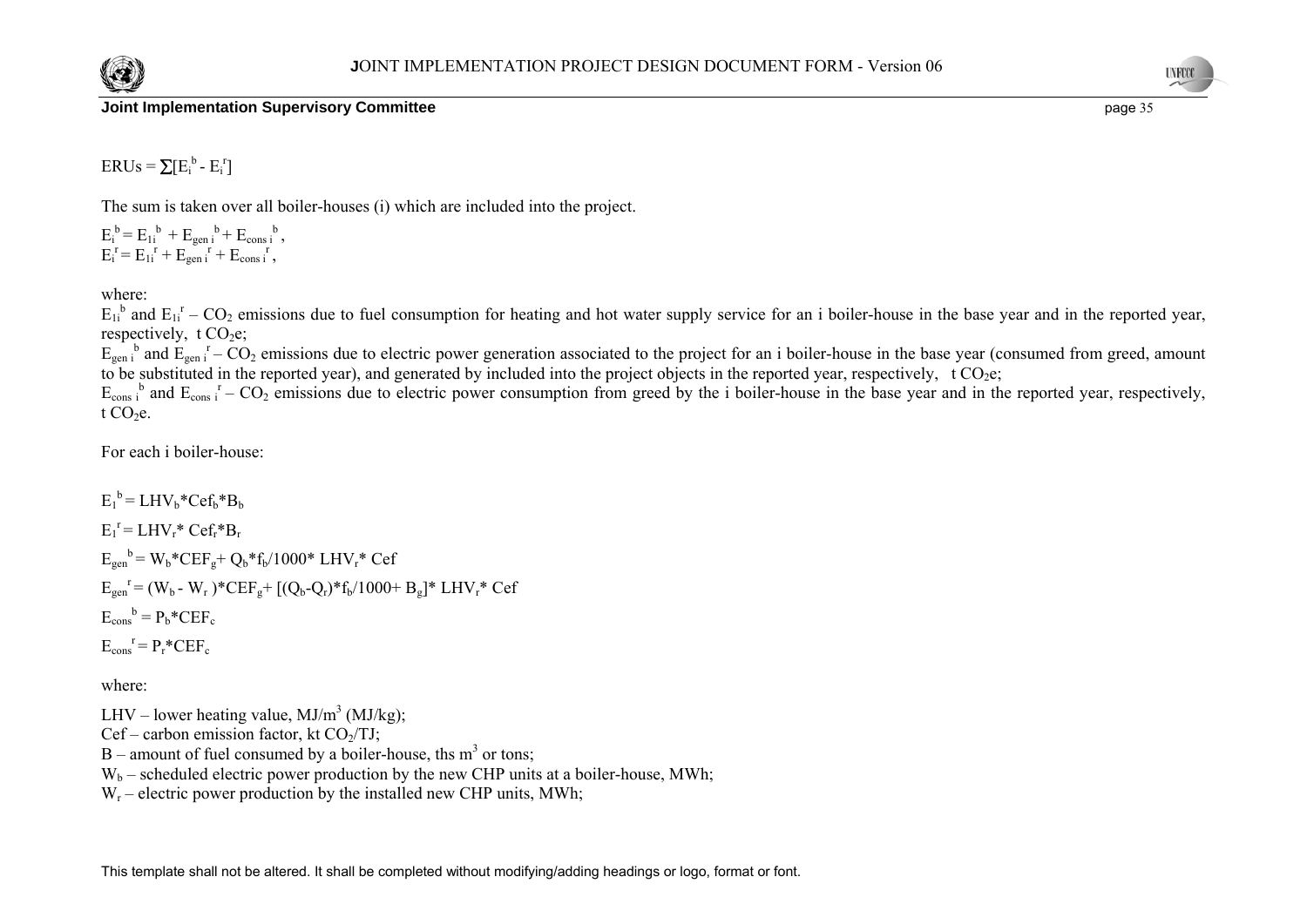

 $CEF_{\sigma}$  – Carbon Emission factor for electricity generation in Ukraine, tCO<sub>2</sub>e/MWh;

 $P_b$  – electric power consumption by a boiler-house where energy saving measures are scheduled to be implemented, MWh;

 $P_r$  – electric power consumption by a boiler-house with energy saving measures implemented, MWh;

 $CEF_c - Carbon Emission factors for reducing electricity consumption in Ukraine, tCO<sub>2</sub>e/MWh;$ 

 $Q_b$  – scheduled heat energy production by the new CHP units at a boiler-house, MWh;

 $Q<sub>r</sub>$  – heat energy production by the installed new CHP units at a boiler-house in reported year, MWh;

 $f_b$  – specific natural gas consumption by a boiler-house, where CHP units are scheduled to be installed, m<sup>3</sup>/MW;

 $B<sub>o</sub>$  – amount of fuel (gas) consumed by the installed CHP units for heat and power generation, ths m<sup>3</sup>;

 $\begin{bmatrix} 1 \\ 2 \end{bmatrix}$  index – related to the base year;

 $[r]$  index – related to the reported year.

If any boiler-house consumes more than one type of fuel, the calculations of E are to be made for each type of fuel separately, and results are to be summed.

According to the Dynamic Baseline assumption, the efficient value of  $E_1^b$  may be defined as follows:  $E_{1i}^{b} = E_{hi}^{b} + E_{wi}^{b}$ ;

where the first term describes emissions from fuel consumption for heating, and the second one – from fuel consumption for hot water supply.

For the case when in the base year the hot water supply service was provided (independent of this service duration,  $(1-a_b) \neq 0$ ), the formulae for  $E_1^b$  is:  $E_1^b = LHV_b*Cef_b* [B_b*a_b*K_1*K_b + B_b*(1-a_b)*K_1*K_w],$ where the first term in brackets describes fuel consumption for heating, and the second one – fuel consumption for hot water supply.

For the case when in the base year the hot water supply service was absent at all  $((1-a<sub>b</sub>) = 0)$ , and in the reported year this service was provided (due to improvement of heat supply service quality for population), the formulae for  $E_1^b$  is:  $E_1^b = LHV_b*Cef_b*[B_b* a_b*K_1*K_b + B_r*(1-a_r)*K_1*K_w)]$ 

 $E_1^r = LHV_r^* Cef_r^*B_r$ 

where: LHV – lower heating value,  $MJ/m<sup>3</sup> (MJ/kg)$ ;  $Cef$  – carbon emission factor, kt  $CO<sub>2</sub>/TJ$ ;  $B$  – amount of fuel consumed by a boiler-house, ths m<sup>3</sup> or tons per year;  $K_1$ ,  $K_h$ ,  $K_w$ ,  $K_{w0}$  – adjustment factors;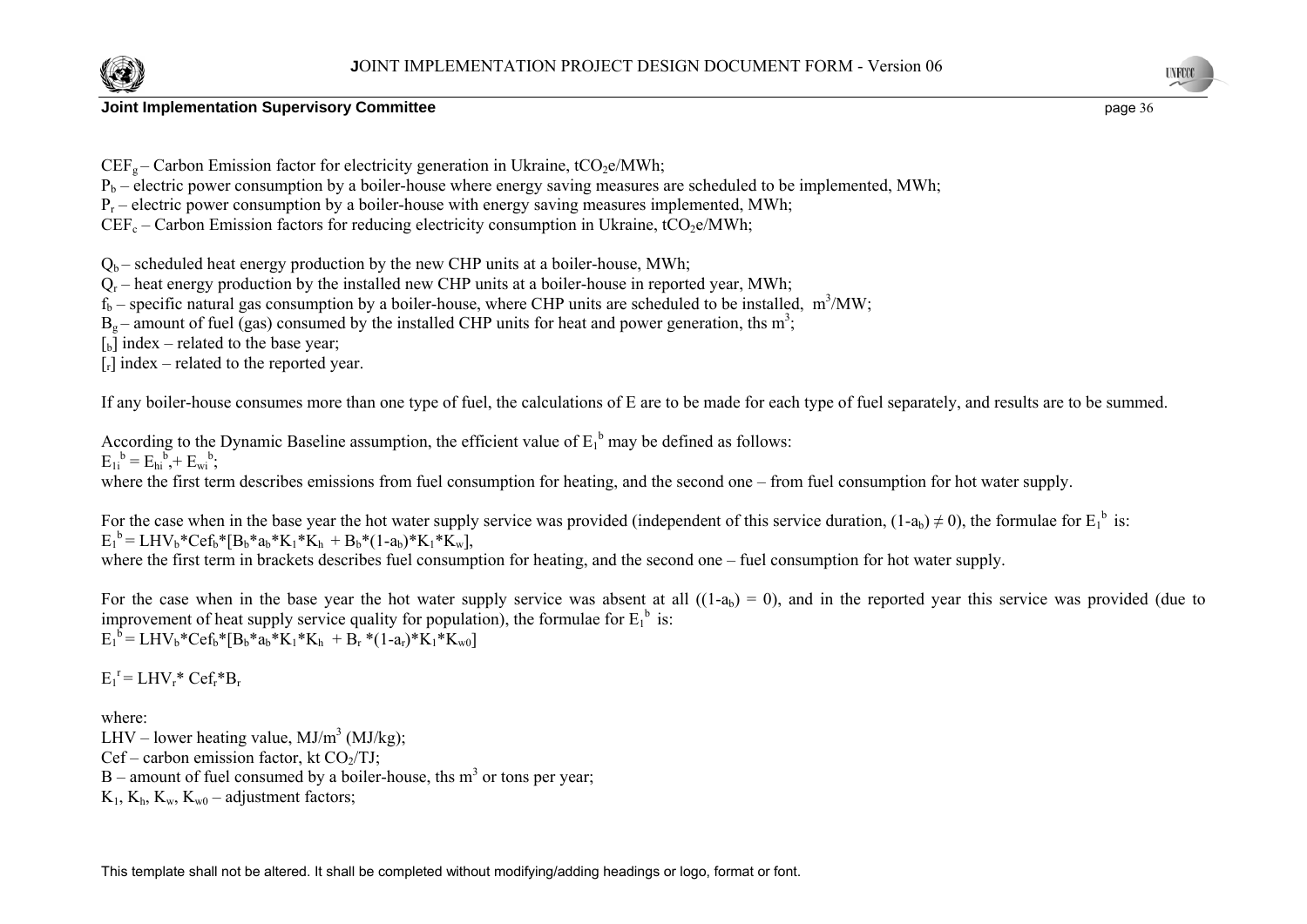



a – portion of fuel (heat), consumed for heating purposes;  $(1-a)$  – portion of fuel (heat), consumed for hot water supply services;  $\lceil b \rceil$  index – related to the base year;  $[r]$  index – related to the reporting year.

 $a_b = L_h^{b*}g^*N_h^{b} / (L_h^{b*}g^*N_h^{b} + L_w^{b*}N_w^{b});$  $a_r = L_h^{r*}g^*N_h^{r} / (L_h^{r*}g^*N_h^{r} + L_w^{r*}N_w^{r}),$ 

where:

 $L<sub>h</sub>$ ,  $L<sub>w</sub>$  – maximum connected load to the boiler-house, that is required for heating and for hot water supply service, MW;

g – recalculating factor for average load during heating period (is determined for each boiler-house on historical base, usually is in the range  $0.4 - 0.8$ );

 $N<sub>b</sub>$ ,  $N<sub>w</sub>$  – duration of heating period and period of hot water supply service per year, hours.

Adjustment factors:

1.  $K_1$  (change in the lower heating value of fuel):

 $K_1$ =LHV<sub>b</sub>/LHV<sub>r</sub>

2. Adjustment factors for heating should be used for creation the Dynamic Baseline which takes into account changes of the external factors such as weather conditions, heating area, etc.

Fuel consumption for heating is proportional to the required amount of heat during heating period,  $Q_h$ :

 $B_h = B^*a = Q_h / LHV^*n$ ,

where n is overall heating system efficiency.

According to the assumption of the Dynamic Baseline, the required amount of heat in the base year for correct comparison should be reduced to real conditions (external to the project) in the reported year:

 $Q_{h h r} = Q_{h h} * K_h = Q_{h r}$ 

where: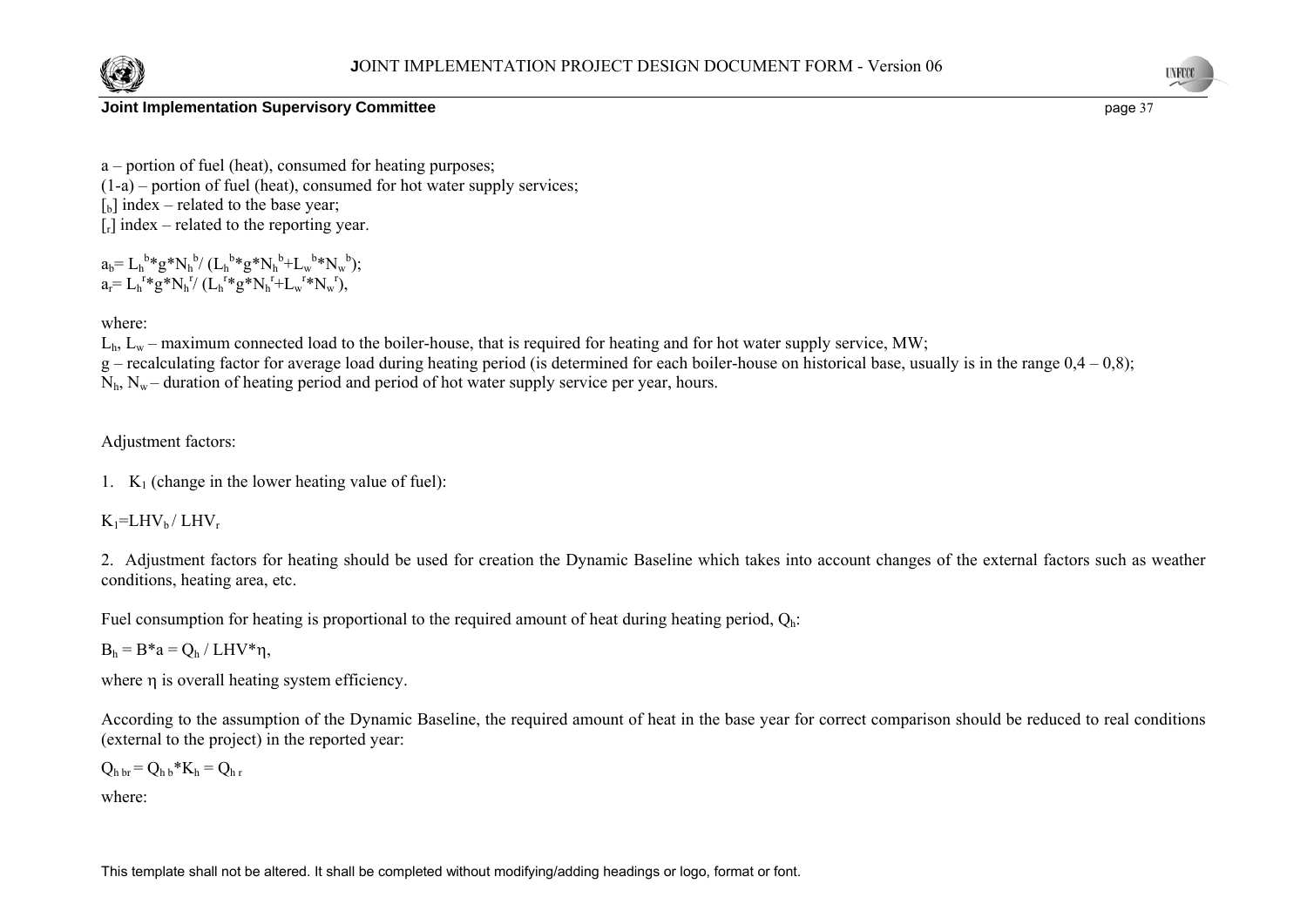



 $Q<sub>b</sub>$ <sub>br</sub> – required heat for Dynamic Baseline, is assumed equal to  $Q<sub>r</sub>$  – required heat in the reported year,

 $Q_{hb}$  – required heat in the base year,

 $K_h$  – averaged adjustment factor for heating.

From this equation it is possible to determine the averaged adjustment factor:  $K_h = Q_{h r} / Q_{h h}$ 

Required amount of heat for heating of buildings during a year, according to the "Codes and regulations on rationing of fuel and heat energy for heating of residential and public buildings, as well as for communal and domestic requirements in Ukraine. KTM 204 Ukraine 244-94"6, is determined by [ibid, equation 2.17]:

 $Q_h = F_h * k_h * (T_{in} - T_{out}) * N_h$ 

where:

- $Q_h$  required amount of heat for heating, kWh;
- $F_h$  heating area of buildings, m<sup>2</sup>;

 $k_h$  – average heat transfer factor of buildings, kW/m<sup>2</sup>\*K;

 $\widetilde{T}_{in}$  – average inside temperature for the heating period, K (or <sup>0</sup>C);

 $T_{\text{out}}$  – average outside temperature for the heating period, K (or <sup>0</sup>C);

 $N_h$  – duration of the heating period per year, hours.

Then:  $K_h = (F_{h,r} * k_{h,r}) * (T_{in,r} - T_{outr}) * N_{h,r} / F_{h,b} * k_{h,b} * (T_{inb} - T_{outb}) * N_{h,b}$ 2.1.  $K<sub>2</sub>$  (temperature change factor):

 $K_2 = (T_{\text{in }r} - T_{\text{out }r}) / (T_{\text{in }b} - T_{\text{out }b}).$ 

2.2.  $K_3$  (heating area and building thermal insulation change factor):

<sup>6</sup> Codes and regulations on rationing of fuel and heat energy for heating of residential and public buildings, as well as for communal and domestic requirements in Ukraine. KTM 204 Ukraine 244-94. Kyiv, 2001, 376 p.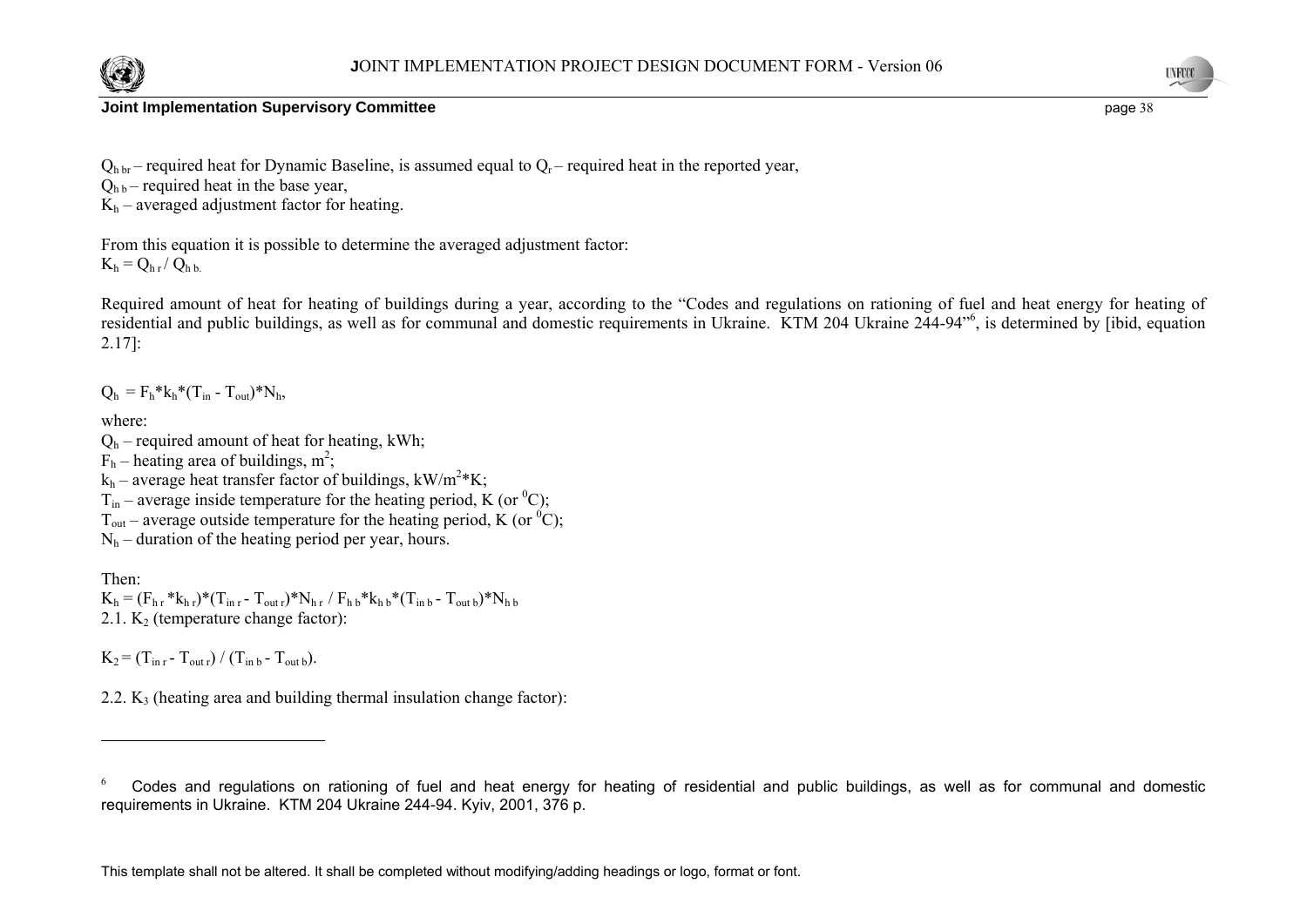



$$
K_3\!=\!(F_{h\,r}*k_{h\,r})/\,F_{h\,b}*k_{h\,b}=\left[(F_{h\,r}-F_{h\,t\,r}-F_{h\,n\,r})*k_{h\,b}+(F_{h\,n\,r}+F_{h\,t\,r})*k_{h\,n}\right]/\,F_{h\,b}*k_{h\,b},
$$

where:

 $F_{hb}$  – heating area of buildings in the base year, m<sup>2</sup>;

 $F_{hr}$  – heating area of buildings in the reported year, m<sup>2</sup>;

 $F_{\text{hnc}}$  – heating area of new buildings connected to DH system (assumed with the new (improved) thermal insulation) in the reported year, m<sup>2</sup>;

 $F<sub>htr</sub>$  – heating area of buildings (previously existed in the base year) in reported year with the renewed (improved) thermal insulation,  $m^2$ ;

 $k_{hh}$  – average heat transfer factor of heated buildings in the base year,  $W/m^2*K$ ;

 $k<sub>hr</sub>$  – average heat transfer factor of heated buildings in the reported year, W/m<sup>2</sup>\*K;

 $k_{h,n}$  – heat transfer factor of heated buildings with the new thermal insulation (new buildings or old ones with improved thermal insulation),  $W/m^2*K$ .

2.4.  $K_4$  (heating period duration change factor):

 $K_4 = N_{hr} / N_{hh}$ 

where:

 $N_{hh}$  – duration of the heating period in the base year, hours;

 $N<sub>hr</sub>$  – duration of the heating period in the reported year, hours.

Thus,

 $K_h = K_2^* K_3^* K_4$ 

3. Adjustment factors for hot water supply service should be used for creation the Dynamic Baseline which takes into account changes of the external factors such as weather conditions, number of customers, etc.:

Fuel consumption for hot water supply service is proportional to the required amount of heat during the service rendered period,  $Q_w$ :

 $B_w = B^*(1-a) = O_w / LHV^*n$ ,

where η is overall hot water supply system efficiency.

According to the assumption of the Dynamic Baseline, the required amount of heat for hot water supply service in the base year for correct comparison should be reduced to real conditions (external to the project) in the reported year:

 $Q_{w\,br} = Q_{w\,b} * K_w = Q_{w\,r}$ 

This template shall not be altered. It shall be completed without modifying/adding headings or logo, format or font.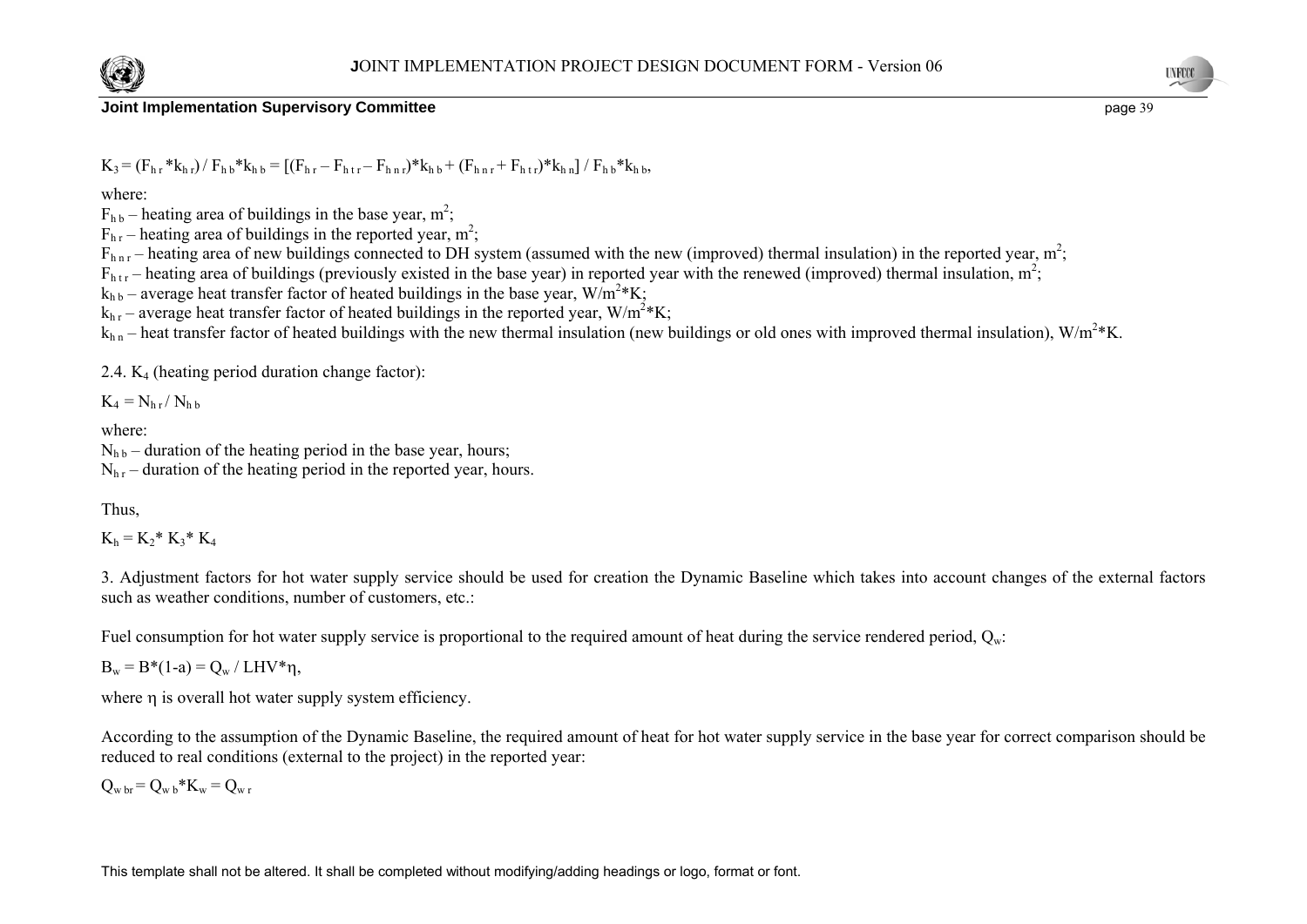

**UNFCCC** 

where:

 $Q_{w h r}$  – required heat for hot water supply service for Dynamic Baseline, is assumed equal to  $Q_{w r}$  – required heat for hot water supply service in the reported year,

 $Q_{\rm wb}$  – required heat for hot water supply service in the base year,  $K_w$  – averaged adjustment factor for hot water supply service.

From this equation it is possible to determine the averaged adjustment factor:  $K_w = Q_{w r} / Q_{w b}$ 

The components of  $K_w$  may be illustrated by correlation of heat used for hot water supply service in the base and reported years:

 $Q_w = n_w * v_w * N_w$ 

where:

 $Q_w$  – required amount of heat for hot water supply service, kWh;

 $n_w$  – average number of service's customers, personal accounts;

 $v_w$  – standard specific discharge of hot water per personal account (in heat units, kWh/h);

 $N_w$  – duration of the service period per year, hours.

Then:  $K_w = n_{w r} * v_{w r} * N_{w r} / n_{w b} * v_{w b} * N_{w b}$ 

3.1.  $K_5$  (number of customers change factor):

 $K_5 = n_{w r}/n_{w b}$ 

3.2.  $K<sub>6</sub>$  (standard specific discharge of hot water per personal account change factor):  $K_6 = v_{w r} / v_{w b}$ 

At present the standard specific discharge of hot water is valid in Ukraine that was established by the KTM 204 Ukraine 244-94<sup>1</sup> in 1993, and no information is available on any propositions to change it, thus  $K_6 = 1$  and does not require special monitoring.

3.3.  $K_7$  (hot water supply period duration change factor):

 $K_7 = N_{w r} / N_{w b}$ 

This template shall not be altered. It shall be completed without modifying/adding headings or logo, format or font.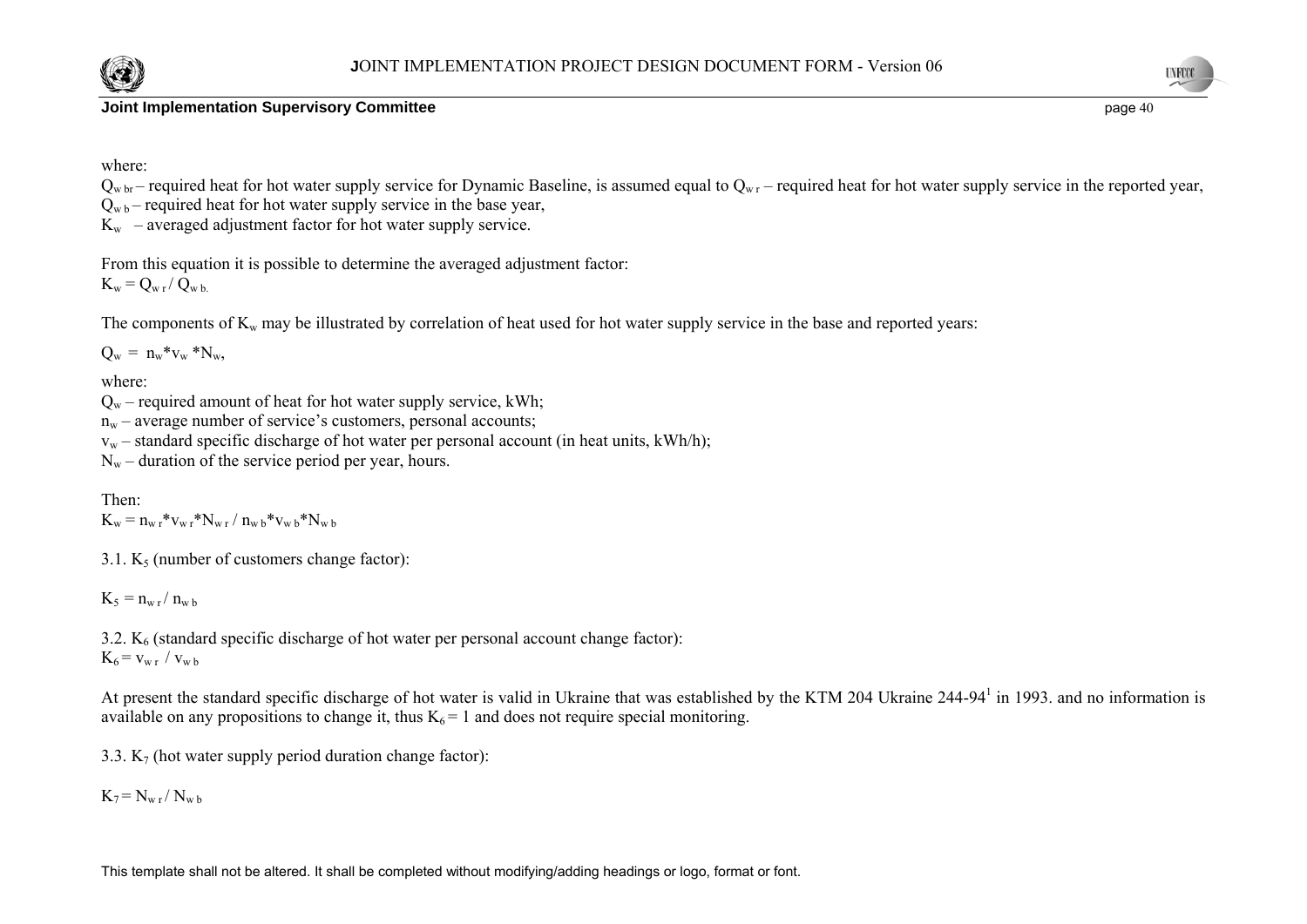



where:

 $N_{\rm wb}$  – duration of the hot water supply period in the base year, hours;  $N_{\rm w r}$  – duration of the hot water supply period in the reported year, hours.

Thus,

 $K_w = K_5 * K_6 * K_7.$ 

3.4. Adjustment factors for hot water supply service in case when there was no hot water supply service in base year, and in the reported year this service was provided:

Since in case when there was no hot water supply service in base year, number of customers, standard specific discharge of hot water per personal account and duration of hot water supply period in the base year are assumed to be equal to these values in the reported year,

 $K_5 = K_6 = K_7 = 1$ .

Thus

 $K_{w0} = 1$ .

The table of parameters included in the process of monitoring and verification for ERUs calculation, is represented in the Section **D.1.1.1** and **D.1.1.3.** Every year the table with foregoing factors will be updated with account for possible change of these factors, and the dynamic baseline will be developed as well as the amount of ERUs will be calculated**.** 

|                                                                                        |                        |                       | D.1.1.1. Data to be collected in order to monitor emissions from the project, and how these data will be archived: |                                                   |                        |                                          |                                                                |                        |
|----------------------------------------------------------------------------------------|------------------------|-----------------------|--------------------------------------------------------------------------------------------------------------------|---------------------------------------------------|------------------------|------------------------------------------|----------------------------------------------------------------|------------------------|
| ID number<br>(Please use<br>numbers to ease<br>cross-<br><i>referencing to</i><br>D.2. | Data variable          | Source of data        | Data unit                                                                                                          | Measured (m),<br>calculated (c),<br>estimated (e) | Recording<br>frequency | Proportion of<br>data to be<br>monitored | How will the<br>data be<br>archived?<br>(electronic/<br>paper) | Comment                |
|                                                                                        | Fuel<br>consumption at | Every Boiler<br>house |                                                                                                                    | m                                                 | Every day              | 100%                                     | Registered in<br>the journal                                   | Fuel<br>consumption at |

This template shall not be altered. It shall be completed without modifying/adding headings or logo, format or font.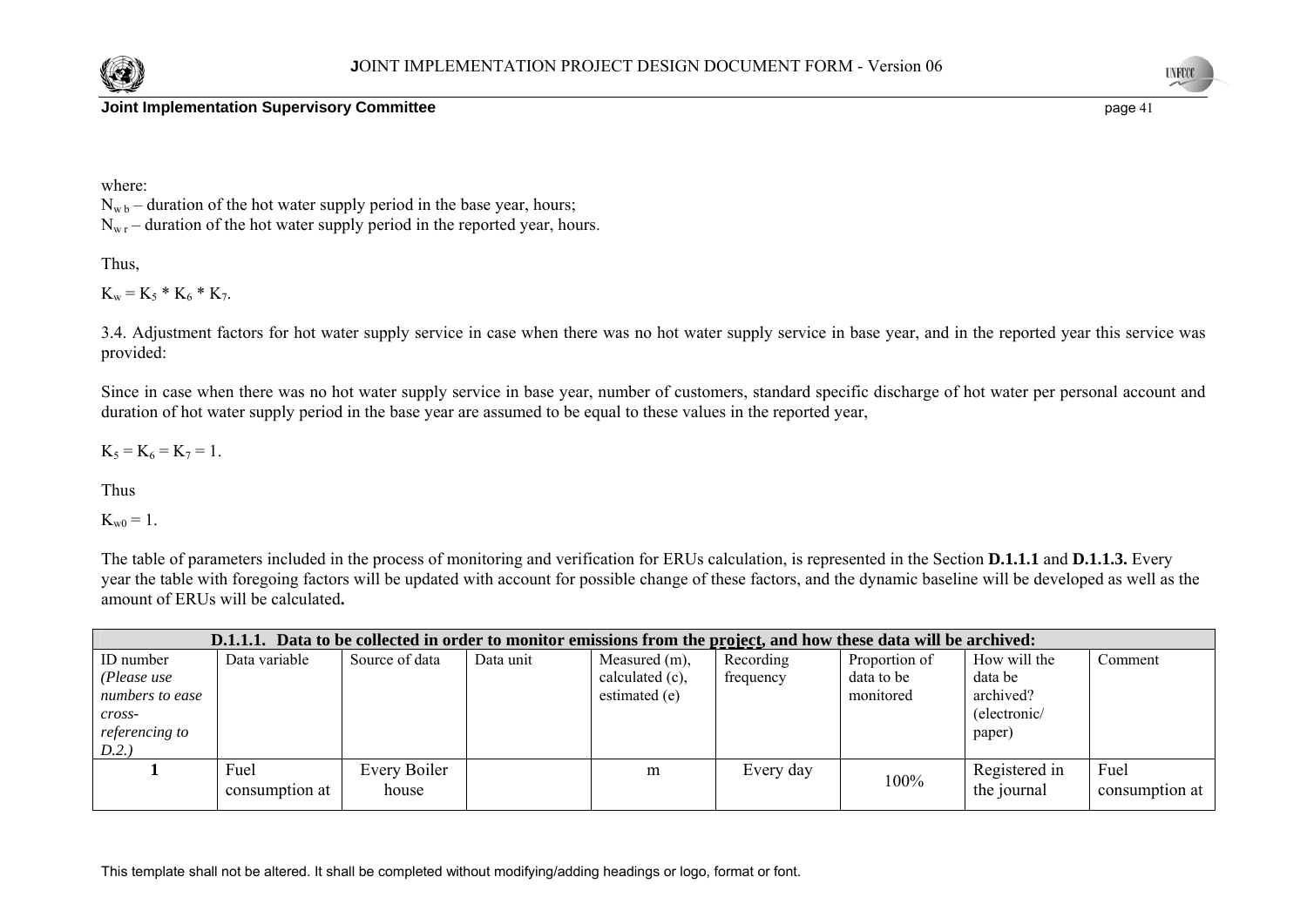



|                         | boiler houses:<br>$(B_r)$                                                                                |                                                                                                                                                                                  |                |      |                   |      | (paper and/or<br>electronic)                                 | boiler houses is<br>the main data<br>which allows to<br>calculate GHG<br>emissions in<br>the reported<br>year |
|-------------------------|----------------------------------------------------------------------------------------------------------|----------------------------------------------------------------------------------------------------------------------------------------------------------------------------------|----------------|------|-------------------|------|--------------------------------------------------------------|---------------------------------------------------------------------------------------------------------------|
| 1.1                     | Natural Gas                                                                                              |                                                                                                                                                                                  | m <sup>3</sup> |      |                   |      |                                                              |                                                                                                               |
| 1.2                     | Coal                                                                                                     |                                                                                                                                                                                  | ton            |      |                   |      |                                                              |                                                                                                               |
| $\overline{2}$          | Average annual<br><b>Heating Value</b><br>of a fuel<br>calculated by<br>Lower Heating<br>Value $(LHV_r)$ | Fuel Supplier's<br>Report or<br>Chem. Lab<br>Analysis<br>Report                                                                                                                  |                | m, c | Once per<br>month | 100% | Registered in<br>the journal<br>(paper and/or<br>electronic) |                                                                                                               |
| 2.1                     | Natural Gas                                                                                              |                                                                                                                                                                                  | $MJ/m^3$       |      |                   |      |                                                              |                                                                                                               |
| 2.2                     | Coal                                                                                                     |                                                                                                                                                                                  | MJ/kg          |      |                   |      |                                                              |                                                                                                               |
| $\overline{3}$          | Power<br>consumption<br>$(\mathbf{P}_r)$                                                                 | <b>Boiler</b> houses<br>and heating<br>points where<br>frequency<br>controllers,<br>new pumps and<br>heat<br>exchangers will<br>be installed, as<br>well as heat<br>pump station | <b>MWh</b>     | m    | Every month       | 100% | Registered in<br>the journal<br>(paper and/or<br>electronic) |                                                                                                               |
| $\overline{\mathbf{4}}$ | Power<br>production<br>$(\mathbf{W}_{\text{gr}})$                                                        | New CHP units                                                                                                                                                                    | <b>MWh</b>     | m    | Every day         | 100% | Registered in<br>the journal<br>(paper and/or<br>electronic) |                                                                                                               |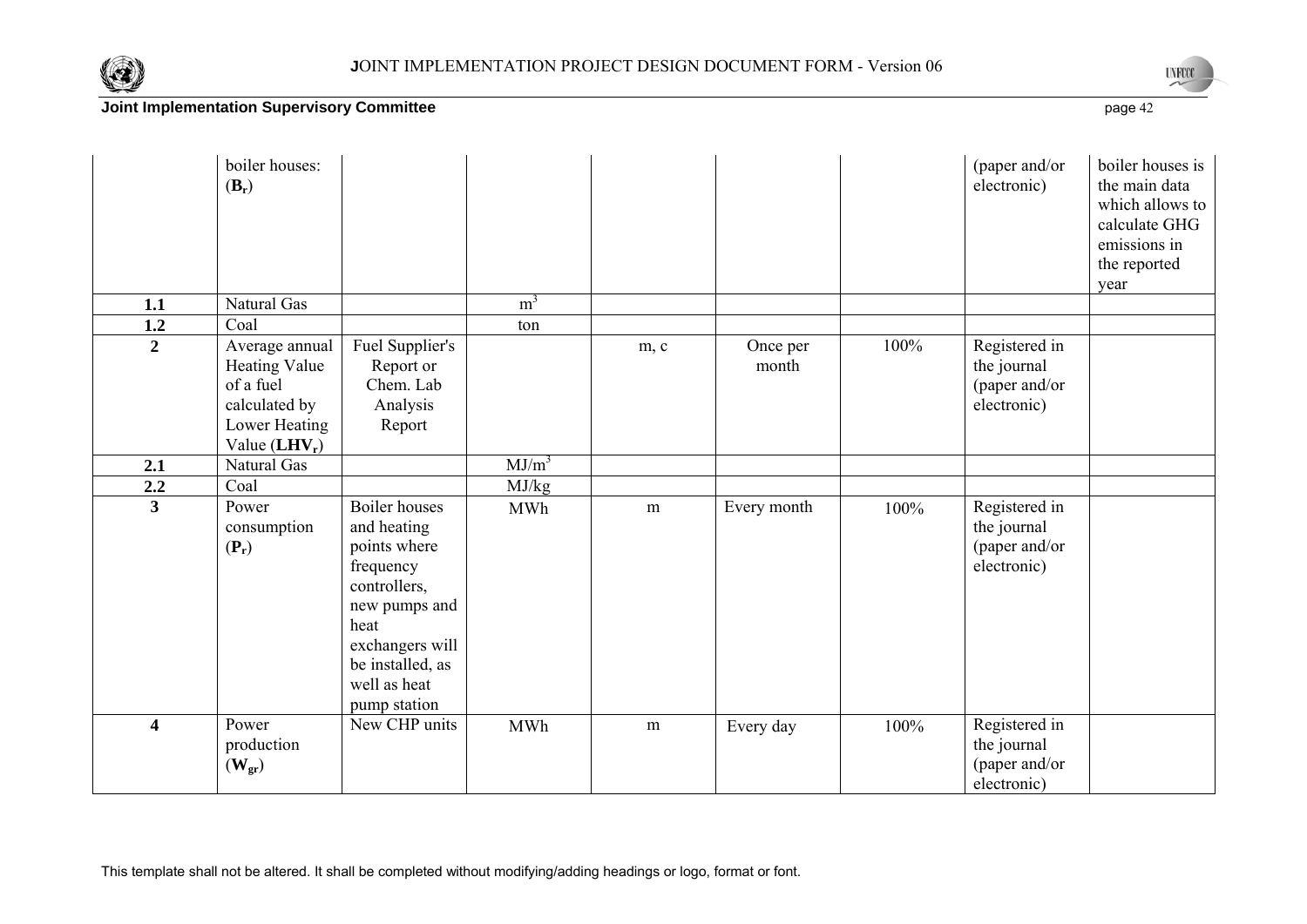



| Fuel<br>Every CHP<br>Registered in<br>$1000 \text{ m}^3$<br>m<br>Every day<br>100%<br>the journal<br>units<br>consumption at<br>the CHP units:<br>(paper and/or | Heat energy<br>production<br>$(Q_{gr})$ | New CHP<br>units, heat<br>pump station | <b>MWh</b> | m | Every day | 100% | Registered in<br>the journal<br>(paper and/or<br>electronic) |  |
|-----------------------------------------------------------------------------------------------------------------------------------------------------------------|-----------------------------------------|----------------------------------------|------------|---|-----------|------|--------------------------------------------------------------|--|
| electronic)<br>$(\mathbf{B}_{\mathfrak{o}})$                                                                                                                    |                                         |                                        |            |   |           |      |                                                              |  |

According to valid legislation, all measuring equipment in Ukraine should meet the specified requirements of corresponding standards and is subject to the periodical verifying and calibration (usually once per year, for some equipment once per two and three years).

For example, the gas flow meters of the SG type should meet the requirements of the standard TU 4213-001-07513518-02, in particular the measurement error should be not more than  $\pm 2\%$  in the flow range from Qmin to 0,2Qmax;  $\pm 1\%$  - in the range from 0,2Qmax to Qmax. In case of failure of measurement equipment, it should be replaced or repaired as soon as possible. Such cases should be noted in monitoring reports.

**D.1.1.2.** Description of formulae used to estimate project emissions (for each gas, source etc.; emissions in units of CO<sub>2</sub> equivalent):

 $E_i^r = E_{1i}^r + E_{gen}^r + E_{cons}^r;$ 

where:

 $E_{1i}^T$  – CO<sub>2</sub> emissions due to fuel consumption for heating and hot water supply service for an i boiler-house in the reported year, t CO<sub>2</sub>e;

 $E_{gen}$ <sup>r</sup> –  $CO_2$  emissions due to electric power generated by included into the project objects in the reported year, t  $CO_2e$ ;

 $\tilde{E_{\text{cons}}}$ <sup>r</sup> –  $CO_2$  emissions due to electric power consumption from greed by the i boiler-house in the reported year, t  $CO_2$ e.

 $E_{1i}^r = LHV_r^*Cef_r^*B_r$ 

where:

LHV<sub>ri</sub> – Average annual lower heating value, MJ/m<sup>3</sup> (MJ/kg)

Average annual Heating Value is calculated for every town;

 $Cef$  – carbon emission factor,  $ktCO<sub>2</sub>/TJ$ ;

 $B_{ri}$  – amount of fuel consumed by a boiler-house in the reported year, ths m<sup>3</sup> or tons;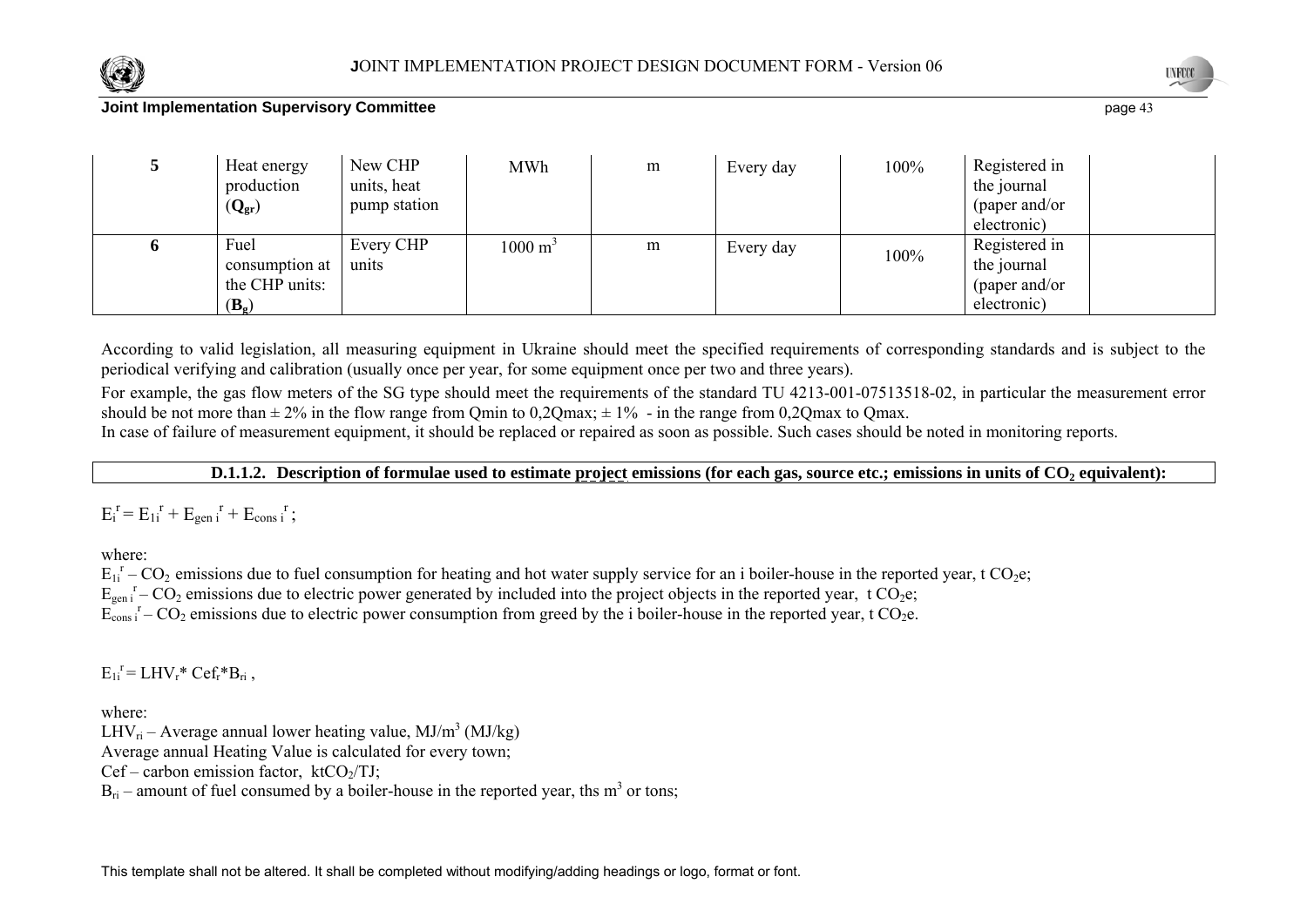



 $E_{gen}^{\{r\}} = (W_b - W_r)^* CEF_g + [(Q_b - Q_r)^* f_b / 1000 + B_g]^* LHV_r^* Cef$ 

where:

 $W_b$  – scheduled electric power production by the all new CHP units, MWh;

 $W_r$  – electric power production by the installed new CHP units in reported year, MWh;

 $CEF<sub>g</sub> - Carbon Emission factor for electricity generation in Ukraine,  $tCO<sub>2</sub>e/MWh$ ;$ 

 $Q_b$  – scheduled heat energy production by the all new CHP units, MWh;

 $Q_r$  – heat energy production by the installed new CHP units, MWh;

 $f_b$  – specific natural gas consumption by the boiler-house, where CHP units are scheduled to be installed, m<sup>3</sup>/MW;

 $B_0$  – amount of fuel (gas) consumed by the installed CHP units for generation, ths m<sup>3</sup>;

 $E_{\text{cons i}}^{\r} = P_r^* C E F_c;$ 

where:

 $P_r$  – electric power consumption by the boiler-houses and central heating points with energy saving measures implemented (frequency controllers, new pumps and heat exchangers will be installed), MWh;

 $CEF_c - Carbon Emission factors for reducing electricity consumption in Ukraine, tCO<sub>2</sub>e/MWh;$ 

 $[r]$  index – related to the reporting year

|                |               | D.1.1.3. Relevant data necessary for determining the baseline of anthropogenic emissions of greenhouse gases by sources within the |           |                 |           |               |              |         |
|----------------|---------------|------------------------------------------------------------------------------------------------------------------------------------|-----------|-----------------|-----------|---------------|--------------|---------|
|                |               | project boundary, and how such data will be collected and archived:                                                                |           |                 |           |               |              |         |
| ID number      | Data variable | Source of data                                                                                                                     | Data unit | Measured (m).   | Recording | Proportion of | How will the | Comment |
| (Please use    |               |                                                                                                                                    |           | calculated (c), | frequency | data to be    | data be      |         |
| numbers to     |               |                                                                                                                                    |           | estimated (e)   |           | monitored     | archived?    |         |
| ease cross-    |               |                                                                                                                                    |           |                 |           |               | (electronic/ |         |
| referencing to |               |                                                                                                                                    |           |                 |           |               | paper)       |         |
| D.2.           |               |                                                                                                                                    |           |                 |           |               |              |         |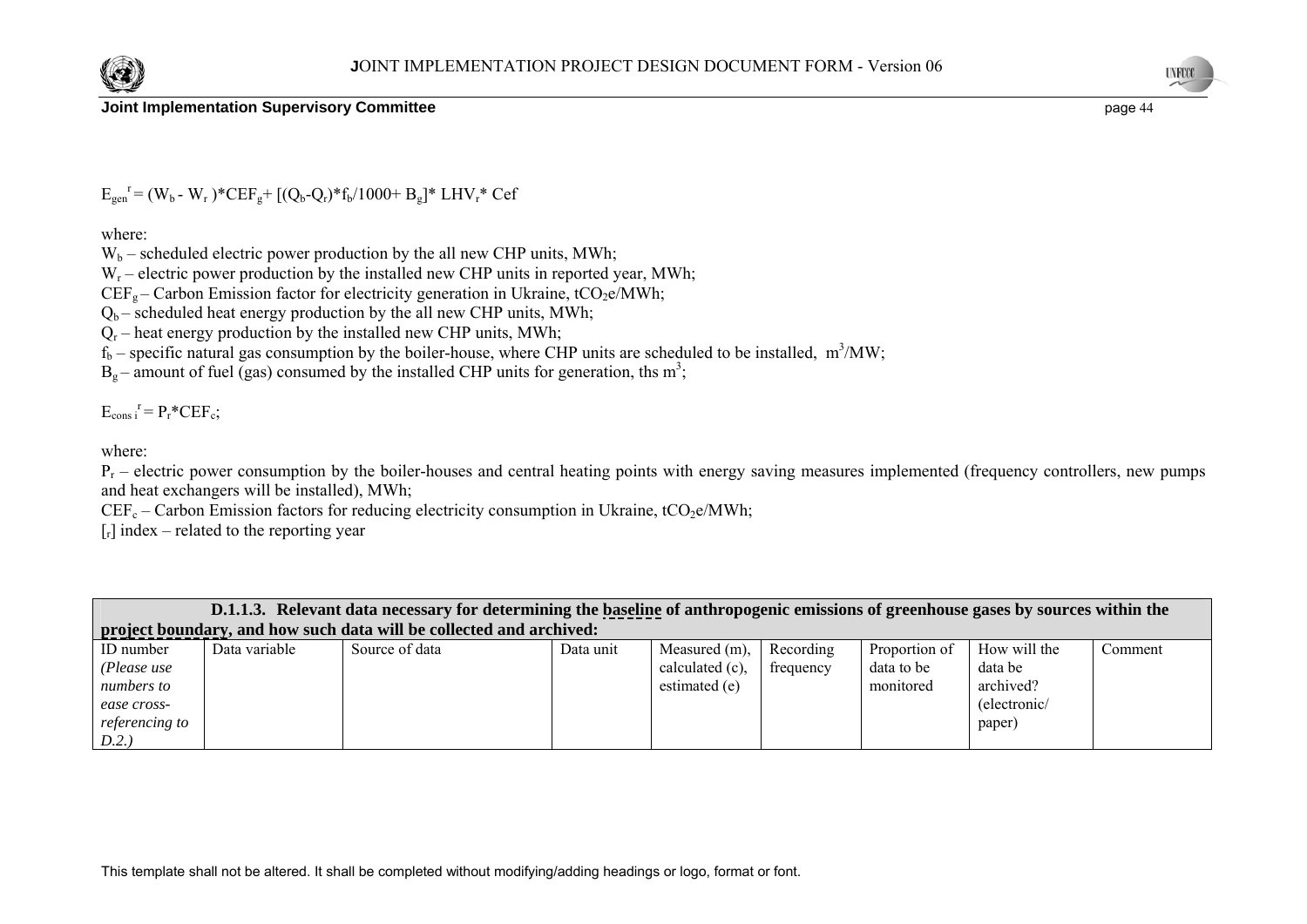



|                | Fuel<br>consumption at<br>boiler houses<br>$(B_b)$                                                                 | Every Boiler-house                                           |                | m    | Every day                                                                                | 100% | Registered in<br>the journal<br>(paper and/or<br>electronic) | Fuel<br>consumption<br>at boiler<br>houses is the<br>main data<br>which allows<br>to calculate<br><b>GHG</b><br>emissions in<br>the base year |
|----------------|--------------------------------------------------------------------------------------------------------------------|--------------------------------------------------------------|----------------|------|------------------------------------------------------------------------------------------|------|--------------------------------------------------------------|-----------------------------------------------------------------------------------------------------------------------------------------------|
| 1.1            | Natural Gas                                                                                                        |                                                              | m <sup>3</sup> |      |                                                                                          |      |                                                              |                                                                                                                                               |
| 1.2            | Coal                                                                                                               |                                                              | ton            |      |                                                                                          |      |                                                              |                                                                                                                                               |
| $\overline{2}$ | Average annual<br>Heating Value of<br>a fuel calculated<br>by Lower<br><b>Heating Value</b><br>(LHV <sub>b</sub> ) | Fuel Supplier's Report or<br>Chem. Lab Analysis Report       |                | m, c | Once per<br>month                                                                        | 100% | Registered in<br>the journal<br>(paper and/or<br>electronic) | Data which<br>allows to<br>calculate GHG<br>emissions in<br>the base year                                                                     |
| 2.1            | <b>Natural Gas</b>                                                                                                 |                                                              | MJ/m3          |      |                                                                                          |      |                                                              |                                                                                                                                               |
| 2.2            | Coal                                                                                                               |                                                              | MJ/kg          |      |                                                                                          |      |                                                              |                                                                                                                                               |
| $\mathfrak{Z}$ | Average outside<br>temperature<br>during the<br>heating season<br>$(T_{\text{out }b}$ and $T_{\text{out }r})$      | <b>LCME</b><br>"Teplocomunenergo",<br>Meteorological Service | ${}^{0}C(K)$   | m, c | Once per<br>heating<br>season.<br>Daily<br>temperatur<br>e is<br>registered<br>every day | 100% | Registered in<br>the journal<br>(paper and/or<br>electronic) | Auxiliary data<br>which allows<br>correcting of<br>the dynamic<br>baseline                                                                    |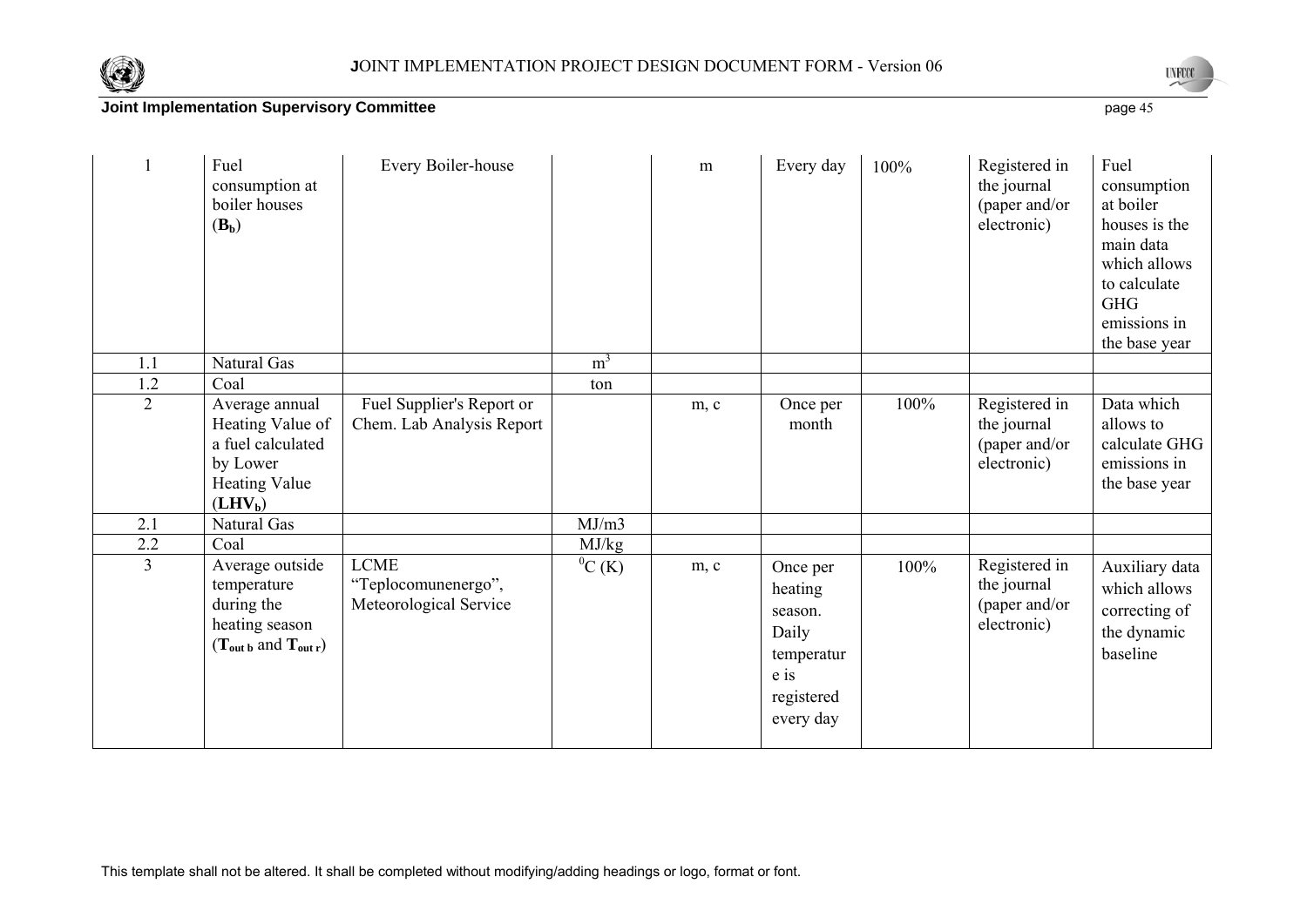



| $\overline{4}$ | Average inside<br>temperature<br>during the<br>heating season<br>$(T_{\text{in }b}$ and $T_{\text{in }r})$          | <b>LCME</b><br>"Teplocomunenergo"<br>The average inside<br>temperature will be<br>calculated from the sum of<br>returned payments caused<br>by insufficient heating (in<br>case of normative level is<br>not satisfied) | ${}^{0}C(K)$   | m, c              | Once per<br>heating<br>season | 100% | Registered in<br>the journal<br>(paper and/or<br>electronic) | Auxiliary data<br>which allows<br>correcting of<br>the dynamic<br>baseline |
|----------------|---------------------------------------------------------------------------------------------------------------------|-------------------------------------------------------------------------------------------------------------------------------------------------------------------------------------------------------------------------|----------------|-------------------|-------------------------------|------|--------------------------------------------------------------|----------------------------------------------------------------------------|
| 5              | Number of<br>Customers<br>$(n_{\rm wb} \text{ and } n_{\rm wr})$                                                    | LCME<br>"Teplocomunenergo"                                                                                                                                                                                              |                | <b>Statistics</b> | Once per<br>year              | 100% | Special<br>Reports (paper<br>and/or<br>electronic)           | Auxiliary data<br>which allows<br>correcting the<br>dynamic<br>baseline    |
| 6              | Heating area<br>(total)<br>$(F_{h\,b}$ and $F_{h\,r})$                                                              | <b>LCME</b><br>"Teplocomunenergo"                                                                                                                                                                                       | m <sup>2</sup> | <b>Statistics</b> | Once per<br>year              | 100% | Special<br>Reports (paper<br>and/or<br>electronic)           | Auxiliary data<br>which allows<br>correcting the<br>dynamic<br>baseline    |
| $\tau$         | Average heat<br>transfer factor of<br>heated buildings<br>in the base year<br>$(\mathbf{k}_{\mathbf{h}\mathbf{b}})$ | <b>LCME</b><br>"Teplocomunenergo"                                                                                                                                                                                       | $W/m^2*K$      | <b>Statistics</b> | Once per<br>year              | 100% | Special<br>Reports (paper<br>and/or<br>electronic)           | Auxiliary data<br>which allows<br>correcting the<br>dynamic<br>baseline    |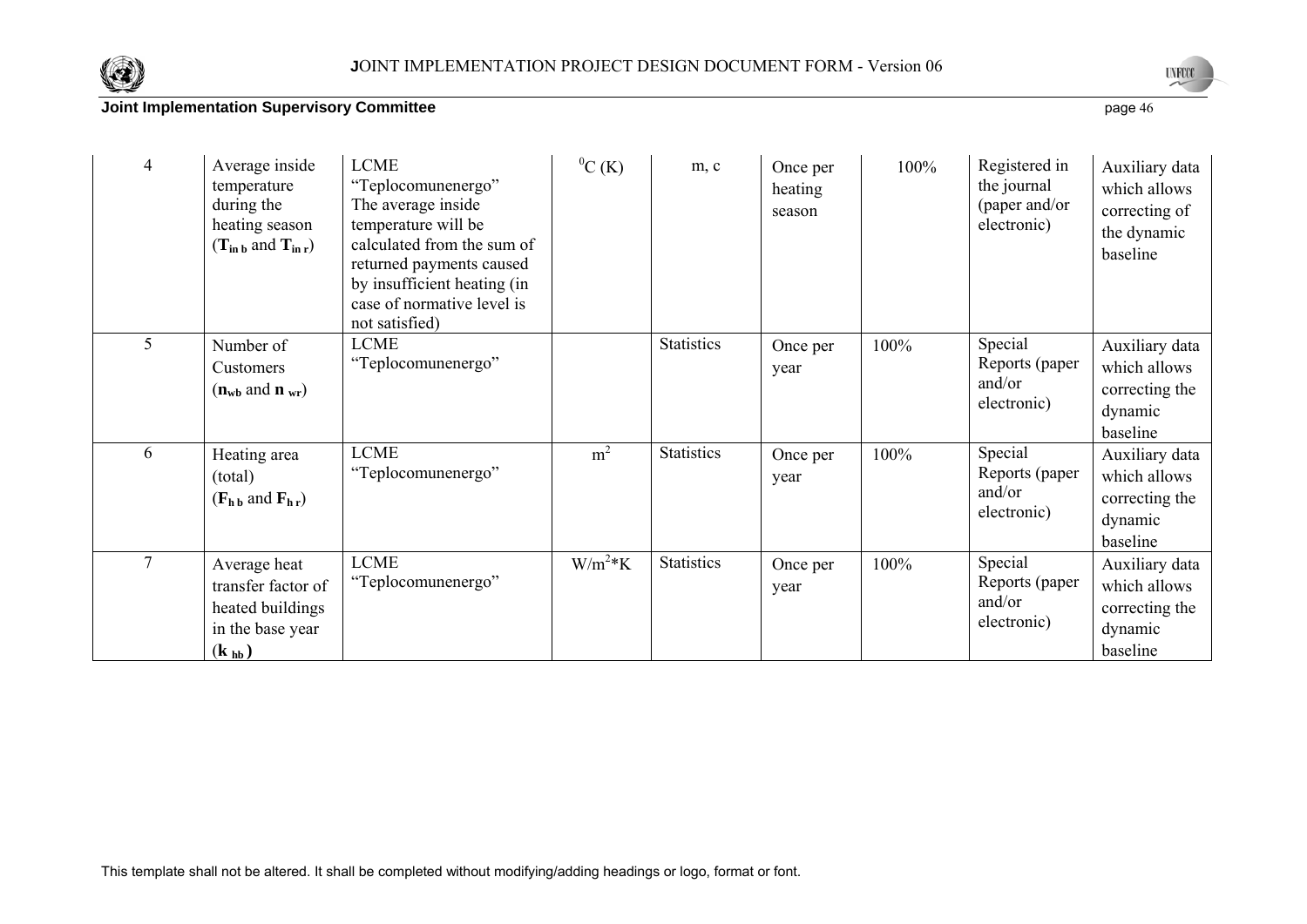



| $8\,$ | Heating area of<br>buildings<br>(previously<br>existed in the<br>base year) with<br>the renewed<br>(improved)<br>thermal<br>insulation in the<br>reported year<br>$(F_{h\,t\,r})$ | <b>LCME</b><br>"Teplocomunenergo"                                                       | m <sup>2</sup> | <b>Statistics</b>      | Once per<br>year | 100% | Special<br>Reports (paper<br>and/or<br>electronic) | Auxiliary data<br>which allows<br>correcting the<br>dynamic<br>baseline |
|-------|-----------------------------------------------------------------------------------------------------------------------------------------------------------------------------------|-----------------------------------------------------------------------------------------|----------------|------------------------|------------------|------|----------------------------------------------------|-------------------------------------------------------------------------|
| 9     | Heating area of<br>newly connected<br>buildings<br>(assumed with<br>the new<br>(improved)<br>thermal<br>insulation) in the<br>reported year<br>$(F_{h n r})$                      | <b>LCME</b><br>"Teplocomunenergo"                                                       | m <sup>2</sup> | <b>Statistics</b>      | Once per<br>year | 100% | Special<br>Reports (paper<br>and/or<br>electronic) | Auxiliary data<br>which allows<br>correcting the<br>dynamic<br>baseline |
| 10    | Heat transfer<br>factor of<br>buildings with<br>new thermal<br>insulation $(kh n)$                                                                                                | <b>LCME</b><br>"Teplocomunenergo",<br><b>State Buildings Norms</b><br>$(B.2.6-31:2006)$ | $W/m^2*K$      | Normative<br>documents | Once per<br>year | 100% | Special<br>Reports (paper<br>and/or<br>electronic) | Auxiliary data<br>which allows<br>correcting the<br>dynamic<br>baseline |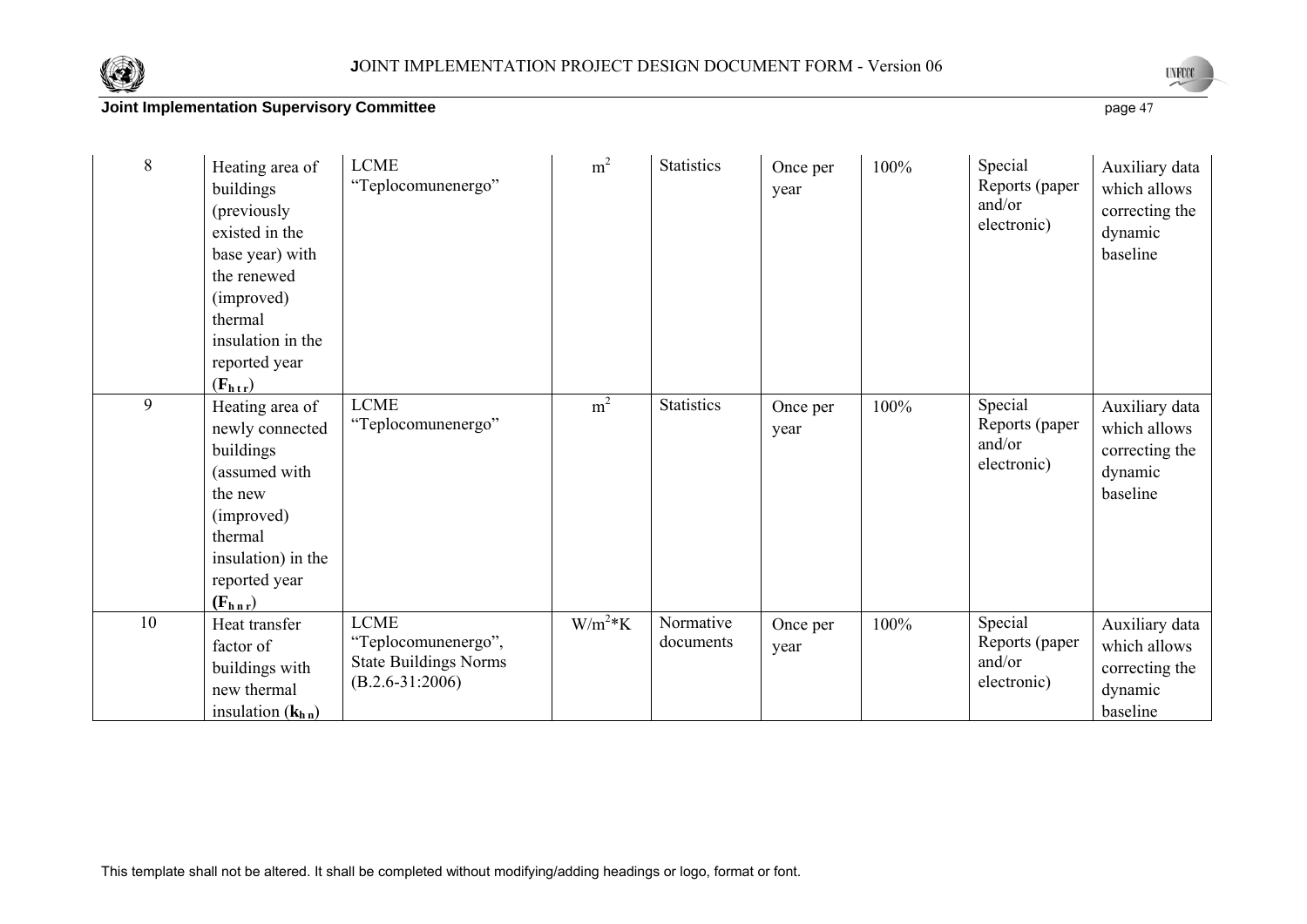



| 11 | Heating period<br>duration<br>$(N_{h\,b}$ and $N_{h\,r})$                                                                                                             | <b>LCME</b><br>"Teplocomunenergo" | Hours     | m                      | Once per<br>year | 100% | Special<br>Reports (paper<br>and/or<br>electronic) | Auxiliary data<br>which allows<br>correcting the<br>dynamic<br>baseline |
|----|-----------------------------------------------------------------------------------------------------------------------------------------------------------------------|-----------------------------------|-----------|------------------------|------------------|------|----------------------------------------------------|-------------------------------------------------------------------------|
| 12 | Duration of<br>period of hot<br>water supply<br>service $(N_{\rm w\,b}$ and<br>$N_{\rm w r}$                                                                          | <b>LCME</b><br>"Teplocomunenergo" | Hours     | m                      | Once per<br>year | 100% | Special<br>Reports (paper<br>and/or<br>electronic) | Auxiliary data<br>which allows<br>correcting the<br>dynamic<br>baseline |
| 13 | Maximum<br>connected load to<br>the boiler-house,<br>that is required<br>for heating $(L_h^b)$<br>and<br>$L_h^r$                                                      | <b>LCME</b><br>"Teplocomunenergo" | <b>MW</b> | $\mathbf c$            | Once per<br>year | 100% | Special<br>Reports (paper<br>and/or<br>electronic) | Auxiliary data<br>which allows<br>correcting the<br>dynamic<br>baseline |
| 14 | Connected load<br>to the boiler-<br>house, that is<br>required for hot<br>water supply<br>service $(L_w^b$ and<br>$L_w^r$                                             | <b>LCME</b><br>"Teplocomunenergo" | <b>MW</b> | $\mathbf c$            | Once per<br>year | 100% | Special<br>Reports (paper<br>and/or<br>electronic) | Auxiliary data<br>which allows<br>correcting the<br>dynamic<br>baseline |
| 15 | Standard specific<br>discharge of hot<br>water per<br>personal account<br>$(\mathbf{v}_{\mathbf{w} \cdot \mathbf{r}}$ and $\mathbf{v}_{\mathbf{w} \cdot \mathbf{b}})$ | <b>LCME</b><br>"Teplocomunenergo" | kWh/h     | Normative<br>documents | Once per<br>year | 100% | Special<br>Reports (paper<br>and/or<br>electronic) | Auxiliary data<br>which allows<br>correcting the<br>dynamic<br>baseline |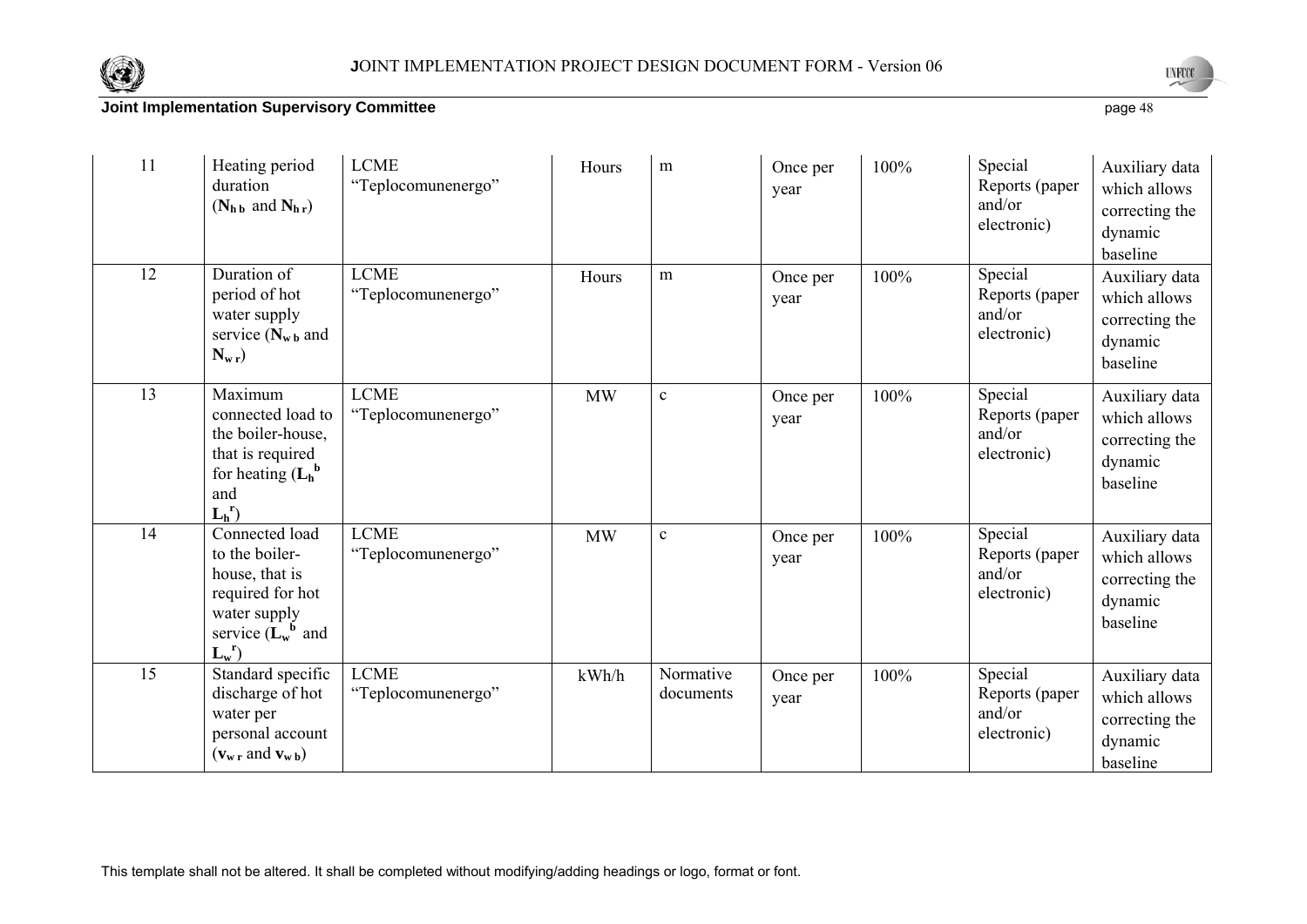



| 16   | Carbon emission<br>factor ( $Cef_b$ and<br>$Cef_r$                              | <b>IPCC</b>                       |             | Normative<br>documents | Once per<br>year | 100% | Special<br>Reports (paper<br>and/or<br>electronic) | Auxiliary data<br>which allows<br>correcting the<br>dynamic<br>baseline                                                              |
|------|---------------------------------------------------------------------------------|-----------------------------------|-------------|------------------------|------------------|------|----------------------------------------------------|--------------------------------------------------------------------------------------------------------------------------------------|
| 16.1 | Natural Gas                                                                     |                                   | kt $CO2/TJ$ |                        |                  |      |                                                    |                                                                                                                                      |
| 16.2 | Coal                                                                            |                                   | kt $CO2/TJ$ |                        |                  |      |                                                    |                                                                                                                                      |
| 17   | Recalculating<br>factor for average<br>load during<br>heating period<br>(g)     | <b>LCME</b><br>"Teplocomunenergo" |             | <b>Statistics</b>      | Once per<br>year | 100% | Special<br>Reports (paper<br>and/or<br>electronic) |                                                                                                                                      |
| 18   | Scheduled<br>electric power<br>production $(\mathbf{W}_{\mathbf{g}\mathbf{b}})$ | New CHP units                     | <b>MWh</b>  | $\mathbf{c}$           | Once             | 100% | Special<br>Reports (paper<br>and/or<br>electronic) | Data which<br>allows to<br>calculate GHG<br>emissions due<br>to power<br>consumption<br>from the grid<br>in the baseline<br>scenario |
| 19   | Scheduled heat<br>energy<br>production $(Q_{gb})$                               | New CHP units                     | <b>MWh</b>  | $\mathbf{c}$           | Once             | 100% | Special<br>Reports (paper<br>and/or<br>electronic) | Data which<br>allows to<br>calculate GHG<br>emissions in<br>the baseline<br>scenario                                                 |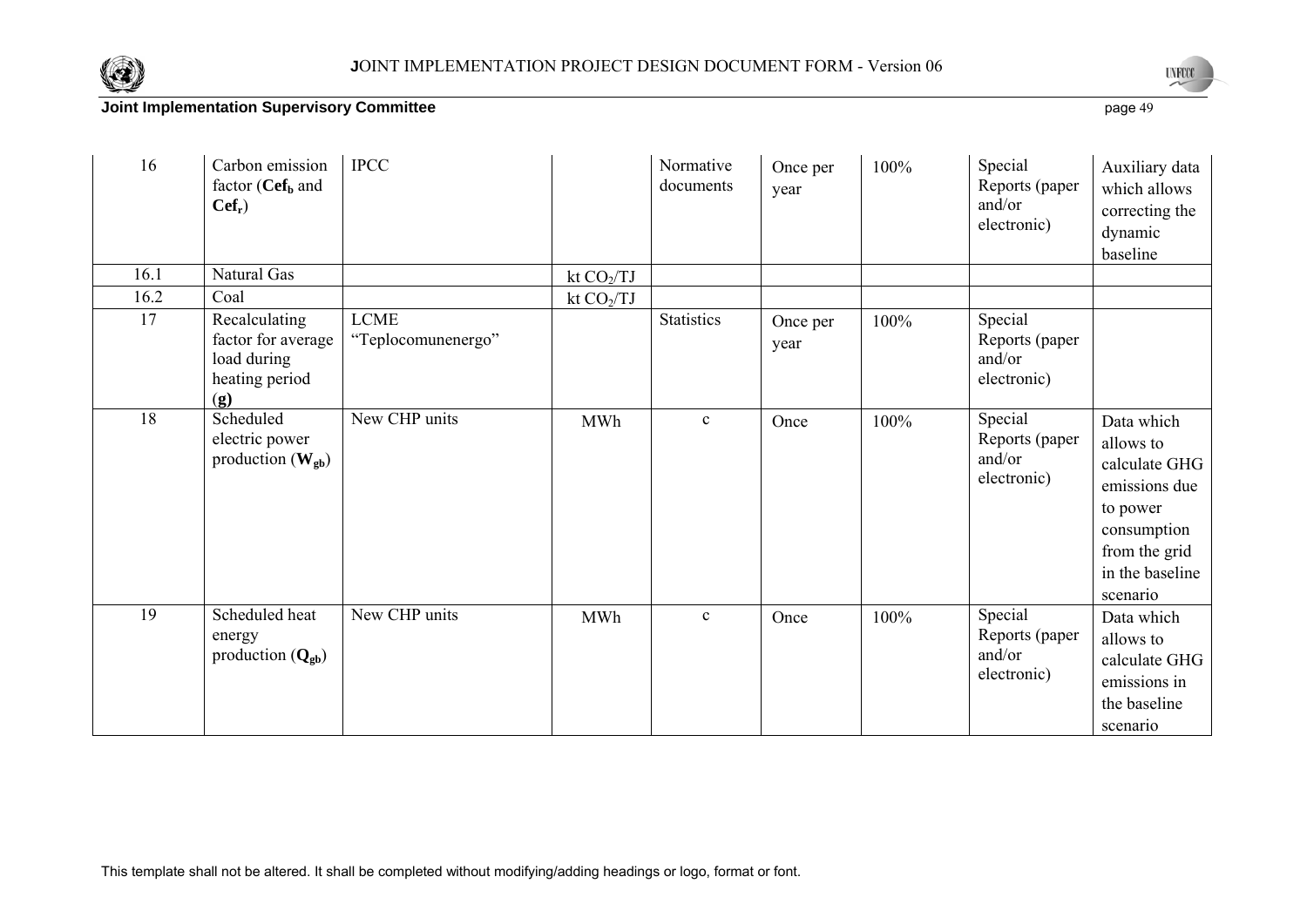



20 Power consumption  $(P_b)$ Boiler houses and heating points, where frequency controllers, new pumps and heat exchangers will be installed MWh m Every month 100% Data journal, (paper and electronic file) Data which allows to calculate GHG emissions due to power consumption from the grid in the baseline scenario

See Annex 3 for more detailes.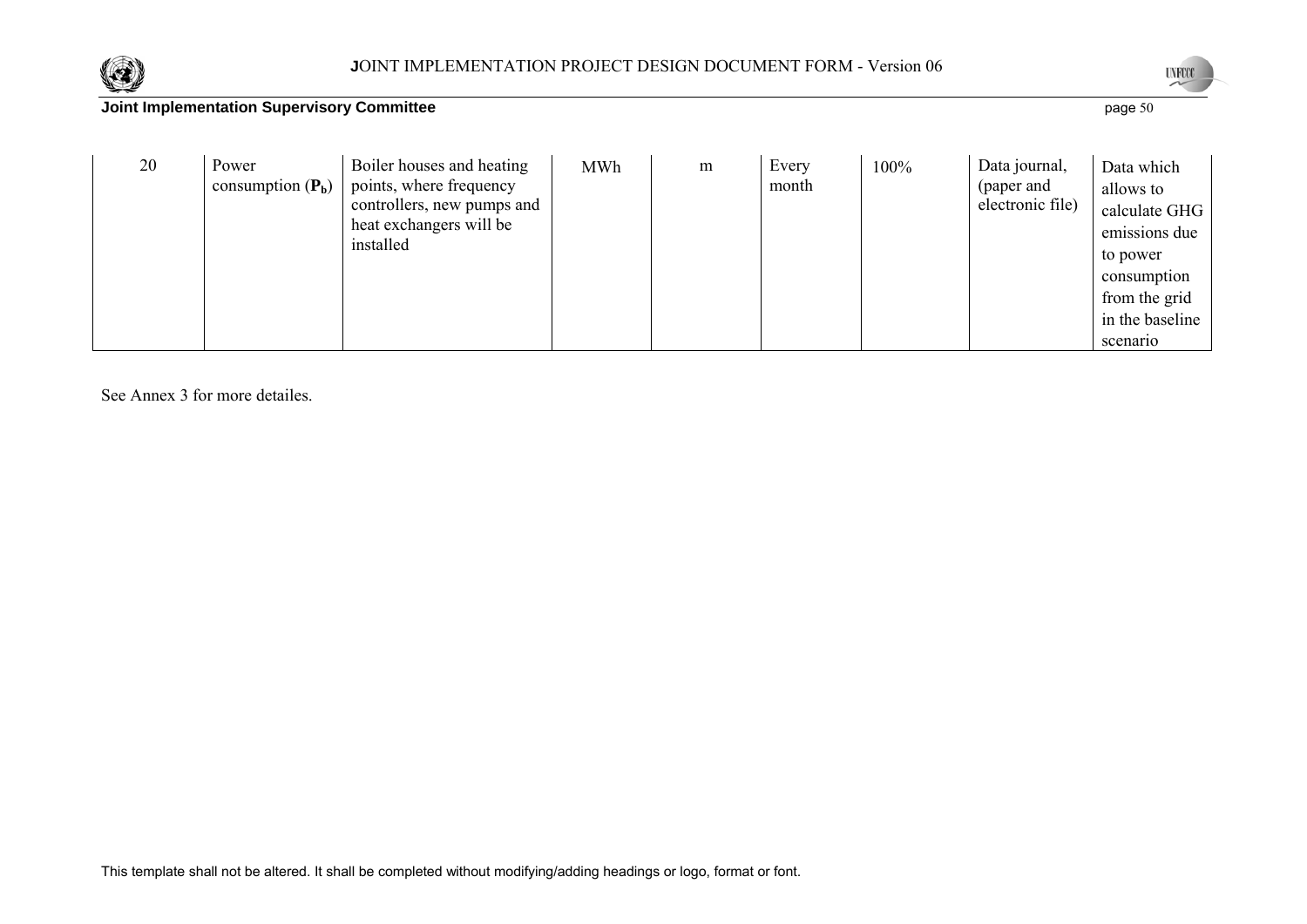

#### **D.1.1.4.** Description of formulae used to estimate baseline emissions (for each gas, source etc.; emissions in units of CO<sub>2</sub> equivalent):

 $E_i^b = E_{1i}^b + E_{gen i}^b + E_{cons i}^b$ 

where:

 $E_i^b$  – baseline emissions, t CO<sub>2</sub>

 $E_{1i}$ <sup>b</sup>– CO<sub>2</sub> emissions due to fuel consumption for heating and hot water supply service for an i boiler-house in the base year, t CO<sub>2</sub>e;

 $E_{gen i}^b - CO_2$  emissions due to electric power generation associated to the project for an i boiler-house in the base year, t  $CO_2e$ ;

 $E_{\text{cons}}^{\dagger}$  – CO<sub>2</sub> emissions due to electric power consumption for an i boiler-house in the base year, t CO<sub>2</sub>e.

For the case when in the base year the hot water supply service was provided (independent of this service duration,  $(1-a_b) \neq 0$ ), the formulae for  $E_1^b$  is:  $E_1^b = LHV_b*Cef_b* [B_b*a_b*K_1*K_b + B_b*(1-a_b)*K_1*K_w],$ 

where the first term in brackets describes fuel consumption for heating, and the second one – fuel consumption for hot water supply.

For the case when in the base year the hot water supply service was absent at all  $((1-a<sub>b</sub>) = 0)$ , and in the reported year this service was provided (due to improvement of heat supply service quality for population), the formulae for  $E_1^b$  is:  $E_1^b = LHV_b*Cef_b*[B_b*a_b*K_1*K_b + B_r*(1-a_r)*K_1*K_w)].$ 

where:

LHV<sub>b</sub> – Average annual lower heating value in the base year, MJ/m<sup>3</sup> (MJ/kg);

 $Cef$  – carbon emission factor, KtCO $\gamma$ TJ;

 $B_b$  – amount of fuel consumed by a boiler-house in the base year, ths m<sup>3</sup> or tons:

K<sub>1</sub>,  $K_h = K_2^* K_3^* K_4$ ;  $K_w = K_5^* K_6^* K_7$  – adjustment factors;

 $a<sub>b</sub>$  – portion of fuel (heat), consumed for heating purposes in the base year;

 $(1-a<sub>b</sub>)$  – portion of fuel (heat), consumed for hot water supply services in the base year;

 $a_r$  – portion of fuel (heat), consumed for heating purposes in the reported year.

 $a_b = L_b^{b*}q^*N_b^{b'}(L_b^{b*}q^*N_b^{b}+L_w^{b*}N_w^{b});$ 

#### where:

 $L_h^b$ – maximum connected load required for heating in the base year, MW;

 $L_w^b$ – connected load required for hot water supply service in the base year, MW;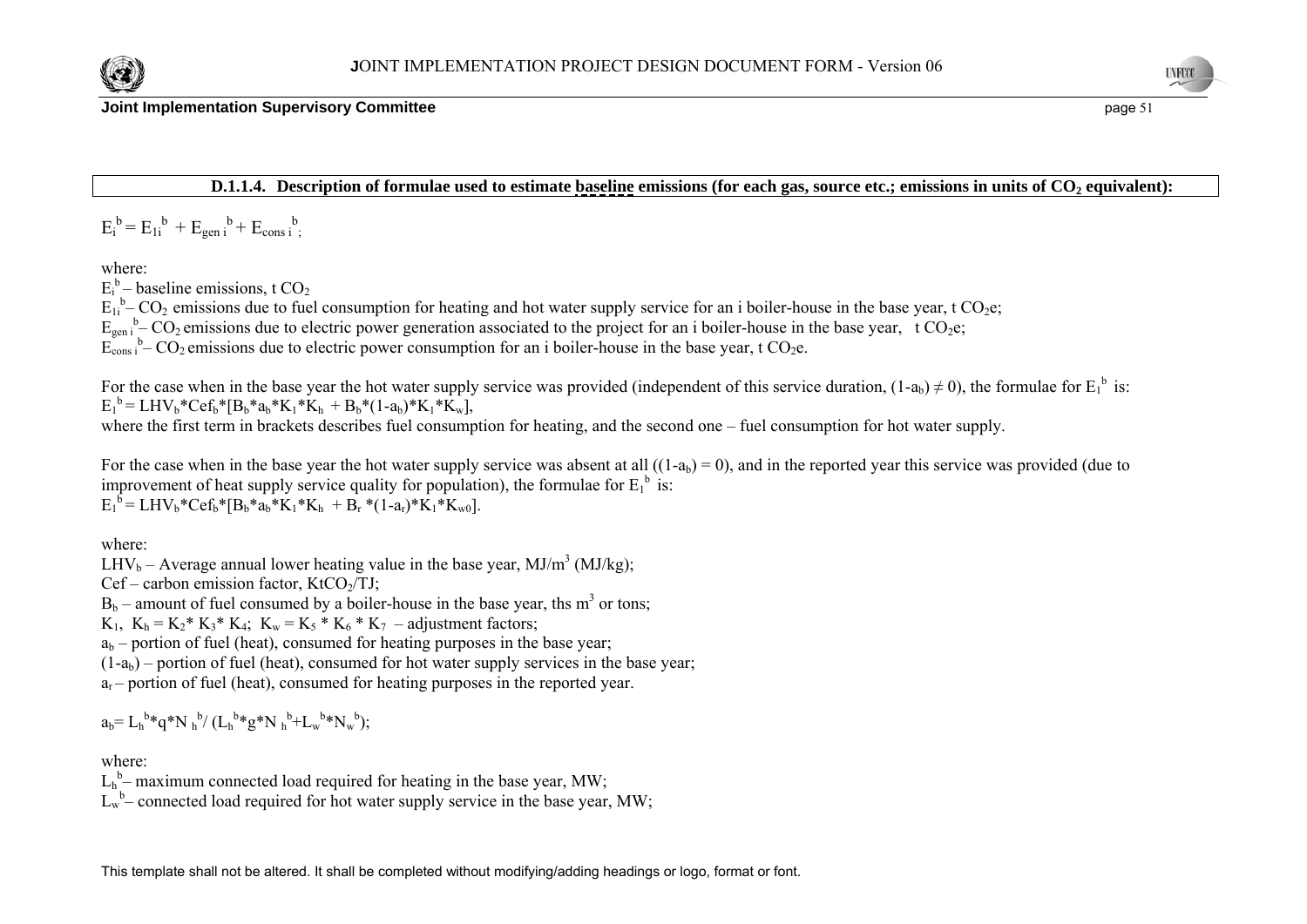



- $g$  recalculating factor for average load during heating period (usually 0,5-0,8);
- $N h<sup>b</sup>$  duration of heating period in the base year, hours
- $N_w^b$  duration of hot water supply service in the base year, hours

 $a_r = L_h^{r*}q^*N_h^{r}$  ( $L_h^{r*}q^*N_h^{r}+L_w^{r*}N_w^{r}$ )

#### where:

 $L_h^r$ – maximum connected load required for heating in the reported year, MW;

 $L_w$ – connected load required for hot water supply service in the reported year, MW;

 $g$  – recalculating factor for average load during heating period (usually 0,5-0,8);

 $N_h^r$ – duration of heating period in the reported year, hours,

 $N_w^r$ – duration of hot water supply service in the reported year, hours.

# $K_1$ =LHV<sub>b</sub>/LHV<sub>r</sub>;

where:

LHV<sub>b</sub> – Average annual lower heating value in the base year, MJ/m<sup>3</sup> (MJ/kg); LHV<sub>r</sub> – Average annual lower heating value in the reported year,  $MJ/m<sup>3</sup> (MJ/kg)$ 

 $K_2 = (T_{\text{in }r} - T_{\text{out }r}) / (T_{\text{in }b} - T_{\text{out }b});$ 

where:

 $T_{\text{in r}}$  – average inside temperature for the heating period in the reported year, K (or <sup>0</sup>C);  $T_{\text{in b}}$  – average inside temperature for the heating period in the base year, K (or <sup>0</sup>C);  $T_{\text{out r}}$  – average outside temperature for the heating period in the reported year, K (or <sup>0</sup>C);  $T_{\text{out b}}$  – average outside temperature for the heating period in the reported year, K (or <sup>0</sup>C)

$$
K_3\!=\! \left[(F_{h\,r}-F_{h\,t\,r}\!-\!F_{h\,n\,r}\,)^*k_{h\,b}\!+\!(F_{h\,n\,r}\!+\!F_{h\,t\,r})^*k_{h\,n}\right]/\,F_{h\,b}^*k_{h\,b};
$$

where:

 $F_{h\,b}$  – heating area in the base year, m<sup>2</sup>;  $F_{hr}$  – heating area in the reported year, m<sup>2</sup>;

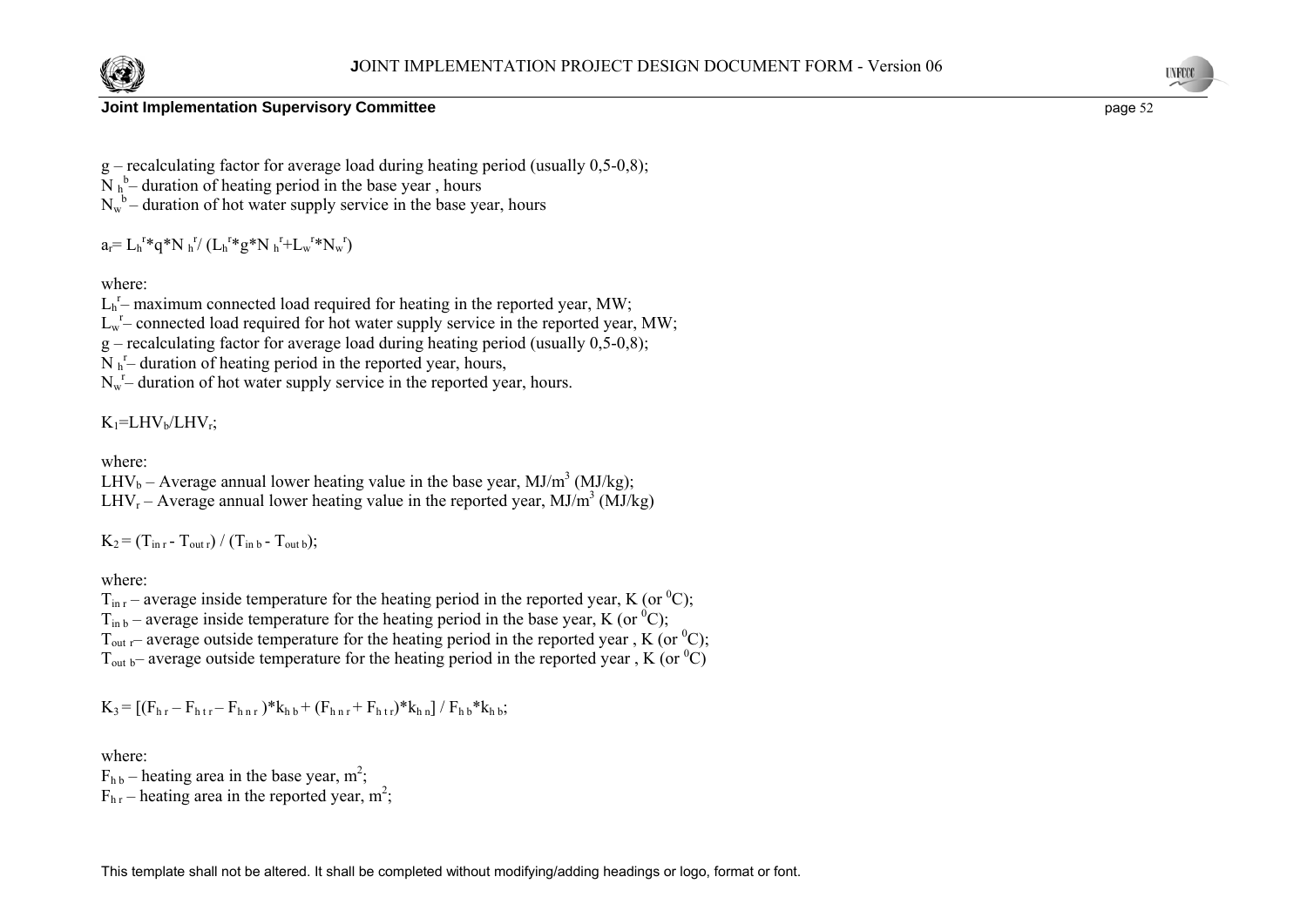



**INFOR** 

 $F_{h n r}$  – heating area of new buildings connected to DH system (assumed with the new (improved) thermal insulation) in the reported year,  $m^2$ ;

 $F_{\text{htr}}$  – heating area of buildings (previously existed in the base year) in reported year with the renewed (improved) thermal insulation, m<sup>2</sup>;

 $k_{hh}$  – average heat transfer factor of heated buildings in the base year,  $W/m^2*K$ ;

 $k_{h n}$  – heat transfer factor of heated buildings with the new thermal insulation (new buildings or old ones with improved thermal insulation),  $W/m^2*K$ .

 $K_4=N_{hr}/N_{hh}$ ;

where:

 $N_{hb}$ , duration of heating period in the base year, hours  $N<sub>hr</sub>$  – duration of heating period in the reported year, hours

 $K_5 = n_{wr}/n_{wb}$ where:  $N_{wb}$ – number of customers in the base year;  $N_{\rm wr}$  – number of customers in the reported year

 $K_6 = v_{w r} / v_{w b}$ ;

where:

 $v_{w,r}$  – standard specific discharge of hot water per personal account in the reported year, (in heat units, kWh/h);  $v_{w b}$  – standard specific discharge of hot water per personal account in the base year, (in heat units, kWh/h).

 $K_7 = N_{wr} / N_{wb};$ 

where:

 $N_{\rm wr}$ – duration of hot water supply service in the reported year, hours.  $N_{\text{wb}}$  – duration of hot water supply service in the base year, hours.

 $E_{gen}^{\text{b}} = W_{\text{b}}^* CEF_{\text{c}} + Q_{\text{b}}^* f_{\text{b}} / 1000^* LHV_{\text{r}}^* Cef$ ;

where:

 $W_b$  – scheduled electric power production by the all new CHP units, MWh;  $CEF<sub>g</sub> - Carbon Emission factor for electricity generation in Ukraine, tCO<sub>2</sub>e/MWh;$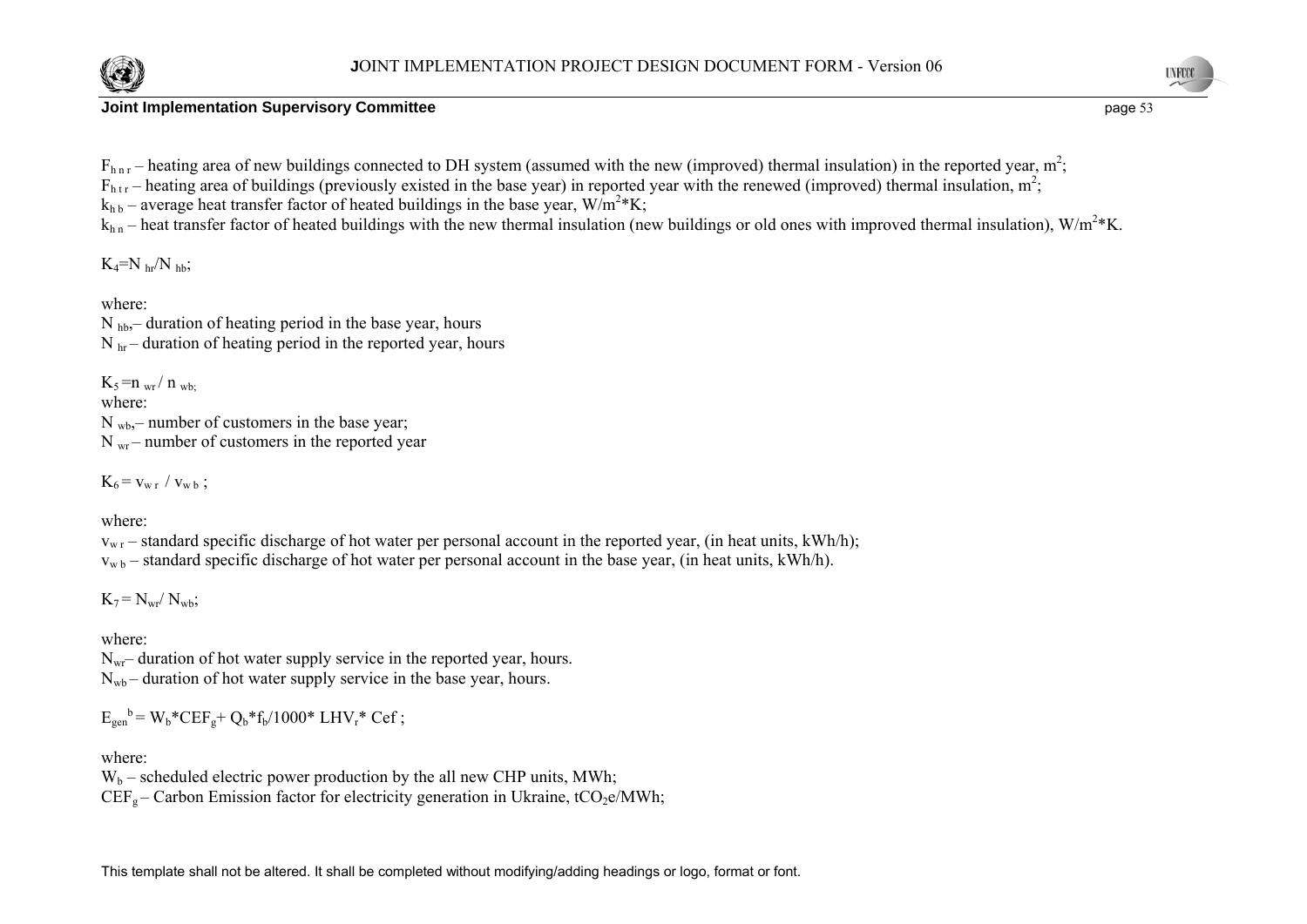

 $Q_b$  – scheduled heat energy production by the all new CHP units, MWh;  $f_b$  – specific natural gas consumption by the boiler-house, where CHP units are scheduled to be installed, m<sup>3</sup>/MW; LHV<sub>r</sub> – Average annual lower heating value in reported year,  $MJ/m<sup>3</sup> (MJ/kg)$  $Cef$  – carbon emission factor, KtCO<sub>2</sub>/TJ;

 $E_{\text{cons}}^{\text{b}} = P_{\text{b}}^* C E F_{\text{c}};$ 

where:

 $P_b$  – electric power consumption by the boiler-houses where energy saving measures are scheduled to be implemented (power consumption of the boiler houses, where frequency controllers, new pumps and heat exchangers will be installed), MWh;

 $CEF_c$  – Carbon Emission factors for reducing electricity consumption in Ukraine, tCO<sub>2</sub>e/MWh;

 $\lceil b \rceil$  index – related to the base year;

 $[r]$  index – related to the reporting year.

The Methodology for "District Heating" projects in Ukrainian conditions was developed for application in different Regions of Ukraine. In some Regions the consumers receive less than necessary amount of heat, in result of which the temperature inside the buildings is much lower than normative one (18 $^{\circ}$ C), and hot water supply is insufficient or absent. Therefore this Methodology allows to take into account improving of the heat supply quality for the consumers and excludes deliberate reduction of heat delivery, and, in such a way, of fuel consumption with the purpose of increasing of generation of GHG emissions reduction units (ERUs) at the project activity.

Delivery of the less than necessary amount of heat and hot water really took place previously in cities and regions of Ukraine (and takes place even now in some cities and regions where situation business-as-usual is continued), and is reflected for example in JI Projects "Rehabilitation of the District Heating System in Donetsk Region", "Rehabilitation of the District Heating System of Chernihiv Region", etc.

According to "Rules of rendering of heat and hot water supply service to population" № 1497 from 30.12.1997, the heat supply enterprises must make the return payments to population for delivery less than necessary for providing normative heating level amount of heat. The normative inside temperature should be not lower than  $18 \text{ °C}$ .

Amount of such return payment is the following:

- $-5\%$  from normative payment for every degree from 18 to 12 °C;
- $-10\%$  from normative payment for every degree from 12 to 5 °C;
- when inside temperature is lower than  $5^{\circ}$ C the payment is to be returned completely.

Average inside temperature during the heating season is calculated from the sum of returned payments caused by insufficient heating (in case of normative level  $(18<sup>0</sup>C)$  is not satisfied).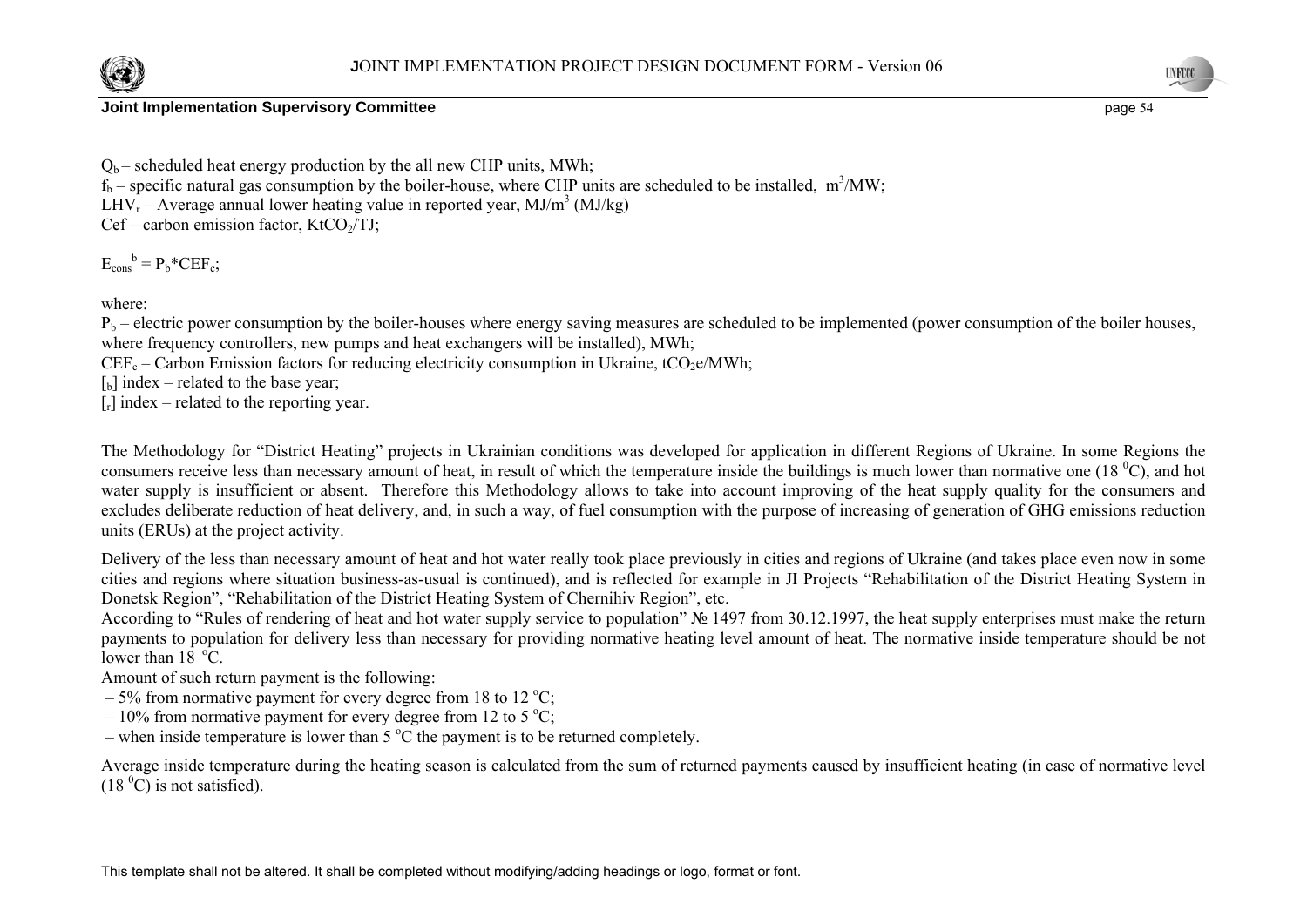



Above 18  $^0C$  – is treated as 18  $^0C$  (according to the conservatism principle) and as meeting the normative. Below 18  $^0C$  – is treated as not meeting the normative, and is calculated as below.

The average inside temperature is calculated by formulae:

If  $R = 0$  (according to conservatism principle for the baseline assume  $R \le 0.05$ ):  $T_{in b} = 18 \degree C$ . If  $0.05 \le R \le 0.3$  NP:  $T_{\text{in }b} = 18 - (R/5)$  [<sup>o</sup>C] If 0.3 NP  $\leq R \leq NP$  $T_{in b} = 12 - [(R - 0.3 \text{ NP})/10] [^{\circ}C]$ where:

R - % of return payment from NP; NP – amount of normative payment.

Thus if the inside temperature will be 18 °C or higher we will accept it as 18 °C according to conservatism principle, if it will be lower than 18 °C it will be calculated from return payments by the methodology presented before.

LCME "Teplocomunenergo made return payments to consumers for underheating in 2006 base year. The sum was 6 mln. UAH, that is more then 4,5% from normative payment for heat energy. Thus inside temperature in 2006 base year according to conservatism principle is considered to be not lower than 17  $^{\circ}$ C.

## **D. 1.2. Option 2 – Direct monitoring of emission reductions from the project (values should be consistent with those in section E.):**

#### **D.1.2.1. Data to be collected in order to monitor emission reductions from the project, and how these data will be archived:**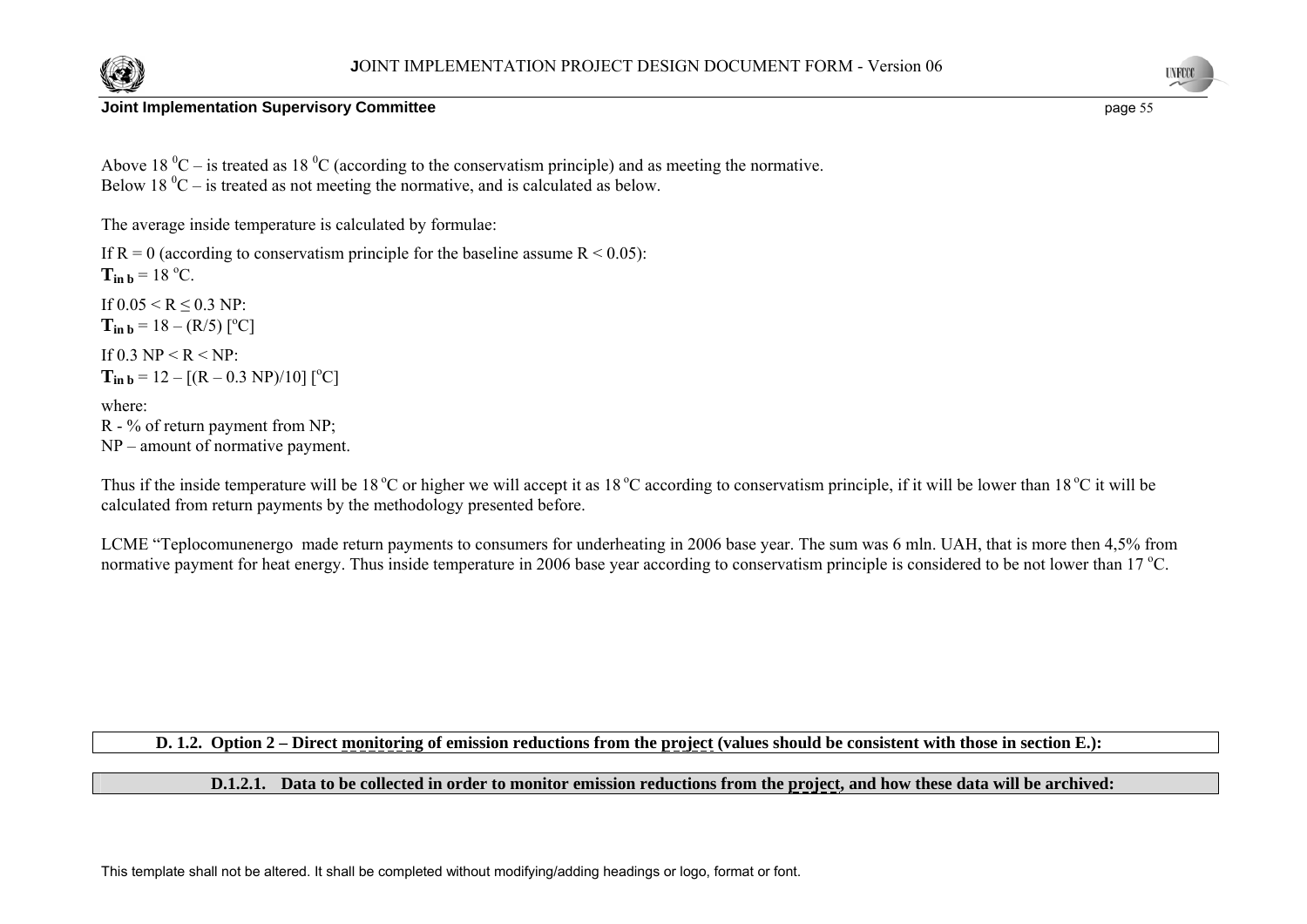



| <b>ID</b> number<br>(Please use<br>numbers to ease<br>cross-<br>referencing to<br>D.2. | Data variable | Source of data | Data unit | Measured (m),<br>calculated (c),<br>estimated (e) | Recording<br>frequency | Proportion of<br>data to be<br>monitored | How will the<br>data be<br>archived?<br>(electronic/<br>paper) | Comment |
|----------------------------------------------------------------------------------------|---------------|----------------|-----------|---------------------------------------------------|------------------------|------------------------------------------|----------------------------------------------------------------|---------|
|                                                                                        |               |                |           |                                                   |                        |                                          |                                                                |         |
|                                                                                        |               |                |           |                                                   |                        |                                          |                                                                |         |

There are no data to be collected in order to monitor emission reductions from the project, because emission reductions will be calculated by means of formulae presented in paragraph **D.1.2.2.** 

 **D.1.2.2. Description of formulae used to calculate emission reductions from the project (for each gas, source etc.; emissions/emission**  reductions in units of  $CO<sub>2</sub>$  equivalent):

Amount of the Emission Reduction Units (ERUs),  $t CO<sub>2</sub>e$ :  $ERUs = \sum [E_i^b - E_i^r]$ ;

The sum is taken over all boiler-houses which are included into the project.  $E_i^b = E_{1i}^b + E_{gen i}^b + E_{cons i}^b$ ,  $E_i^r = E_{1i}^r + E_{gen i}^r + E_{cons i}^r$ 

where:

 $E_{1i}^{b}$  and  $E_{1i}^{r}$  – CO<sub>2</sub> emissions due to fuel consumption for heating and hot water supply service for an i boiler-house in the base year and reported year, t CO<sub>2</sub>e;  $E_{gen}$ <sup>b</sup> and  $E_{gen}$ <sup>r</sup> – CO<sub>2</sub> emissions due to electric power generation associated to the project for an i boiler-house in the base year (grid, amount to be substituted in the reported year) and reported year,  $t CO<sub>2</sub>e$ ;

 $E_{\text{cons}}$  is and  $E_{\text{cons}}$  if – CO<sub>2</sub> emissions due to electric power consumption for an i boiler-house in the base year and reported year, t CO<sub>2</sub>e.

**D.1.3. Treatment of leakage in the monitoring plan:** 

No leakage is expected. Dynamic baseline (based on collected monitoring data) will exclude all possible leakages.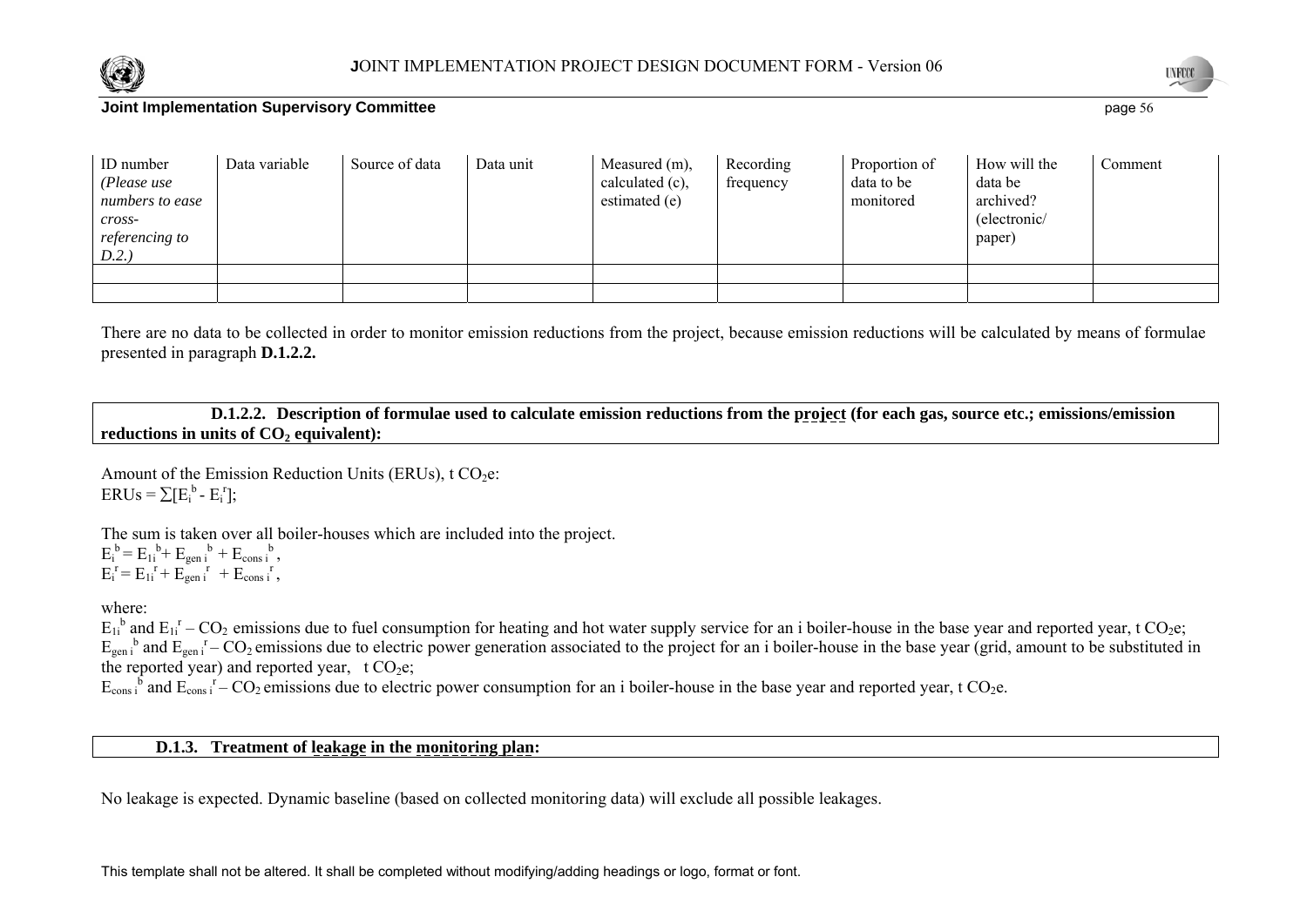



|                                                                                                     |               |                |           | D.1.3.1. If applicable, please describe the data and information that will be collected in order to monitor leakage effects of the project: |                        |                                          |                                                                |         |
|-----------------------------------------------------------------------------------------------------|---------------|----------------|-----------|---------------------------------------------------------------------------------------------------------------------------------------------|------------------------|------------------------------------------|----------------------------------------------------------------|---------|
| ID number<br>(Please use<br>numbers to ease<br>$\mathit{cross}$ -<br><i>referencing to</i><br>D.2.) | Data variable | Source of data | Data unit | Measured (m),<br>calculated (c),<br>estimated (e)                                                                                           | Recording<br>frequency | Proportion of<br>data to be<br>monitored | How will the<br>data be<br>archived?<br>(electronic/<br>paper) | Comment |
|                                                                                                     |               |                |           |                                                                                                                                             |                        |                                          |                                                                |         |
|                                                                                                     |               |                |           |                                                                                                                                             |                        |                                          |                                                                |         |

Any occasional leakage emissions (for example, caused by pipes' leakages, etc.) should be eliminated as soon as possible.

#### **D.1.3.2. Description of formulae used to estimate leakage (for each gas, source etc.; emissions in units of CO<sub>2</sub> equivalent):**

No leakages are expected.

#### **D.1.4. Description of formulae used to estimate emission reductions for the project (for each gas, source etc.; emissions/emission reductions in**  units of CO<sub>2</sub> equivalent):

Formulae presented in D.1.1. - D.1.3. will be used for monitoring of the emissions in the project scenario and the baseline scenario. They will be used in Monitoring report. The baseline is dynamic and depends on conditions of every reporting year. Therefore we can't use these formulae in PDD to estimate emission reductions because we have no data (whether conditions, low heating value of fuels, etc.) for any reporting year yet.

Formulae presented in D.1.4. are used to estimate emission reductions in PDD. Results of the corresponding calculations made with using of these formulae are listed in **Appendices 1 - 8**. These calculations are based on equipment efficiency increasing. Parameters' names corresponding to these formulae are pointed out in **Appendices 1 - 8**.

Every Appendix contains calculations of GHG emissions reduction that corresponds to specified technologies used in the JI project.

#### **Appendix 1** - Replacement of boilers.

Replacement of old operating boilers with low efficiency by the new highly efficient ones, replacement of obsolete coal-fired boilers by the new gas-fired boilers, switching load from the boiler houses with obsolete equipment to the boiler houses with highly effective equipment.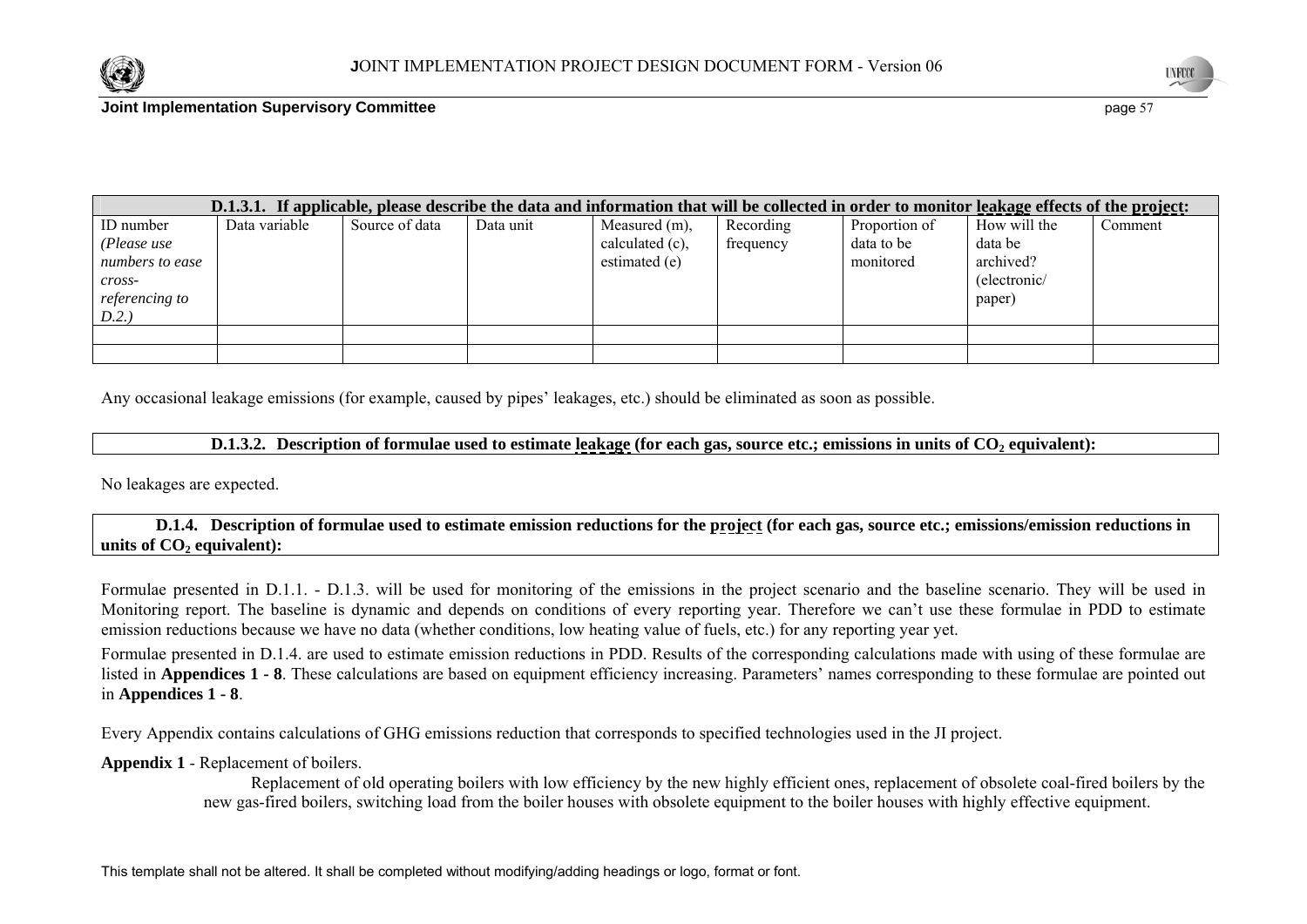





**UNFOOT** 

| Appendix 2 - Replacement of network pipes.<br>Replacement of the main and distribution networks pipes with diameter 57 mm - 820 mm by the pre-insulated ones.<br>Due to Improvement of the heat networks system organization will be provided by liquidation of heating scheme with open heat-carrying agent<br>pumping for hot water supply service, it will enable to liquidate pipes with different diameters, to reduce heat losses and to reduce power<br>consumption for power supply of circulation pumps. |
|-------------------------------------------------------------------------------------------------------------------------------------------------------------------------------------------------------------------------------------------------------------------------------------------------------------------------------------------------------------------------------------------------------------------------------------------------------------------------------------------------------------------|
| <b>Appendix 3 - Cogeneration units installation.</b>                                                                                                                                                                                                                                                                                                                                                                                                                                                              |
| Installation of combined heat and power production units.                                                                                                                                                                                                                                                                                                                                                                                                                                                         |
| <b>Appendix 4 - Frequency controllers installation.</b>                                                                                                                                                                                                                                                                                                                                                                                                                                                           |
| Installation of frequency controllers at hot water pumps' motors and electric drive of draught-blowing equipment.                                                                                                                                                                                                                                                                                                                                                                                                 |
| <b>Appendix 5</b> – Installation of heat pump station.<br>Installation of heat pump station that includes 6 heat pumps and 2 cogeneration units.                                                                                                                                                                                                                                                                                                                                                                  |
| <b>Appendix 6 – Replacement of heat exchangers.</b><br>Replacement of old heat exchangers by the new highly efficient ones. Installation of heat exchangers directly at the consumers houses (Individual<br>Heating Point – IHP).                                                                                                                                                                                                                                                                                 |
| <b>Appendix 7 - Contains total sums of emission reductions for every year for each technology.</b>                                                                                                                                                                                                                                                                                                                                                                                                                |

**Appendix 8 -** Contains calculations of baseline emissions and project emissions as well as GHG emissions reduction for every project year, based on formulae presented in D.1.4.

## **Appendix 7** and **Appendix 8** contain links with all **Appendices 1 - 6**.

GHG emission reductions from the project are estimated by means of the following formulae:

 $ERUs = E_b - E_r.$ 

where:  $ERUs$  – emission reduction units, t  $CO<sub>2</sub>e$ ;  $E_r$  – project emissions, t CO<sub>2</sub>e  $E_b$  – baseline emissions, t CO<sub>2</sub>e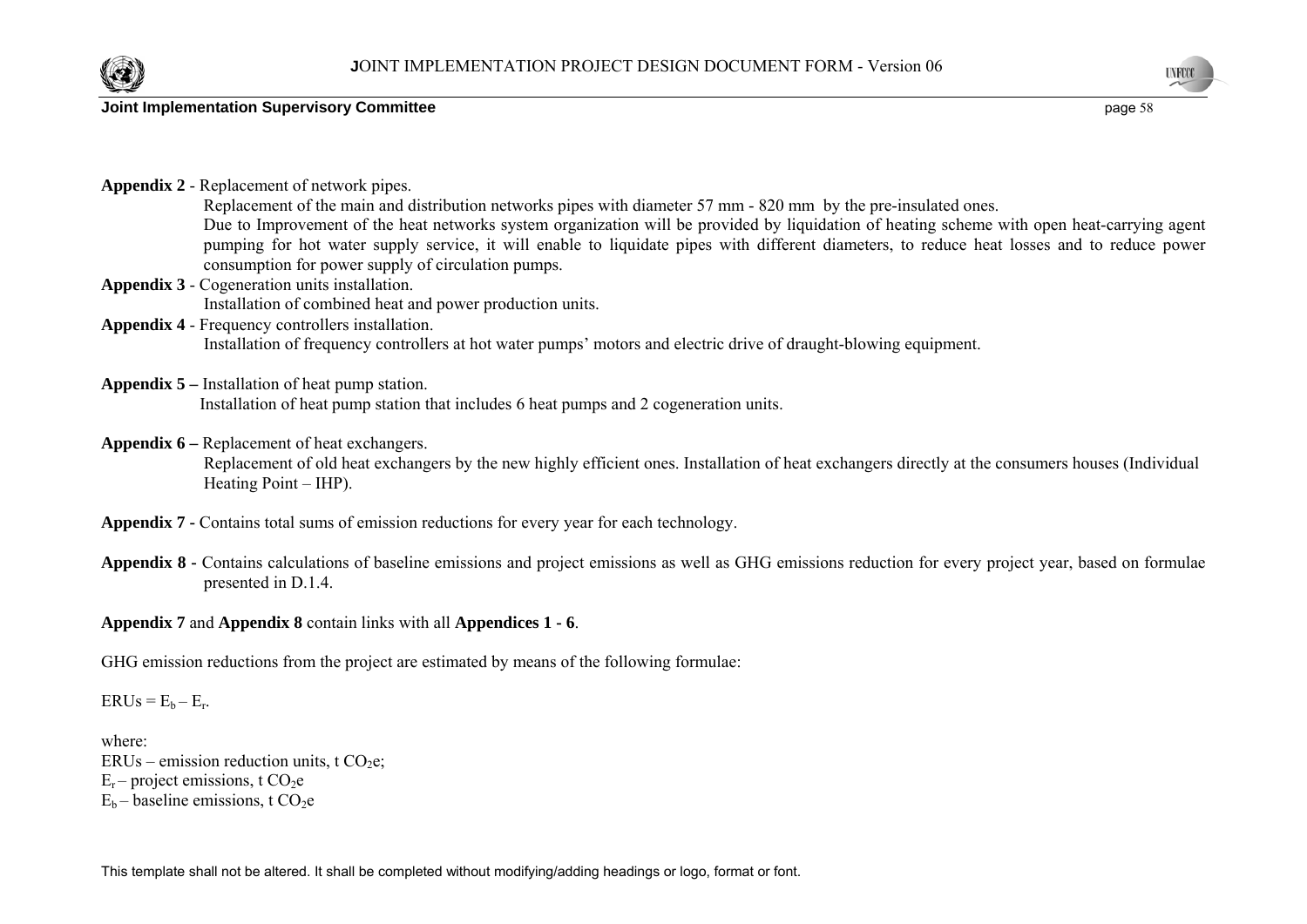



#### **Baseline emissions**

Baseline emissions consist of three types of GHG emissions:

- 1)  $CO<sub>2</sub>e$  emissions from boilers operated by the Supplier.
- 2) CO<sub>2</sub>e emissions due to electricity production to the grid, that will be replaced after CHP units installation and pump station installation.
- 3) CO<sub>2</sub>e emissions due to electricity production to the grid, that consumed by boiler houses with energy saving measures (where frequency controllers, new pumps and heat exchangers will be installed).

 $E_b = E1_b + E2_b + E3_b$ 

Where:

- E1  $_b$  emissions from boilers operated by the Supplier, t CO<sub>2</sub>e;
- E2<sub>b</sub> –emissions due to electricity production to the grid, that will be replaced after CHP units installation, t CO<sub>2</sub>e;

 $E_3$  b – emissions due to electricity production to the grid, that consumed by boiler houses, where frequency controllers, new pumps and heat exchangers will be installed,  $t CO<sub>2</sub>e$ ;

1) Emissions from heat generating sources operated by the Supplier:

 $E1_b = \sum (B_{b(i)})^* LHV_{b(i)} *Cef_i$ where:  $B<sub>b(ii)</sub>$  – fuel consumption in the baseline scenario (for each fuel), 1000 m<sup>3</sup> (t); LHV<sub>b(i)</sub> – Lower Heating Value for each fuel, MJ/m<sup>3</sup> (MJ/kg); Cef<sub>i-</sub> – Carbon Emission Factors for each fuel, Kt CO<sub>2</sub>/TJ. For more detailed information see **Appendix 1.** 

2) Baseline  $CO<sub>2</sub>e$  emissions due to electricity production to the grid, that will be replaced after CHP units installation.

 $E2_b = W_b * CEF_a$ 

where:

 $W_b$  - annual power production of new CHP units, and additional power production of CHP units at the Heat Pump Station, which will be installed by Supplier, MWh;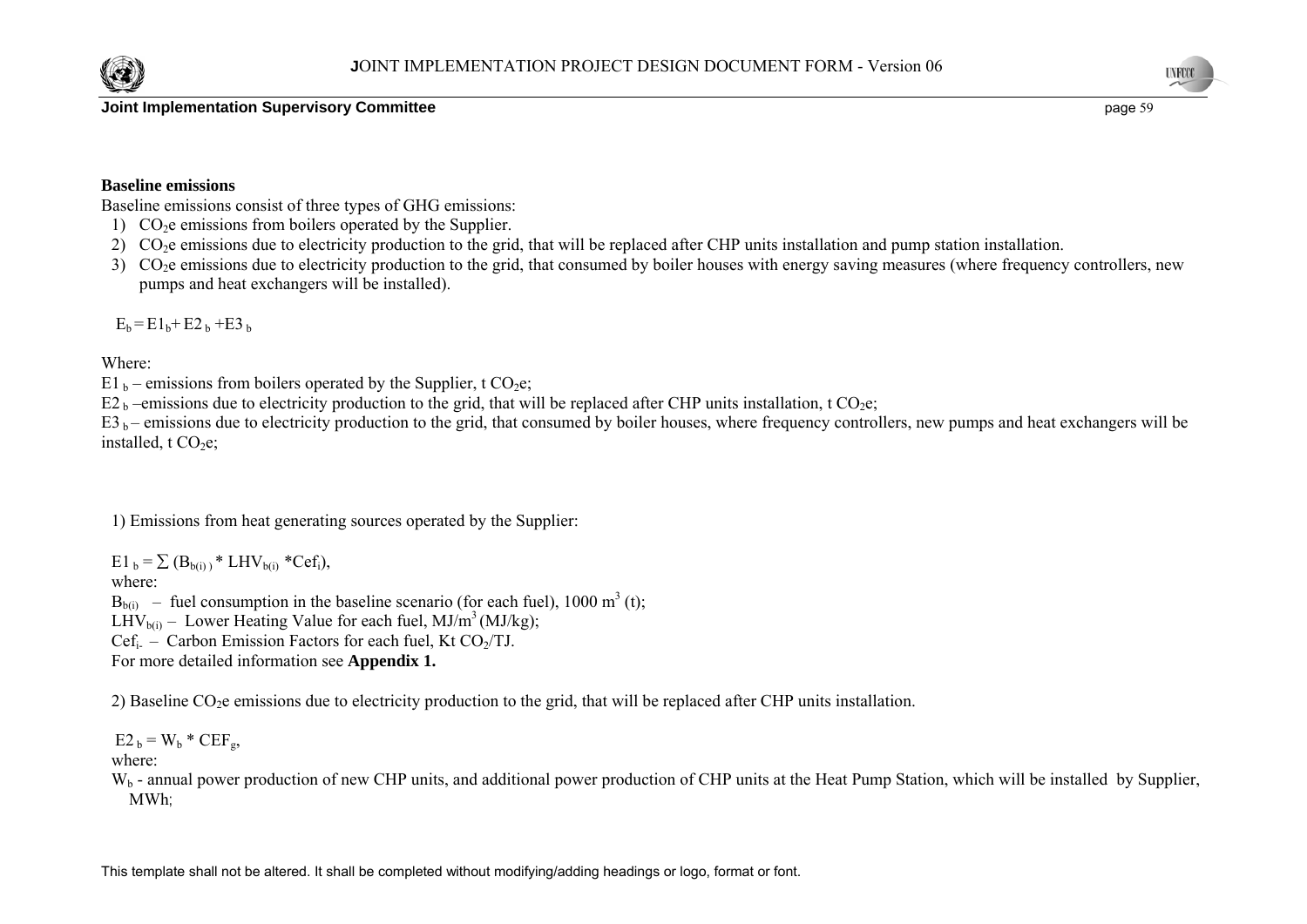



CEF<sub>g</sub> - Carbon Emission factors for electricity production, tCO<sub>2</sub>e/MWh, see **Table 7**.

Heat, that will be produced from new CHP units, will be used for the hot water supply service. For more detailed information see **Appendix 3 and Appendix 5.** 

3) CO<sub>2</sub>e emissions due to electricity production to the grid, that consumed by boiler houses, with energy saving measures (where frequency controllers, new pumps and heat exchangers will be installed).  $E3_b = P_b * CEF_c$ 

where:

 $P_b$  – annual power consumption of boiler houses with energy saving measures (where frequency controllers, new pumps and heat exchangers will be installed), MWh;

 $CEF_c - Carbon Emission factor for reducing electricity consumption, tCO<sub>2</sub>e/MWh, see **Table 7**.$ 

For more detailed information see **Appendix 4 and Appendix 6.** 

#### **Project emissions**

Project emissions consist of four types of GHG emissions:

 $E_r = E1_r + E2_r + E3_r$ 

Where:

E1  $r$  – emissions from boilers operated by the Supplier, t CO<sub>2</sub>e;

 $E2_r$  – emissions from new CHP units, t CO<sub>2</sub>e.

 $E3 -$  emissions due to electricity production to the grid, that consumed by boiler houses, with energy saving measures (where frequency controllers, new pumps and heat exchangers will be installed),  $t CO<sub>2</sub>e$ ;

Project scenario emissions from boiler-houses are a sum of actual fuel amounts to be used in any report year (starting from 2008) multiplied by corresponding conversion factors. Actual – means with subtracted fuel saving due to improving of the network efficiency: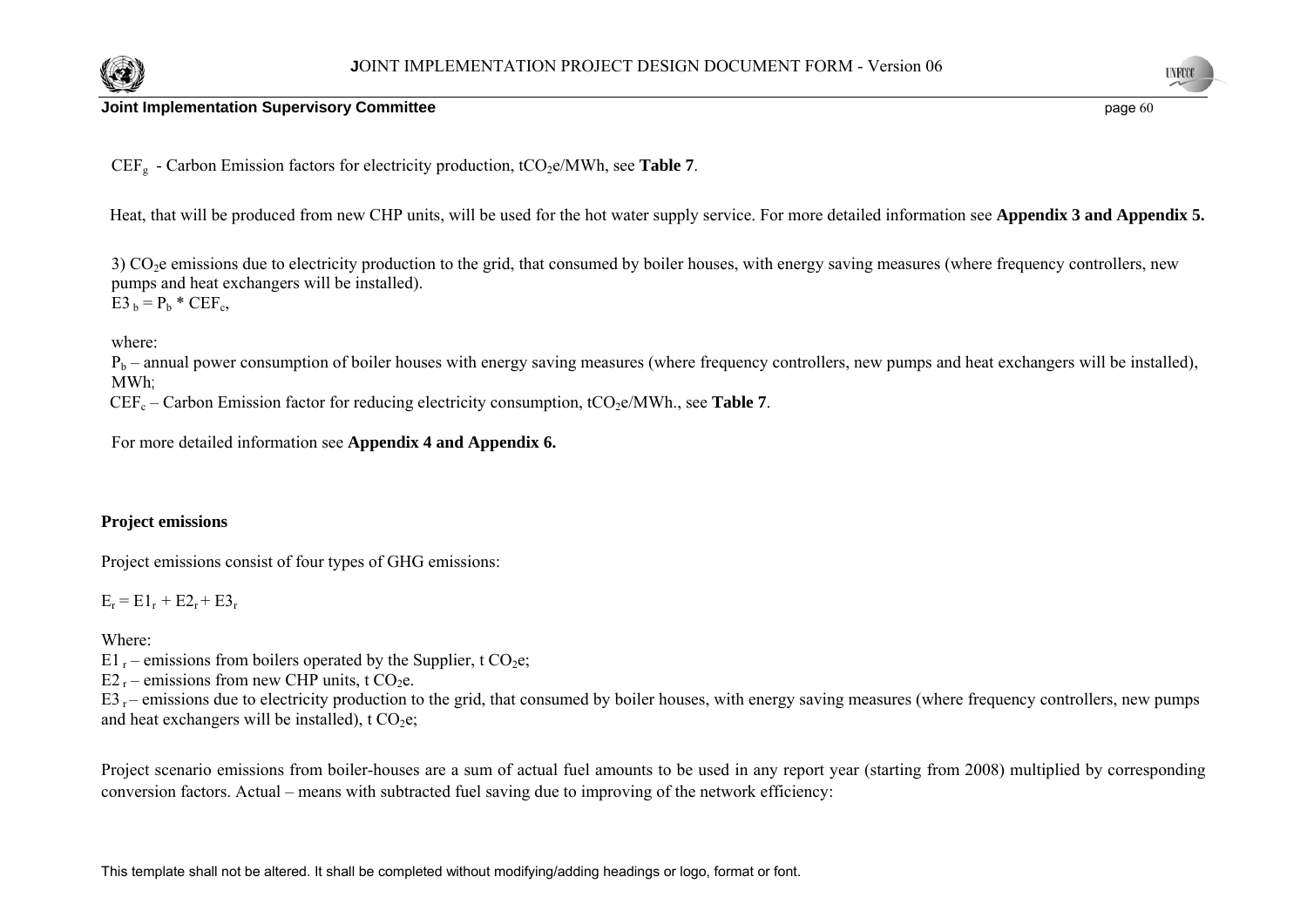



 $E1_r = \sum ( [B_{r(i)} - V_{(i)} - Q1_{(i)}] * LHV_{(i)} *Cef_i);$ 

where:

 $E1_r$  – project emissions from boiler-houses in any reported year, t CO<sub>2</sub>e  $B_{r(i)}$  – fuel consumption by boiler-houses in the project scenario (for each fuel), 1000 m<sup>3</sup> (t);  $V_{(i)}$  –fuel saving due to network rehabilitation for each fuel, 1000 m<sup>3</sup> (t);  $\overline{O1}_6$  - fuel saving due to reconstruction of HDS for each fuel, 1000 m<sup>3</sup> (t); LHV<sub>(i)</sub> – Lower Heating Value for each fuel, MJ/m<sup>3</sup> (MJ/kg);  $Cef_i$  – Carbon Emission Factors for each fuel, kt  $CO<sub>2</sub>/TJ$ .

 $B_{r(i)} = [B_{b(i)} * LHV_{b(i)} * BBE_i] / [LHV_{r(i)} * PBE_i],$ 

where:

BBE<sub>i</sub> - Baseline Boilers Efficiency, %; PBE<sub>i</sub> - Project Boilers Efficiency, %.

 $V_{(i)} = B_{b(i)} - B_{b(i)} * (100-L_b)/(100-L_r),$ 

where:

 $B_{b(i)}$  – fuel consumption in the baseline scenario (for each fuel), 1000 m<sup>3</sup> (t);

 $L<sub>b</sub>$  – heat losses in the network in the baseline scenario, %;

 $L_r$  – heat losses in the network in the project scenario,  $\%$ .

 $E2_r = (W_b - W_r)^* CEF_e + B_e * LHV * Cef + (Q_b - Q_r)^* f_b / 1000 * LHV * Cef,$ where:

 $W_b$  – scheduled electric power production by the all new CHP units and additional scheduled power production of CHP units at the Heat Pump Station, MWh;

W<sub>r</sub> – electric power production by the installed new CHP units and additional power production of CHP units at the Heat Pump Station, MWh;

 $B<sub>o</sub>$  – calculated amount of fuel (gas) consumed by the installed CHP units for generation, ths m<sup>3</sup>;

 $Q_b$  – scheduled heat energy production by the all new CHP units, MWh;

 $Q_r$  – heat energy production by the installed new CHP units, MWh;

 $f_b$  – specific natural gas consumption by the boiler-house, where CHP units are scheduled to be installed, m<sup>3</sup>/MW.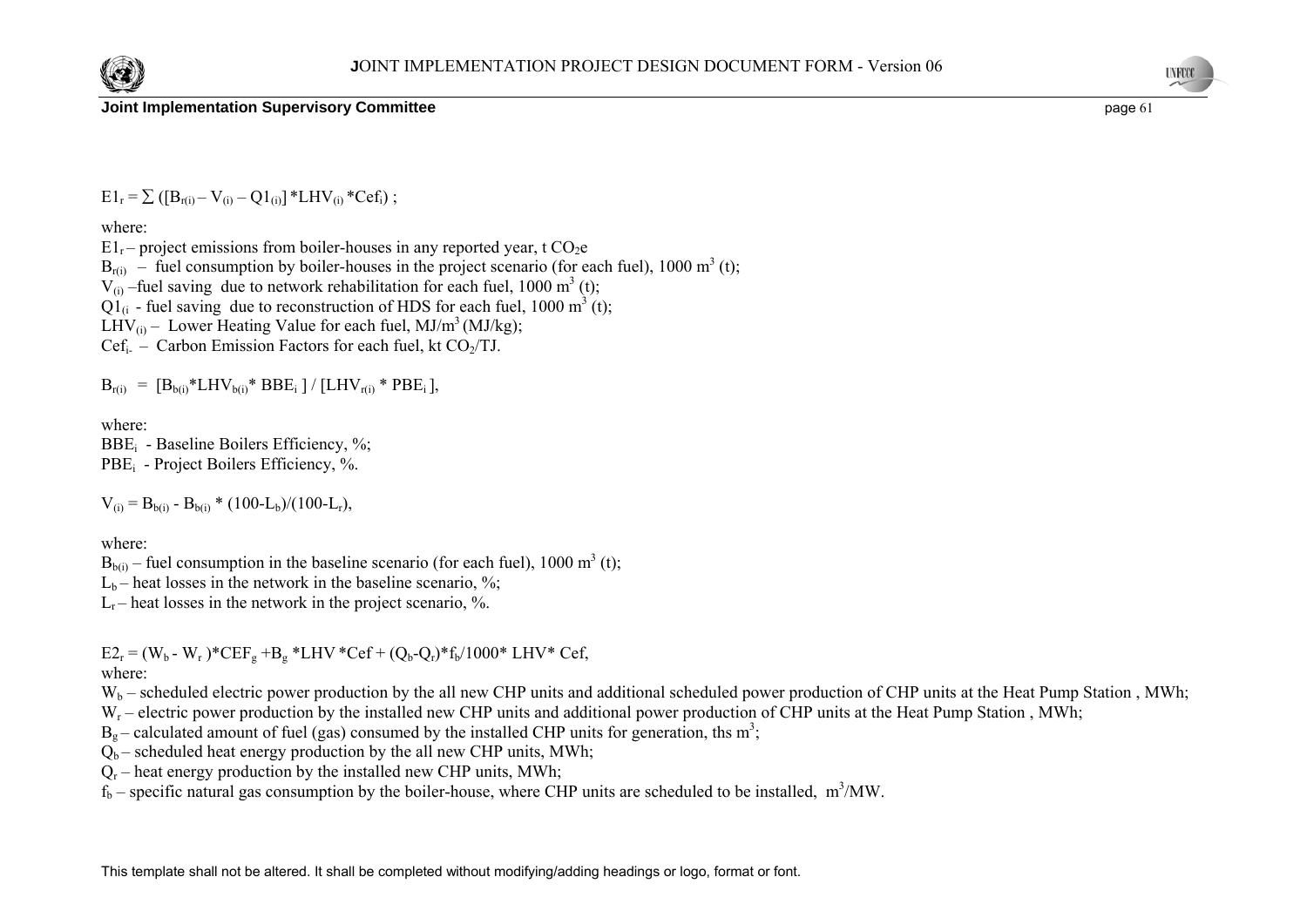

 $E3_r = (P_b - P1_r - P2_r)^* CEF_c$ 

where:

 $P_b$  – annual power consumption of boiler houses with energy saving measures (where frequency controllers, new pumps and heat exchangers will be installed), MWh;

 $CEF_c$  – Carbon Emission factors for reducing electricity consumption, tCO<sub>2</sub>e/MWh;

 $P1_r$  – calculated power saving due to frequency controllers installation, MWh;

 $P2<sub>r</sub>$  – calculated power saving due to reconstruction of heat exchangers, MWh;

 $CEF_c - Carbon Emission factors for reducing electricity consumption, tCO<sub>2</sub>e/MWh.$ 

For more detailed information see **Appendices 1 – 6 and 8.** 

#### **D.1.5. Where applicable, in accordance with procedures as required by the host Party, information on the collection and archiving of information on the environmental impacts of the project:**

According to the common Ukrainian practice for such type projects, the environmental impact of the project will be estimated by fuel consumption and combustion.

- Law of Ukraine #1264-XII "On environmental protection" from 25.06.1991
- •Law of Ukraine # 2707-XII "On atmospheric air protection" from 16.10.1992.
- • Actual rules on emissions limitation: "Norms of limit admissible emissions of pollution agents from stationary sources" – adopted by Ministry for Environmental Protection of Ukraine 27.06.2006, #309 issued Ministry of and registered in Ministry of Justice of Ukraine 01.09.2006, #912/12786.

| $\mathbf{D.2.}$<br>Quality control (QC) and quality assurance (QA) procedures undertaken for data monitored: |                           |                                                                                            |  |
|--------------------------------------------------------------------------------------------------------------|---------------------------|--------------------------------------------------------------------------------------------|--|
| Data                                                                                                         | Uncertainty level of data | Explain QA/QC procedures planned for these data, or why such procedures are not necessary. |  |
| (Indicate table and                                                                                          | (high/medium/low)         |                                                                                            |  |
| ID number)                                                                                                   |                           |                                                                                            |  |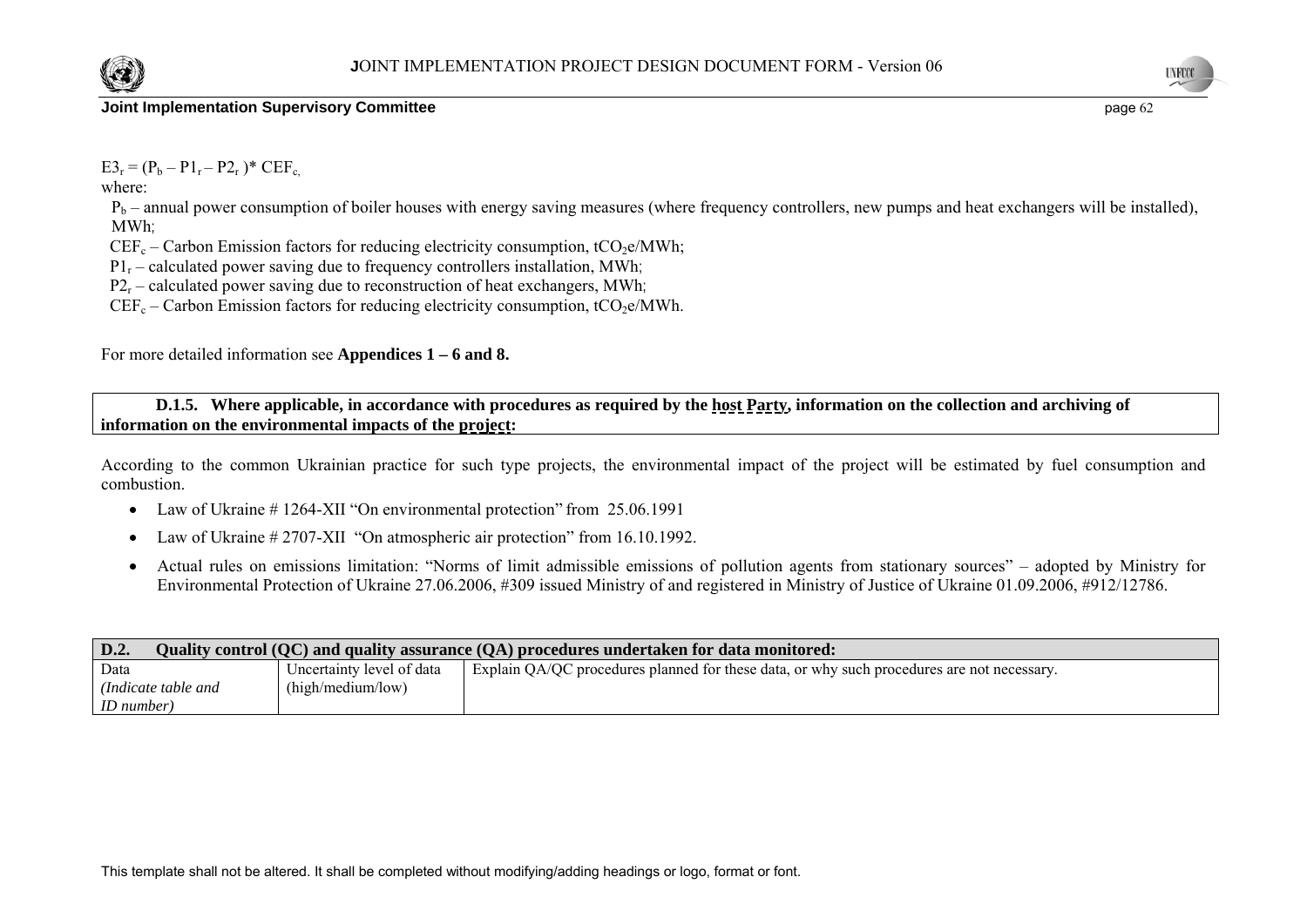



| Amount of natural gas<br>consumed by boiler<br>houses.     | Low for gas.    | Measuring instruments must be calibrated according to national regulations                                                                                   |
|------------------------------------------------------------|-----------------|--------------------------------------------------------------------------------------------------------------------------------------------------------------|
| Amount of coal<br>consumed by boiler<br>houses.            | Medium for coal |                                                                                                                                                              |
| Outside temperature.                                       | Low             | Measuring instruments must be calibrated according to national regulations                                                                                   |
| Fuel quality (Lower<br>Heating Values).                    | Low             | Measuring instruments must be calibrated according to national regulations                                                                                   |
| Number of customers<br>(heating area).                     | Low             | Statistic data. No quality assurance is needed.                                                                                                              |
| Average inside<br>temperature during the<br>heating season | Low             | Calculated from the sum of returned payments caused by insufficient heating (in case of normative level is<br>not satisfied. No quality assurance is needed. |

## **D.3. Please describe the operational and management structure that the project operator will apply in implementing the monitoring plan:**

The operational structure will include operation departments (adjustment and alignment, etc.) of Supplier (LCME "Teplocomunenergo") and boiler house operation personnel.

The management structure will include management departments of Supplier and specialists of project developer (Institute of Engineering Ecology).

## **D.4. Name of person(s)/entity(ies) establishing the monitoring plan:**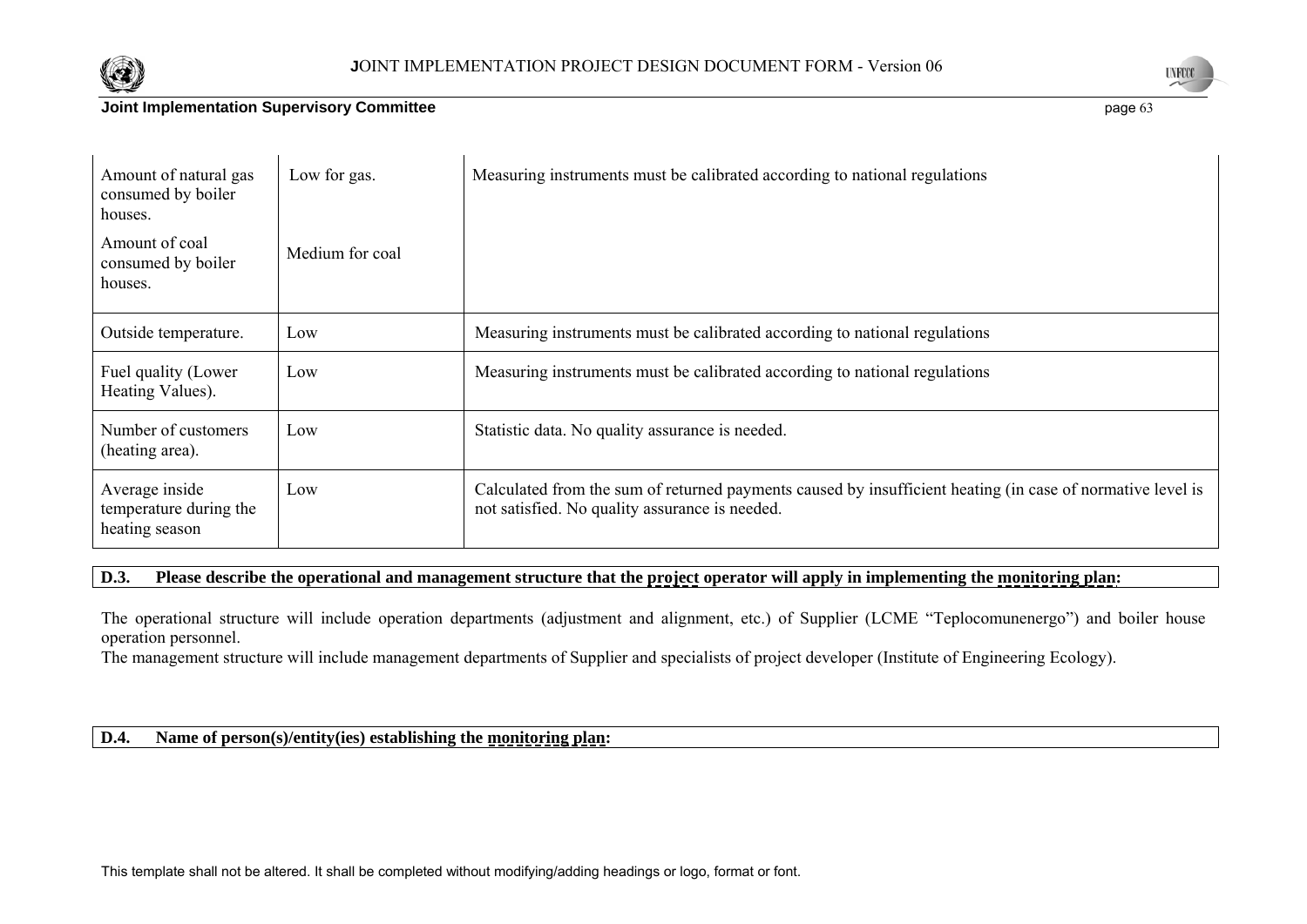



**UNFOCO** 

The monitoring plan is determined by the Institute of Engineering Ecology (IEE), project developer and project partner and LCME "Teplocomunenergo", project supplier.

## IEE:

Institute of Engineering Ecology

Kyiv, Ukraine. Dmitri PadernoVice director, PhD. Phone: (+38 044) 453 28 62 Fax: (+38 044) 456 92 62 e-mail: engeco@kw.ua

ME "Luhanskski teplovi merezhi": LCME "Teplocomunenergo": Luhansk, Ukraine. Oleksiy Rusakov, Director. Phone: (+38 0642 52-03-43) Fax: (+38 0642 52-73-67) e-mail: <u>lgkp@yandex.ru</u>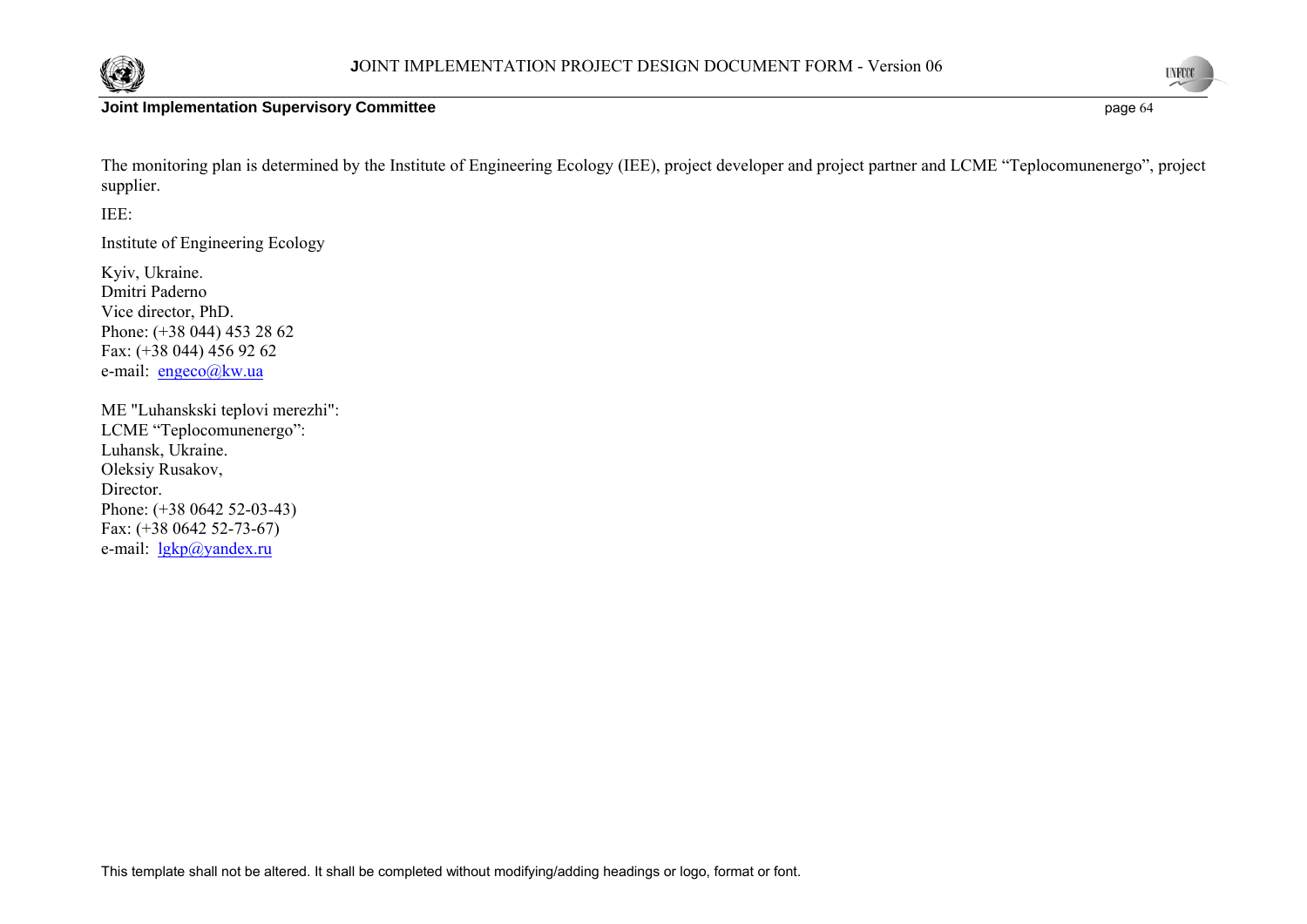

#### **SECTION E. Estimation of greenhouse gas emission reductions**

## **E.1. Estimated project emissions:**

Project Carbon Emission Factors are assumed equal to the Baseline Carbon Emission Factors.

#### **Calculation of Project Activity Level**

Project's activity level, estimated by fuel and power consumption, will be reduced comparing to the baseline activity level due to fuel saving.

| Types of project activity                                                                                                                                                        | Energy resources<br>consumption |
|----------------------------------------------------------------------------------------------------------------------------------------------------------------------------------|---------------------------------|
| Gas consumption by boiler<br>houses, new CHP units, ths. $m3$                                                                                                                    | 112070.6                        |
| Coal consumption, t                                                                                                                                                              | 0.0                             |
| Power consumption by boiler<br>houses and heating stations with<br>energy saving measures (where<br>frequency controllers new heat<br>exchangers will be installed), ths.<br>kWh | 43508.3                         |

*Table 9. Project Energy resources consumption* 

Detailed information is presented in **Appendices 1 - 6.** 

#### **Estimation of Direct Project Emissions**

Project emissions consist of three types of GHG emissions:

- 1) CO2 emissions from boilers and CHP units operated by LCME "Teplocomunenergo" due to fuel consumption,  $t CO<sub>2</sub>e$
- 2)  $CO<sub>2</sub>$  emissions due to electricity production to the grid, which will be replace after installation of CHP units and Heat Pump Stationdue,  $t CO<sub>2</sub>e$
- 3)  $CO<sub>2</sub>$  emissions due to electricity production to the grid in amount that is consumed by boiler houses and central Heating Points, on which frequency controllers, new pumps and heat exchangers will be installed.

Project Emissions of  $CO<sub>2</sub>e$  after project implementation are shown in Table 10.

| Project emissions | Project emissions,<br>t $CO2$ |
|-------------------|-------------------------------|
| F1                | 212065.0                      |
| F2                |                               |
|                   | 38983.5                       |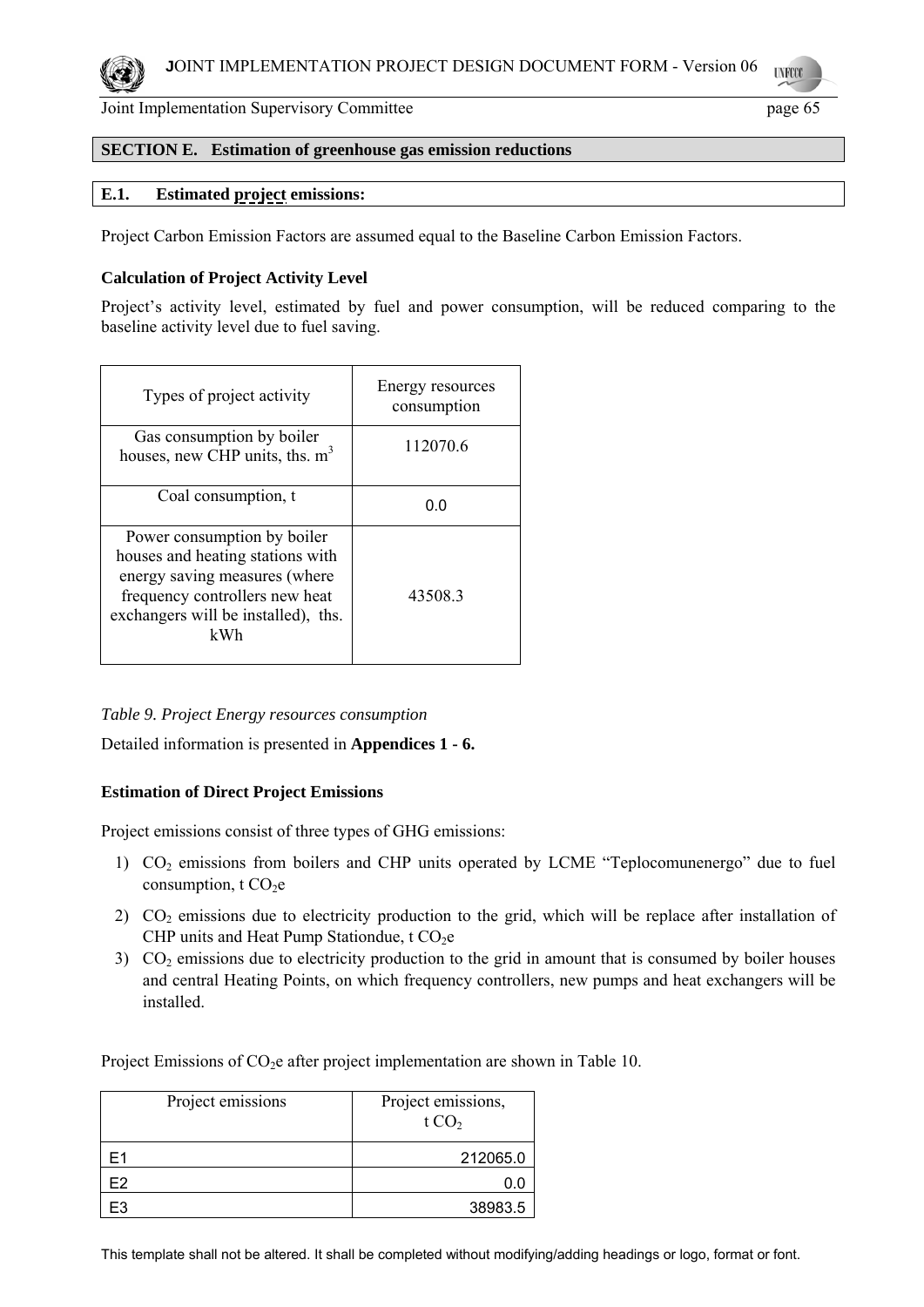

**Total 251048.5**

*Table 10. Project Emissions of CO<sub>2</sub>e after project implementation* 

#### See **Appendix 8**.

Project emissions are  $\sim$  251048.5 t CO<sub>2</sub>

In the PDD calculations, by the conservatism principle, the minimal guaranteed effects from all energy saving measures were taken in to account .

Also, emission reductions from implemented measures were calculated only for the next years after energy saving measures implementation. In fact result in the form of emissions reduction is achieved immediately after energy saving measures implementation in the year of reconstruction, especially if it was done at the beginning of the year.

## **E.2. Estimated leakage:**

We assume that possible leakage is negligible that is less than 1% of the total direct emissions. These indirect emissions are not under control of project developer so we do not include them in calculations.

## **E.3. The sum of E.1. and E.2.:**

Project Emissions + Leakages =  $251048.5 + 0 = 251048.5 \text{ t CO}_2$ .

#### **E.4. Estimated baseline emissions:**

Baseline emissions consist of four types of GHG emissions:

- 1) CO<sub>2</sub> emissions from boilers operated by LCME "Teplocomunenergo" due to historical fuel consumption in 2006.
- 2)  $CO<sub>2</sub>$  emissions due to electricity consumption from the grid in amount, which will be replaced after CHP units and Heat Pump Station installation.
- 3)  $CO<sub>2</sub>$  emissions due to electricity production to the grid in amount that is consumed by boiler houses and central Heating Points, on which frequency controllers, new pumps and heat exchangers will be installed.

| Baseline emissions by the types of project activity | Baseline emissions,<br>t $CO2$ |
|-----------------------------------------------------|--------------------------------|
| E <sub>1</sub>                                      | 280958.5                       |
| E <sub>2</sub>                                      | 88538.1                        |
| E <sub>3</sub>                                      | 47239.2                        |
| <b>Total</b>                                        | 416735.8                       |

*Table 11. Baseline Emissions of CO2*  Baseline emissions  $\sim$  416735.8 t CO<sub>2</sub>.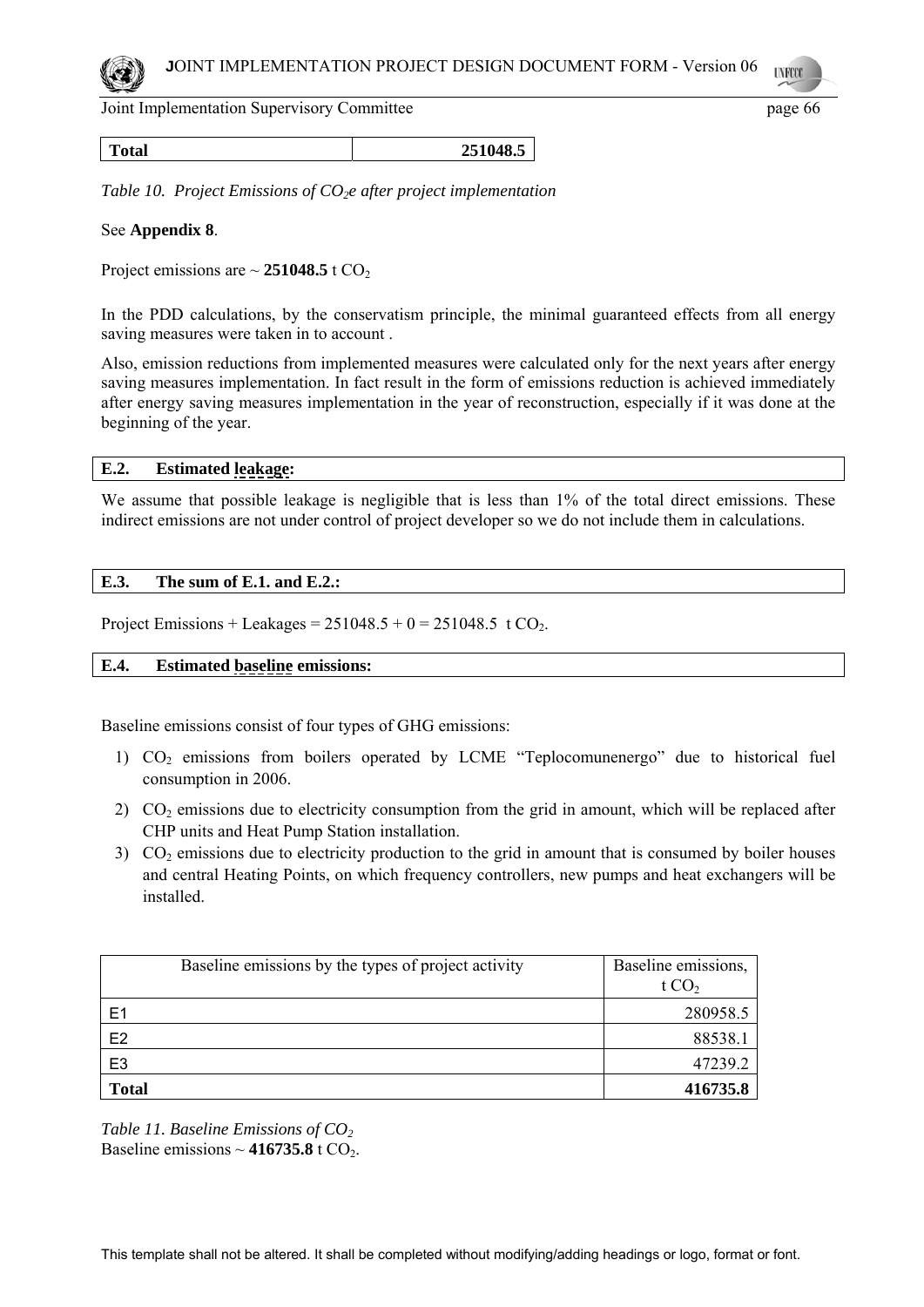

The following conservative assumption is used to calculate baseline and project GHG emissions: Average inside temperature during the heating season above the normative level (18 $\rm ^{0}C$ ) is treated as 18 $\rm ^{0}C$ (according to the conservatism principle) and as meeting the normative.

More detailed calculation of resulting annual Baseline Carbon Emissions, that would take place during typical heating season if LCME "Teplocomunenergo" DH system remains unchanged, see in **section B** and **Appendix 8 (Baseline)**.

## **E.5. Difference between E.4. and E.3. representing the emission reductions of the project:**

Project Emission Reduction = Baseline emission - (Project emission +Estimated leakage) =  $416735.8 - 251048.5 = 165687.3$  **t** CO<sub>2</sub> / year

In course of the project implementation, the different emission reduction will be achieved at the different stages of project implementation. The amounts of emission reduction are represented in the **Table 3,**  Paragraph **A.4.3.1.** 

| Year         | Emissions reduction of CO2, t |                |              |              |              |              |          |
|--------------|-------------------------------|----------------|--------------|--------------|--------------|--------------|----------|
|              | Due to boiler                 | Due to         | Due to       | Due to       | Due to       | Due to       | Total    |
|              | houses                        | network        | <b>CHP</b>   | frequency    | <b>HPS</b>   | heat         |          |
|              | rehabilitation                | rehabilitation | installation | controllers  | installation | exchangers   |          |
|              |                               |                |              | installation |              | installation |          |
|              |                               |                |              |              |              |              |          |
| 2007         | 3017.4                        | 8239.6         |              |              |              | 951.5        | 12208.4  |
| 2008         | 4604.4                        | 17710.0        |              |              |              | 3354.9       | 25669.3  |
| 2009         | 8038.9                        | 26927.3        |              |              |              | 3354.9       | 38321.1  |
| 2010         | 9384.9                        | 33356.9        |              |              |              | 7022.9       | 49764.7  |
| 2011         | 13891.3                       | 40428.1        | 24687.9      | 4749.7       | 31074.4      | 7022.9       | 121854.3 |
| 2012         | 21259.7                       | 47499.4        | 54081.9      | 4749.7       | 31074.4      | 7022.9       | 165687.9 |
| <b>Total</b> | 60196.4                       | 174161.1       | 78769.7      | 9499.3       | 62148.9      | 28730.1      | 413505,6 |

*Table 12.Estimated CO2e Emission Reductions*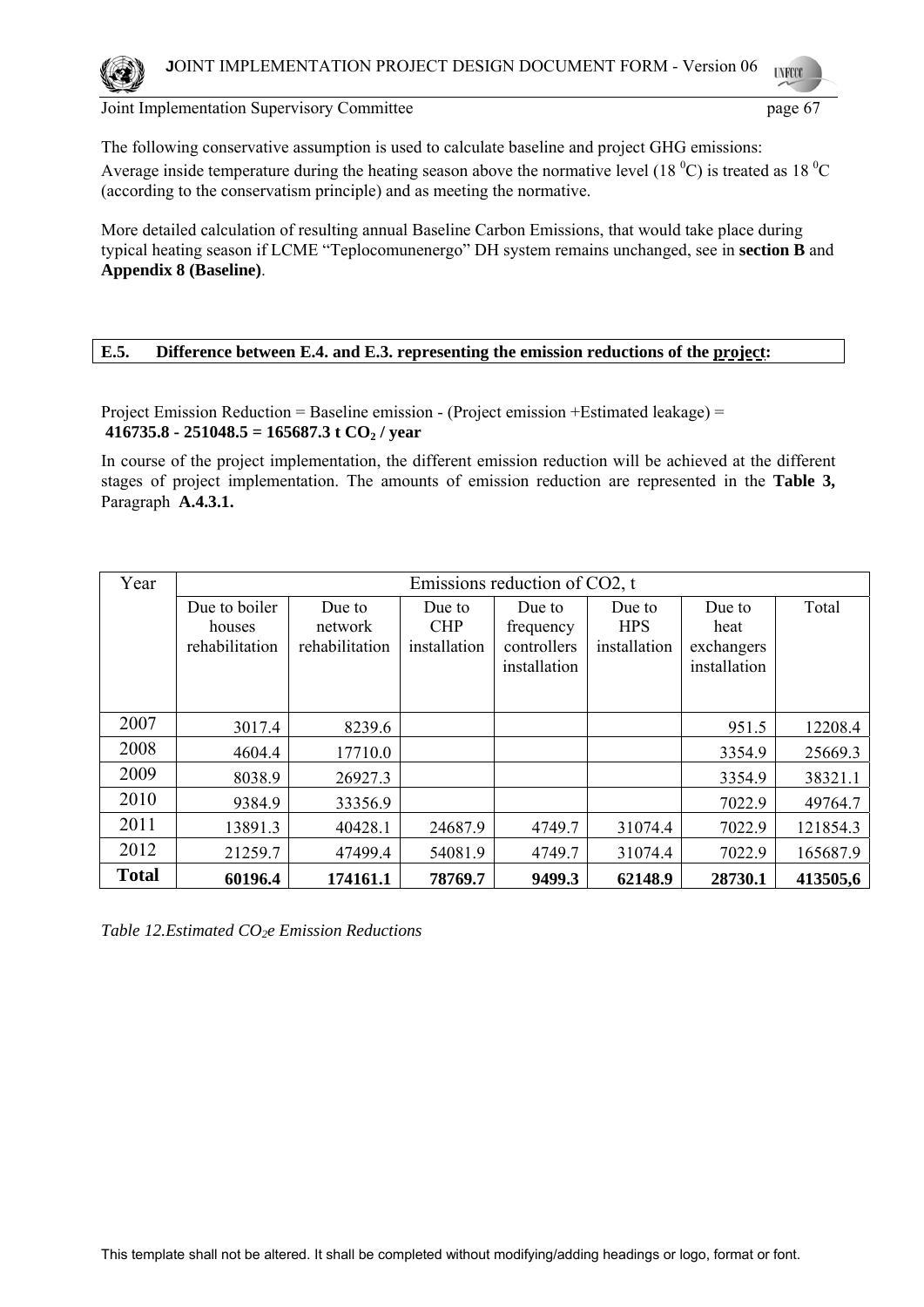| Year                           | <b>Estimated project</b><br>emissions ( $t CO2$<br>equivalent) | <b>Estimated</b><br>leakage<br>(t CO <sub>2</sub> )<br>equivalent) | <b>Estimated</b><br><b>baseline</b> emissions<br>(t CO <sub>2</sub> )<br>equivalent) | <b>Estimated</b><br>emissions<br>reduction<br>(t CO <sub>2</sub> )<br>equivalent) |
|--------------------------------|----------------------------------------------------------------|--------------------------------------------------------------------|--------------------------------------------------------------------------------------|-----------------------------------------------------------------------------------|
| 2007                           | 404527.5                                                       | 0.0                                                                | 416735.8                                                                             | 12208.3                                                                           |
| Subtotal - 2007                | 404527.5                                                       | 0.0                                                                | 416735.8                                                                             | 12208.3                                                                           |
| 2008                           | 391066.5                                                       | 0.0                                                                | 416735.8                                                                             | 25669.3                                                                           |
| 2009                           | 378414.8                                                       | 0.0                                                                | 416735.8                                                                             | 38321.0                                                                           |
| 2010                           | 366971.2                                                       | 0.0                                                                | 416735.8                                                                             | 49764.6                                                                           |
| 2011                           | 294882.4                                                       | 0.0                                                                | 416735.8                                                                             | 121853.4                                                                          |
| 2012                           | 251048.5                                                       | 0.0                                                                | 416735.8                                                                             | 165687.3                                                                          |
| Subtotal 2008 -                |                                                                |                                                                    |                                                                                      |                                                                                   |
| 2012                           | 1682383.4                                                      | 0.0                                                                | 2083679.0                                                                            | 401295.6                                                                          |
| 2013                           | 251048.5                                                       | 0.0                                                                | 416735.8                                                                             | 165687.3                                                                          |
| 2014                           | 251048.5                                                       | 0.0                                                                | 416735.8                                                                             | 165687.3                                                                          |
| 2015                           | 251048.5                                                       | 0.0                                                                | 416735.8                                                                             | 165687.3                                                                          |
| 2016                           | 251048.5                                                       | 0.0                                                                | 416735.8                                                                             | 165687.3                                                                          |
| 2017                           | 251048.5                                                       | 0.0                                                                | 416735.8                                                                             | 165687.3                                                                          |
| 2018                           | 251048.5                                                       | 0.0                                                                | 416735.8                                                                             | 165687.3                                                                          |
| 2019                           | 251048.5                                                       | 0.0                                                                | 416735.8                                                                             | 165687.3                                                                          |
| 2020                           | 251048.5                                                       | 0.0                                                                | 416735.8                                                                             | 165687.3                                                                          |
| 2021                           | 251048.5                                                       | 0.0                                                                | 416735.8                                                                             | 165687.3                                                                          |
| 2022                           | 251048.5                                                       | 0.0                                                                | 416735.8                                                                             | 165687.3                                                                          |
| 2023                           | 251048.5                                                       | 0.0                                                                | 416735.8                                                                             | 165687.3                                                                          |
| 2024                           | 251048.5                                                       | 0.0                                                                | 416735.8                                                                             | 165687.3                                                                          |
| 2025                           | 251048.5                                                       | 0.0                                                                | 416735.8                                                                             | 165687.3                                                                          |
| 2026                           | 251048.5                                                       | 0.0                                                                | 416735.8                                                                             | 165687.3                                                                          |
| Subtotal 2013 -                |                                                                |                                                                    |                                                                                      |                                                                                   |
| 2026                           | 3514679.0                                                      | 0.0                                                                | 5834301.2                                                                            | 2319622.2                                                                         |
| Total ( $t CO2$<br>equivalent) | 5601589.8                                                      | 0.0                                                                | 8334716.0                                                                            | 2733126,2                                                                         |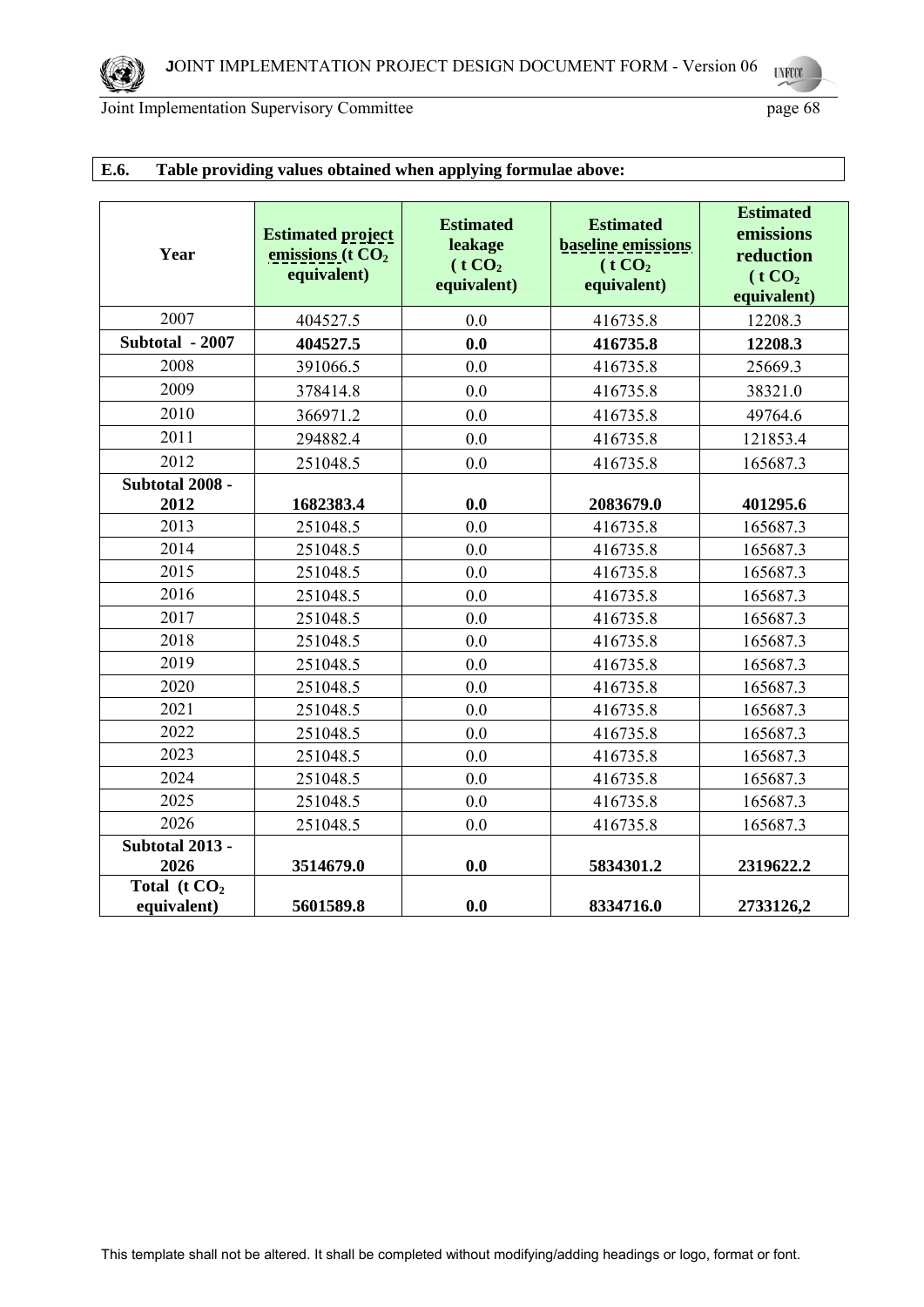

#### **SECTION F. Environmental impacts**

#### **F.1. Documentation on the analysis of the environmental impacts of the project, including transboundary impacts, in accordance with procedures as determined by the host Party:**

According to the Ukrainian rules, the design documentation for the new building, reconstruction and technical re-equipment of industrial and civil objects must include the environmental impact assessment, the main requirements for which are listed in the State Building Norms of Ukraine A.2.2-1-2003.

LCME "Teplocomunenergo" has the necessary Environmental Impact Assessment for its activity according to Ukrainian legislation.

Overall, the project "Rehabilitation of the District Heating System in Luhansk City" will have a positive effect on environment. Following points will give detailed information on environmental benefits.

1. Project implementation will allow saving over 35.8 million Nm<sup>3</sup> of natural gas and over 710 ton of coal per year starting from 2012. Natural gas and coal are a non-renewable resources and its economy is important.

2. Project implementation will reduce  $CO<sub>2</sub>$  emissions in Luhansk city by 165.7 thousand tons per year starting from 2012 due to increased boilers efficiencies, achieved through installation of up-to-date boiler equipment, particularly new boilers, CHP units, heat exchangers and installation of pre-insulated networks pipes instead of existing regular networks pipes.

3. Due to fuel economy and new environmentally friendlier technologies of fuel combustion, project implementation will reduce emissions of  $SO_x$ ,  $NO_x$ ,  $CO$  and particulate matter (co-products of combustion).

4. It is expected that due to a better service population of Luhansk city will reduce electricity consumption from electric heaters thus reducing power plants emissions of  $CO_2$ ,  $SO_x$ ,  $NO_x$ ,  $CO$  and particulate matter.

Requirements for Environmental Impact Assessment are listed in the State Building Norms of Ukraine A.2.2-1-2003.

LCME "Teplocomunenergo" has the appropriately approved Environmental Impact Assessments (EIA) for all capital constructions.

For reconstructed objects that require Environmental Impact Assessment according to Ukrainian legislation PE "Firma Priroda" has developed EIA as a separate section of the project. Calculations of contaminant dispersion to atmosphere were made by the program complex "EOL plus" in accordance with requirements ОНД-86 "Methodology of calculation of concentration in atmosphere contaminant that containing in enterprisers emissions.

There is "Technical report on inventory taking of contaminant emissions sources at the enterprise LCME "Teplocomunenergo" presented in the Appendix\_ 10\_ EIA of the PDD version 06. It was developed by PE "Firma Priroda" in 2007.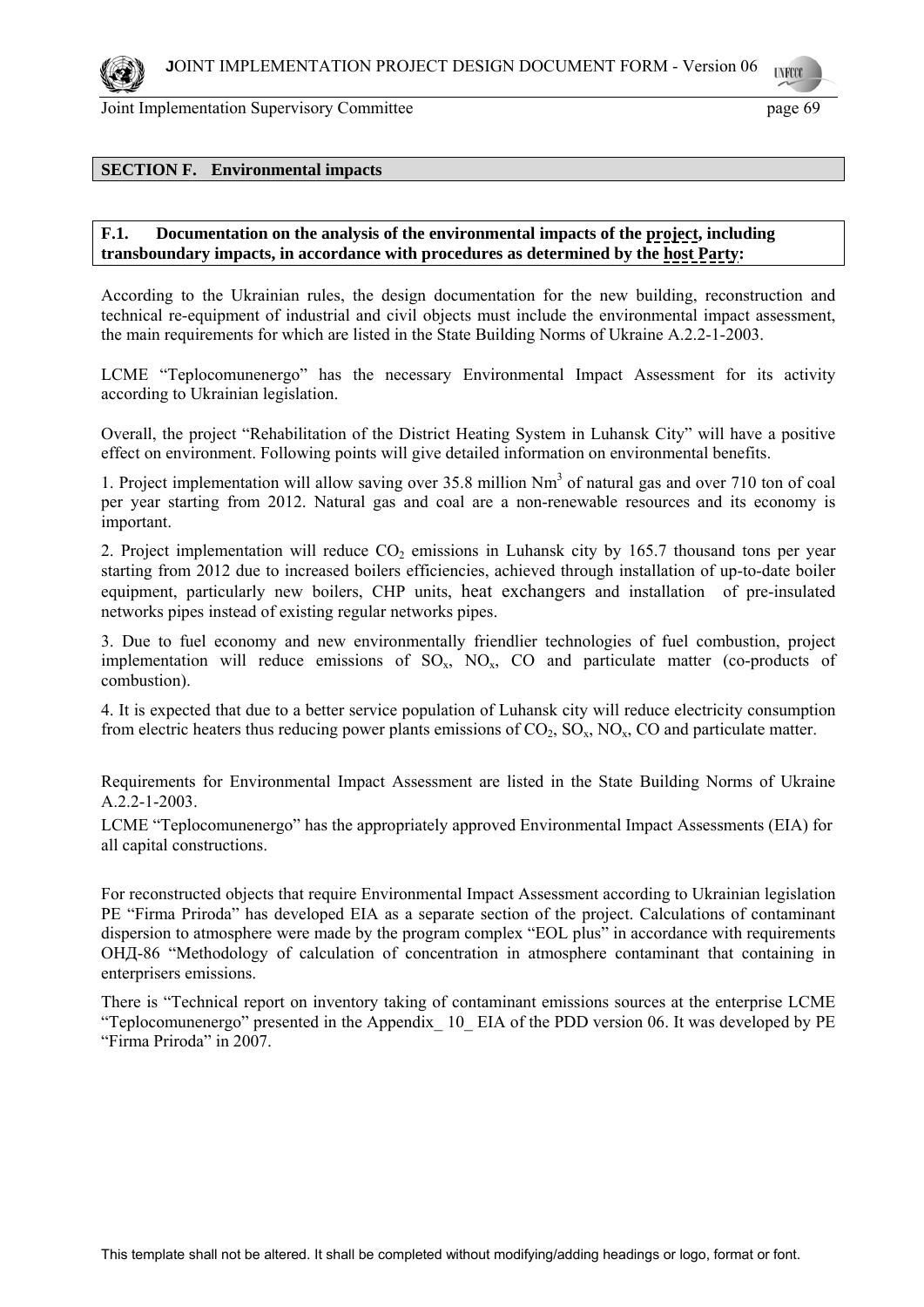

**F.2. If environmental impacts are considered significant by the project participants or the host Party, please provide conclusions and all references to supporting documentation of an environmental impact assessment undertaken in accordance with the procedures as required by the host Party:** 

#### **Impact on the water medium**

Impact on the water medium is present. Impact on water resources is will be the same as in baseline scenario. The existing technology of heat energy production exploited at the objects of LCME "Teplocomunenergo" foresees discharging of waste water to the sewage network with obligatory chemical control in accordance to Water Code of Ukraine, GOST 28.74-82 "Hygienic regulations and quality control", SNiP 4630-92 on determining maximum concentration limits for internal water bodies. Discharge of wastewater to the open water bodies will not take place.

Project implementation will have positive environmental effect. It will allow to decrease the water consumption and as a result – to decrease the amount of waste water.

#### **Effects on the ambient air**

The project implementation will have positive effect on ambient air:

- 1) Reduction of  $NO<sub>x</sub>$ ,  $SO<sub>x</sub>$ ,  $CO$  and PM due to application of cleaner technologies at boiler houses;
- 2) Reduction of electricity consumption results in lower emissions of the same air pollutants;
- 3) Heat stress on the atmosphere (due to lower temperatures of flue gases);
- 4) Lower emissions per unit of fuel at the same load on boiler house.

#### **Effects on land use**

Impact on the land medium is not present.

Relevant regulation is the sphere of land use is presented by the Land Code of Ukraine. National technological practice / standard: GOST 17.4.1.02.-83 "Protection of Nature, Soils. Classification of chemical substances for pollution control".

#### **Effects on biodiversity**

Impact on biodiversity is not present.

#### **Waste generation, treatment and disposal**

Waste generation, treatment and disposal are present. In the process of project implementation the generation of waste will occur after disassembling of physically and morally obsolete equipment, burners, pipes, etc. Also there will occur some construction waste due to destruction of boiler settling, boiler house foundations, etc.

Possible recycling of the old equipment will by definition have a positive effect on the environment.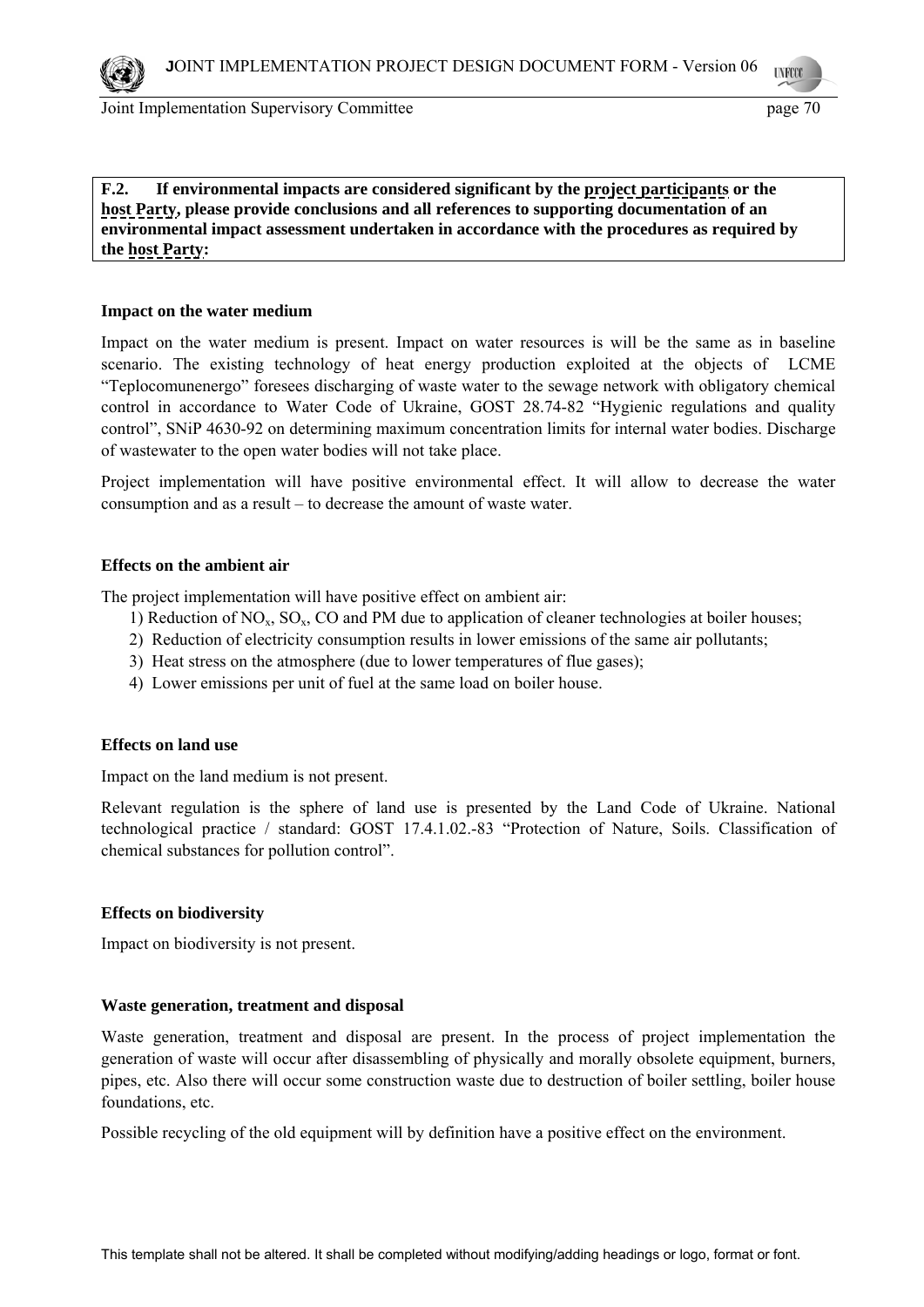

According to the "Law on waste products", (article 17) "Obligations of economical activity subjects in sphere of waste treatment"

- enterprises must apply statistic reports on waste creating, gathering, transporting keeping, treating, utilizing, decontaminating and excreting.

- provide complete gathering, appropriate keeping and non-admission waste destruction and spoilage, for utilization of which there is an appropriate technology in Ukraine.

Reasoning from aforesaid LCME "Teplocomunenergo" delivers old equipment to metal recycling.

## **SECTION G. Stakeholders' comments**

## **G.1. Information on stakeholders' comments on the project, as appropriate:**

As project activity won't provide negative influence on environment and negative social effect, special public discussion was not hold. The authorities of Luhansk city have expressed the support for the project.

Project "Rehabilitation of the District Heating System in Luhansk City" was presented at the ХVII (Yalta, June 5-9, 2007) and ХVIII (Yalta, June 10-14, 2008) International Conferences "Problems of Ecology and Exploitation of Energy Objects", where it was comprehensively discussed with representatives of governmental and district heating organizations.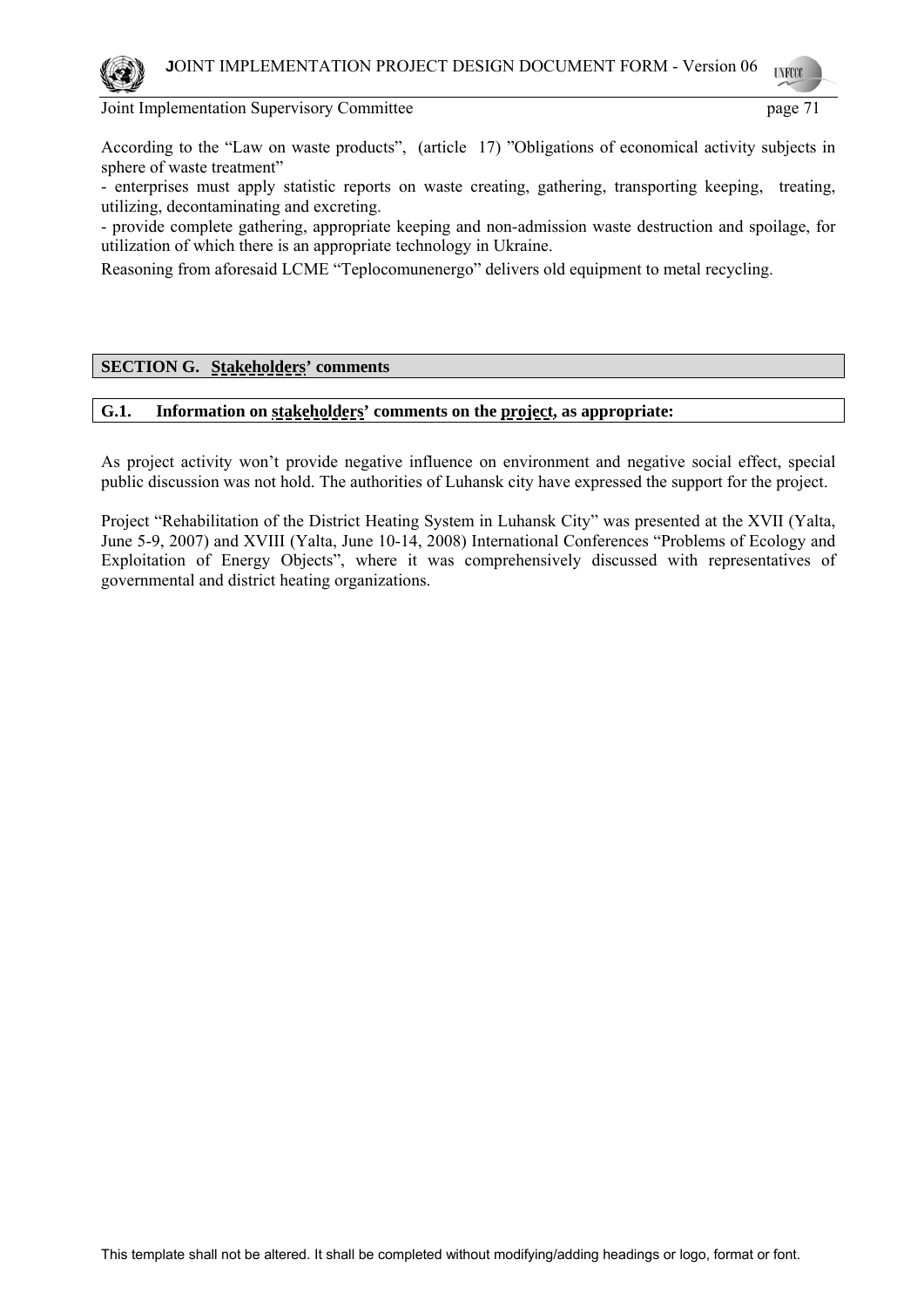**UNFCCC** 

## Annex 1

# **CONTACT INFORMATION ON PROJECT PARTICIPANTS**

| Supplier:        |                         |  |  |  |
|------------------|-------------------------|--|--|--|
| Organisation:    | LCME "Teplocomunenergo" |  |  |  |
| Street/P.O.Box:  | Kurakina str.           |  |  |  |
| Building:        | 23a                     |  |  |  |
| City:            | Luhansk                 |  |  |  |
| State/Region:    | Luhansk                 |  |  |  |
| Postal code:     | 91022                   |  |  |  |
| Country:         | Ukraine                 |  |  |  |
| Phone:           | $+38(0642)$ 52-03-43    |  |  |  |
| Fax:             | $+38(0642)$ 52-73-67    |  |  |  |
| E-mail:          | lgkp@yandex.ru          |  |  |  |
| URL:             |                         |  |  |  |
| Represented by:  |                         |  |  |  |
| Title:           | Director                |  |  |  |
| Salutation:      | Mr.                     |  |  |  |
| Last name:       | Rusakov                 |  |  |  |
| Middle name:     | Anatoliyovich           |  |  |  |
| First name:      | Oleksiy                 |  |  |  |
| Department:      |                         |  |  |  |
| Phone (direct):  | $+38(0642)$ 52-03-43    |  |  |  |
| Fax (direct):    | $+38(0642)$ 52-73-67    |  |  |  |
| Mobile:          |                         |  |  |  |
| Personal e-mail: |                         |  |  |  |

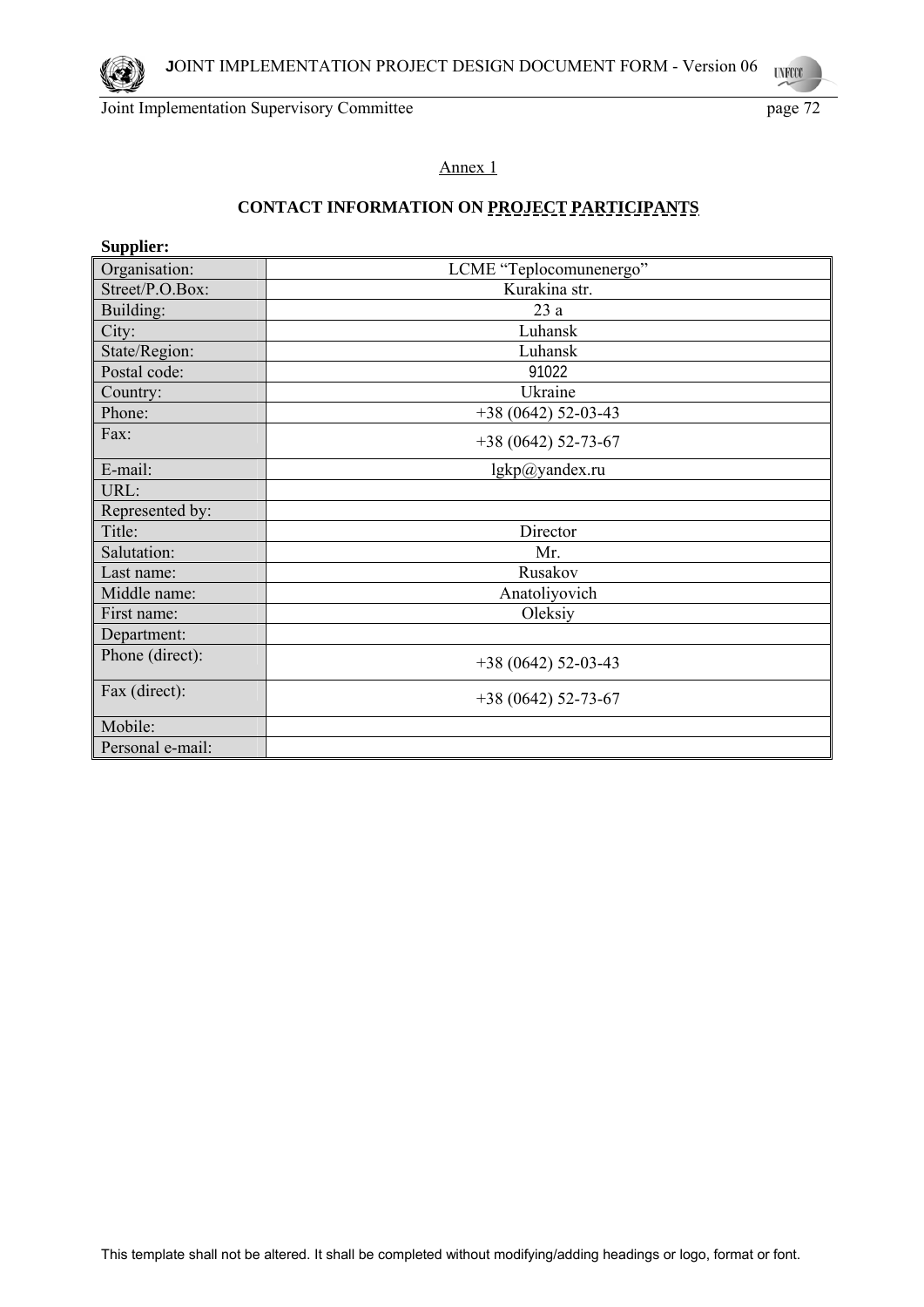

# **Partner - Purchaser:**

| Organisation:    | E-Energy B.V.                     |
|------------------|-----------------------------------|
| Street/P.O.Box:  | Strawinskylaan                    |
| Building:        | 1143 C-11                         |
| City:            | Amsterdam                         |
| State/Region:    |                                   |
| Postal code:     | 1077XX                            |
| Country:         | The Netherlands                   |
| Phone:           | $(+3705)$ 268 59 89               |
| Fax:             | $(+3705)$ 268 59 88               |
| E-mail:          | $a.$ strolia $(a)$ e-energija.lt  |
| URL:             | www.e-energy.eu                   |
| Represented by:  |                                   |
| Title:           | Head of Climate Change department |
| Salutation:      | Mr.                               |
| Last name:       | Strolia                           |
| Middle name:     |                                   |
| First name:      | Arturas                           |
| Department:      | Climate Change department         |
| Phone (direct):  |                                   |
| Fax (direct):    | $(+3705)$ 268 59 88               |
| Mobile:          |                                   |
| Personal e-mail: |                                   |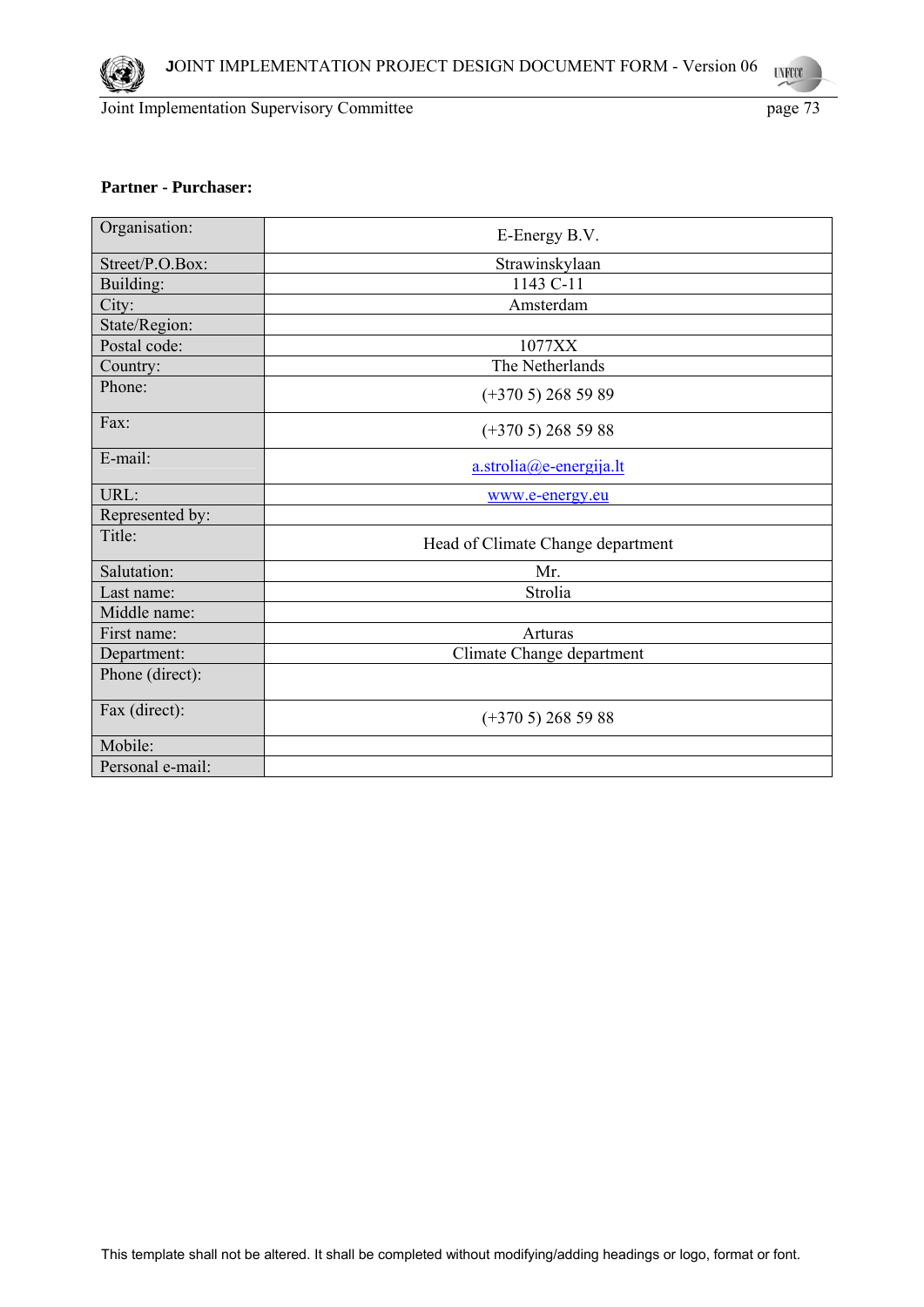

Annex 2

# **BASELINE INFORMATION**

See Section B for the Baseline information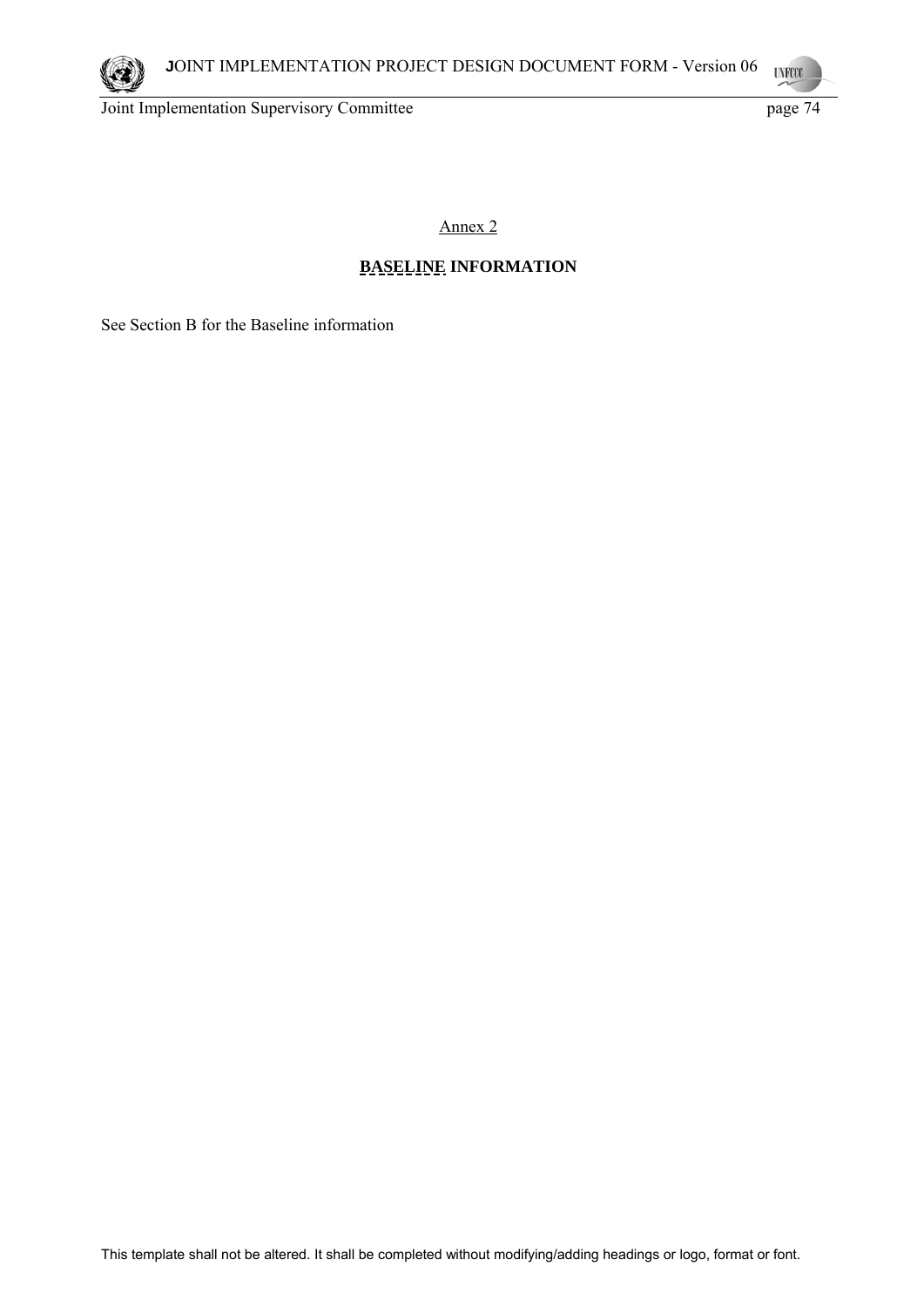# Annex 3

# **MONITORING PLAN**

### 1. REHABILITATION OF THE DISTRICT HEATING SYSTEM IN LUHANSK CITY

This monitoring plan describes the methodology that will be used to calculate the ongoing amount of greenhouse gas emission reduction units (ERUs) resulting from installation and commissioning of the JI project in Luhansk City. Upgrades to the district heating system are expected to result in improved system performance. Each component of the JI project is expected to result in a reduction in greenhouse gas emissions. The reduction in greenhouse gas emissions will be quantified using the methodology presented in this Monitoring Plan.

### 2. PROJECT DESCRIPTION

Project includes 135 boiler-houses with 344 boilers (total connected load 550 Gkal/hour, 2006) and 269 km of heat distributing networks, that are managed by LCME "Teplocomunenergo".

Measures that will be used to improve the efficiency of LCME "Teplocomunenergo" utility are as follows:

- Old operating boilers with low efficiency will be replaced by the new highly efficient ones that will result in efficiency increase from 70-82% up to 90-93%.
- Boilers rehabilitation with burners and automatic equipment replacement
- Switching load from the boiler houses with obsolete equipment to the boiler houses with highly effective equipment.
- Contact and surface heat-recovery gas-cleaning apparatuses (utilizers), including developed by the Institute of Engineering Ecology, will be installed in order to utilize and recover the exhaust gases heat as well as the additional heat of steam condensation, occurring when the temperature of exhaust gases fall below dew point. The implementation of this technology will result in increasing the fuel consumption efficiency by 6-8%.
- Obsolete coal-fired boilers will be mostly replaced by the new electric boilers.
- The reconstruction of heat distribution networks system will help to reduce heat losses down to 1- 2 % per km by replacing of the main and distribution networks pipes with diameter 57 mm -820 mm by the pre-insulated ones.
- Improvement of the heat networks system organization will be provided by liquidation of heating schema with open heat-carrying agent pumping for hot water supply service and with simultaneous installation of heat exchangers directly at the consumers houses (Individual Heating Point – IHP). It is necessary to install 630 lamellar heat exchangers. Due to this reconstruction, it will enable to liquidate pipes with different diameters, to reduce heat losses and to reduce power consumption for power supply of circulation pumps.
- Installation of cogeneration units will result in increasing the fuel consumption efficiency, decreasing of dependence on the grid power supply, improvement of operational stability and reliability, decreasing of power consumption from power stations, decreasing of power transfer losses, and decreasing of environmental pollution.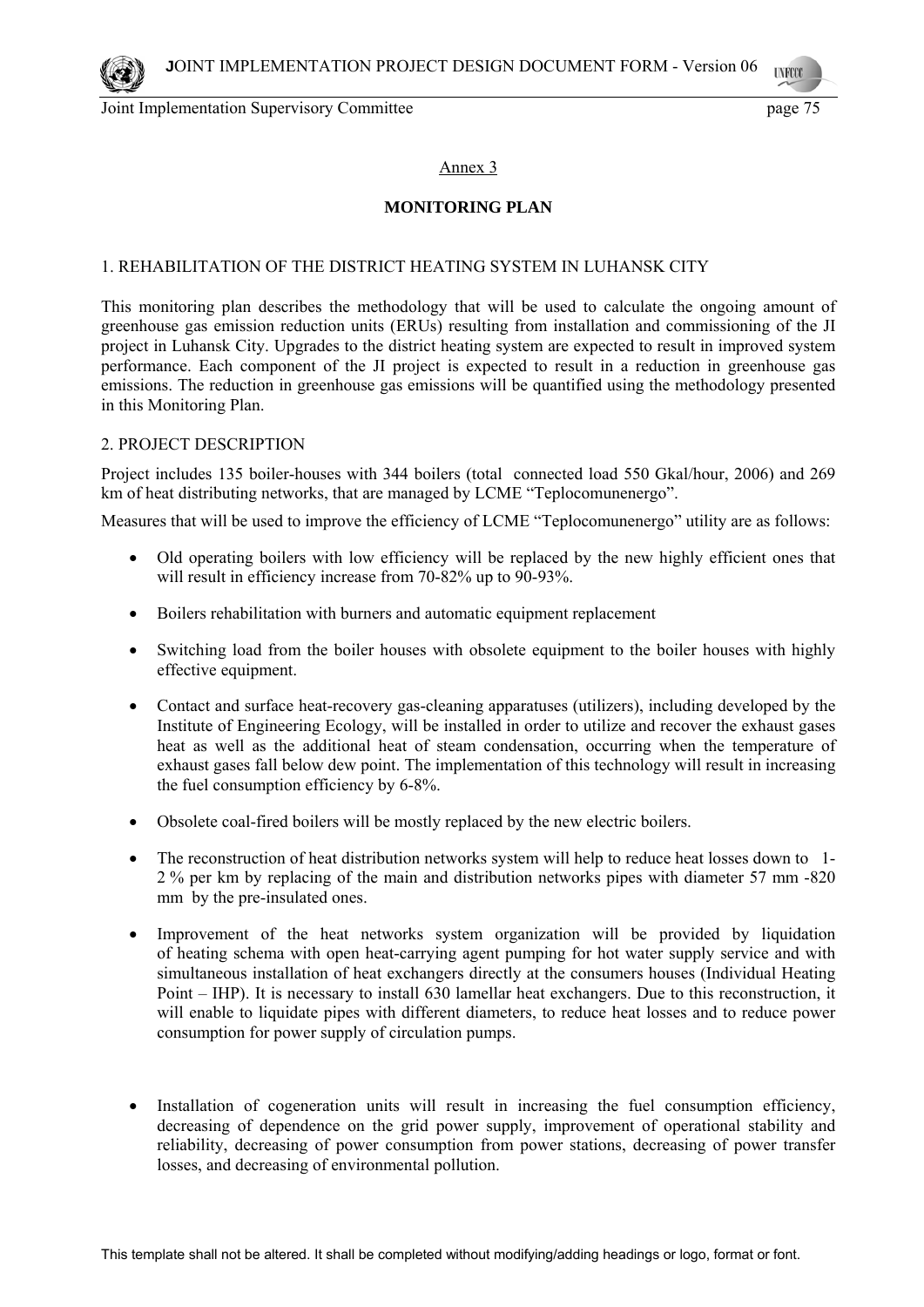

- Project of modernization of heating system of Zhovtneviy leaving region provides building of the Heat Pump Station (HPS) at the sewage disposal plant, that is situated near the boiler-house "Shidna". It will realize raw water heating due to utilization of sewage water heat and heat from cogeneration units. Heat Pumps will use power from cogeneration units and produce heat energy with COP 3.5. It will allow to reduce heat energy demand from boilers at the boiler house "Shidna" and to save natural gas at this boiler-house. Heat Pump Station will consist of 6 Heat Pumps and 2 cogeneration units. Total Heat capacity of CHP will bes – 6.2 MW, electric capacity of CHP- 6.7 MW, Heat capacity of Heat pumps will b 18.6 MW.
- Installation of frequency controllers at hot water pumps' motors will result in energy saving. Those regulators make it possible to change actual capacity of the motors depending on connected load, both as during a day when water consumption is changes, and during a year when in summer motors work only for hot water supply.

# 3. MONITORING METHODOLOGY

# Relevant monitoring methodologies

In course of development of the project **"Rehabilitation of the District Heating System in Luhansk City"**, the **own-developed methodology** was used that is partly similar to "Baseline and monitoring methodology AM0044". The project "Rehabilitation of the District Heating System in Luhansk city" has some differences from applicability conditions of this methodology.

The main cause of impossibility of using the methodology AM0044 for baseline calculation is absence of data for heat energy output, because of heat energy meters absence at the majority of boiler houses included in the project. That's why "SVT e.V." (Germany) and Institute of Engineering Ecology (Ukraine) have developed the project specific methodology, which takes into account all activity involved in the project and its peculiarities.

The main complication for implementation of the JI projects on district heating in Ukraine is the practical absence of direct monitoring devices for heat and heat-carrier expenditure in the municipal boiler-houses. Only such main characteristic as fuel consumption is registered on a regular basis. It makes practically impossible the application of АМ0044 methodology, which basic moment is monitoring of the value  $EG<sub>PI i,v</sub>$  – the thermal energy output of project boiler i in year y (pages 9, 13 of Methodology AM0044), that should be measured every month by flow-meters (the expenditure of heat-carrier) and thermal sensors (temperatures at the input and output of the boiler, etc.).

This also concerns the definition of the average historical value of heat power generation per year  $EG_{BL}$ , his, i (average historic thermal energy output from the baseline boiler "i").

Besides, in section "Scope of Application" it is mentioned, that the scope of application of the Methodology АМ0044 is limited only to the increase of boilers' efficiency by means of their replacement or modernization, and it does not apply to the fuel type switch. At the same time our project includes also such kind of modernization as well as some others such as the replacement of burner equipment, installation of cogeneration units, etc.

The developed project specific "Methodology" is based on the permanent monitoring of fuel consumption and on the account of various other factors, such as connection or disconnection of the consumers, change of fuel heating value, weather conditions change, ratio of the heat consumption for heating and for hot water supply, consumption for own needs, etc.

The developed "Methodology" has two important advantages in comparison with the methodology АМ0044 (at least for Ukrainian conditions):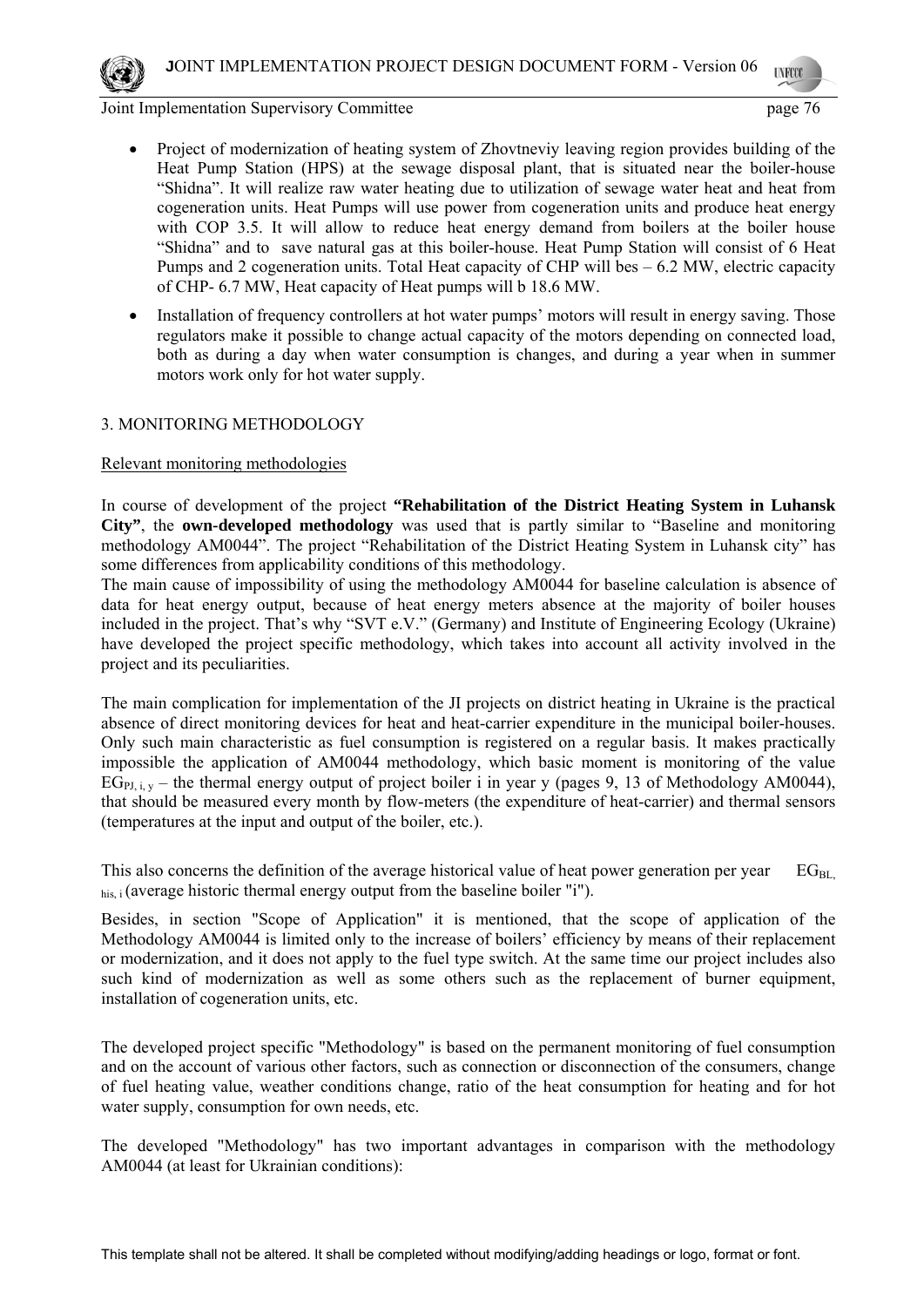- It takes into account the quality of heat supply (heating and hot water supply). Almost annually for the various reasons (receiving of less amount and high price of the fuel, in particular natural gas which is nearly 95 % of fuel type used in Ukraine for the needs of the municipal heat supply), the consumers receive less than necessary amount of heat, in the result of which the temperature inside the buildings is much lower than normative one, and hot water supply is insufficient or absent. As the purpose of JI projects, including the current project, is the GHG  $(CO<sub>2</sub>)$  emission reduction under the conditions of not worsening in any circumstances of the social conditions of population, the issue of approaching of the heat supply quality to the normative one is extremely important. Therefore, the amount of the fuel consumption for the after project implementation period is calculated for the conditions of providing the normative parameters of heat supply and at least partially of hot water supply, and in accordance with the monitoring plan, the implementation of continuous control (monitoring) of its quality (measurement of internal temperature in the specific buildings as well as registration of residents' complaints for the poor-quality heat supply) is foreseen. This increases the control for the qualitative heat supply for the consumers and excludes deliberate reduction of heat consumption, and, in such a way, of fuel consumption with the purpose of increasing of generation of GHG emissions reduction units (ERUs) at the project verification.
- Definition of the fuel consumption in base year (baseline) in view of the fact that in Ukraine at the majority of the municipal heat supply enterprises the natural gas is used as a fuel, which consumption is measured constantly by the counters with the high measurement accuracy, seems to be more exact, than definition of the fuel consumption with use of heat power, boiler efficiency and heat value of the fuel. This especially concerns the efficiency, which changes greatly depending on load of boilers, which also changes essentially, and often not automatically but manually, in the heat supply systems within a day and within a year. Averaging of such values without having of the heat account system is fraught with serious discrepancies. Definition of the fuel consumption in the presence of counters requires only data collection and implementation of arithmetic actions.

Approved Consolidated Methodology ACM0009 "Consolidated baseline methodology for fuel switching from coal or petroleum fuel to natural gas" proposes the dependences for baseline and reporting year emissions quantity definition (see pages 4 and 5), that contain determination of Energy efficiency  $\varepsilon_{project,iv}$ and ε<sub>baseline</sub>, for equipment. In the chapter "Baseline emissions" on the page 6 there is an explanation that:

Efficiencies for the project activity ( $\epsilon_{\text{project,i,v}}$ ) should be measured monthly throughout the crediting period, and annual averages should be used for emission calculations. Efficiencies for the baseline scenario  $(\epsilon_{\text{baseline},i})$  should be measured monthly during 6 months before project implementation, and the 6 months average should be used for emission calculations. These requirements are confirmed by tables for monitoring on the pages 13-15.

However, as it was mentioned before in this report, the majority of boiler-houses in Ukraine are not equipped with devices for heat-carrier expenditure definition or heat meters. There is only one parameter, that is regularly and with high precision defined in the boiler houses – fuel consumption.

For this reason, the own project specific methodology was developed, that is based on the permanent measuring of the fuel consumption and amendments for possible parameters changes in baseline in comparison with reporting year. The variable parameters may be the changes in lower heating value of fuels, quality of heating service, weather changes, changes in customers number, etc. Taking into account only equipment efficiency does not eliminate the possibilities of undersupply of heat to customers (deterioration of heat supply service), and possible weather warming in reported year, change in fuel quality, disconnection of some consumers, and other factors, and could lead to artificial overestimation of ERUs amount.

In additional, the proposition in ACM0009 to take (by conservatism principle) the baseline efficiency of equipment equal to 100 % is unacceptable in "District Heating" type projects, because not only fuel switch, but mainly namely increasing of equipment (boilers) efficiency are implemented in these projects. Accepting of such calculated baseline would lead to essential underestimation of results of implemented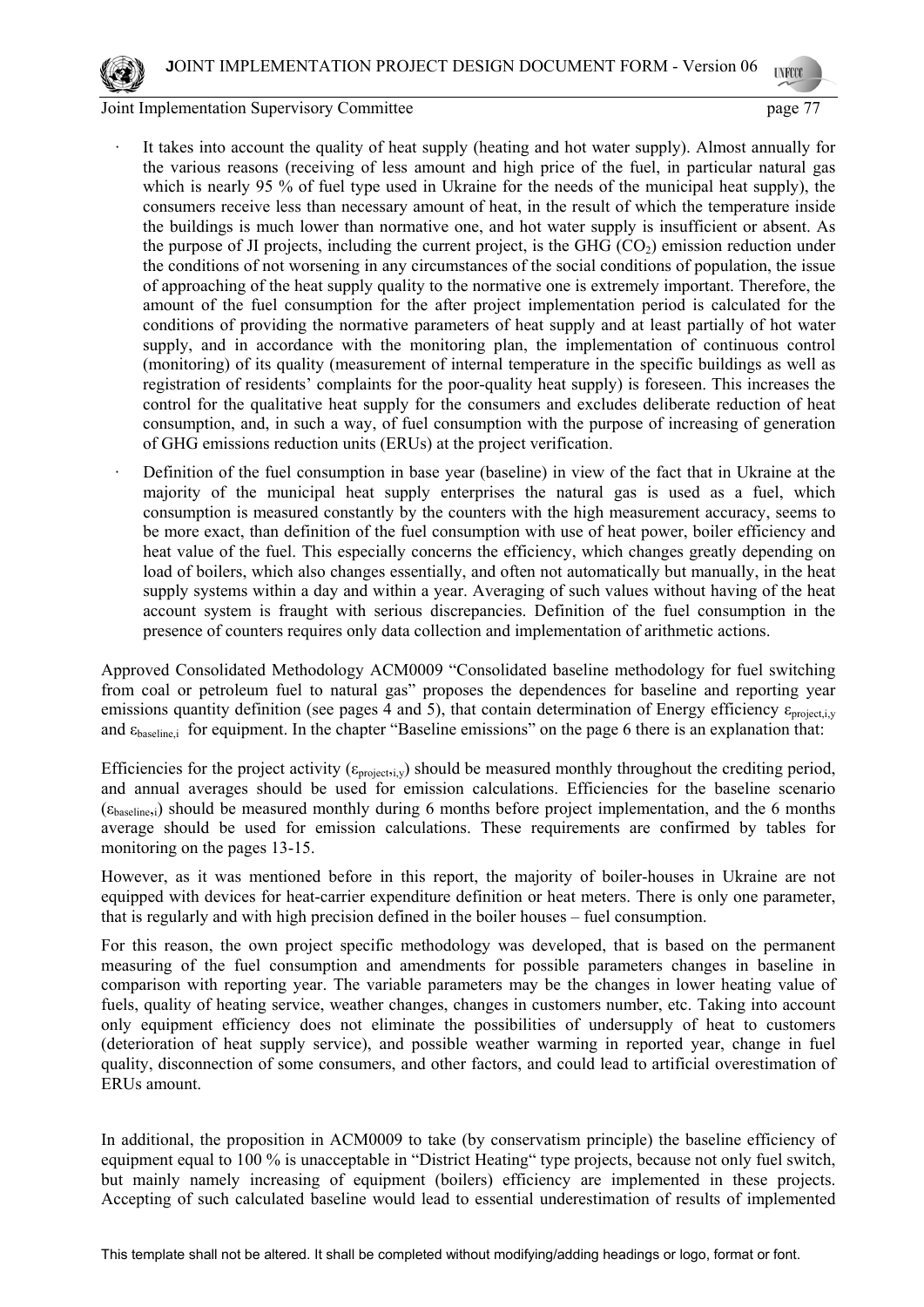

measures. And, anyway, as it was shown before, this would not solve the problem with impossibility of monthly measurements for getting energy efficiency  $\varepsilon_{\text{project,i,v}}$ .

Approved Methodology AM0048 "New cogeneration facilities supplying electricity and/or steam to multiple customers and displacing grid/off-grid steam and electricity generation with more carbonintensive fuels" already in its title shows the scope of applicability, that is different from the scope of the "District Heating" projects. In our projects, the cogeneration facilities produce hot water and not steam. Beside this, in according to AM0048 (page 22) and its monitoring plan (pages 23-30), it is necessary to realize, among other measurements, monthly measurement of *SCPCSG,i,y* (Total steam self-generated by project customer 'i' during year 'y' of the crediting period, TJ), measured by the steam meter at the customer 'i' (page 25). Thus Methodology AM0048 couldn't be implemented in original. In principle, it could be modified for conditions of hot water production for heating and hot water supply systems, but this will require modification of monitoring plan with introduction of other parameters that it is necessary to measure and register. But it would be the another methodology, that would require to measure such parameters as heat output, or hot water output with its temperature (in analogy with requirements of Methodology AM0048 to measure steam output, its pressure and temperature.

As it was already mentioned before, the majority of the heat supply enterprises and heat customers in Ukraine are not equipped with heat meters or devices for heat-carrier output (hot water for heating and hot water service) determination. Just for this reason, the methodology was developed that is based on the permanent measuring of the fuel consumption and corrections for possible changes of parameters in reporting year comparing to the baseline. The changeable parameters may be the lower heating value of fuels, quality of heating service (providing of normative temperature value inside apartments), weather features, number of customers, etc. As it was mentioned before, this approach eliminates any possibility of reduction of fuel consumption and correspondingly GHG emission due to incomplete delivery of heat to consumers.

In view of the above mentioned, in contrast to the methodologies AM0044, ACM0009 and AM0048, our Methodology, developed for "District Heating" projects in Ukrainian conditions and used in JI Projects "District Heating System Rehabilitation of Chernihiv Region", "Rehabilitation of the District Heating System in Donetsk Region", "Rehabilitation of the District Heating System in Crimea", "Rehabilitation of the District Heating System in Kharkiv city" and others, is the most appropriate, precise, corresponding to the principle of conservatism, and in the most closely manner reflects the aims, goals and spirit of Kyoto Protocol.

The baseline study will be fulfilled every year of the emission reduction selling, to correct adjustment factors which have an influence at the baseline.

# Monitoring methodology developed for "District Heating" projects in Ukrainian conditions

Monitoring methodology developed for "District Heating" projects in Ukrainian conditions is presented in section D.1.1. of this PDD (Option 1 – Monitoring of the emissions in the project scenario and the baseline scenario).

#### Formulae for monitoring

Formulae used for computing project emissions, baseline emissions and the total emission reduction are presented in the tables below.

#### **Total emission reduction**

The total annual emission reduction is the difference between the baseline emissions and the project emissions.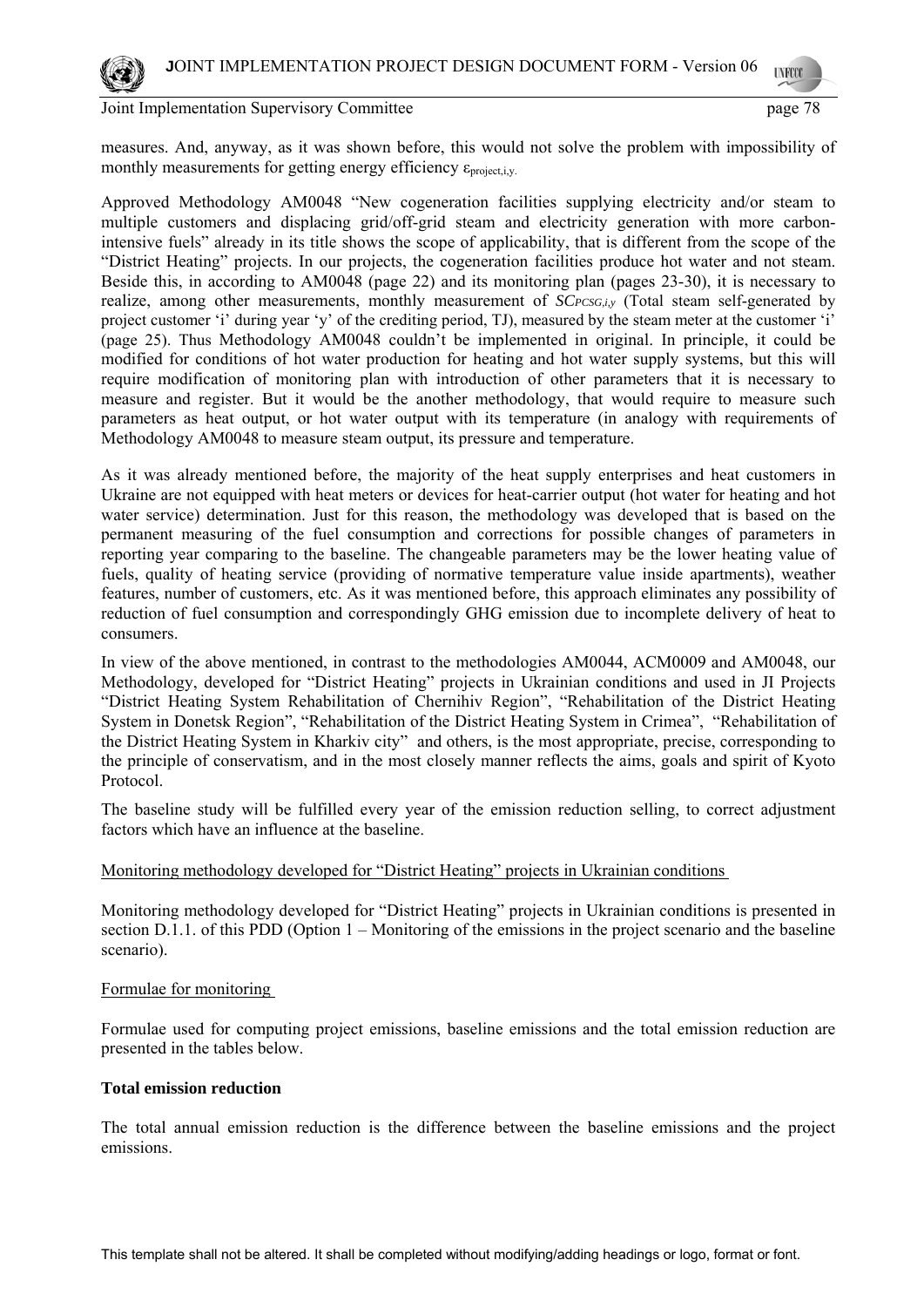

| <b>Formula 1</b> – Total emission reduction (ERUs) |                                                                                                                                                                                                                      |
|----------------------------------------------------|----------------------------------------------------------------------------------------------------------------------------------------------------------------------------------------------------------------------|
|                                                    | $ERUs = \sum [E_i^b - E_i^r];$ [t $CO_2e$ ]                                                                                                                                                                          |
|                                                    | ERUs - Total annual emission reduction $[t CO2e]$<br>$E^b$ <sub>i</sub> - Baseline CO <sub>2</sub> emissions [t CO <sub>2</sub> e]<br>$E_i^r$ - CO <sub>2</sub> emissions in the reported year [t CO <sub>2</sub> e] |
|                                                    | The sum is taken over all boiler-houses (i) which are included into the project                                                                                                                                      |

# **Project emissions**

| <b>Formula 2</b> – Emissions in the reported year $(E^r)$ |                                                                                                                                                |
|-----------------------------------------------------------|------------------------------------------------------------------------------------------------------------------------------------------------|
|                                                           | $E_i^r = E_{1i}^r + E_{gen i}^r + E_{cons i}^r$ ; [t $CO_2e$ ]                                                                                 |
|                                                           | $E_{1i}^T$ – CO <sub>2</sub> emissions due to fuel consumption for heating and hot water supply service for an i                               |
|                                                           | boiler-house in the reported year, t $CO2e$ ;                                                                                                  |
|                                                           | $E_{\text{gen}}$ $I - CO_2$ emissions due to electric power generated by included into the project objects in the<br>reported year, $t CO2e$ ; |
|                                                           | $E_{\rm cons}$ $I - CO_2$ emissions due to electric power consumption from greed by the i boiler-house in the                                  |
|                                                           | reported year, $t CO2e$ .                                                                                                                      |
|                                                           |                                                                                                                                                |

**Formula 3** –  $CO_2$  emissions due to fuel consumption for heating and hot water supply service for an i boiler-house in the reported year,  $(E_{1i}^r)$  $E_{1i}^{\rceil} = LHV_{r}^*Cef_{r}^*B_{ri}$ , [tCO2-eq.] LHV<sub>ri</sub> – Average annual lower heating value, MJ/m<sup>3</sup> (MJ/kg) Average annual Heating Value is calculated for every town;  $Cef$  – carbon emission factor, ktCO<sub>2</sub>/TJ;  $B_{ri}$  – amount of fuel consumed by a boiler-house in the reported year, ths m<sup>3</sup> or tons;

**Formula 4** –  $CO_2$  emissions due to electric power generated by included into the project objects in the reported year  $(E_{gen i}^r)$ 

| $E_{gen}^{\{r\}} = (W_b - W_r)^* C E F_g + [(Q_b - Q_r)^* f_b / 1000 + B_g]^* L H V_r^* C e f$        |
|-------------------------------------------------------------------------------------------------------|
| $W_b$ – scheduled electric power production by the all new CHP units, MWh;                            |
| $W_r$ – electric power production by the installed new CHP units, and additional power production     |
| by the CHP at the HPS (that is not used for Heat Pump) in reported year, MWh;                         |
| $CEFg$ – Carbon Emission factor for electricity generation in Ukraine, t CO <sub>2</sub> e/MWh;       |
| $Q_b$ – scheduled heat energy production by the all new CHP units, MWh;                               |
| $Q_r$ – heat energy production by the installed new CHP units, MWh;                                   |
| $fb$ – specific natural gas consumption by the boiler-house, where CHP units are scheduled to be      |
| installed, $m^3/MW$ ;                                                                                 |
| $B_g$ – amount of fuel (gas) consumed by the installed CHP units for generation, ths m <sup>3</sup> ; |
|                                                                                                       |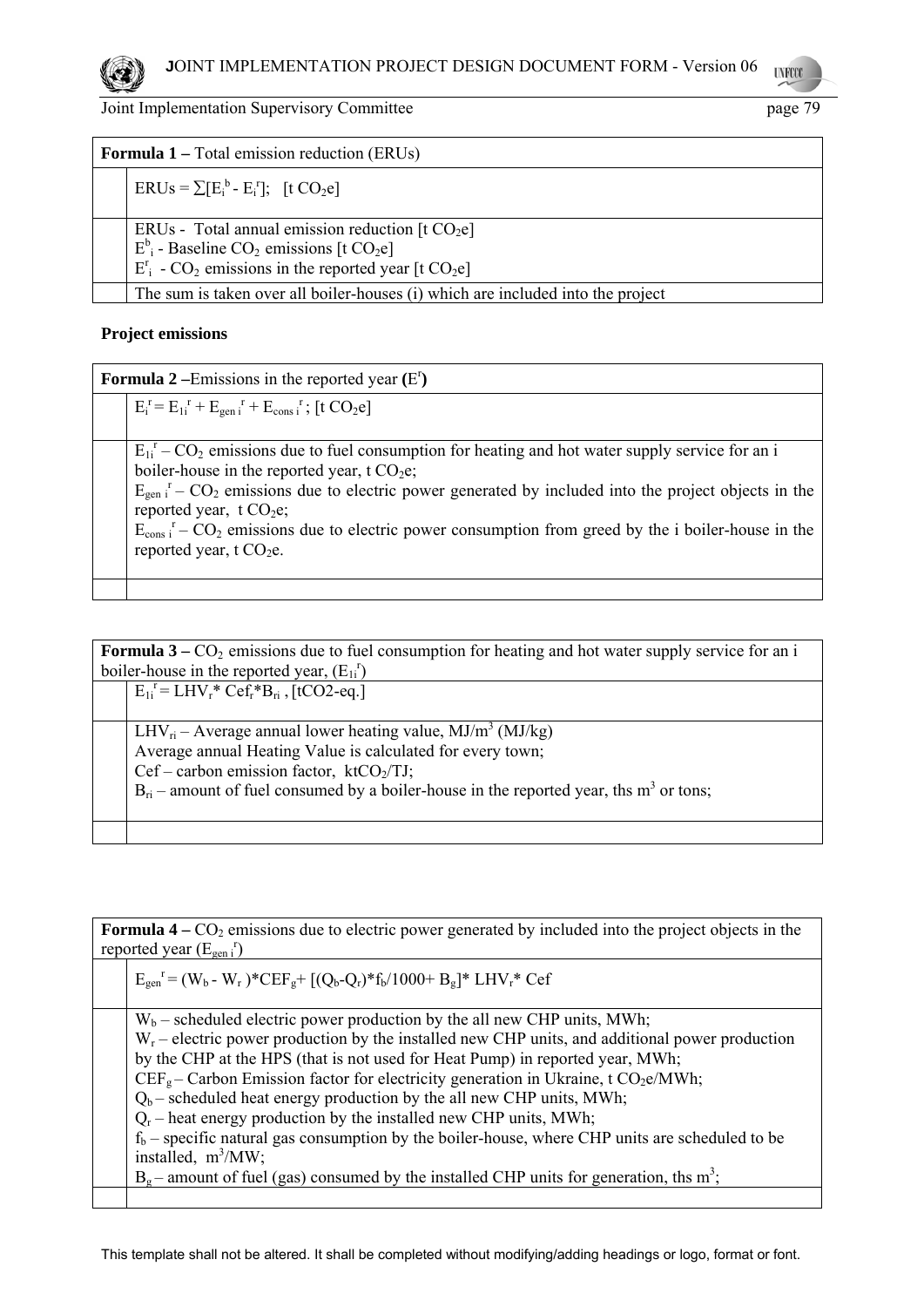

| <b>Formula 5</b> – $CO_2$ emissions due to electric power consumption from greed by the i boiler-house in the |  |
|---------------------------------------------------------------------------------------------------------------|--|
| reported year $(E_{cons}^{\rceil})$                                                                           |  |
| $E_{\text{cons i}}^{\quad r} = P_r^* C E F_c$                                                                 |  |
|                                                                                                               |  |
| $P_r$ – electric power consumption by the boiler-houses with energy saving measures implemented,              |  |
| MWh:                                                                                                          |  |
| $CEF_c -$ Carbon Emission factors for reducing electricity consumption in Ukraine, tCO <sub>2</sub> e/MWh;    |  |
|                                                                                                               |  |
|                                                                                                               |  |

# **Baseline emissions**

| <b>Formula 6</b> – Annual baseline emissions $(E_b)$                                                                                                                                                                                                                                                                                                                                                                                                                                                                                                                    |  |
|-------------------------------------------------------------------------------------------------------------------------------------------------------------------------------------------------------------------------------------------------------------------------------------------------------------------------------------------------------------------------------------------------------------------------------------------------------------------------------------------------------------------------------------------------------------------------|--|
| $E_i^b = E_{1i}^b + E_{gen i}^b + E_{cons i}^b$ [t $CO_2$ e]                                                                                                                                                                                                                                                                                                                                                                                                                                                                                                            |  |
| $E_{1i}^b$ – baseline CO <sub>2</sub> emissions due to fuel consumption for heating and hot water supply service<br>for an i boiler-house, t $CO2e$ ;<br>$E_{\text{gen}}$ <sup>b</sup> $\text{CO}_2$ emissions due to electric power generation associated to the project for an i boiler-<br>house in the base year (consumed from greed, amount to be substituted in the reported year),<br>t $CO2e$ ;<br>$E_{\text{cons}}^{\text{b}}$ – CO <sub>2</sub> emissions due to electric power consumption from greed by the i boiler-house in the<br>base year, t $CO2e$ . |  |
|                                                                                                                                                                                                                                                                                                                                                                                                                                                                                                                                                                         |  |

**Formula 7** – Baseline CO<sub>2</sub> emissions due to fuel consumption for heating and hot water supply service for an i boiler-house,  $(E_{1i}^b)$  For the case when in the base year the hot water supply service was provided (independent of this service duration,  $(1-a_b) \neq 0$ ), the formulae for  $E_1^b$  is:  $E_1^b = LHV_b*Cef_b* [B_b*a_b*K_1*K_h + B_b*(1-a_b)*K_1*K_w],$ where the first term in brackets describes fuel consumption for heating, and the second one – fuel consumption for hot water supply. For the case when in the base year the hot water supply service was absent at all  $((1-a<sub>b</sub>) = 0)$ , and in the reported year this service was provided (due to improvement of heat supply service quality for population), the formulae for  $E_1^b$  is:  $\mathbf{E}_1^{\mathbf{b}} = \mathbf{LHV_b}^* \mathbf{Cef_b}^* [\mathbf{B_b}^* \mathbf{a_b}^* \mathbf{K}_1^* \mathbf{K}_h + \mathbf{B_r}^* (\mathbf{1-a_r})^* \mathbf{K}_1^* \mathbf{K}_{\mathbf{w0}}].$ LHV<sub>b</sub> – Average annual lower heating value in the base year, MJ/m<sup>3</sup> (MJ/kg);  $Cef$  – carbon emission factor, KtCO<sub>2</sub>/TJ;  $B_b$  – amount of fuel consumed by a boiler-house in the base year, ths m<sup>3</sup> or tons;  $K_1$ ,  $K_h = K_2^* K_3^* K_4$ ;  $K_w = K_5^* K_6^* K_7 -$ adjustment factors;  $a<sub>b</sub>$  – portion of fuel (heat), consumed for heating purposes in the base year;  $(1-a<sub>b</sub>)$  – portion of fuel (heat), consumed for hot water supply services in the base year;  $a_r$  – portion of fuel (heat), consumed for heating purposes in the reported year.

**Formula 8** – Portion of fuel (heat), consumed for heating purposes in the base year  $(a<sub>h</sub>)$ 

 $a_b = L_h^{b*} q^* N_h^{b} / (L_h^{b*} g^* N_h^{b} + L_w^{b*} N_w^{b});$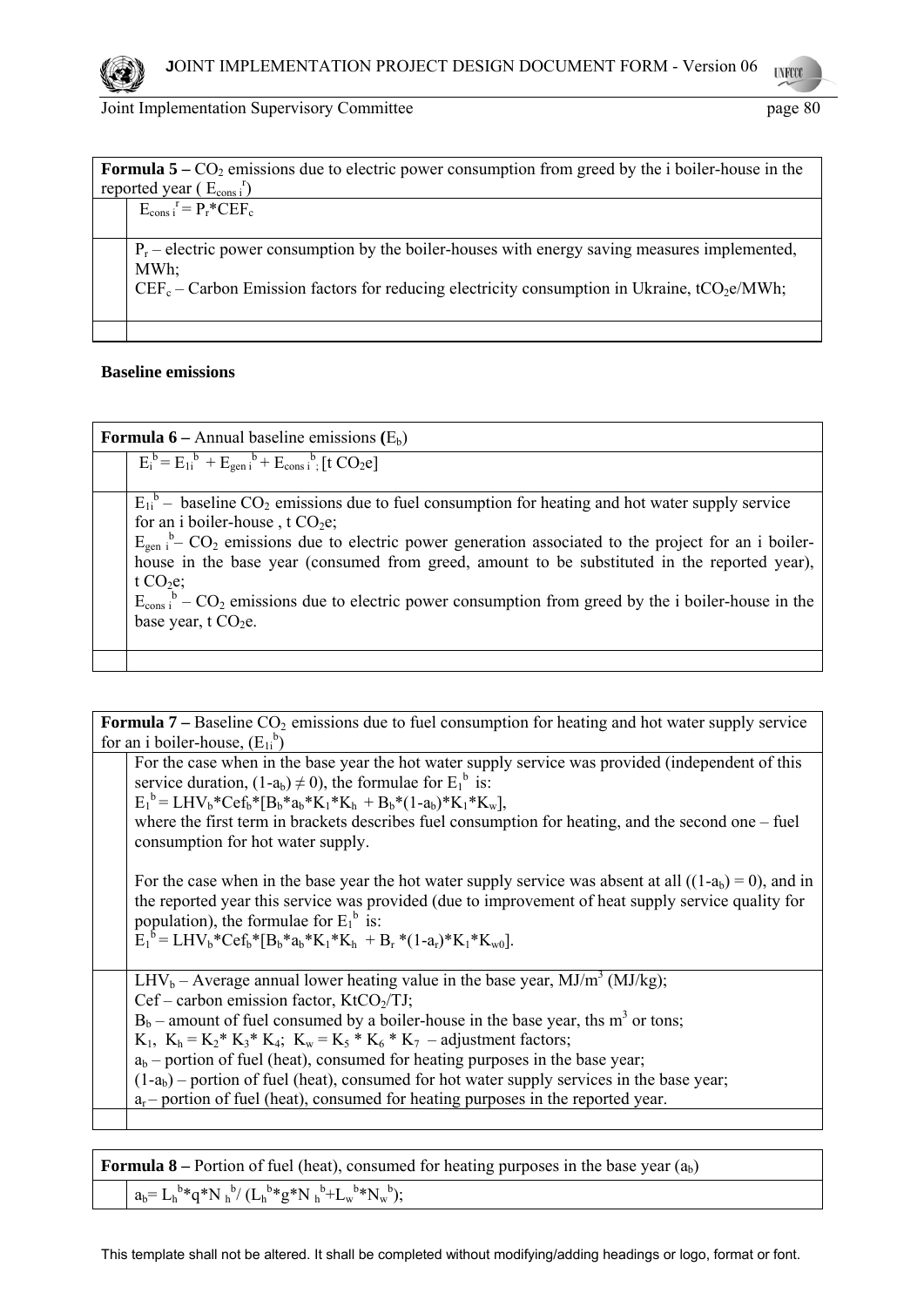

| $Lhb$ – maximum connected load required for heating in the base year, MW;<br>$L_w^b$ connected load required for hot water supply service in the base year, MW;<br>$g$ – recalculating factor for average load during heating period (usually 0.4-0.8);<br>$N_h^b$ – duration of heating period in the base year, hours;<br>$N_w^b$ – duration of hot water supply service in the base year, hours. |
|-----------------------------------------------------------------------------------------------------------------------------------------------------------------------------------------------------------------------------------------------------------------------------------------------------------------------------------------------------------------------------------------------------|
|-----------------------------------------------------------------------------------------------------------------------------------------------------------------------------------------------------------------------------------------------------------------------------------------------------------------------------------------------------------------------------------------------------|

| <b>Formula 9</b> – Portion of fuel (heat), consumed for heating purposes in the reported year $(a_r)$                                                                                                                                                                                                                                                                                                           |  |
|-----------------------------------------------------------------------------------------------------------------------------------------------------------------------------------------------------------------------------------------------------------------------------------------------------------------------------------------------------------------------------------------------------------------|--|
| $a_r = L_h^{r*} q^* N_h^{r} (L_h^{r*} g^* N_h^{r} + L_w^{r*} N_w^{r})$                                                                                                                                                                                                                                                                                                                                          |  |
| $Lhr$ – maximum connected load required for heating in the reported year, MW;<br>$L_w^r$ connected load required for hot water supply service in the reported year, MW;<br>$g$ – recalculating factor for average load during heating period (usually 0.4-0.8);<br>$N_h^r$ duration of heating period in the reported year, hours;<br>$N_w^r$ duration of hot water supply service in the reported year, hours. |  |
|                                                                                                                                                                                                                                                                                                                                                                                                                 |  |

| <b>Formula 10</b> – Change in the lower heating value $(K_1)$                                                                                                                        |  |
|--------------------------------------------------------------------------------------------------------------------------------------------------------------------------------------|--|
| $K_1= LHV_b/LHV_r$                                                                                                                                                                   |  |
|                                                                                                                                                                                      |  |
| $LHV_b$ – Average annual lower heating value in the base year, MJ/m <sup>3</sup> (MJ/kg);<br>$LHV_r$ – Average annual lower heating value in the reported year, $MJ/m^3$ ( $MJ/kg$ ) |  |
|                                                                                                                                                                                      |  |

| <b>Formula 11</b> – Temperature change factor $(K_2)$                                                              |  |
|--------------------------------------------------------------------------------------------------------------------|--|
| $K_2 = (T_{\text{in }r} - T_{\text{out }r}) / (T_{\text{in }b} - T_{\text{out }b})$                                |  |
|                                                                                                                    |  |
| $T_{\text{in r}}$ – average inside temperature for the heating period in the reported year, K (or <sup>0</sup> C); |  |
| $T_{\text{in }b}$ – average inside temperature for the heating period in the base year, K (or <sup>0</sup> C);     |  |
| $T_{\text{out }r}$ average outside temperature for the heating period in the reported year, K (or <sup>0</sup> C); |  |
| $T_{\text{out }b}$ average outside temperature for the heating period in the reported year, K (or <sup>0</sup> C)  |  |
|                                                                                                                    |  |

| <b>Formula 12</b> – Heating area and building thermal insulation change factor $(K_3)$ |                                                                                                                                                                                                                                                                                                                                                                                                                |
|----------------------------------------------------------------------------------------|----------------------------------------------------------------------------------------------------------------------------------------------------------------------------------------------------------------------------------------------------------------------------------------------------------------------------------------------------------------------------------------------------------------|
|                                                                                        | $K_3 = [(F_{hr} - F_{htr} - F_{hhr})^*k_{hb} + (F_{hhr} + F_{htr})^*k_{hn}] / F_{hb}^*k_{hb}$                                                                                                                                                                                                                                                                                                                  |
|                                                                                        | $F_{h,b}$ – heating area in the base year, m <sup>2</sup> ;<br>$F_{hr}$ – heating area in the reported year, m <sup>2</sup> ;<br>$F_{\text{hnr}}$ – heating area of new buildings connected to DH system (assumed with the new (improved)<br>thermal insulation) in the reported year, $m^2$ ;<br>$F_{\text{htr}}$ – heating area of buildings (previously existed in the base year) in reported year with the |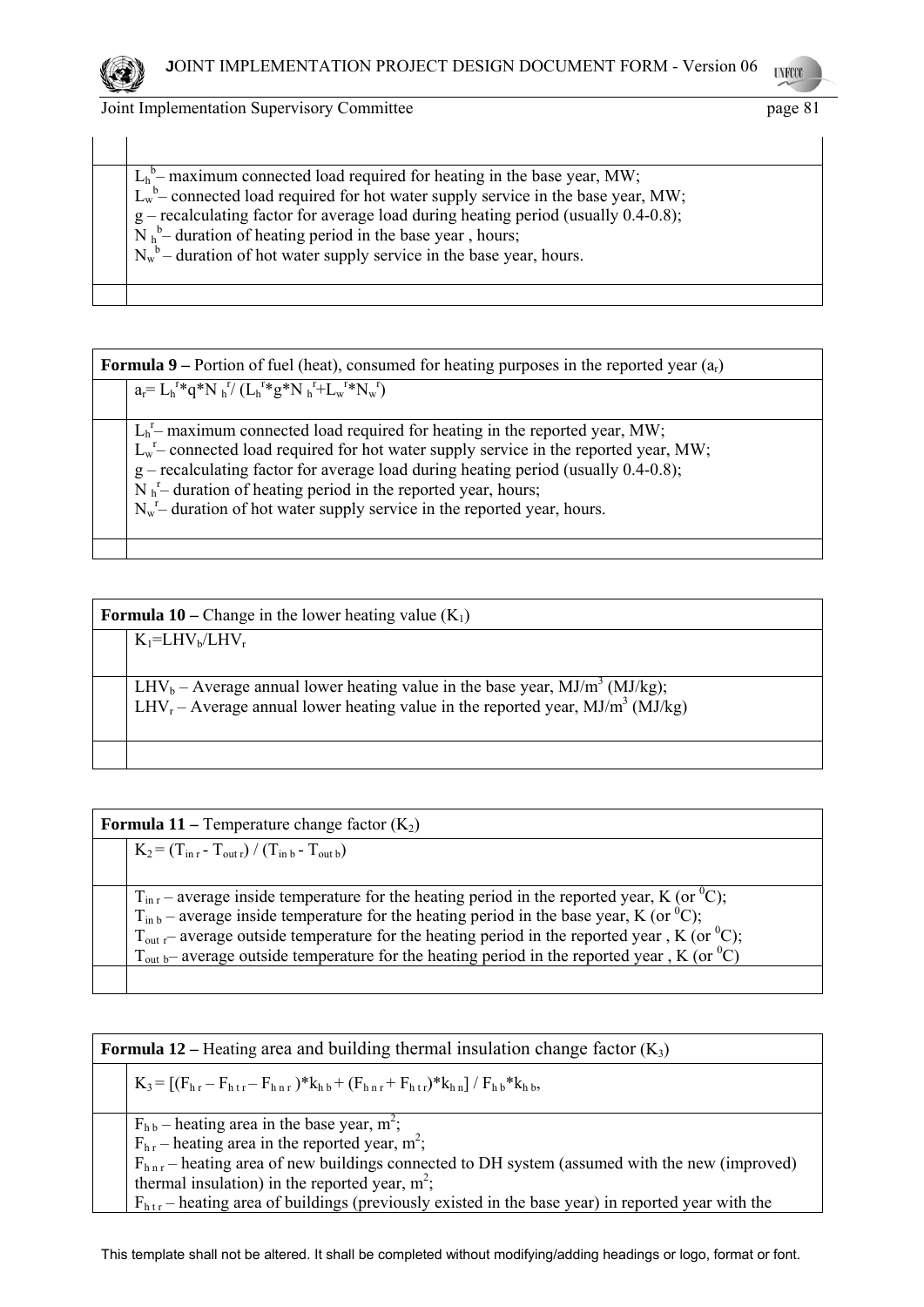renewed (improved) thermal insulation,  $m^2$ ;  $k_{h\,b}$  – average heat transfer factor of heated buildings in the base year, (W/m<sup>2</sup>\*K);  $k_{h n}$  – heat transfer factor of heated buildings with the new thermal insulation (new buildings or old ones with improved thermal insulation),  $(\text{W/m}^2 \text{*K})$ .

| <b>Formula 13</b> – Heating period duration change factor $(K_4)$ |                                                                                                                                  |
|-------------------------------------------------------------------|----------------------------------------------------------------------------------------------------------------------------------|
|                                                                   | $K_4=N_{hr}/N_{hh}$                                                                                                              |
|                                                                   | $N_{hb}$ duration of heating period in the base year, hours<br>$N_{hr}$ – duration of heating period in the reported year, hours |
|                                                                   |                                                                                                                                  |

| <b>Formula 14</b> – Number of customers change factor $(K_5)$ |                                                                                                            |  |
|---------------------------------------------------------------|------------------------------------------------------------------------------------------------------------|--|
|                                                               | $K_5 = n_{wr}/n_{wb}$                                                                                      |  |
|                                                               | $N_{wb}$ , number of customers in base year;<br>$N_{\text{wr}}$ – number of customers in the reported year |  |
|                                                               |                                                                                                            |  |

| <b>Formula 15</b> – Standard specific discharge of hot water per personal account change factor $(K_6)$ |                                                                                                                                                                                                                                                           |  |  |
|---------------------------------------------------------------------------------------------------------|-----------------------------------------------------------------------------------------------------------------------------------------------------------------------------------------------------------------------------------------------------------|--|--|
|                                                                                                         | $K_6 = v_{w r} / v_{w b}$                                                                                                                                                                                                                                 |  |  |
|                                                                                                         | $v_{w,r}$ – standard specific discharge of hot water per personal account in the reported year, (in heat<br>units, $kWh/h$ ;<br>$v_{w,b}$ – standard specific discharge of hot water per personal account in the base year, (in heat units,<br>$kWh/h$ ). |  |  |
|                                                                                                         |                                                                                                                                                                                                                                                           |  |  |

| <b>Formula 16</b> – Hot water supply period duration change factor $(K_6)$ |                                                                                                                                                            |  |
|----------------------------------------------------------------------------|------------------------------------------------------------------------------------------------------------------------------------------------------------|--|
|                                                                            | $K_7 = N_{wr} / N_{wb}$                                                                                                                                    |  |
|                                                                            | $N_{\rm wr}$ duration of hot water supply service in the reported year, hours.<br>$N_{wb}$ – duration of hot water supply service in the base year, hours. |  |
|                                                                            |                                                                                                                                                            |  |

**Formula 17** – CO<sub>2</sub> emissions due to electric power generation associated to the project for an i boiler-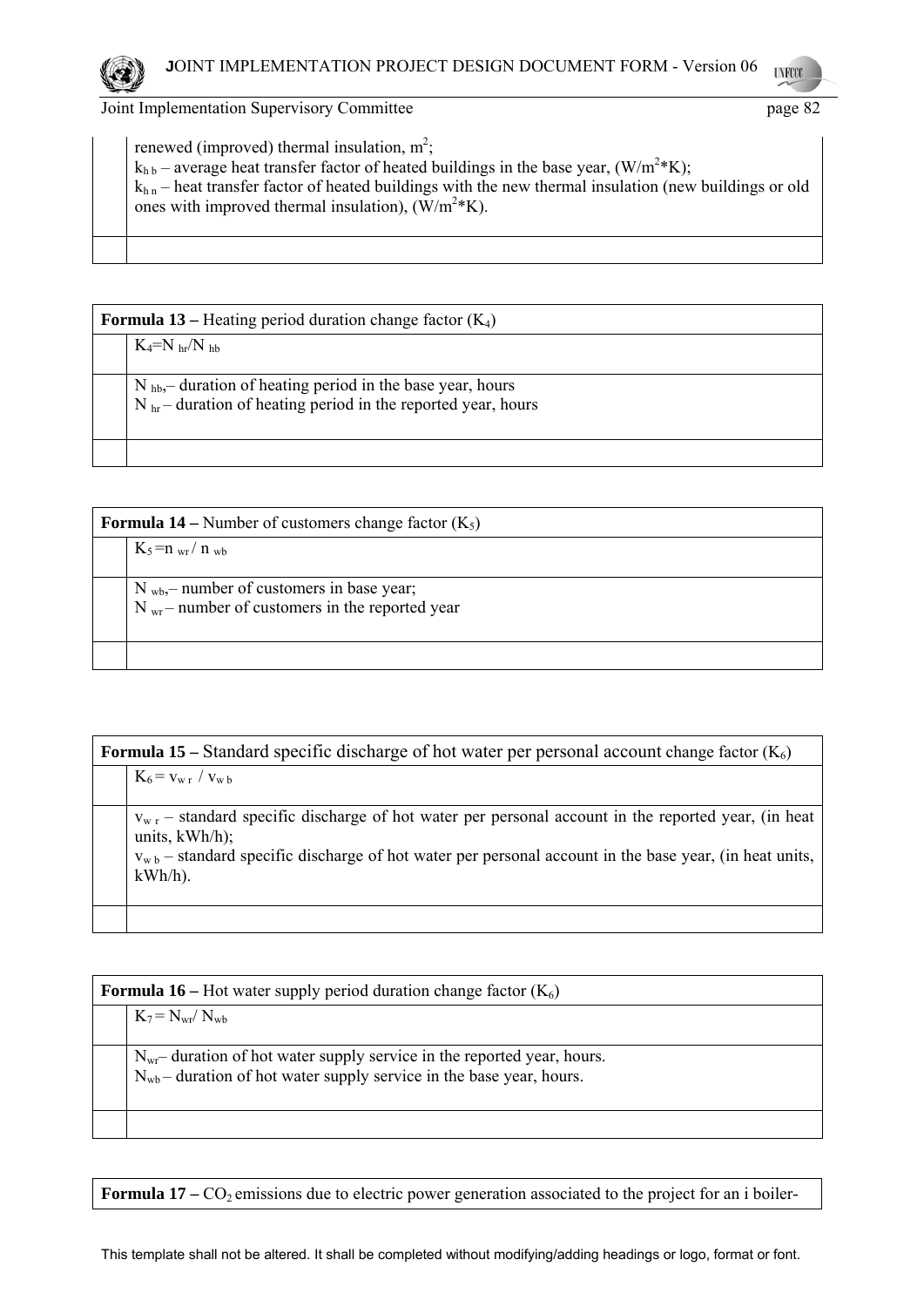

| Joint Implementation Supervisory Committee | page 83 |
|--------------------------------------------|---------|
|--------------------------------------------|---------|

| house in the base year $(E_{\text{gen i}}^b)$                                                                                                                                                                                                                                                                                                                                                                                                                                                                                             |
|-------------------------------------------------------------------------------------------------------------------------------------------------------------------------------------------------------------------------------------------------------------------------------------------------------------------------------------------------------------------------------------------------------------------------------------------------------------------------------------------------------------------------------------------|
| $E_{gen}^{\text{b}} = W_{b}^* C E F_{g} + Q_{b}^* f_{b} / 1000^* L H V_{r}^* C e f$                                                                                                                                                                                                                                                                                                                                                                                                                                                       |
| $W_b$ – scheduled electric power production by the all new CHP units, MWh;<br>$CEFg$ – Carbon Emission factor for electricity generation in Ukraine, tCO <sub>2</sub> e/MWh;<br>$Q_b$ – scheduled heat energy production by the all new CHP units, MWh;<br>$f_b$ – specific natural gas consumption by the boiler-house, where CHP units are scheduled to be<br>installed, $m^3/MW$ ;<br>$LHV_r - Average$ annual lower heating value in reported year, MJ/m <sup>3</sup> (MJ/kg)<br>Cef – carbon emission factor, ktCO <sub>2</sub> /TJ; |
|                                                                                                                                                                                                                                                                                                                                                                                                                                                                                                                                           |

| <b>Formula 18</b> – $CO_2$ emissions due to electric power consumption for an i boiler-house in the base year<br>$(E_{\text{cons i}}^{\qquad b})$ |  |  |
|---------------------------------------------------------------------------------------------------------------------------------------------------|--|--|
| $E_{\text{cons}}^{\text{b}} = P_{\text{b}}^* C E F_{\text{c}}$                                                                                    |  |  |
| $P_b$ – electric power consumption by the boiler-houses where energy saving measures are scheduled<br>to be implemented in the base year, MWh;    |  |  |
| $CEF_c$ – Carbon Emission factors for reducing electricity consumption in Ukraine, tCO <sub>2</sub> e/MWh;                                        |  |  |
|                                                                                                                                                   |  |  |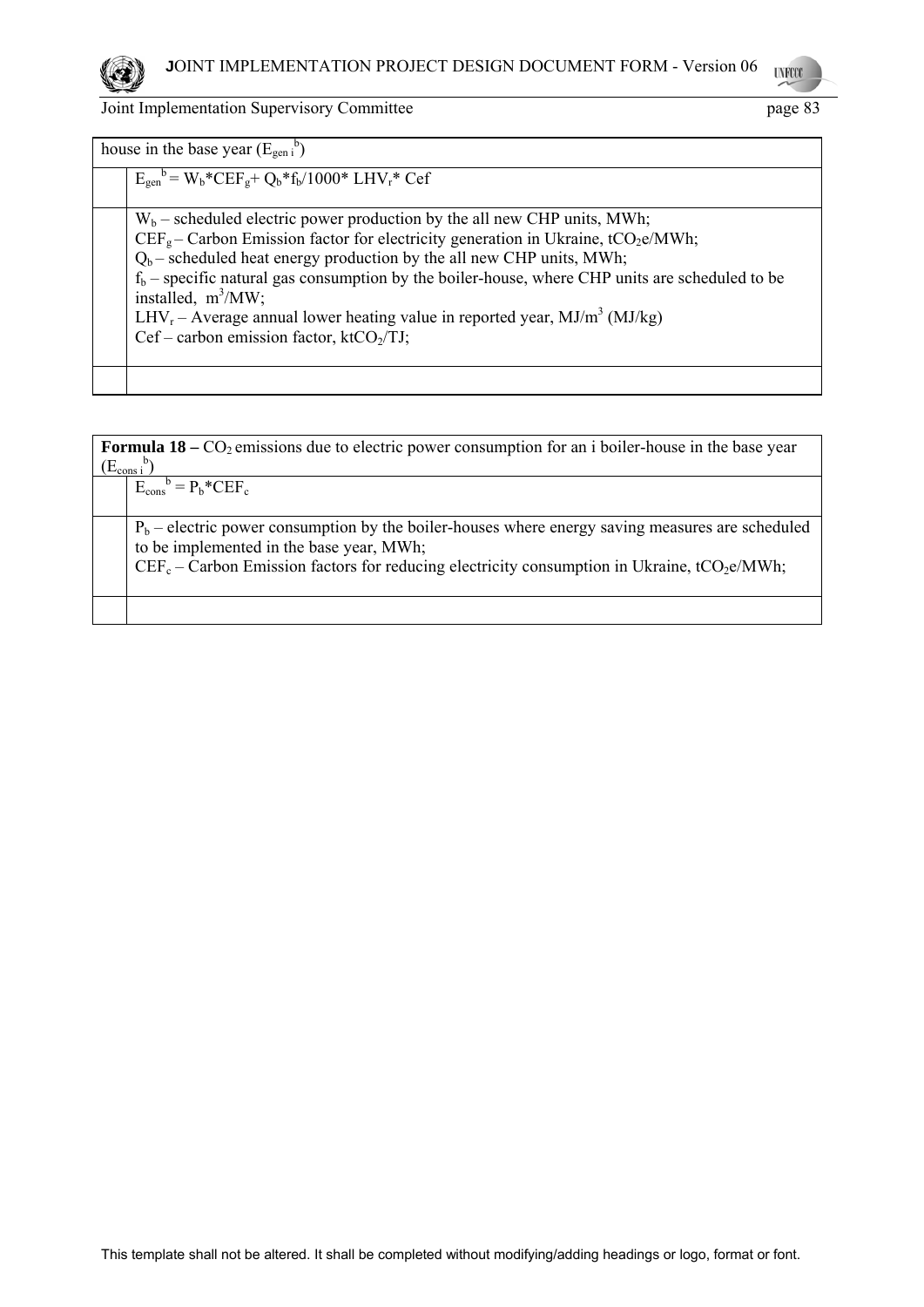# 4. MONITORING OF BASELINE AND PROJECT EMISSIONS

# Parameters to be monitored

Monitoring methodology identifies and takes into account the parameters that are need to be measured or monitored at regular intervals. These parameters will then be input into a project Tracking Database, which will be an Excel based spreadsheet that will track GHG emission reductions annually. List of parameters to be monitored are in the table below.

|                | <b>Symbol</b>                             | Data variable                                                                                                                                | Data unit      | Measured (m),<br>calculated (c),<br>estimated (e) |
|----------------|-------------------------------------------|----------------------------------------------------------------------------------------------------------------------------------------------|----------------|---------------------------------------------------|
| 1              | $(B_b)$ and<br>$(B_r)$                    | Fuel consumption at boiler houses                                                                                                            |                | m                                                 |
| 1.1            |                                           | Natural Gas                                                                                                                                  | m <sup>3</sup> |                                                   |
| 1.2            |                                           | Coal                                                                                                                                         | ton            |                                                   |
| $\overline{2}$ | $(LHV_b)$ and<br>$(LHV_r)$                | Average annual Heating Value of a<br>fuel calculated by Lower Heating<br>Value                                                               |                | m, c                                              |
| 2.1            |                                           | Natural Gas                                                                                                                                  | $MJ/m^3$       |                                                   |
| 2.2            |                                           | Coal                                                                                                                                         | MJ/kg          |                                                   |
| 3              | $(T_{\text{out }b})$ and<br>$(T_{out r})$ | Average outside temperature during<br>the heating season                                                                                     | ${}^{0}C$ (K)  | m, c                                              |
| 4              | $(T_{in b})$ and<br>$(T_{\rm in r})$      | Average inside temperature during the<br>heating season                                                                                      | ${}^{0}C$ (K)  | m, c                                              |
| 5              | $(n_{wb}$ and<br>$(\mathbf{n}_{wr})$      | Number of Customers                                                                                                                          |                | <b>Statistics</b>                                 |
| 6              | $(Fh b$ and<br>$(F_h)$                    | Heating area (total)                                                                                                                         | m <sup>2</sup> | <b>Statistics</b>                                 |
| $\tau$         | $(\mathbf{k}_{\mathbf{h}\mathbf{b}})$     | Average heat transfer factor of heated<br>buildings in the base year                                                                         | $W/m^2*K$      | $\mathbf c$                                       |
| 8              | $(F_{htr})$                               | Heating area of buildings (previously<br>existed in the base year) with the<br>renewed (improved) thermal<br>insulation in the reported year | m <sup>2</sup> | <b>Statistics</b>                                 |
| 9              | $(F_{h n r})$                             | Heating area of newly connected<br>buildings (assumed with the new<br>(improved) thermal insulation) in the<br>reported year                 | m <sup>2</sup> | <b>Statistics</b>                                 |
| 10             | (k <sub>h n</sub> )                       | Heat transfer factor of buildings with<br>the new thermal insulation                                                                         | $W/m^2*K$      | Normative<br>documents                            |
| 11             | $(N_{h\,b})$ and<br>$(N_{h r})$           | Duration of the heating period                                                                                                               | Hours          | $\mathbf{m}$                                      |
| 12             | $(N_{w b})$ and<br>$(N_{\rm w r})$        | Duration of the hot water supply<br>period                                                                                                   | Hours          | m                                                 |
| 13             | $(L_h^b)$ and<br>$(L_h^r)$                | Maximum connected load to the<br>boiler-house, that is required for<br>heating                                                               | <b>MW</b>      | $\mathbf c$                                       |
| 14             | $(L_w^b)$ and<br>$(L_w^r)$                | Connected load to the boiler-house,<br>that is required for hot water supply<br>service                                                      | <b>MW</b>      | $\mathbf c$                                       |

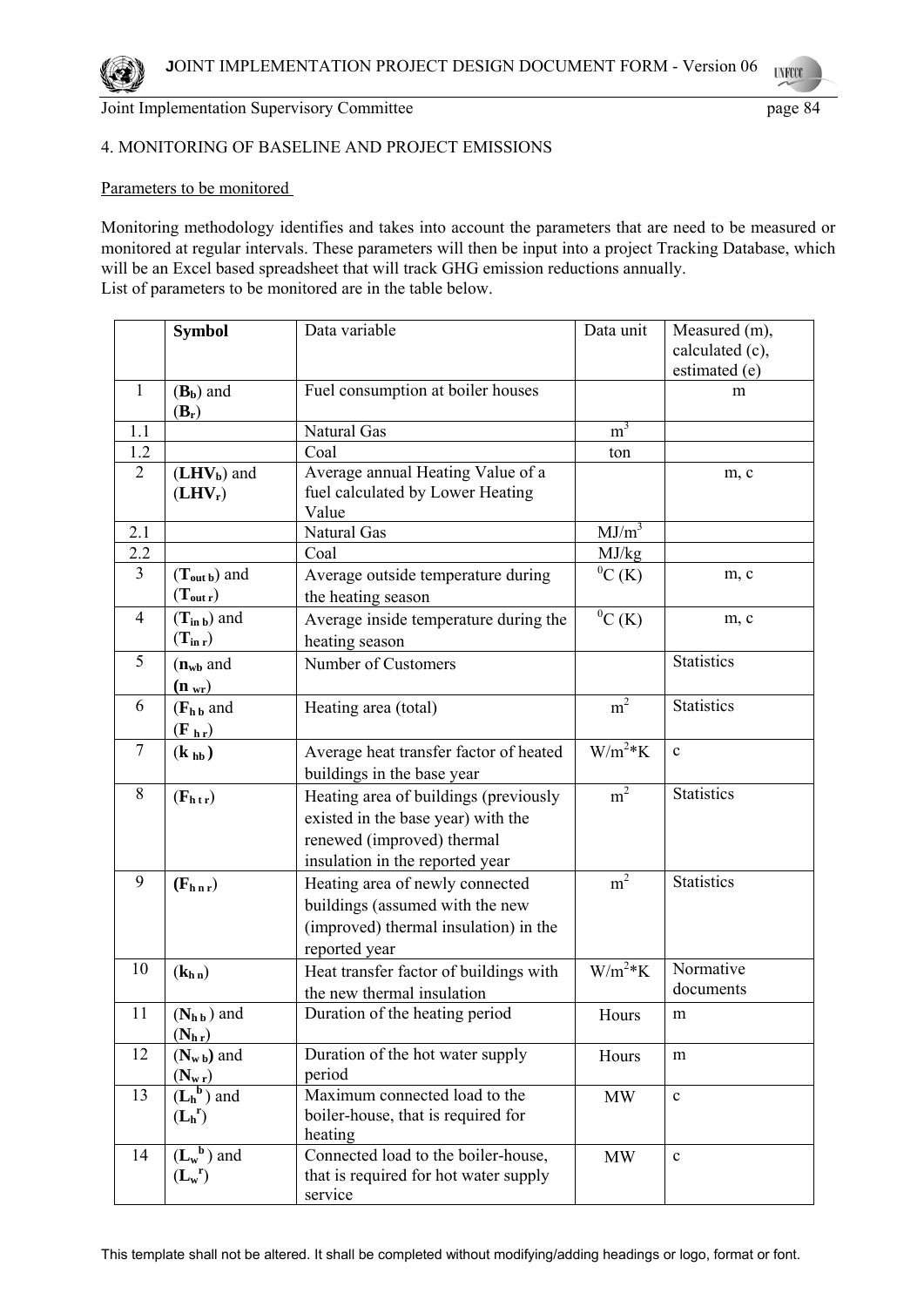

| 15   | $(v_{w r})$ and                                             | Standard specific discharge of hot    | kWh/h        | Normative         |
|------|-------------------------------------------------------------|---------------------------------------|--------------|-------------------|
|      | $(\mathbf{v}_{\mathbf{w}\,\mathbf{b}})$                     | water per personal account            |              | documents         |
| 16   | $(Cef_r)$ and                                               | Carbon emission factor                |              | Normative         |
|      | (Cef <sub>b</sub> )                                         |                                       |              | documents         |
| 16.1 |                                                             | Natural Gas                           | kt $CO2/TJ$  |                   |
| 16.2 |                                                             | Coal                                  | kt $CO_2/TJ$ |                   |
| 17   | g                                                           | Recalculating factor for average load |              | <b>Statistics</b> |
|      |                                                             | during heating period                 |              |                   |
| 18   | $(W_b)$ and $(W_r)$                                         | Scheduled electric power production   | MWh          | c/m               |
|      |                                                             | by the all new CHP units and electric |              |                   |
|      |                                                             | power generation by the installed new |              |                   |
|      |                                                             | CHP units in reported year, MWh       |              |                   |
| 19   | $(Q_b)$ and $(Q_r)$                                         | Scheduled heat power production by    | <b>MWh</b>   | c/m               |
|      |                                                             | the all new CHP units and heat power  |              |                   |
|      |                                                             | generation by the installed new CHP   |              |                   |
|      |                                                             | units in reported year, MWh           |              |                   |
| 20   | $(\mathbf{P}_{\mathbf{b}})$ and $(\mathbf{P}_{\mathbf{r}})$ | Electric power consumption by the     | <b>MWh</b>   | m                 |
|      |                                                             | boiler-houses and heating points      |              |                   |
|      |                                                             | where energy saving measures are      |              |                   |
|      |                                                             | scheduled to be implemented           |              |                   |

Data to be monitored

| Parameter number and name | <b>1.1</b> Natural gas consumption at boiler houses                                                                                                                                                                                                                                                                                                                                                                                                                                                           |
|---------------------------|---------------------------------------------------------------------------------------------------------------------------------------------------------------------------------------------------------------------------------------------------------------------------------------------------------------------------------------------------------------------------------------------------------------------------------------------------------------------------------------------------------------|
| Description               | Natural gas consumption at boiler houses.<br>Consumption of fuel is the main parameter affecting greenhouse<br>gas emissions. The most objective and accurate indicator of<br>project performance will therefore be the changes in fuel<br>consumption. Changes in fuel consumption in result of the<br>project implementation, when compared to baseline fuel<br>consumption, will integrate all other relevant indicators such as<br>improvement of boiler efficiency, reduction of network losses,<br>etc. |
| Monitoring method         | Gas flow meters                                                                                                                                                                                                                                                                                                                                                                                                                                                                                               |
| Recording frequency       | Every day                                                                                                                                                                                                                                                                                                                                                                                                                                                                                                     |
| Background data           | Instrument readings are registered in the paper journals at every<br>boiler-house.                                                                                                                                                                                                                                                                                                                                                                                                                            |
| Calculation method        | n.a.                                                                                                                                                                                                                                                                                                                                                                                                                                                                                                          |

| Parameter number and name | <b>1.2</b> Coal consumption at boiler houses                                                                                                            |
|---------------------------|---------------------------------------------------------------------------------------------------------------------------------------------------------|
| Description               | Coal consumption at boiler houses                                                                                                                       |
| Monitoring method         | Purchasing of coal is realized in accordance with invoices.<br>Consumption of coal is measured by wheelbarrows and pails<br>then recalculated to weight |

This template shall not be altered. It shall be completed without modifying/adding headings or logo, format or font.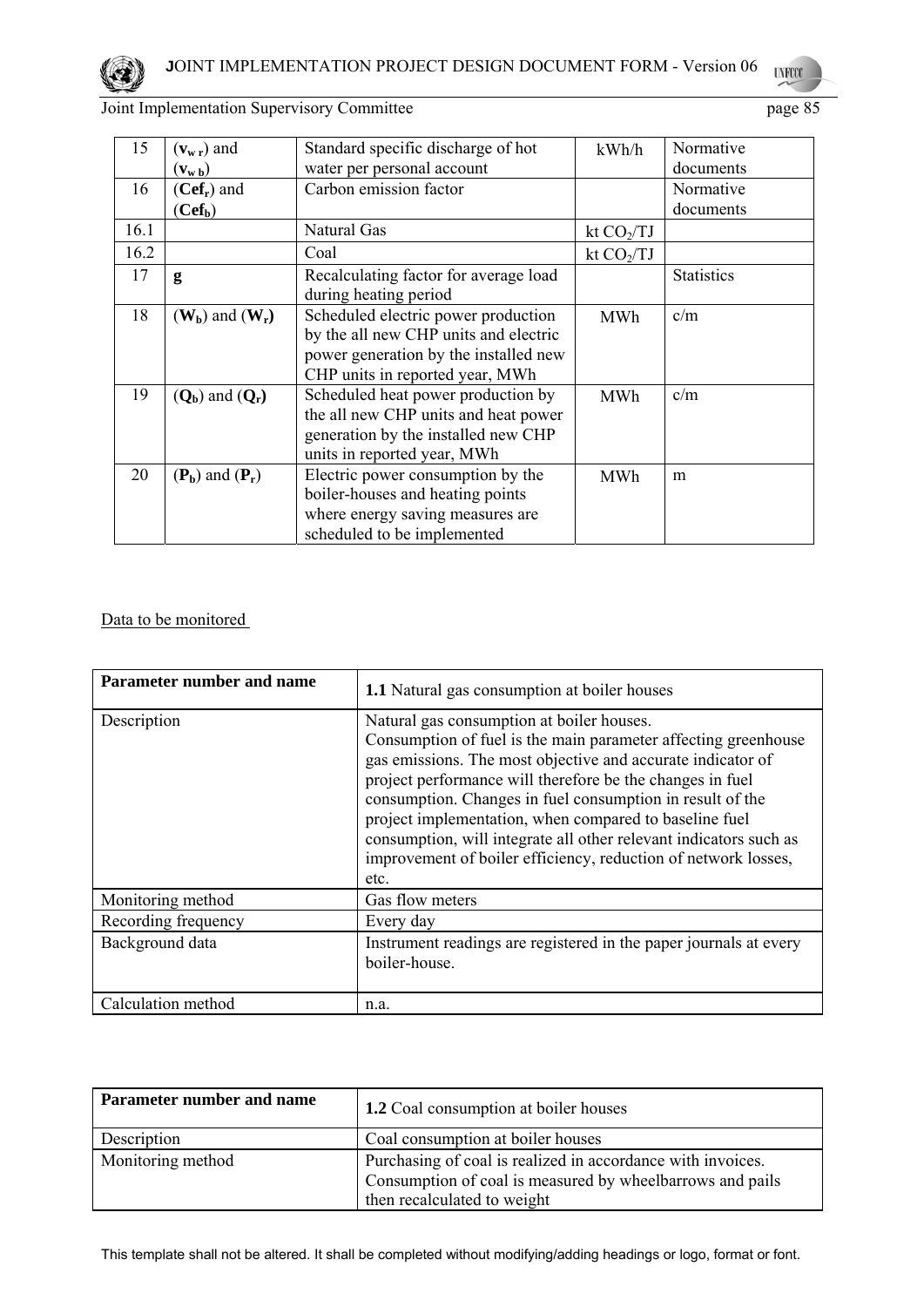

| Recording frequency | Every day                                                                                                                 |
|---------------------|---------------------------------------------------------------------------------------------------------------------------|
| Background data     | Coal consumption is registered in the paper journals at every<br>boiler-house.<br>Invoices are filed in special journals. |
| Calculation method  | n.a.                                                                                                                      |

| Parameter number and name | 2.1 Average annual Heating Value of Natural Gas                                                                                                                                                                                |
|---------------------------|--------------------------------------------------------------------------------------------------------------------------------------------------------------------------------------------------------------------------------|
| Description               | Average annual Heating Value of Natural Gas calculated by<br>Lower Heating Value for every town                                                                                                                                |
| Monitoring method         | Accepted in accordance with reference or telephone message<br>from natural gas supplier or independent chemical lab analysis<br>report. Independent chemical lab analysis is used in questionable<br>cases. It is used rarely. |
| Recording frequency       | Data is provided by natural gas suppliers usually 3 times per<br>month                                                                                                                                                         |
| Background data           | Registered in the paper journal                                                                                                                                                                                                |
| Calculation method        | Weighted average value                                                                                                                                                                                                         |

| Parameter number and name | 2.2 Average annual Heating Value of Coal                                                                                                                                                                      |
|---------------------------|---------------------------------------------------------------------------------------------------------------------------------------------------------------------------------------------------------------|
| Description               | Average annual Heating Value of Coal calculated by Lower<br>Heating Value for every town                                                                                                                      |
| Monitoring method         | Accepted in accordance with quality certificate from coal<br>supplier's or independent chemical lab analysis report.<br>Independent chemical lab analysis is used in contentious cases. It<br>is used rarely. |
| Recording frequency       | Quality certificate is given by coal supplier's for every<br>consignment                                                                                                                                      |
| Background data           | Certificates are filed in special journals                                                                                                                                                                    |
| Calculation method        | Weighted average value                                                                                                                                                                                        |

| Parameter number and name | 3. Average outside temperature during the heating season                                                                                                                                                                                                                               |
|---------------------------|----------------------------------------------------------------------------------------------------------------------------------------------------------------------------------------------------------------------------------------------------------------------------------------|
| Description               | Average outside temperature during the heating season                                                                                                                                                                                                                                  |
| Monitoring method         | Average outside temperature during the heating season is<br>calculated by LCME "Teplocomunenergo" from the daily<br>outside temperature values taken by dispatcher of LCME<br>"Teplocomunenergo" from Luhansk Meteorological Centre<br>from 10 to 11 a.m. every day of heating season. |
| Recording frequency       | Once per heating season.<br>Daily temperature is registered every day of heating season                                                                                                                                                                                                |

This template shall not be altered. It shall be completed without modifying/adding headings or logo, format or font.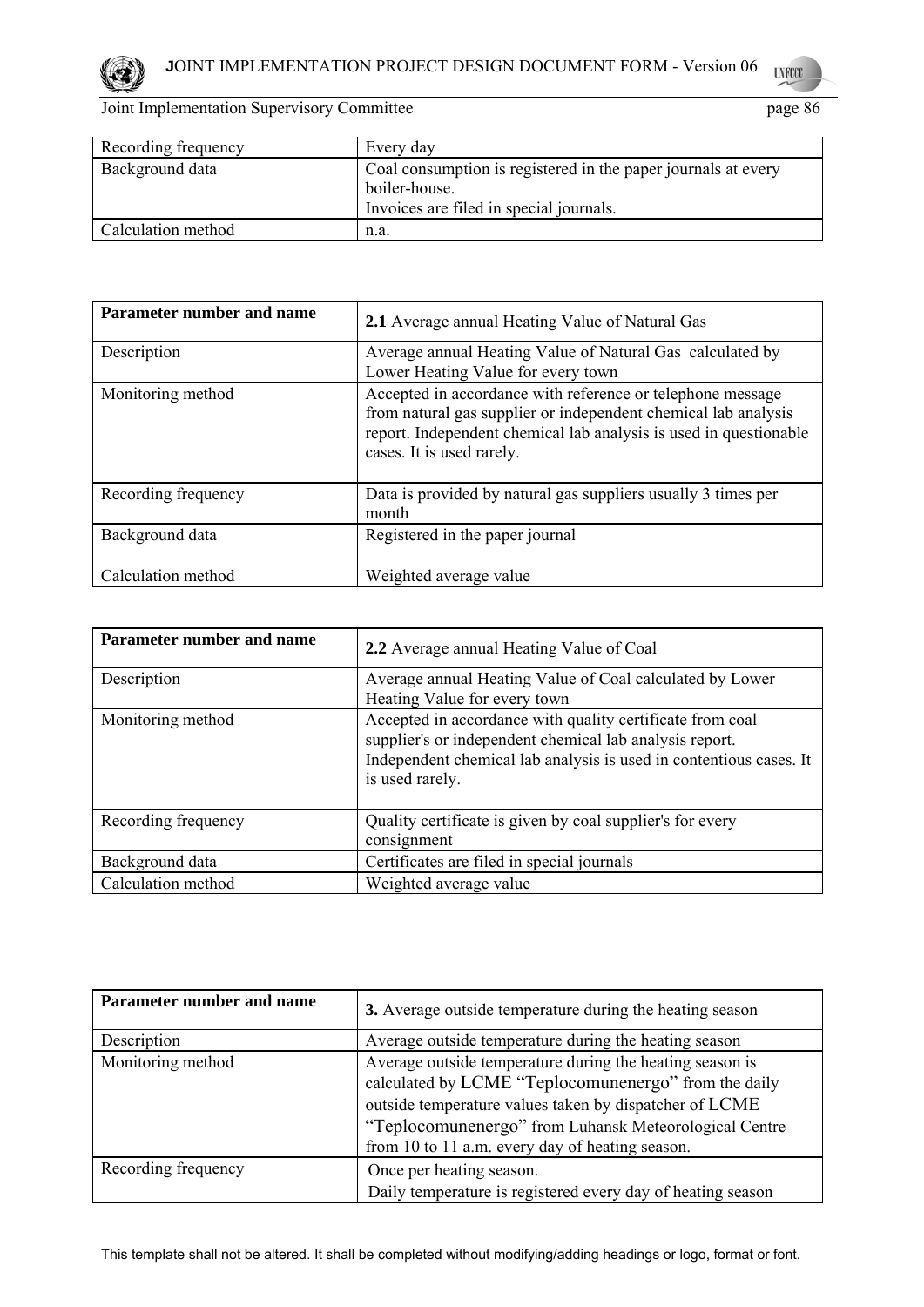

| Background data    | Meteorological Centre sends the Report every decade or month<br>for every day of heating season. Reports are filed in special<br>journals |
|--------------------|-------------------------------------------------------------------------------------------------------------------------------------------|
| Calculation method | Average value                                                                                                                             |

| <b>Parameter number and name</b> | 4. Average inside temperature during the heating season                                                                                                                                                                                                                                                                                                                                                                                                                                                                                                                                  |
|----------------------------------|------------------------------------------------------------------------------------------------------------------------------------------------------------------------------------------------------------------------------------------------------------------------------------------------------------------------------------------------------------------------------------------------------------------------------------------------------------------------------------------------------------------------------------------------------------------------------------------|
| Description                      | Average inside temperature during the heating season is calculated<br>from the sum of returned payments caused by insufficient heating<br>(in case of normative level $(180C)$ is not satisfied)                                                                                                                                                                                                                                                                                                                                                                                         |
|                                  | Above 18 $^0C$ – is treated as 18 $^0C$ (according to the conservatism<br>principle) and as meeting the normative.<br>Below 18 $^0C$ – is treated as not meeting the normative, and is                                                                                                                                                                                                                                                                                                                                                                                                   |
|                                  | calculated as below.                                                                                                                                                                                                                                                                                                                                                                                                                                                                                                                                                                     |
| Monitoring method                | Sum of returned payments                                                                                                                                                                                                                                                                                                                                                                                                                                                                                                                                                                 |
| Recording frequency              | Once per heating season                                                                                                                                                                                                                                                                                                                                                                                                                                                                                                                                                                  |
| Background data                  | Sums of return payment                                                                                                                                                                                                                                                                                                                                                                                                                                                                                                                                                                   |
| Calculation method               | According to "Rules of rendering of heat and hot water supply<br>service to population" № 1497 from 30.12.1997, the enterprises<br>must make the return payments to population for delivery less than<br>necessary amount of heat. The normative inside temperature should<br>be not lower than 18 °C.<br>Amount of the return payment is:<br>$-5\%$ from normative payment for every degree from 18 to 12 °C;<br>$-10\%$ from normative payment for every degree from 12 to 5 °C;<br>- when inside temperature is lower than $5^{\circ}$ C the payment is to be<br>returned completely. |
|                                  | Therefore the inside temperature will be calculated by formulae:                                                                                                                                                                                                                                                                                                                                                                                                                                                                                                                         |
|                                  | If $R = 0$ (according to conservatism principle for the baseline<br>assume $R < 0.05$ ):<br>$T_{in b} = 18 \degree C$ .                                                                                                                                                                                                                                                                                                                                                                                                                                                                  |
|                                  | If $0.05 \le R \le 0.3$ NP:<br>$T_{in b} = 18 - (R/5)$ [ <sup>o</sup> C]                                                                                                                                                                                                                                                                                                                                                                                                                                                                                                                 |
|                                  | If 0.3 NP < R < NP:<br>$T_{in b} = 12 - [(R - 0.3 \text{ NP})/10] [^{\circ}C]$                                                                                                                                                                                                                                                                                                                                                                                                                                                                                                           |
|                                  | where:<br>R - % of return payment from NP;<br>$NP$ – amount of normative payment.                                                                                                                                                                                                                                                                                                                                                                                                                                                                                                        |
|                                  | Thus if the inside temperature will be $18\degree C$ or higher we will accept<br>it as 18 °C according to conservatism principle, if it will be lower<br>than 18 °C it will be calculated from return payments by the<br>methodology presented before.                                                                                                                                                                                                                                                                                                                                   |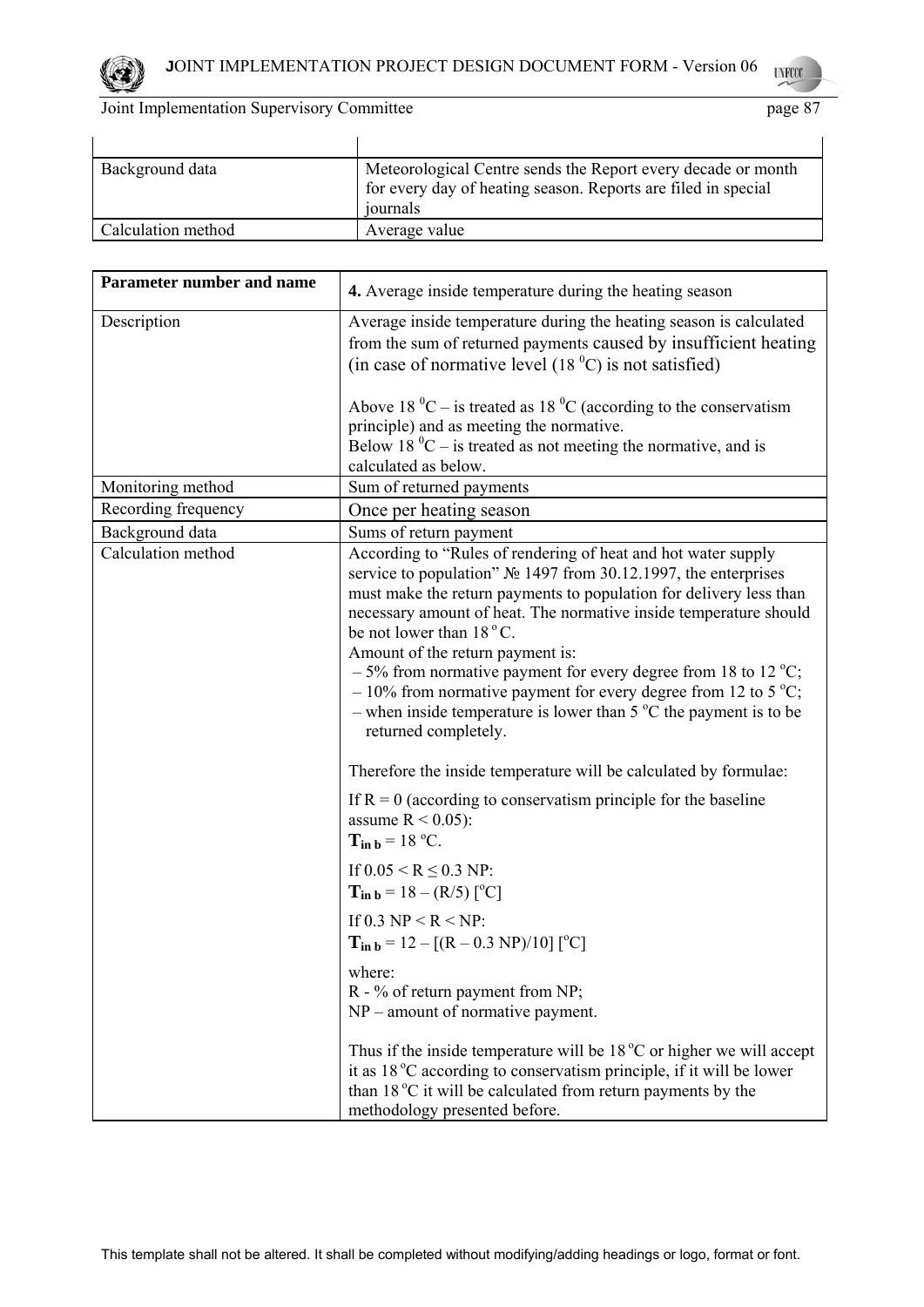

| Parameter number and name | <b>5.</b> Number of Customers for hot water supply service                                                                                                                                                                         |
|---------------------------|------------------------------------------------------------------------------------------------------------------------------------------------------------------------------------------------------------------------------------|
| Description               | Number of Customers for hot water supply service for every<br>boiler houses                                                                                                                                                        |
| Monitoring method         | Statistics of LCME "Teplocomunenergo"                                                                                                                                                                                              |
| Recording frequency       | Contracts with population, organizations and legal entities are<br>concludes directly with LCME "Teplocomunenergo". They are<br>updated once per year.                                                                             |
| Background data           | The information is collected in special electronic journals<br>"Registration of income from population" (for inhabitants). For<br>organizations and legal entities such information is taken from<br>contracts concluded with them |
| Calculation method        |                                                                                                                                                                                                                                    |

| Parameter number and name | <b>6.</b> Heating area (Total)                                                                                                                                                                                                                                          |
|---------------------------|-------------------------------------------------------------------------------------------------------------------------------------------------------------------------------------------------------------------------------------------------------------------------|
| Description               | Heating area for every boiler houses                                                                                                                                                                                                                                    |
| Monitoring method         | Statistics of LCME "Teplocomunenergo"                                                                                                                                                                                                                                   |
| Recording frequency       | The revise is made in case of new contracts with Customers or in<br>case of contracts break.                                                                                                                                                                            |
| Background data           | The information is collected at the sale departments of LCME<br>"Teplocomunenergo" by the certificates of owners in accordance<br>with technical passport of building.<br>Total area with balconies and stairs and Heating area are<br>displayed in the special journal |
| Calculation method        | The data is taken for January, 01 for every year                                                                                                                                                                                                                        |

| Parameter number and name | <b>7.</b> Heat transfer factor of buildings                                                                                                                                                                                                                                                                                                                                                                                                                                                                |
|---------------------------|------------------------------------------------------------------------------------------------------------------------------------------------------------------------------------------------------------------------------------------------------------------------------------------------------------------------------------------------------------------------------------------------------------------------------------------------------------------------------------------------------------|
| Description               | Heat transfer factor of buildings for every boiler-house                                                                                                                                                                                                                                                                                                                                                                                                                                                   |
| Monitoring method         | Statistics LCME "Teplocomunenergo"                                                                                                                                                                                                                                                                                                                                                                                                                                                                         |
| Recording frequency       | Heat transfer factor is recorded ones per year at recording of<br>connection or disconnection of any heating area to boiler-houses<br>included in project.                                                                                                                                                                                                                                                                                                                                                 |
| Background data           |                                                                                                                                                                                                                                                                                                                                                                                                                                                                                                            |
| Calculation method        | For calculation of Heat transfer factor of buildings for every<br>boiler-house, the method of Weighted average value was used,<br>that depends on heating area of existing buildings and heating<br>area of the new buildings. Values of the heat transfer factor for<br>existing buildings were taken from SNiP 2-3-79 (1998) - not<br>higher than 0.63. Values of the heat transfer factor of new<br>buildings were taken according to State Buildings Norms (B.2.6-<br>31:2006) - not higher than 0.36. |

| Parameter number and name | <b>8.</b> Heating area of buildings (previously existed in the base year)<br>with the renewed (improved) thermal insulation in the reported<br>vear |
|---------------------------|-----------------------------------------------------------------------------------------------------------------------------------------------------|
| Description               | Heating area of reconstructed buildings with application of new<br>insulations for walls                                                            |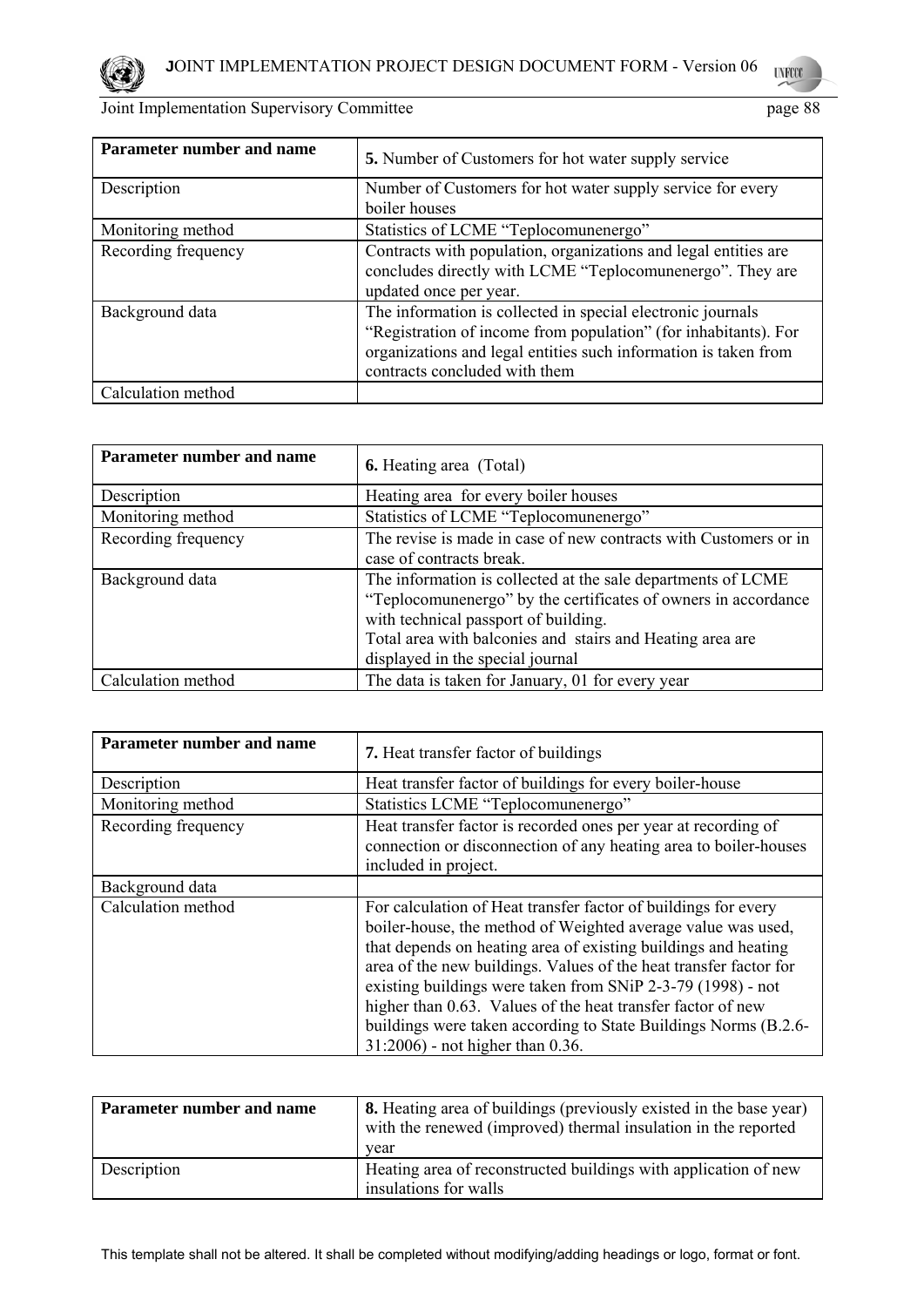

| Monitoring method   | Statistics of LCME "Teplocomunenergo" |
|---------------------|---------------------------------------|
| Recording frequency | Once per year                         |
| Background data     |                                       |
| Calculation method  |                                       |

| Parameter number and name | <b>9.</b> Heating area of newly connected buildings (assumed with the<br>new (improved) thermal insulation) in the reported year |
|---------------------------|----------------------------------------------------------------------------------------------------------------------------------|
| Description               | Heating area of newly connected buildings with application of                                                                    |
|                           | the new insulation for walls                                                                                                     |
| Monitoring method         | Statistics of LCME "Teplocomunenergo"                                                                                            |
| Recording frequency       | Once per year                                                                                                                    |
| Background data           |                                                                                                                                  |
| Calculation method        |                                                                                                                                  |

| Parameter number and name) | 10. Heat transfer factor of new buildings and buildings with new |
|----------------------------|------------------------------------------------------------------|
|                            | thermal insulation                                               |
| Description                | Heat transfer factor of buildings with new thermal insulation    |
| Monitoring method          | According to State Buildings Norms (B.2.6-31:2006)               |
| Recording frequency        |                                                                  |
| Background data            |                                                                  |
| Calculation method         |                                                                  |

| <b>Parameter number and name</b> | 11. Heating period duration                                                                                                                                                                                                                                                                                                                                                                                                                                                                                                                                                                                                                                                          |
|----------------------------------|--------------------------------------------------------------------------------------------------------------------------------------------------------------------------------------------------------------------------------------------------------------------------------------------------------------------------------------------------------------------------------------------------------------------------------------------------------------------------------------------------------------------------------------------------------------------------------------------------------------------------------------------------------------------------------------|
| Description                      | Heating period duration in every town                                                                                                                                                                                                                                                                                                                                                                                                                                                                                                                                                                                                                                                |
| Monitoring method                | Measured by LCME "Teplocomunenergo"                                                                                                                                                                                                                                                                                                                                                                                                                                                                                                                                                                                                                                                  |
| Recording frequency              | Once per year                                                                                                                                                                                                                                                                                                                                                                                                                                                                                                                                                                                                                                                                        |
| Background data                  | The duration of the Heating period is accepted in accordance<br>with item 7.9.4 of "Rules of technical exploitation of heating"<br>equipment and networks. 2007". Beginning and ending of the<br>heating period are determined in every town separately. The<br>heating period begins if the average daily outside temperature is<br>8 °C or lower during 3 days, and finishes if average daily outside<br>temperature is $8^{\circ}$ C or higher during 3 days.<br>According to SNiP 2.01.01-84 (Climatology in heating<br>engineering) the duration of heating period for project<br>development is to be taken as 183 days, and usually it is from<br>October, 15, till April 15. |
| Calculation method               |                                                                                                                                                                                                                                                                                                                                                                                                                                                                                                                                                                                                                                                                                      |

| Parameter number and name | 12. Duration of the hot water supply period                                   |
|---------------------------|-------------------------------------------------------------------------------|
| Description               | Duration of the period of hot water supply service for every<br>boiler house. |
| Monitoring method         | Measured by LCME "Teplocomunenergo"                                           |
| Recording frequency       | Once per day                                                                  |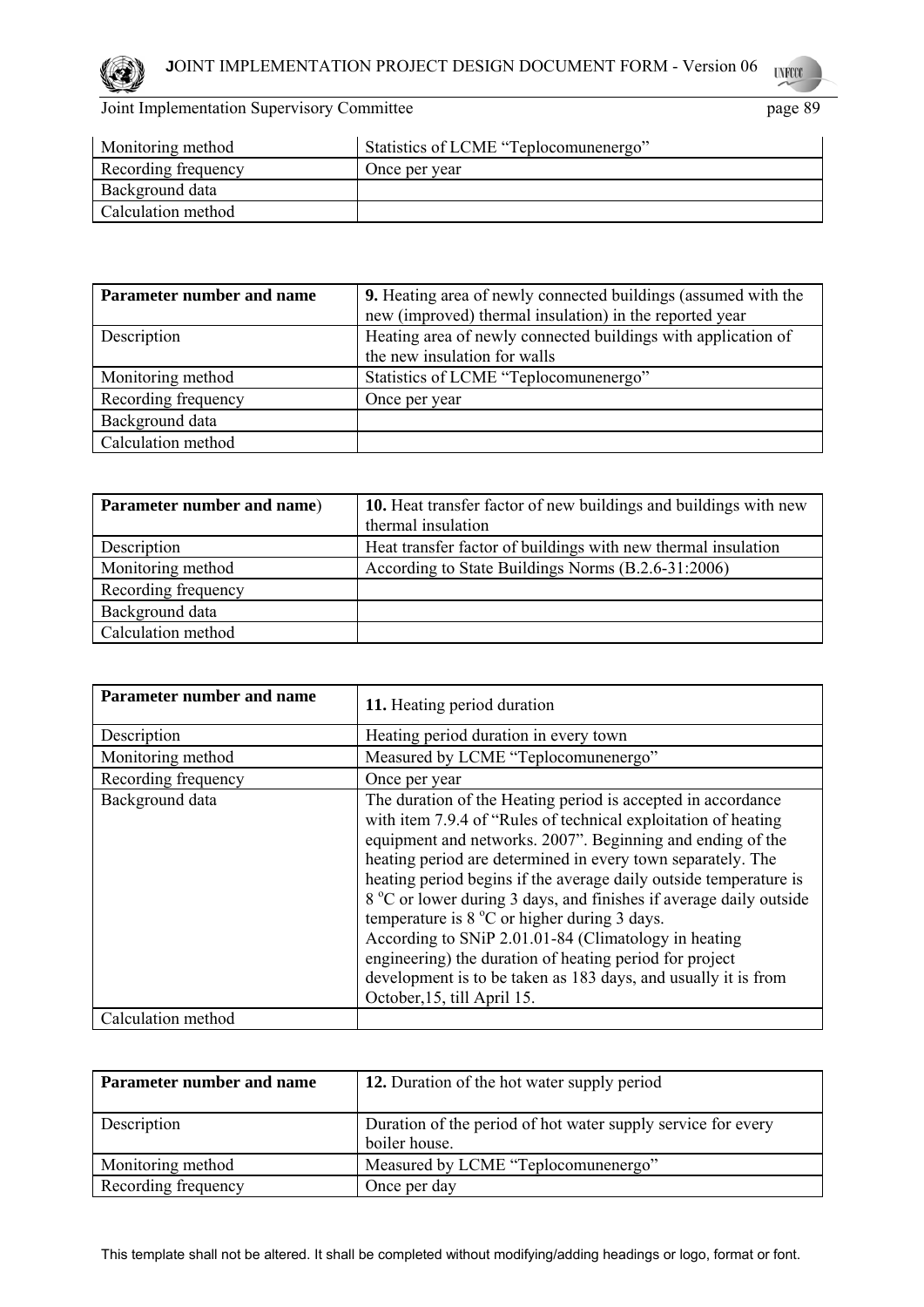

| Background data    | Hot water supply service is realized by hot water delivery<br>schedule for every town.<br>There are two types of Hot water supply service shadule - 24<br>houers per day throughout the year and 24 houers per day only in<br>the heating period. Hot water supply service is foreseen. There is<br>a plan of disconnection of load for Hot water supply service for<br>maintenance and preventive measures for every boiler-house. |
|--------------------|-------------------------------------------------------------------------------------------------------------------------------------------------------------------------------------------------------------------------------------------------------------------------------------------------------------------------------------------------------------------------------------------------------------------------------------|
| Calculation method |                                                                                                                                                                                                                                                                                                                                                                                                                                     |

| Parameter number and name | 13. Maximum connected load to the boiler-house, that is required |  |  |  |
|---------------------------|------------------------------------------------------------------|--|--|--|
|                           | for heating                                                      |  |  |  |
| Description               | Maximum connected load to the boiler-house, that is required for |  |  |  |
|                           | heating.                                                         |  |  |  |
| Monitoring method         | Calculated by LCME "Teplocomunenergo"                            |  |  |  |
| Recording frequency       | Once per year                                                    |  |  |  |
| Background data           | Maximum connected load to the boiler-house, that is required for |  |  |  |
|                           | heating, is calculated by LCME "Teplocomunenergo" for every      |  |  |  |
|                           | heating season. It is calculated according to heat demand at     |  |  |  |
|                           | outside temperature -25 °C.                                      |  |  |  |
| Calculation method        |                                                                  |  |  |  |

| Parameter number and name | 14. Connected load to the boiler-house, that is required for hot                                                                                                                    |  |  |  |
|---------------------------|-------------------------------------------------------------------------------------------------------------------------------------------------------------------------------------|--|--|--|
|                           | water supply service                                                                                                                                                                |  |  |  |
| Description               | Connected load to the boiler-house, that is required for providing                                                                                                                  |  |  |  |
|                           | the hot water supply service                                                                                                                                                        |  |  |  |
| Monitoring method         | Calculated by LCME "Teplocomunenergo"                                                                                                                                               |  |  |  |
| Recording frequency       | Once per year                                                                                                                                                                       |  |  |  |
| Background data           | Connected load to the boiler-house, that is required for hot water<br>supply service, is calculated by LCME "Teplocomunenergo"<br>every year according to contracts with consumers. |  |  |  |
| Calculation method        |                                                                                                                                                                                     |  |  |  |

| Parameter number and name | 15. Standard specific discharge of hot water per personal account                                                                                                                                                    |
|---------------------------|----------------------------------------------------------------------------------------------------------------------------------------------------------------------------------------------------------------------|
| Description               | Standard specific discharge of hot water per personal account                                                                                                                                                        |
| Monitoring method         | Normative documents                                                                                                                                                                                                  |
| Recording frequency       | Once per year                                                                                                                                                                                                        |
| Background data           | At present the standard specific discharge of hot water is valid in<br>Ukraine that was established by the "KTM 204 Ukraine 244-94"<br>in 1993, and no information is available on any propositions to<br>change it. |
| Calculation method        |                                                                                                                                                                                                                      |

| Parameter number and name | <b>16.</b> Carbon emission factor          |  |
|---------------------------|--------------------------------------------|--|
| Description               | Carbon emission factor for different fuels |  |
| Monitoring method         | Normative documents                        |  |
| Recording frequency       | Once per year                              |  |

This template shall not be altered. It shall be completed without modifying/adding headings or logo, format or font.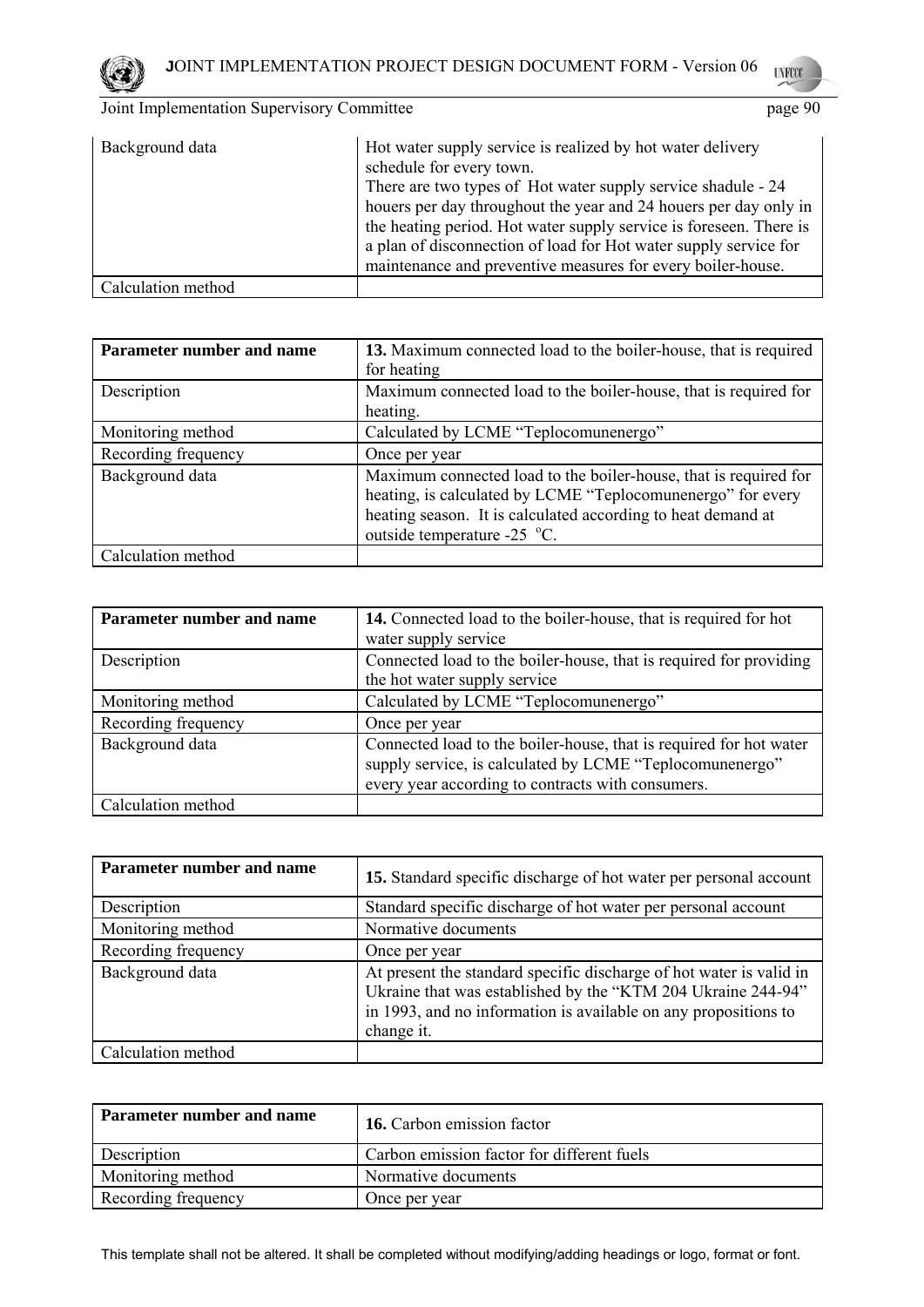

| Background data    | For all fuels we used $CO2$ emission factors from the data table<br>provided in Annex C of the Operational Guidelines for Project<br>Design Documents of Joint Implementation Projects [Volume 1:<br>General guidelines; Version 2.2].<br>Cef (natural gas) = $0.0561$ ktCO <sub>2</sub> /TJ;<br>Cef (coal) = $0.0946$ ktCO <sub>2</sub> /TJ; (taken as "Other bituminous"<br>coal") |
|--------------------|--------------------------------------------------------------------------------------------------------------------------------------------------------------------------------------------------------------------------------------------------------------------------------------------------------------------------------------------------------------------------------------|
| Calculation method |                                                                                                                                                                                                                                                                                                                                                                                      |

| Parameter number and name | 17. Recalculating factor for average load during heating period                                                                                                                                                                                                                                                                                                                                                                                                                                                                                                                                |  |  |  |
|---------------------------|------------------------------------------------------------------------------------------------------------------------------------------------------------------------------------------------------------------------------------------------------------------------------------------------------------------------------------------------------------------------------------------------------------------------------------------------------------------------------------------------------------------------------------------------------------------------------------------------|--|--|--|
| Description               | Recalculating factor for determination of the average load during<br>heating period                                                                                                                                                                                                                                                                                                                                                                                                                                                                                                            |  |  |  |
| Monitoring method         | Statistics of LCME "Teplocomunenergo"                                                                                                                                                                                                                                                                                                                                                                                                                                                                                                                                                          |  |  |  |
| Recording frequency       | Once per year                                                                                                                                                                                                                                                                                                                                                                                                                                                                                                                                                                                  |  |  |  |
| Background data           | Recalculating factor for average load during heating period is<br>determined for each boiler-house on historical base, usually it is<br>in the range $(0,4 - 0,8)$                                                                                                                                                                                                                                                                                                                                                                                                                             |  |  |  |
| Calculation method        | $g = Q_{av}/Q_{max} = F_h * k_h * (T_{in} - T_{out av})/F_h * k_h * (T_{in} - T_{out min})$<br>where:<br>$g$ – recalculating factor for average load during heating period;<br>$F_h$ – heating area of buildings, m <sup>2</sup> ;<br>$k_h$ – average heat transfer factor of heated buildings, (W/m <sup>2</sup> *K);<br>$T_{in}$ – average inside temperature for the heating period, K;<br>$T_{\text{out av}}$ – average outside temperature for the heating period, K (or<br>$^{0}C$ );<br>$T_{\text{out min}}$ – minimal outside temperature for the heating period, K<br>$(or {}^{0}C).$ |  |  |  |

| Parameter number and name | <b>18.</b> Electric power generation                     |  |  |  |
|---------------------------|----------------------------------------------------------|--|--|--|
| Description               | Electric power generation by the installed new CHP units |  |  |  |
| Monitoring method         | Measurement of generated electricity by power meter      |  |  |  |
| Recording frequency       | Every day                                                |  |  |  |
| Background data           |                                                          |  |  |  |
| Calculation method        |                                                          |  |  |  |

| Parameter number and name | <b>19.</b> Heat power generation                         |  |  |
|---------------------------|----------------------------------------------------------|--|--|
| Description               | Heat power generation by the installed new CHP units     |  |  |
| Monitoring method         | Measurement of generated eheat energy by Heat flow meter |  |  |
| Recording frequency       | Every day                                                |  |  |
| Background data           |                                                          |  |  |
| Calculation method        |                                                          |  |  |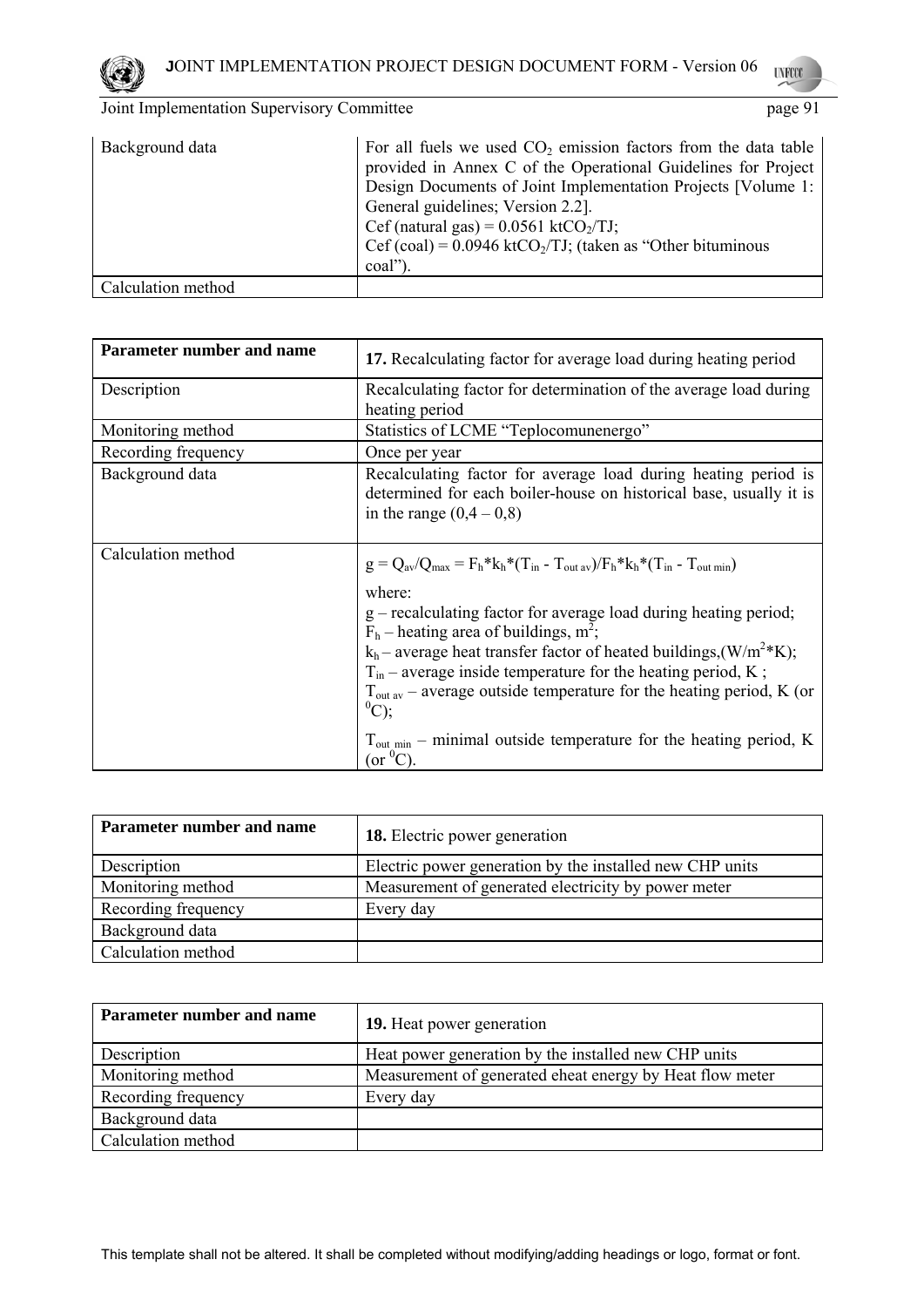

| Parameter number and name | <b>20.</b> Electric power consumption                                                                                                                                                                                                                                                                                                                                                                 |  |  |  |
|---------------------------|-------------------------------------------------------------------------------------------------------------------------------------------------------------------------------------------------------------------------------------------------------------------------------------------------------------------------------------------------------------------------------------------------------|--|--|--|
| Description               | Electric power consumption by the boiler-houses where energy<br>saving measures are scheduled to be implemented                                                                                                                                                                                                                                                                                       |  |  |  |
| Monitoring method         | Measurement by Electricity supply meters                                                                                                                                                                                                                                                                                                                                                              |  |  |  |
| Recording frequency       | Every day                                                                                                                                                                                                                                                                                                                                                                                             |  |  |  |
| Background data           | Electric power consumption should be measured at the boiler-<br>houses where energy saving measures are scheduled to be<br>implemented, for example::<br>1. Boiler-houses, in the heating area of which, installation of heat<br>exchangers will be take place.<br>2. Boiler-houses where replacement of pumps will be take place.<br>3. Boiler-houses, where frequency controllers will be installed |  |  |  |
| Calculation method        |                                                                                                                                                                                                                                                                                                                                                                                                       |  |  |  |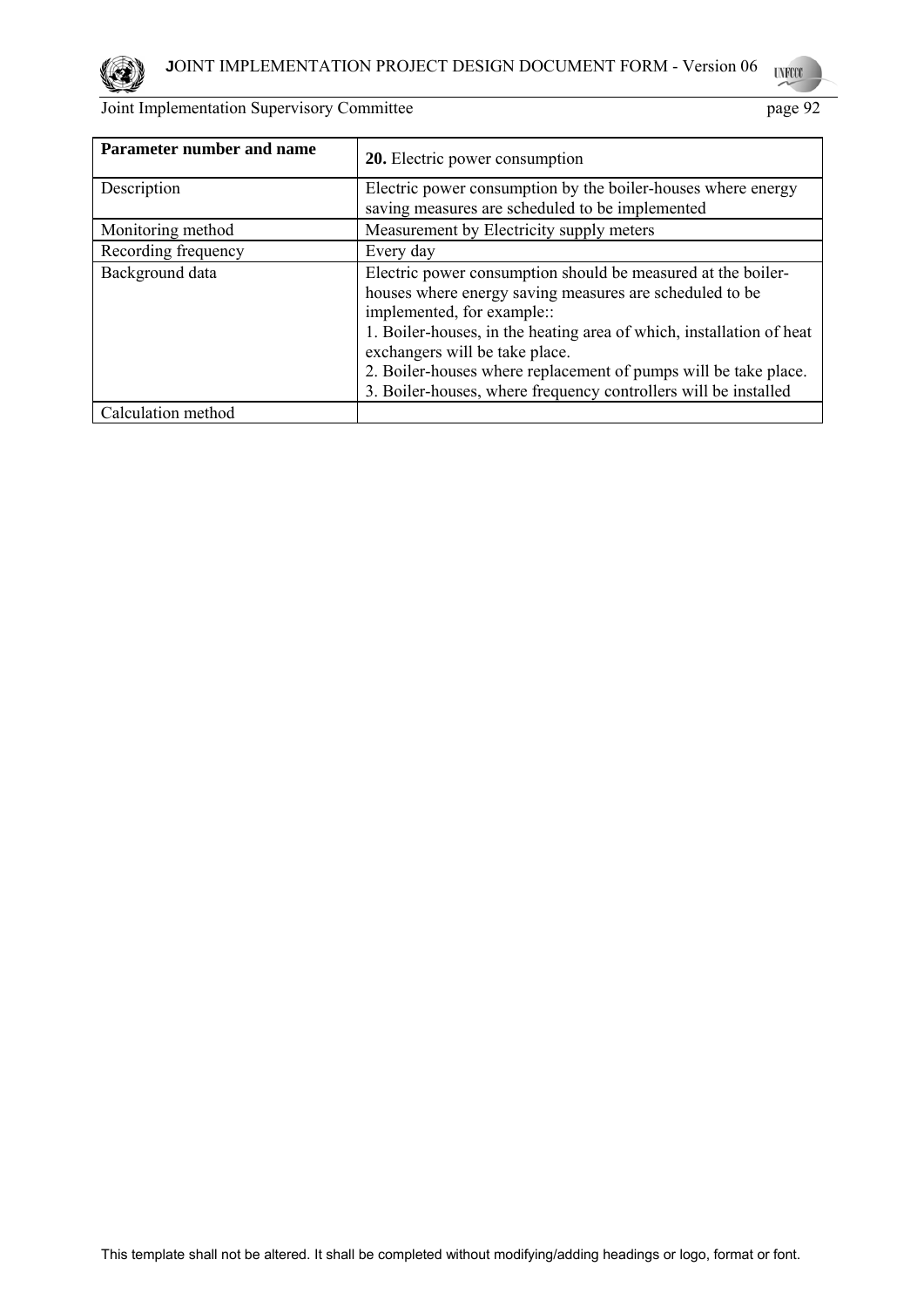# Scheme of monitoring system

The control and monitoring system comes to fuel consumption measurement. Other parameters are defined by calculations or taken from statistic data. Fuel consumption measurement is realized at the Gas distributing units of the boiler-houses. Gas registration is carring out in volume units reduced to standard conditions by means of automatic correction for temperature and pressure. The scheme of typical Gas distribution unit is shown at the Fig. 1.

The typical Gas distributing system usually consists of the following equipment:

- Gas filter:
- Control and measuring devices for gas operation pressure measurement and control of pressure difference at the gas filter;
- Gas flow meter;
- stop valve;
- bypass facility.



*Fig. 1. Scheme of the Gas distribution system* 

The typical scheme of monitoring system for boiler-house where the CHP units will be installed is shown at the Fig. 2. Usually it consists of the following equipment:

GFM – gas flow meter;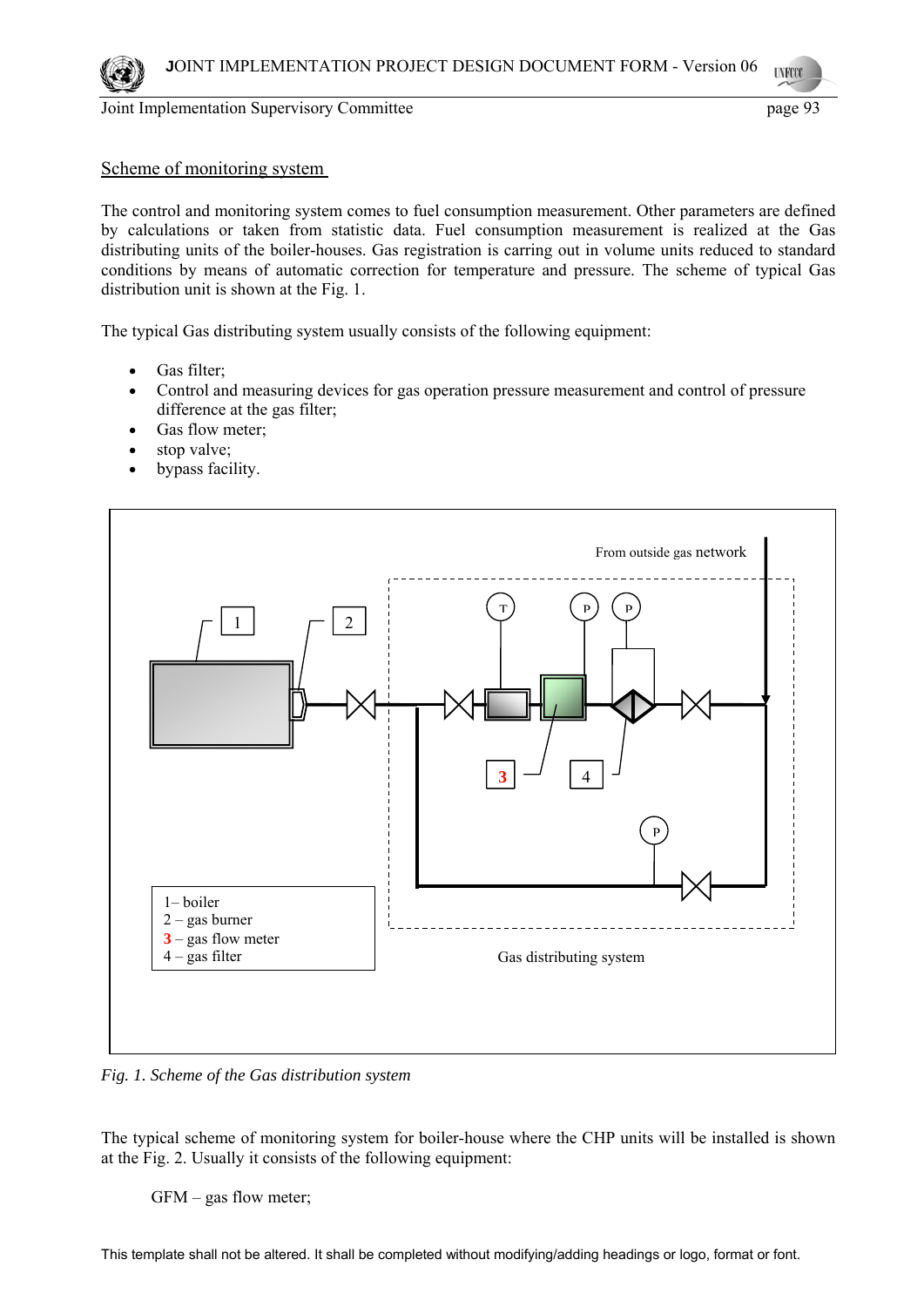HFM – heat flow meter with sensors; GEM - generated electricity meter;

CP - control panel of gas engine-generator machine

 $GEM$   $Wh$ Boiler-house  $CP$ 



*Fig. 2. Scheme of monitoring system for boiler-house where the CHP units will be installed*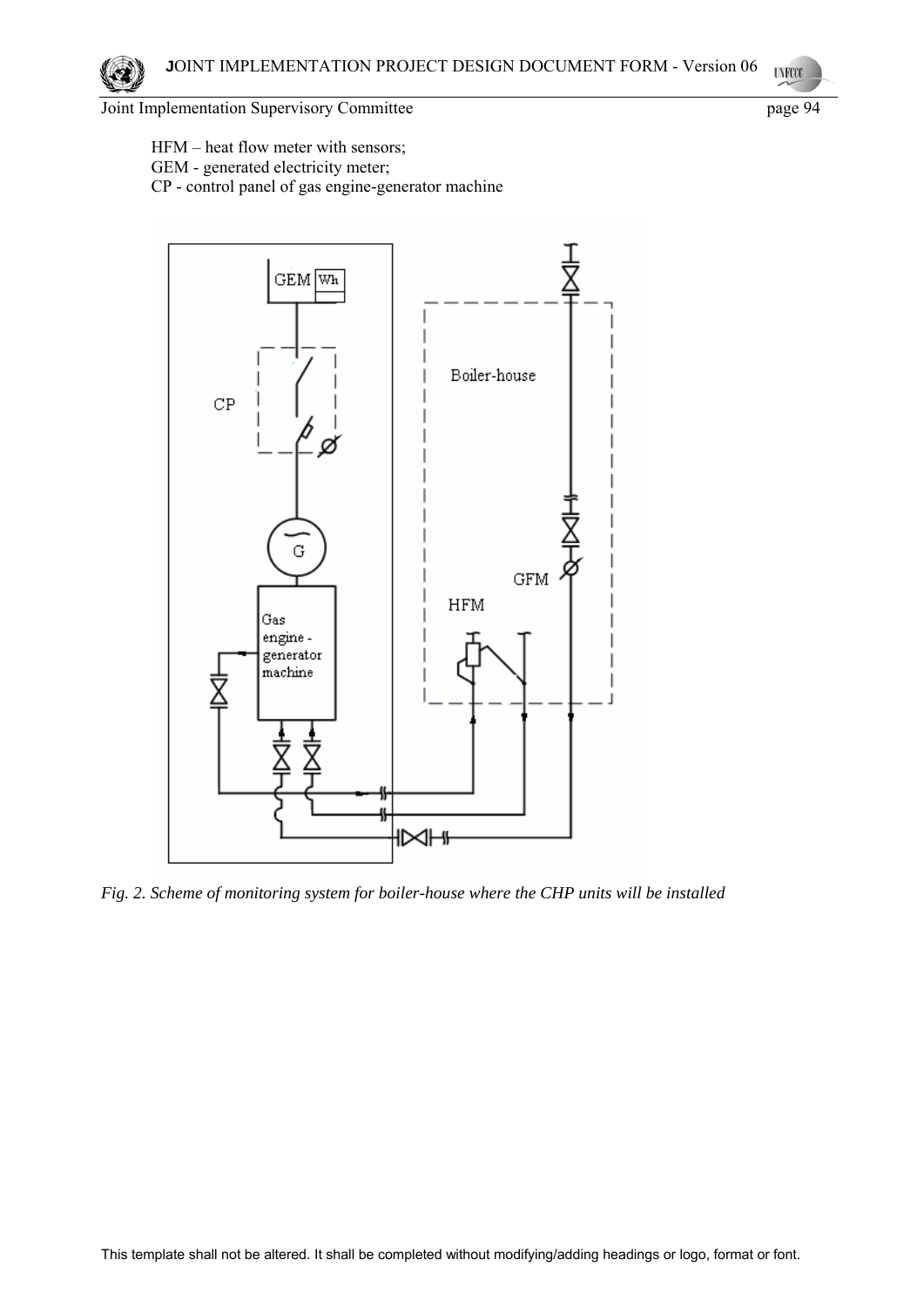

### Monitoring equipment

The equipment to be used by the project executor for monitoring of the relevant parameters are summarized in Table 1. The table also provides information on equipment type, calibration and procedures to follow in case of equipment failure.

| ID number and<br>data variable                    | Equipment                         | Accuracy                                              | Calibration                                                                                | Frequency                                                 | Procedure in case of failure                                                                                                                                                                                                                                                                                                                   |
|---------------------------------------------------|-----------------------------------|-------------------------------------------------------|--------------------------------------------------------------------------------------------|-----------------------------------------------------------|------------------------------------------------------------------------------------------------------------------------------------------------------------------------------------------------------------------------------------------------------------------------------------------------------------------------------------------------|
| 1.1 Natural<br>Gas<br>consumption                 | Gas flow<br>meters                | $+/-$<br>$(0.52)\%$<br>Usually<br>$1\%$               | JSC "Luhansk<br>State center of<br>standardizatio<br>n, metrology<br>and<br>certification" | Once per<br>from 1 to<br>5 years,<br>usually<br>two years | Failure should be firstly reported<br>to the Project manager or Chief<br>Engineer. If failure is not removed<br>within 48 hrs, the equipment<br>supplier should be ordered for<br>repair. If repair is not possible,<br>equipment should be replaced by<br>equivalent item. Failure events<br>will be recorded in the site events<br>log book. |
| 17. Power<br>consumption                          | Electricity<br>supply<br>meters   | $+/-$<br>(0.20.5)<br>$\frac{0}{0}$<br>Usually<br>0.2% | JSC "Luhansk<br>State center of<br>standardizatio<br>n, metrology<br>and<br>certification" | Once per<br>from 1 to<br>5 years,<br>usually<br>two years | Failure should be firstly reported<br>to the Project manager or Chief<br>Engineer. If failure is not removed<br>within 48 hrs, the equipment<br>supplier should be ordered for<br>repair. If repair is not possible,<br>equipment should be replaced by<br>equivalent item. Failure events<br>will be recorded in the site events<br>log book. |
| 18. Power<br>production<br>by the new<br>CHP unit | Generated<br>electricity<br>meter | $+/-$<br>(0.20.5)<br>$\frac{0}{0}$<br>Usually<br>0.2% | JSC "Luhansk<br>State center of<br>standardizatio<br>n, metrology<br>and<br>certification" | Once per<br>from 1 to<br>5 years,<br>usually<br>two years | Failure should be firstly reported<br>to the Project manager or Chief<br>Engineer. If failure is not removed<br>within 48 hrs, the equipment<br>supplier should be ordered for<br>repair. If repair is not possible,<br>equipment should be replaced by<br>equivalent item. Failure events<br>will be recorded in the site events<br>log book. |
| 19. Heat<br>production<br>by the new<br>CHP unit  | Heat flow<br>meter                | $+/-2.0%$                                             | JSC "Luhansk<br>State center of<br>standardizatio<br>n, metrology<br>and<br>certification" | Once per<br>from 1 to<br>5 years,<br>usually<br>two years | Failure should be firstly reported<br>to the Project manager or Chief<br>Engineer. If failure is not removed<br>within 48 hrs, the equipment<br>supplier should be ordered for<br>repair. If repair is not possible,<br>equipment should be replaced by<br>equivalent item. Failure events<br>will be recorded in the site events<br>log book. |

*Table 1. Monitoring equipment*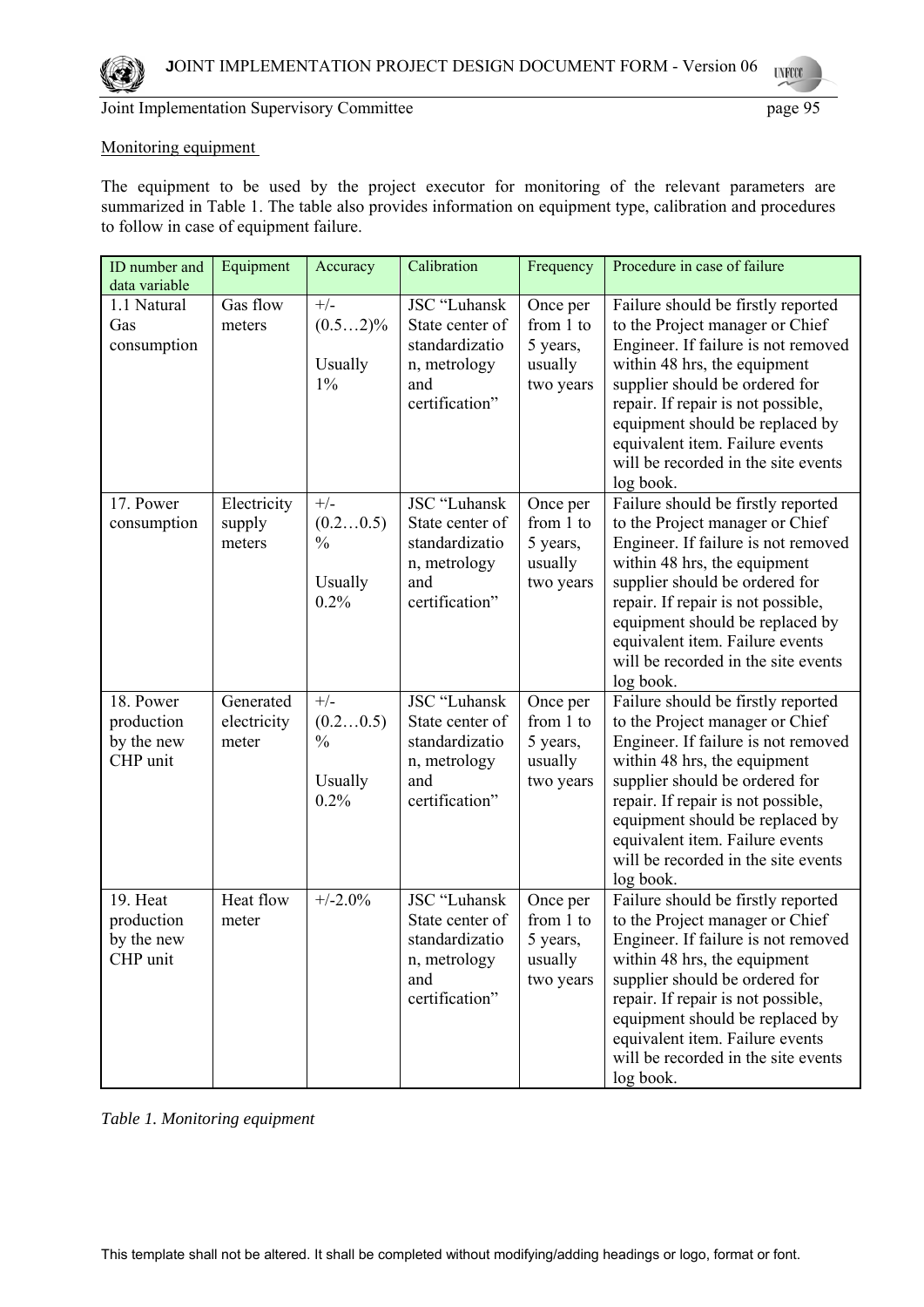

### Level of uncertainty and errors

Possible uncertainty and errors for such type project may arise from two main reasins: measurement and stipulation. Measurement error is due to metering equipment inaccuracies. Stipulation occurs when some values are required to complete calculations, but these values cannot be measured directly. In these cases estimates are used in place of actual measurements, and therefore error may be introduced. The stipulation error itself may be estimated based on the expected accuracy of the stipulated values.

The project error can be calculated from the two error components described above. The total project error (Standard Error, SE) can be calculated by taking the square root of the sum of the squares of the individual error components, as below:

 $SE = \sqrt{\text{[(measurement error)}^2 + (\text{ stipulation error})^2}$ 

The monitoring plan developed for this project does not rely on any estimates and is therefore free of any stipulation errors.

Thus, SE =  $\sqrt{\text{[(measurement error)}^2 + (0)^2}$  = (measurement error)

Although the project has 20 monitoring points, only four of these (quantity of natural gas consumption, power consumption, power production on the new CHP and heat production on the new CHP unit) are measured directly. The remaining monitoring points used in calculation of the baseline and project line emissions are taken as statistic data. Furthermore, they are used for adjustment factors calculation. Calculations of adjustment factors are based on reported and base year parameters ratio. For example, temperature change factor is calculated as ratio of inside and outside temperature differences in reported and base years:  $K_2 = (T_{\text{in }r} - T_{\text{out }r}) / (T_{\text{in }b} - T_{\text{out }b})$ . Therefore any error in statistic data will be cancelled.

The four measurement errors (maximal values) which impact on the Standard Error and their level of accuracy are presented in Table 2.

| ID number and data variable                 | Measurement error<br>(maximal) | Comment                                                                                      |
|---------------------------------------------|--------------------------------|----------------------------------------------------------------------------------------------|
| 1.1 Natural Gas consumption                 | $\pm 1.0\%$                    | Accuracy of data is high due to necessity of<br>information for commercial account purposes. |
|                                             |                                |                                                                                              |
| 18. Power production by the<br>new CHP unit | $\pm 0.5\%$                    | Accuracy of data is high due to necessity of<br>information for account purposes.            |
| 19. Heat production by the<br>new CHP unit  | $\pm 1.0\%$                    | Accuracy of data is high due to necessity of<br>information for account purposes.            |
| 20. Power consumption                       | $\pm 0.5\%$                    | Accuracy of data is high due to necessity of<br>information for commercial account purposes. |

*Table 2: Measurement errors (accuracy) for standard error*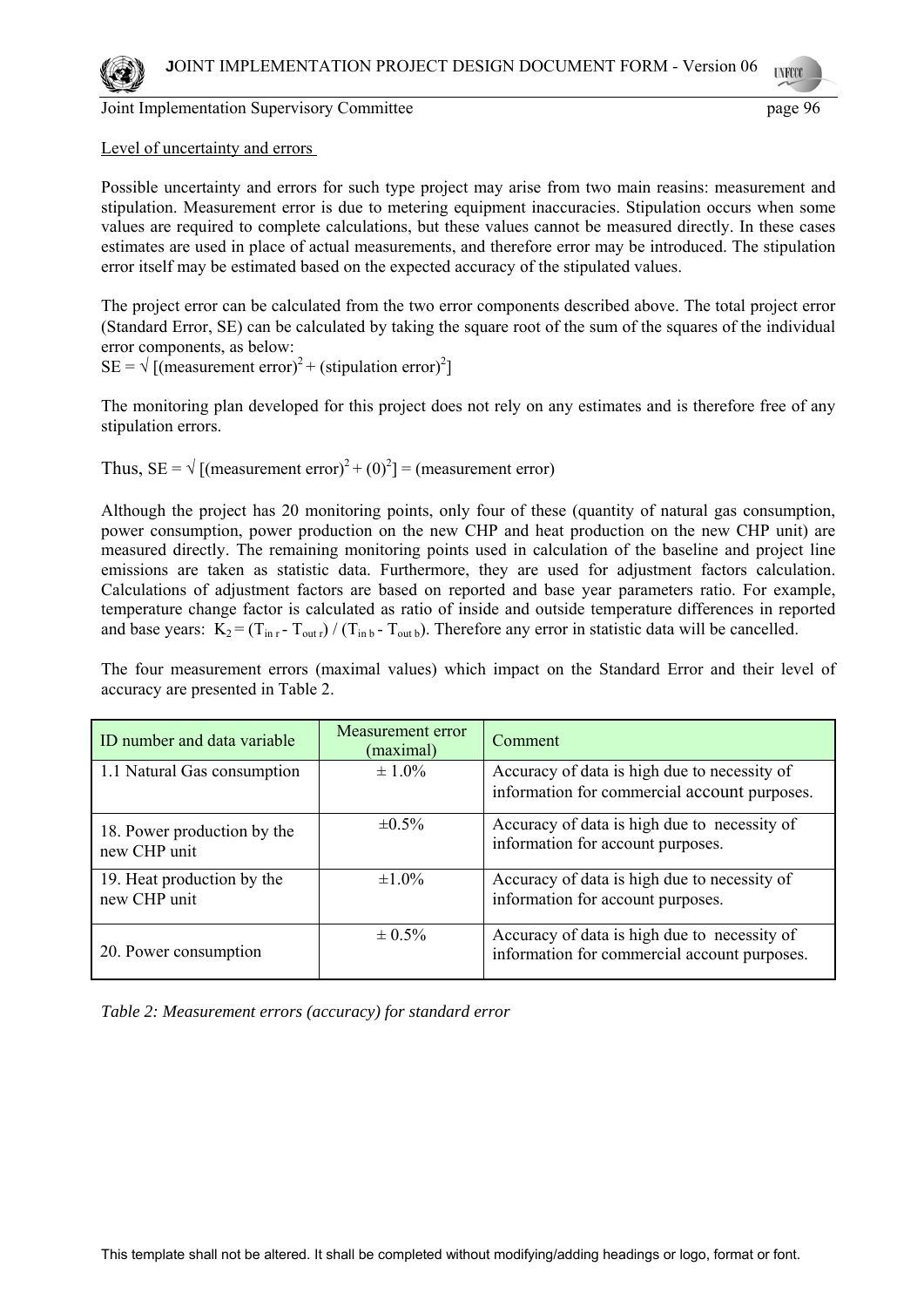# 5. MONITORING OF ENVIRONMENTAL IMPACTS

As the project involves rehabilitation of an existing district heating network leading to an improvement of energy efficiency and therefore better environmental performance of the system, and is not a new build project, no negative environmental impacts are expected, and therefore no formal environmental impact assessment is required by the relevant Ukrainian authorities.

There is therefore no need to monitor specified environmental impact indicators during implementation and operation of the project activities.

# 6. PROJECT MANAGEMENT PLANNING

The overall responsibility for the project management and implementation is carried out by the director of LCME "Teplocomunenergo", Mr. Oleksiy Rusakov, and appointed responsible persons leaded by Mr. Yuriy Negriy, Chief engineer of LCME "Teplocomunenergo". The stuff of PTD is responsible for project activity.

Compliance of the project activity with the operational requirements is constantly controlled by responsible stuff of a boiler-house, and according to their reports – by PTD.

Possible bottlenecks and mistakes in project implementation should be identified and solved by responsible stuff of PTD.

# Responsibilities for data collection

The director of LCME "Teplocomunenergo", Mr. Oleksiy Rusakov, appointed the responsible person, Mr. Andriy Repin, for the implementation and management of the monitoring process at the LCME "Teplocomunenergo". Mr. Yuriy Negriy is responsible for supervising of data collection, measurements, calibration, data recording and storage.

Dr. Dmitri Paderno, vice director of Institute of Engineering Ecology, is responsible for baseline and monitoring methodology development.

Ms. Tetiana Grechko, senior engineer of Institute of Engineering Ecology, is responsible for baseline and monitoring methodology development and data processing.

Data collection for fuel consumption is providing in the following way:

1. All boiler-houses are equipped with gas flow meters.

2. Operators of all boiler-houses register the instrument readings in the paper journals "Journal of registration of boiler-house's operation parameters" every day.

3. At the boiler-houses that are not equipped with gas volume correctors (at present about 2% of the total number of boiler-houses), operators register parameters of gas: temperature and pressure in these journals every 2 hours. These parameters are used to bring gas consumption to normal conditions.

4. Every day operators transfer values of gas consumption to dispatcher of the regional branch of LCME "Teplocomunenergo" by phone. Monthly they transfer the paper report.

5. Regional branches transfer data to Production-Technical Department (PTD) of LCME "Teplocomunenergo" where they are storing and used for payments with gas suppliers.

Scheme of data collection for Monitoring Report is shown at the Fig. 3.

| <b>Operator of boiler-house</b><br>Fuel consumption at boiler house | Le completed without modifying/adding headings or logo, format or font. |
|---------------------------------------------------------------------|-------------------------------------------------------------------------|
|                                                                     |                                                                         |
| Dispatcher of regional branch                                       |                                                                         |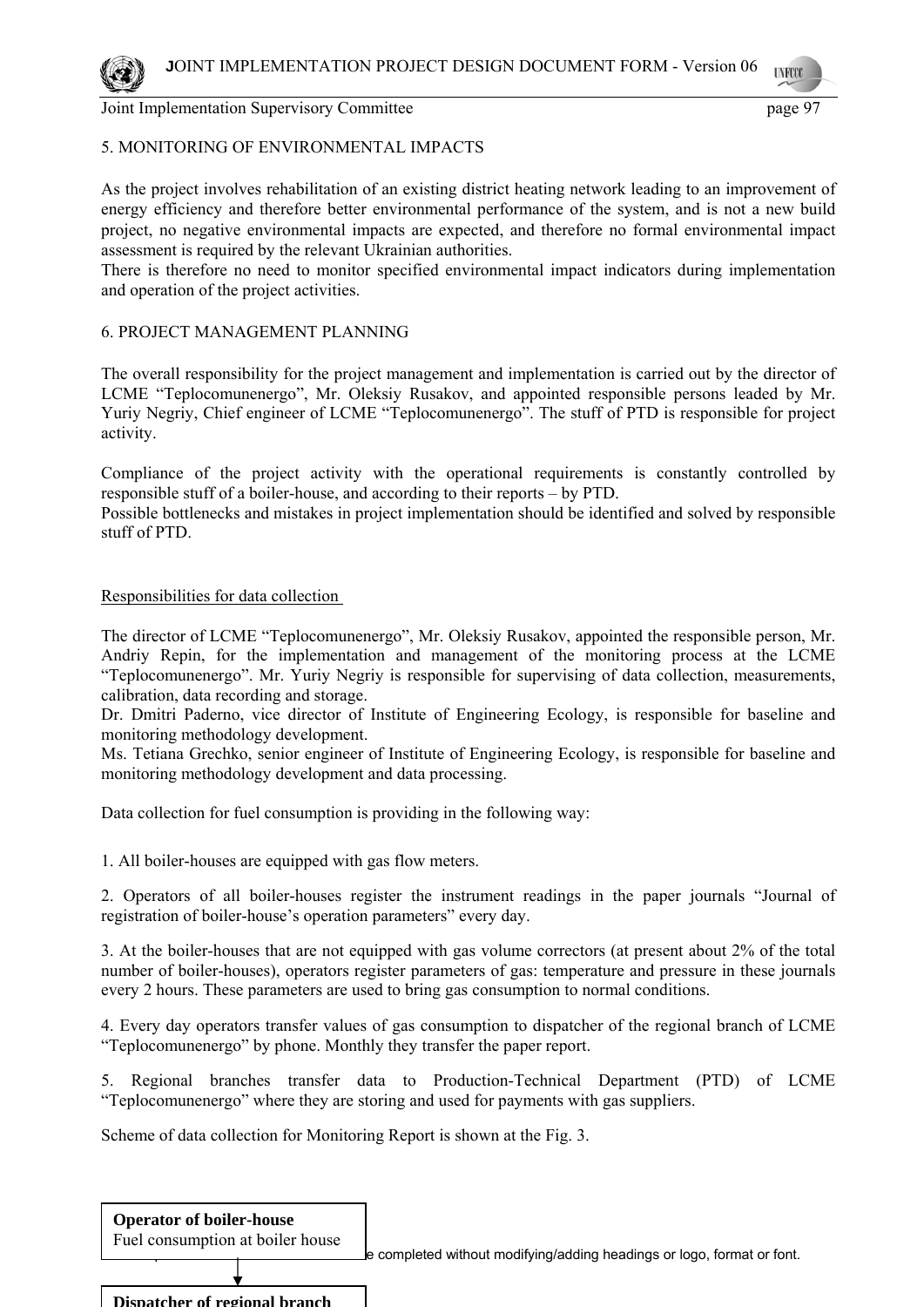# *Fig.3. Scheme of data collection for Monitoring Report*

#### Trainings

As far as the main activity of LCME "Teplocomunenergo" will not change in course of the JI project implementation, the special technical trainings for personnel are not necessary. The technical personnel of the enterprise has sufficient knowledge and experience for implmentation of the project activity and maintenance of the usual equipment.

In cases of the new (never used at this enterprise before, for example: cogeneration units, foreign produced boilers, etc.) equipment installation, the company - producer of this equipment should provide trainings for personnel.

LCME "Teplocomunenergo" provides personnel retraining according to protection of labour norms. The enterprise has the Labour protection department, which is responsible for raising the level of personnel skills and trainings.

In course of the JI project development (starting from 2004), specialists of Institute of Engineering Ecology and carried out a comprehensive consultations and trainings for involved representatives of LCME "Teplocomunenergo" on the necessary data collection according to Monitoring plan for the project.